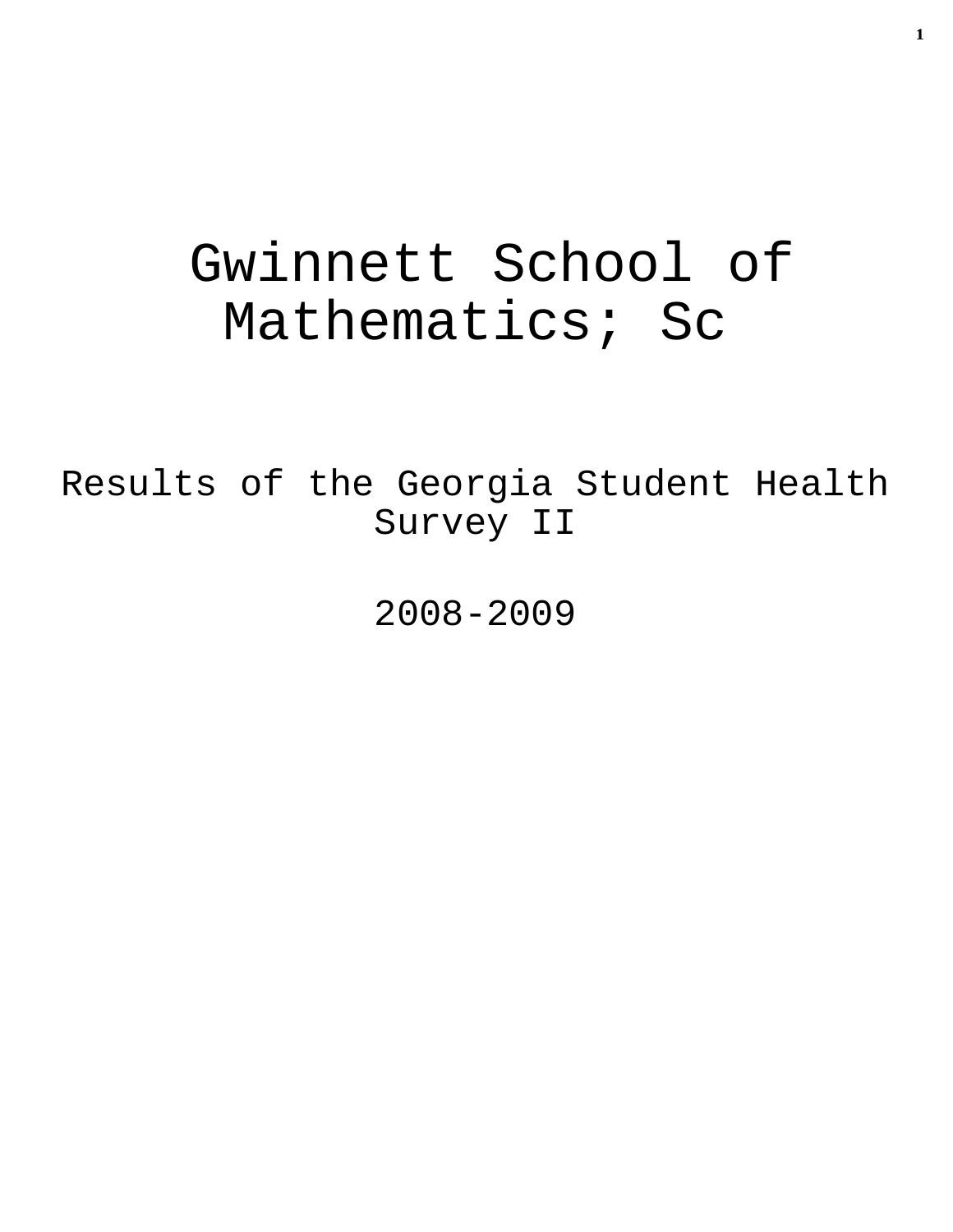# *Demographics* **2**

| Grade                    |     |  |
|--------------------------|-----|--|
| <b>Grade   Frequency</b> |     |  |
| 10                       | 100 |  |

| Frequency      |                | <b>Table of Gender by Grade</b> |              |
|----------------|----------------|---------------------------------|--------------|
| <b>Col Pct</b> |                | Grade(Grade)                    |              |
|                | Gender(Gender) | <b>10</b>                       | <b>Total</b> |
|                | <b>Female</b>  | 43<br>43.00                     | 43           |
|                | <b>Male</b>    | 57<br>57.00                     | 57           |
|                | <b>Total</b>   | 100                             | 100          |

| <b>Frequency</b> |  |
|------------------|--|
| <b>Col Pct</b>   |  |

|                              | <b>Table of Ethnicity by Grade</b> |              |  |
|------------------------------|------------------------------------|--------------|--|
|                              | Grade(Grade)                       |              |  |
| <b>Ethnicity</b> (Ethnicity) | 10                                 | <b>Total</b> |  |
| <b>Black</b>                 | 17<br>17.00                        | 17           |  |
| <b>Hispanic</b>              | 5<br>5.00                          | 5            |  |
| White                        | 40<br>40.00                        | 40           |  |
| <b>Asian</b>                 | 32<br>32.00                        | 32           |  |
| <b>Other</b>                 | 6<br>6.00                          | 6            |  |
| <b>Total</b>                 | 100                                | 100          |  |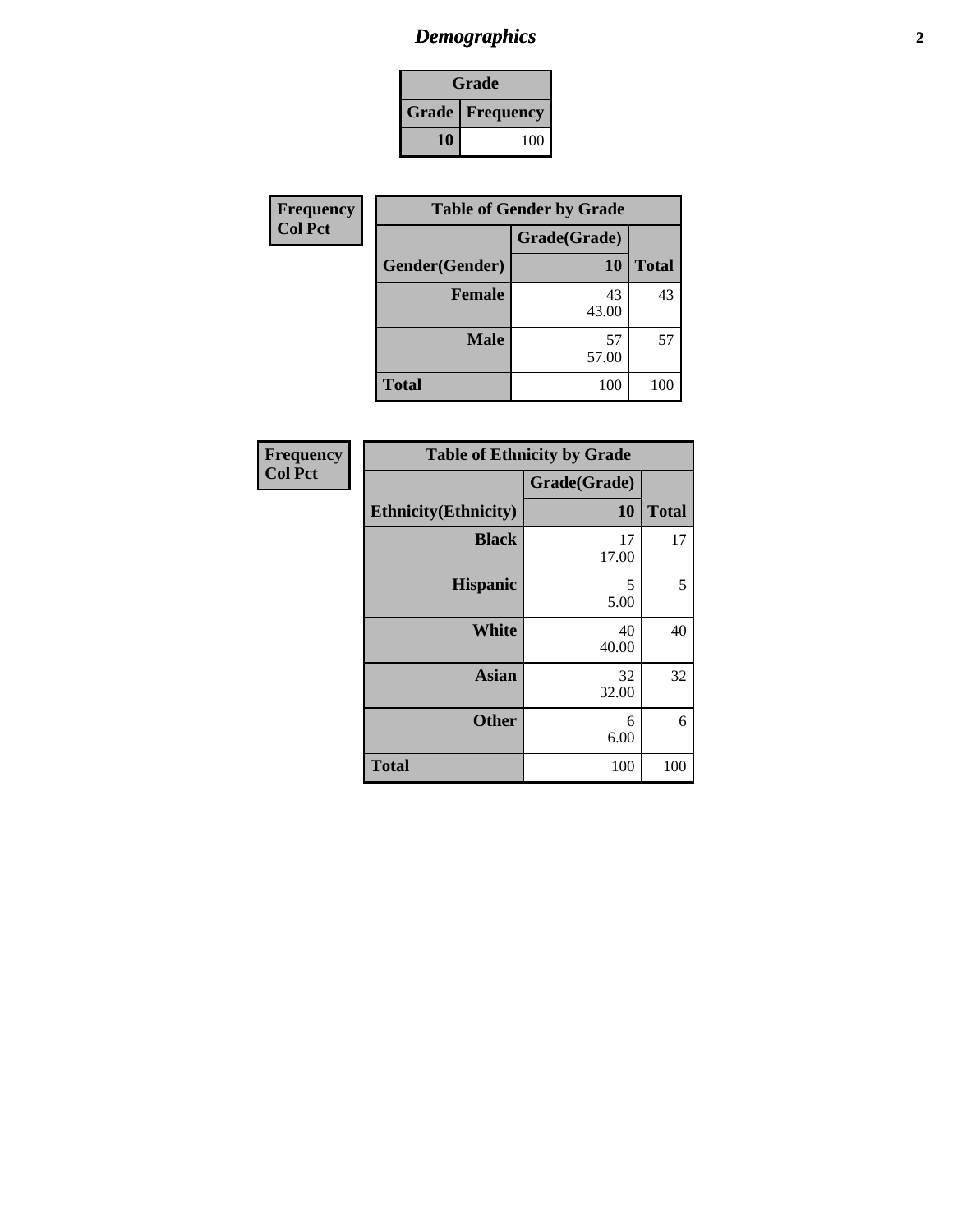#### *Title IV, Part A, Schedule A* **3** *Goal 1: Ensure that all schools are drug-free Baseline Data: Year 2008-2009 Prevalence of Drug Use*

| Frequency      | <b>Table of AlcoholAlt by Grade</b>      |                    |              |
|----------------|------------------------------------------|--------------------|--------------|
| <b>Col Pct</b> | AlcoholAlt(Alcohol<br>use, past 30 days) | Grade(Grade)<br>10 | <b>Total</b> |
|                | <b>Yes</b>                               | 5<br>5.00          |              |
|                | N <sub>0</sub>                           | 95<br>95.00        | 95           |
|                | <b>Total</b>                             | 100                | 100          |

| Frequency<br><b>Col Pct</b> | <b>Table of TobaccoAny by Grade</b>      |                    |                |
|-----------------------------|------------------------------------------|--------------------|----------------|
|                             | TobaccoAny(Tobacco<br>use, past 30 days) | Grade(Grade)<br>10 | <b>Total</b>   |
|                             | Yes                                      | 2<br>2.00          | $\overline{2}$ |
|                             | N <sub>0</sub>                           | 98<br>98.00        | 98             |
|                             | <b>Total</b>                             | 100                | 100            |

| Frequency      | <b>Table of MarijuanaAlt by Grade</b> |              |              |
|----------------|---------------------------------------|--------------|--------------|
| <b>Col Pct</b> | MarijuanaAlt(Marijuana                | Grade(Grade) |              |
|                | use, past 30 days)                    | <b>10</b>    | <b>Total</b> |
|                | Yes                                   | 2<br>2.00    |              |
|                | N <sub>0</sub>                        | 98<br>98.00  | 98           |
|                | <b>Total</b>                          | 100          | 100          |

| Frequency      | <b>Table of OtherDrugAny by Grade</b>                   |                    |              |
|----------------|---------------------------------------------------------|--------------------|--------------|
| <b>Col Pct</b> | <b>OtherDrugAny(Other</b><br>drug use,<br>past 30 days) | Grade(Grade)<br>10 | <b>Total</b> |
|                |                                                         |                    |              |
|                | Yes                                                     | 3<br>3.00          | 3            |
|                | N <sub>0</sub>                                          | 97<br>97.00        | 97           |
|                | <b>Total</b>                                            | 100                | 100          |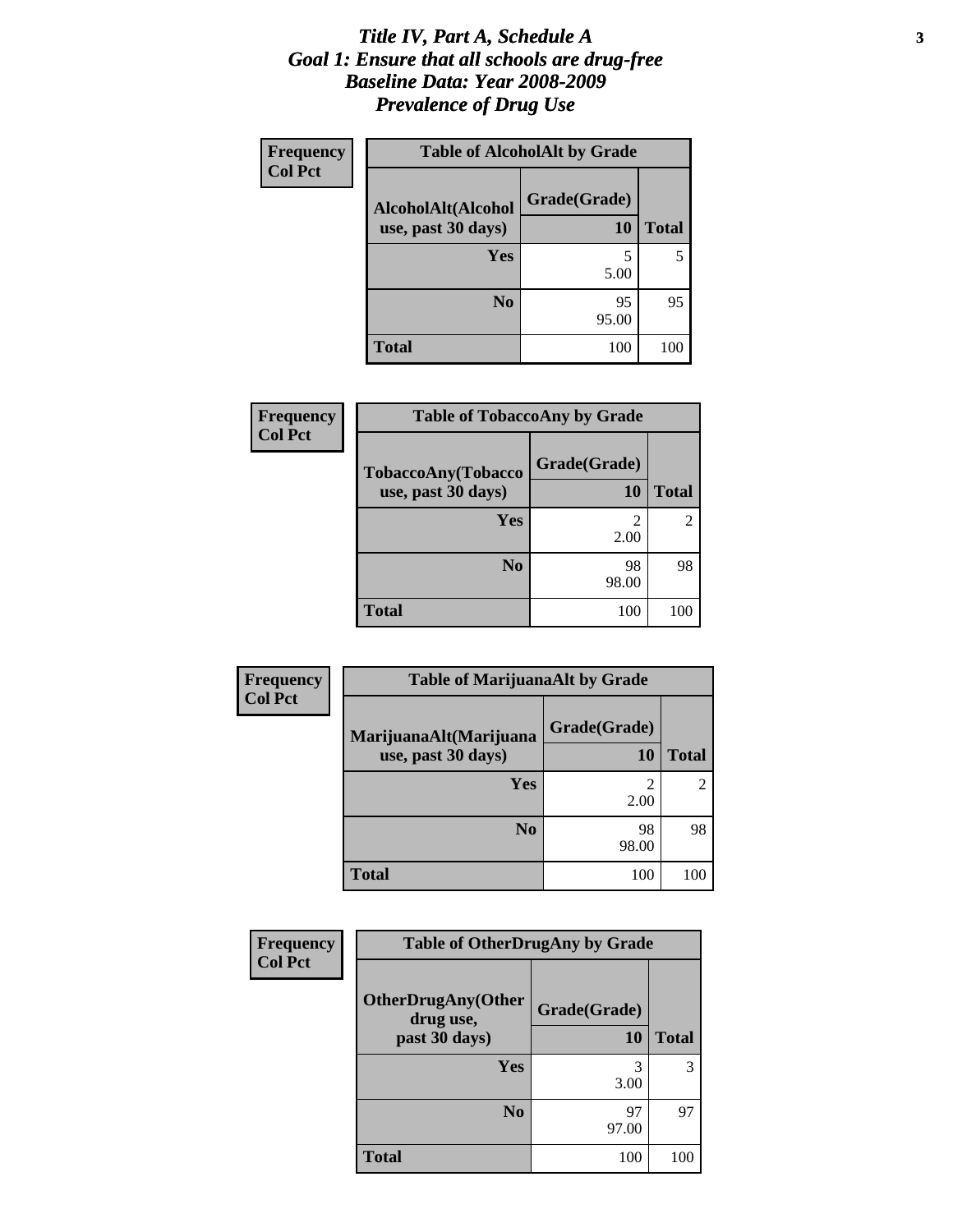#### *Average Age of Onset of Use* **4** *Results for "Average Age of Onset of Use" questions exclude students who said they did not use that substance*

| <b>Variable</b>    | Label                                                              | <b>Mean</b> |
|--------------------|--------------------------------------------------------------------|-------------|
| Alcoholinit2       | I started using alcohol when I was                                 | 11.11       |
| Cigarettesinit2    | I started smoking tobacco when I was                               | 11.00       |
| Smokelessinit2     | I started chewing tobacco when I was                               | 8.00        |
| Marijuanainit2     | I started using marijuana when I was                               | 10.00       |
| Cocaineinit2       | I started using cocaine when I was                                 | 8.00        |
| Inhalantsinit2     | I started using inhalants when I was                               | 8.00        |
| Steroidsinit2      | I started using steroids when I was                                | 8.00        |
| Ecstasyinit2       | I started using ecstasy when I was                                 | 8.00        |
| Methinit2          | I started using methamphetamines when I was                        | 8.00        |
| Hallucinogensinit2 | I started using hallucinogens when I was                           | 8.00        |
| Prescriptioninit2  | I started using prescription drugs not prescribed to me when I was | 9.50        |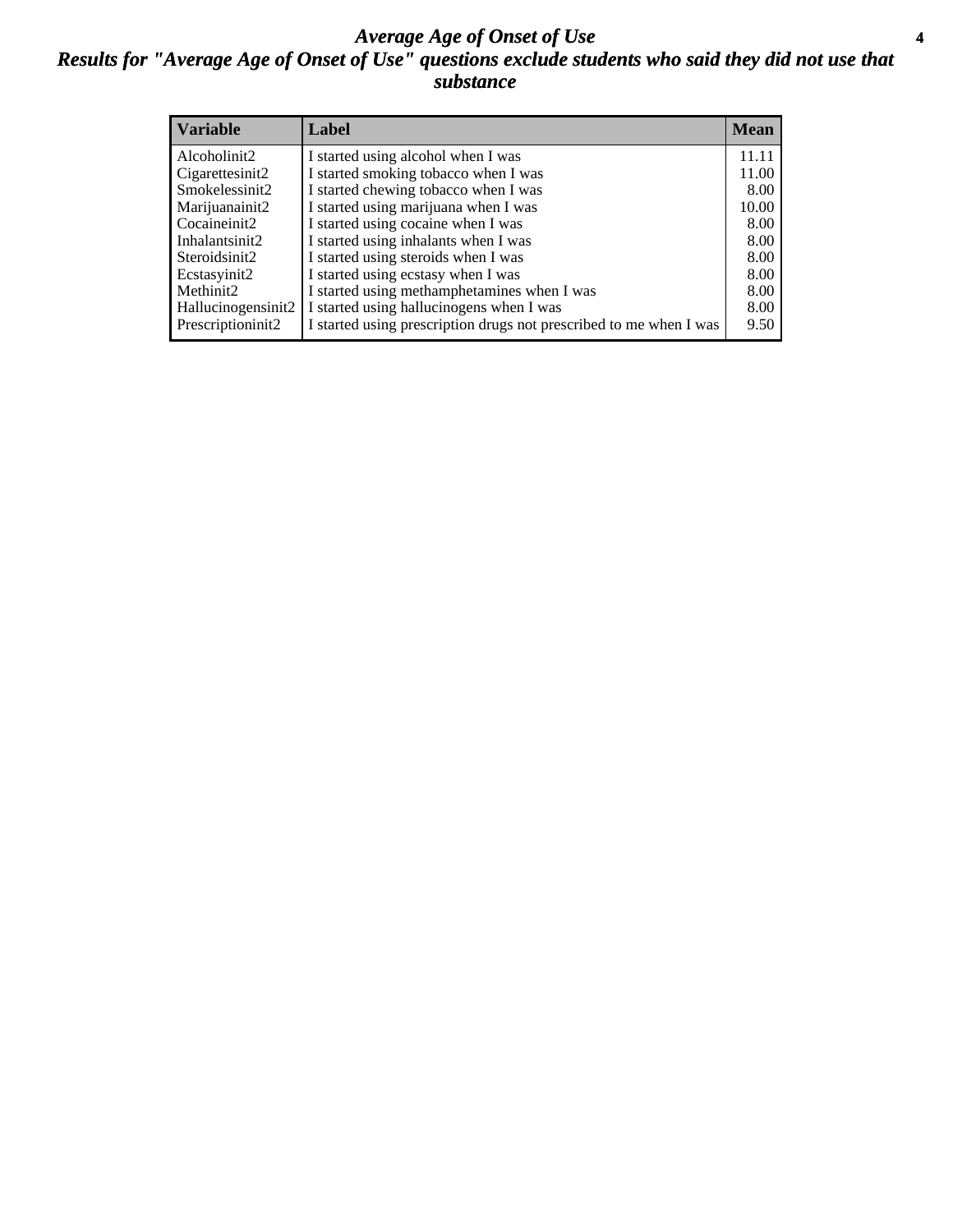# *Perception of Health Risk* **5**

| Frequency      | <b>Table of Alcoholharmdich by Grade</b> |              |              |
|----------------|------------------------------------------|--------------|--------------|
| <b>Col Pct</b> | Alcoholharmdich(I<br>think alcohol is    | Grade(Grade) |              |
|                | harmful)                                 | 10           | <b>Total</b> |
|                | Yes                                      | 86<br>86.00  | 86           |
|                | N <sub>0</sub>                           | 14<br>14.00  | 14           |
|                | <b>Total</b>                             | 100          | 100          |

| <b>Frequency</b> | <b>Table of Tobaccoharmdich by Grade</b> |              |              |
|------------------|------------------------------------------|--------------|--------------|
| <b>Col Pct</b>   | Tobaccoharmdich(I<br>think tobacco is    | Grade(Grade) |              |
|                  | harmful)                                 | 10           | <b>Total</b> |
|                  | <b>Yes</b>                               | 99           | 99           |
|                  |                                          | 99.00        |              |
|                  | N <sub>0</sub>                           |              |              |
|                  |                                          | 1.00         |              |
|                  | <b>Total</b>                             | 100          | 100          |
|                  |                                          |              |              |

| Frequency<br><b>Col Pct</b> | <b>Table of Marijuanaharmdich by Grade</b> |              |              |
|-----------------------------|--------------------------------------------|--------------|--------------|
|                             | Marijuanaharmdich(I<br>think marijuana is  | Grade(Grade) |              |
|                             | harmful)                                   | 10           | <b>Total</b> |
|                             | Yes                                        | 92<br>92.00  | 92           |
|                             | N <sub>0</sub>                             | 8<br>8.00    | 8            |
|                             | <b>Total</b>                               | 100          | 100          |

| Frequency      | <b>Table of Otherdrugharmdich by Grade</b>   |              |              |  |  |
|----------------|----------------------------------------------|--------------|--------------|--|--|
| <b>Col Pct</b> | Otherdrugharmdich(I<br>think other drugs are | Grade(Grade) |              |  |  |
|                | harmful)                                     | 10           | <b>Total</b> |  |  |
|                | Yes                                          | 99<br>99.00  | 99           |  |  |
|                | N <sub>0</sub>                               | 1.00         |              |  |  |
|                | <b>Total</b>                                 | 100          | 100          |  |  |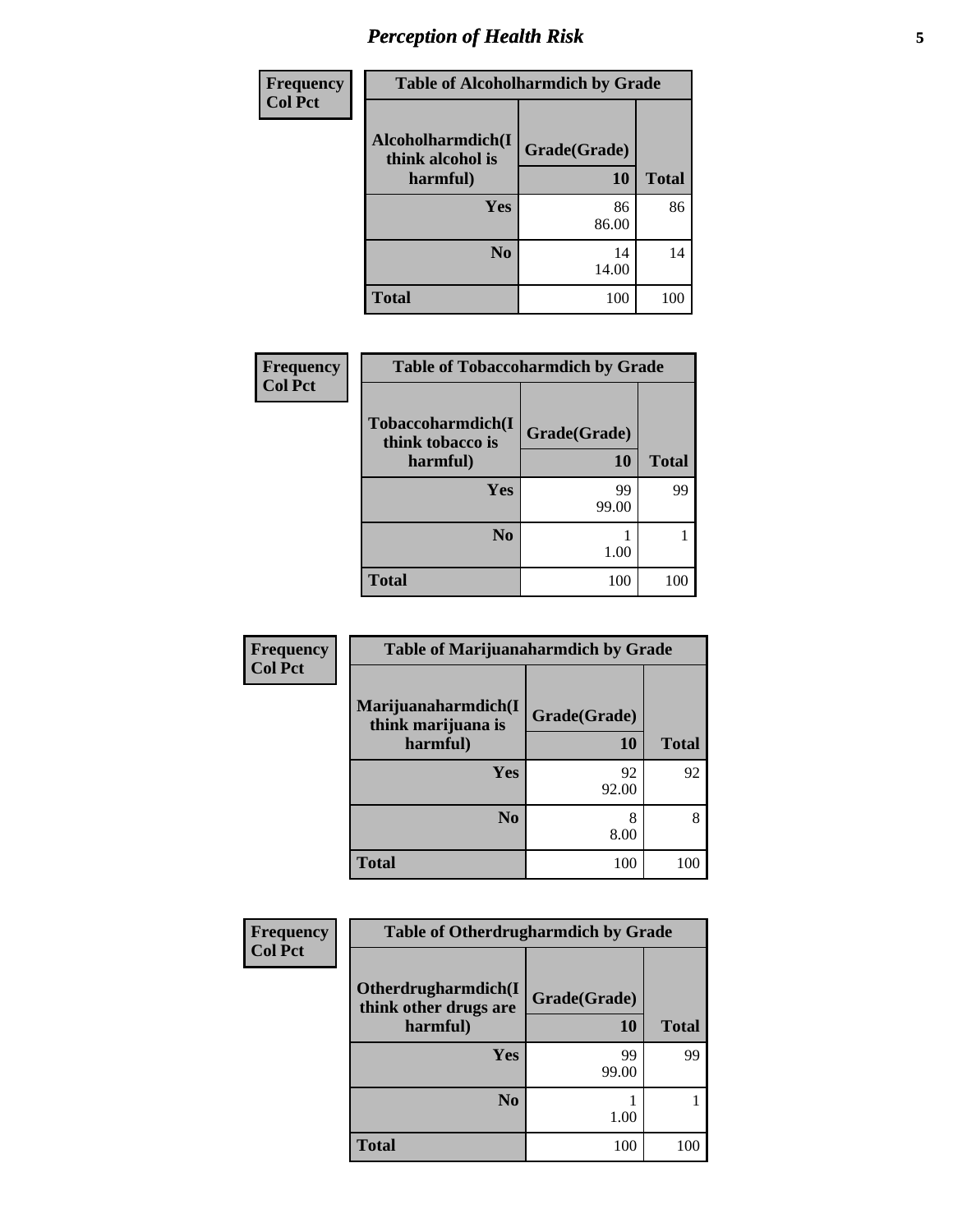### *Social Disapproval* **6**

| <b>Frequency</b> | <b>Table of Alcoholpeerdich by Grade</b>                                |                    |              |  |  |
|------------------|-------------------------------------------------------------------------|--------------------|--------------|--|--|
| <b>Col Pct</b>   | Alcoholpeerdich(My<br>friends would<br>disapprove if I used<br>alcohol) | Grade(Grade)<br>10 | <b>Total</b> |  |  |
|                  | Yes                                                                     | 84<br>84.00        | 84           |  |  |
|                  | N <sub>0</sub>                                                          | 16<br>16.00        | 16           |  |  |
|                  | <b>Total</b>                                                            | 100                | 100          |  |  |

| Frequency      | <b>Table of Tobaccopeerdich by Grade</b>                    |              |              |  |
|----------------|-------------------------------------------------------------|--------------|--------------|--|
| <b>Col Pct</b> | Tobaccopeerdich(My<br>friends would<br>disapprove if I used | Grade(Grade) |              |  |
|                | tobacco)                                                    | 10           | <b>Total</b> |  |
|                | Yes                                                         | 91<br>91.00  | 91           |  |
|                | N <sub>0</sub>                                              | Q<br>9.00    | 9            |  |
|                | <b>Total</b>                                                | 100          | 100          |  |

| <b>Frequency</b> | <b>Table of Marijuanapeerdich by Grade</b>                    |              |              |  |
|------------------|---------------------------------------------------------------|--------------|--------------|--|
| <b>Col Pct</b>   | Marijuanapeerdich(My<br>friends would<br>disapprove if I used | Grade(Grade) |              |  |
|                  | marijuana)                                                    | <b>10</b>    | <b>Total</b> |  |
|                  | <b>Yes</b>                                                    | 87<br>87.00  | 87           |  |
|                  | N <sub>0</sub>                                                | 13<br>13.00  | 13           |  |
|                  | <b>Total</b>                                                  | 100          | 100          |  |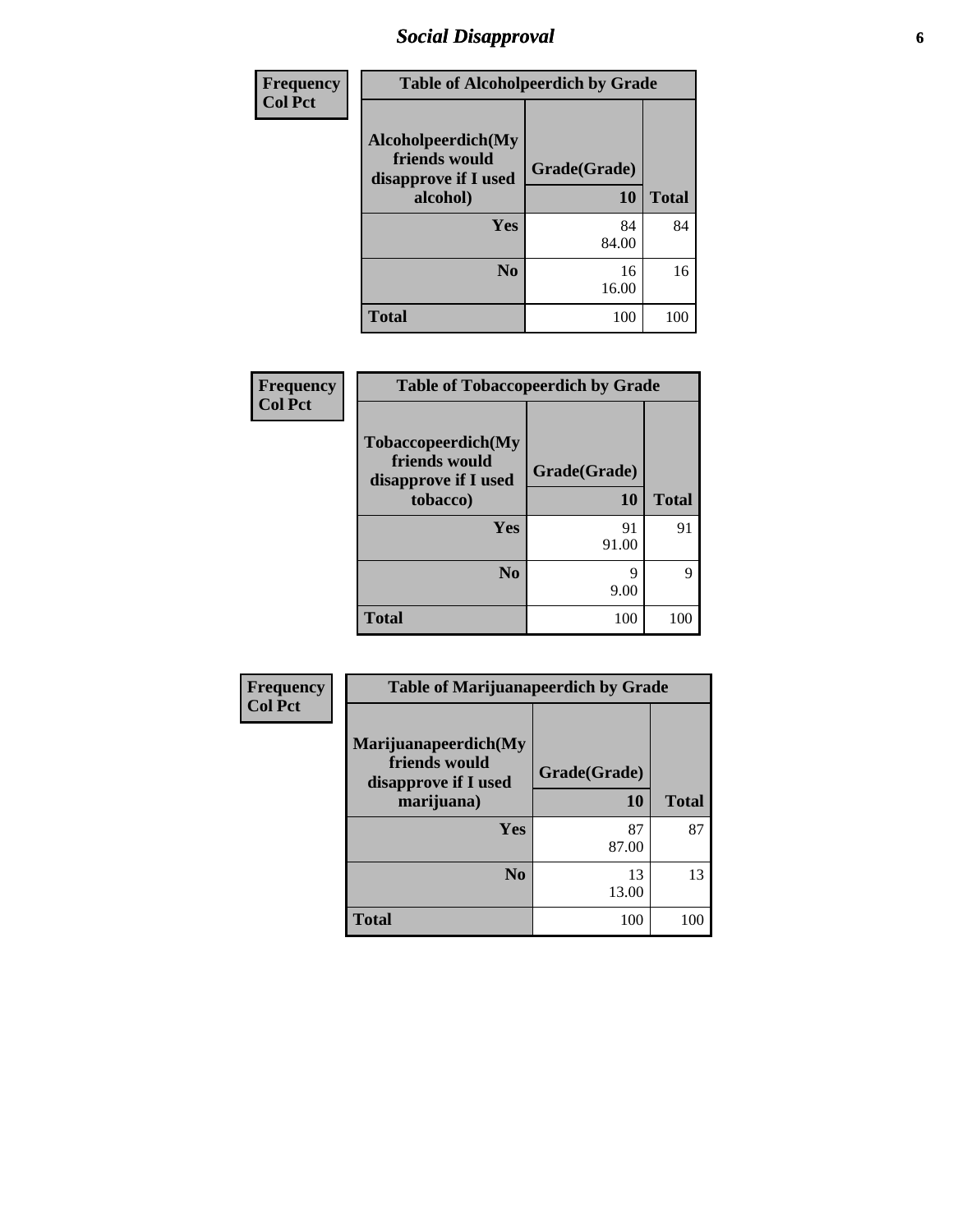### *Social Disapproval* **7**

| Frequency      | <b>Table of Otherdrugpeerdich by Grade</b>                                    |                    |              |  |  |
|----------------|-------------------------------------------------------------------------------|--------------------|--------------|--|--|
| <b>Col Pct</b> | Otherdrugpeerdich(My<br>friends would<br>disapprove if I used<br>other drugs) | Grade(Grade)<br>10 | <b>Total</b> |  |  |
|                | <b>Yes</b>                                                                    | 92<br>92.00        | 92           |  |  |
|                | N <sub>o</sub>                                                                | 8<br>8.00          | 8            |  |  |
|                | <b>Total</b>                                                                  | 100                | 100          |  |  |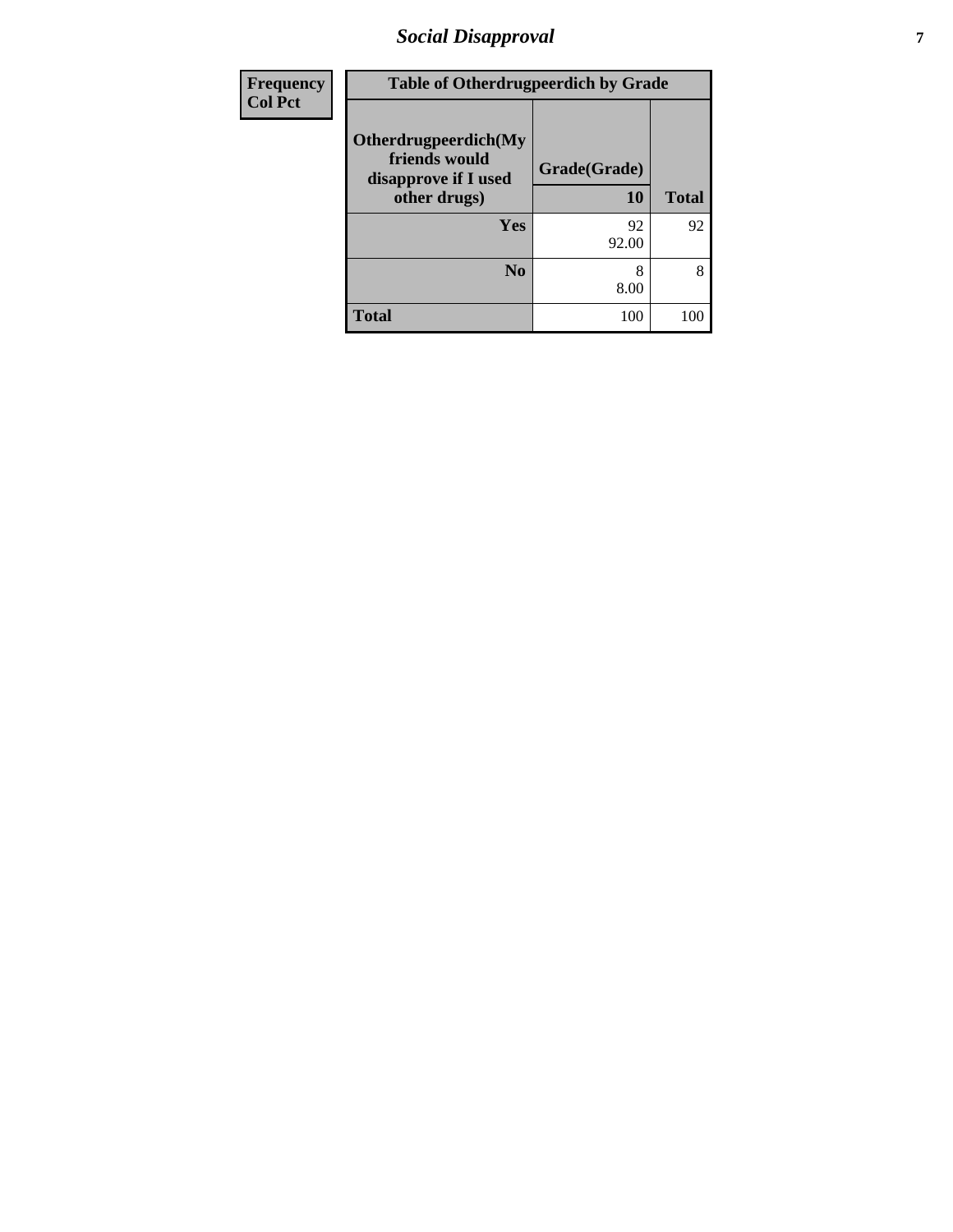#### Title IV, Part A, Schedule A **8** *Goal 2: To help ensure that all schools are safe and disciplined Baseline Data: Year 2008-2009 Student Involvement in Gang Activity*

| Frequency      | <b>Table of Gangself by Grade</b>                                                                 |                    |                |  |
|----------------|---------------------------------------------------------------------------------------------------|--------------------|----------------|--|
| <b>Col Pct</b> | Gangself(I<br>have<br>participated<br>in illegal<br>gang<br>activities in<br>the past 30<br>days) | Grade(Grade)<br>10 | <b>Total</b>   |  |
|                | Yes                                                                                               | 2<br>2.00          | $\overline{2}$ |  |
|                | N <sub>0</sub>                                                                                    | 98<br>98.00        | 98             |  |
|                | <b>Total</b>                                                                                      | 100                | 100            |  |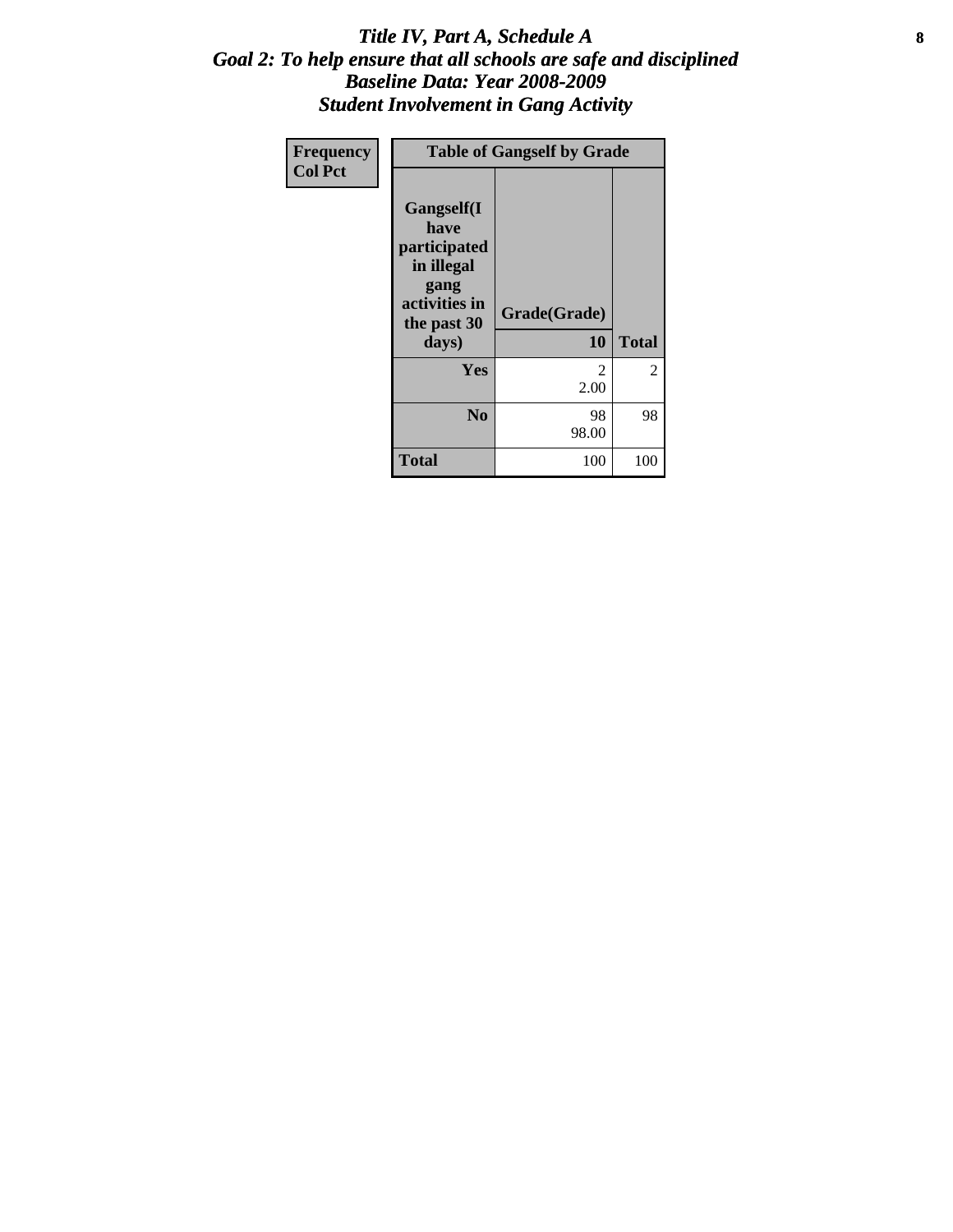# *Student Perception of School Safety* **9**

| <b>Frequency</b><br>Row Pct |
|-----------------------------|
|                             |

| <b>Table of Grade by Safeschool</b> |                                                        |             |                                        |                                    |              |
|-------------------------------------|--------------------------------------------------------|-------------|----------------------------------------|------------------------------------|--------------|
|                                     | Safeschool (School is a place at which I feel<br>safe) |             |                                        |                                    |              |
| Grade(Grade)                        | <b>Strongly</b><br>Agree                               | Agree       | <b>Somewhat   Somewhat</b><br>Disagree | <b>Strongly</b><br><b>Disagree</b> | <b>Total</b> |
| 10                                  | 28<br>28.00                                            | 60<br>60.00 | 8<br>8.00                              | 4<br>4.00                          | 100          |
| <b>Total</b>                        | 28                                                     | 60          | 8                                      | 4                                  | 100          |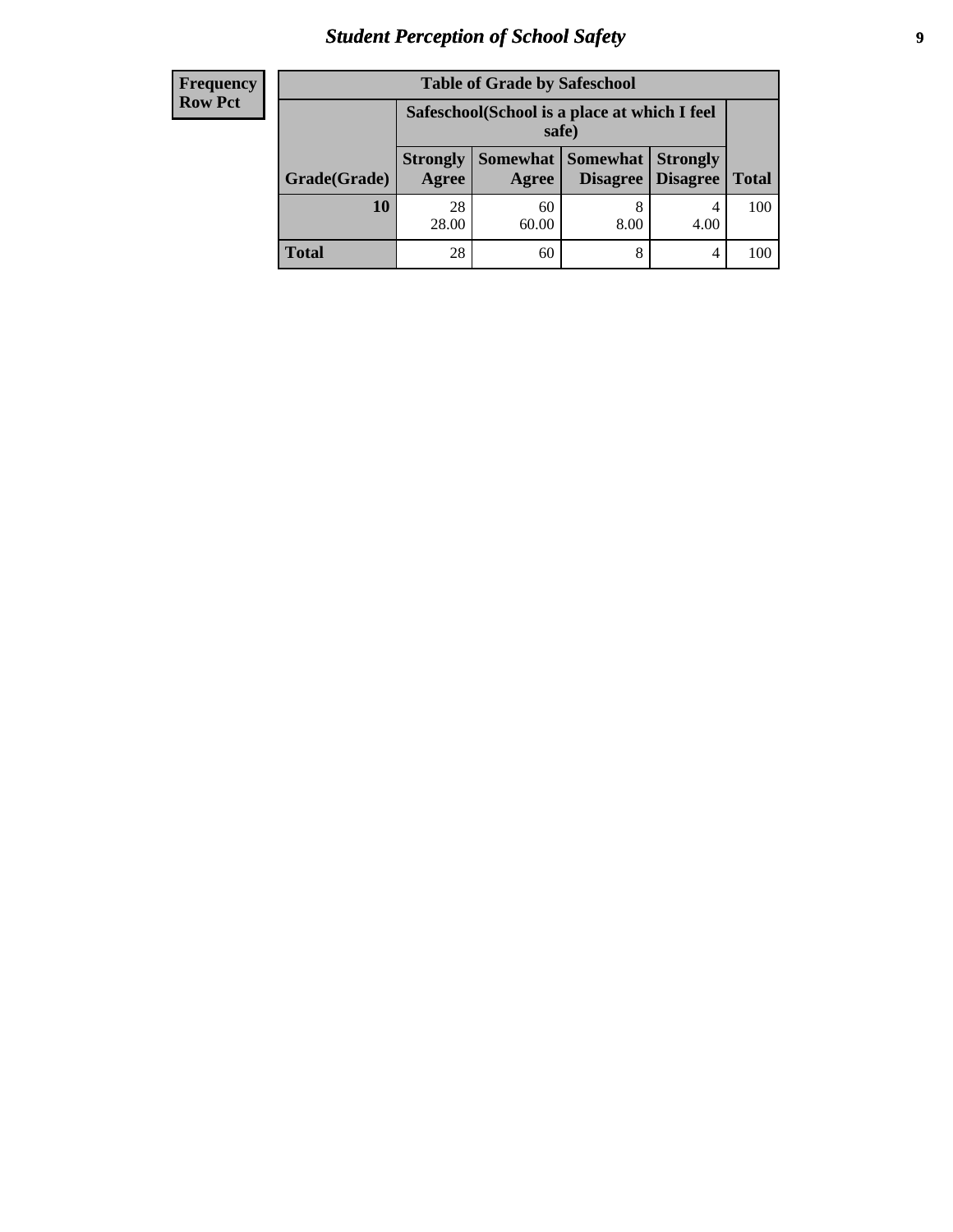#### *Students Who Have Been Bullied* **10**

| Frequency      | <b>Table of Grade by Bullied</b>                                                 |             |                      |           |                |                |              |
|----------------|----------------------------------------------------------------------------------|-------------|----------------------|-----------|----------------|----------------|--------------|
| <b>Row Pct</b> | <b>Bullied</b> (I have been bullied by<br>other students in the past 30<br>days) |             |                      |           |                |                |              |
|                |                                                                                  | 0           | 1 or<br>$\mathbf{2}$ | 6 to<br>9 | 10<br>to<br>19 | 20<br>to<br>29 |              |
|                | Grade(Grade)                                                                     | <b>Days</b> | days                 | days      | days           | days           | <b>Total</b> |
|                | 10                                                                               | 94<br>94.00 | 3<br>3.00            | 1.00      | 1.00           | 1.00           | 100          |
|                | <b>Total</b>                                                                     | 94          | 3                    |           |                |                | 100          |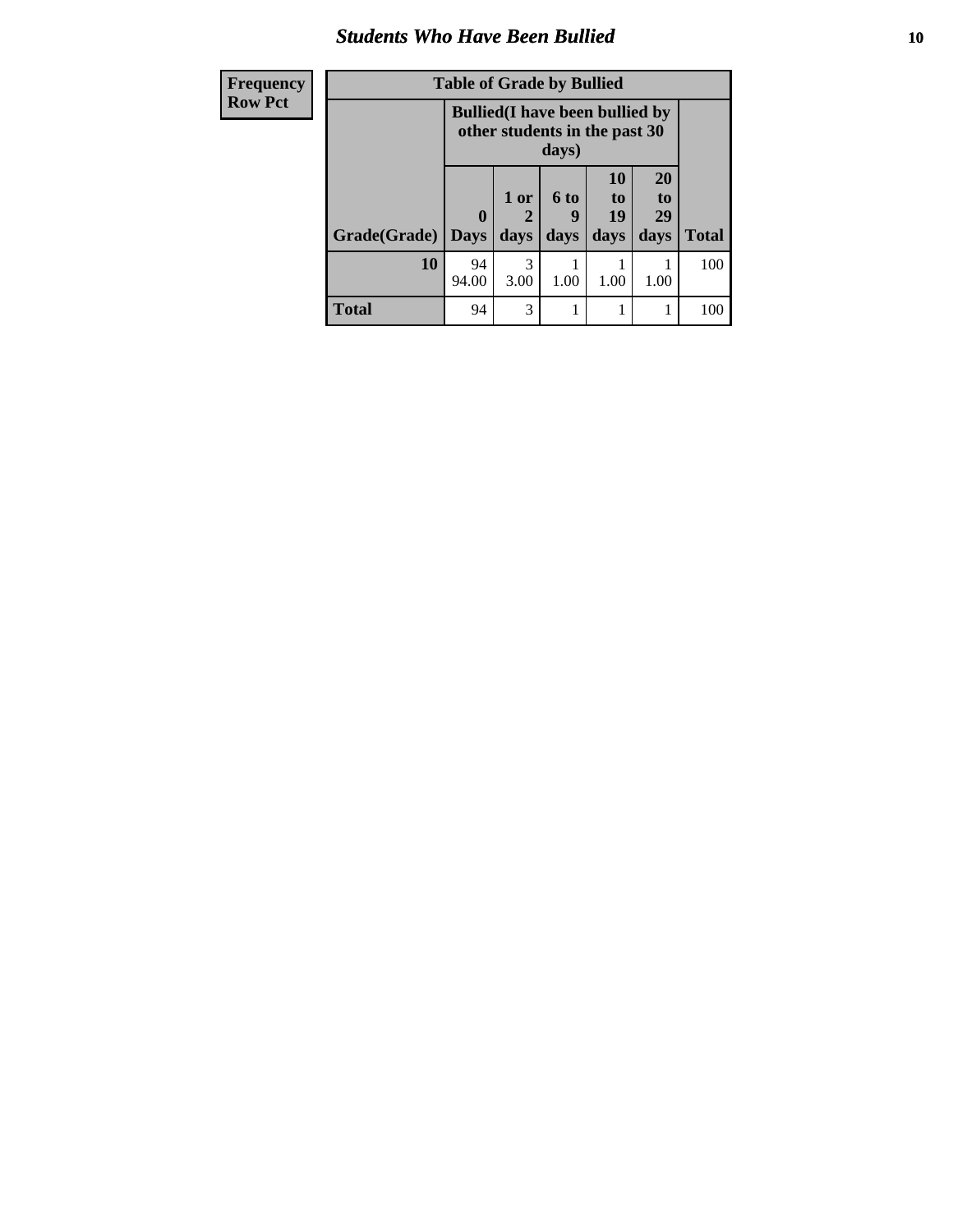#### *School Climate* **11**

| Frequency      | <b>Table of SchoolClimate1 by Grade</b> |                    |              |  |
|----------------|-----------------------------------------|--------------------|--------------|--|
| <b>Col Pct</b> | SchoolClimate1(I<br>like school)        | Grade(Grade)<br>10 | <b>Total</b> |  |
|                | <b>Strongly Agree</b>                   | 14<br>14.00        | 14           |  |
|                | <b>Somewhat Agree</b>                   | 63<br>63.00        | 63           |  |
|                | <b>Somewhat Disagree</b>                | 17<br>17.00        | 17           |  |
|                | <b>Strongly Disagree</b>                | 6<br>6.00          | 6            |  |
|                | <b>Total</b>                            | 100                | 100          |  |

| <b>Table of SchoolClimate2 by Grade</b>           |                    |              |  |
|---------------------------------------------------|--------------------|--------------|--|
| SchoolClimate2(I<br>feel successful at<br>school) | Grade(Grade)<br>10 | <b>Total</b> |  |
| <b>Strongly Agree</b>                             | 8<br>8.00          | 8            |  |
| <b>Somewhat Agree</b>                             | 60<br>60.00        | 60           |  |
| <b>Somewhat Disagree</b>                          | 24<br>24.00        | 24           |  |
| <b>Strongly Disagree</b>                          | 8<br>8.00          | 8            |  |
| <b>Total</b>                                      | 100                | 100          |  |

| Frequency      | <b>Table of SchoolClimate3 by Grade</b>               |              |              |
|----------------|-------------------------------------------------------|--------------|--------------|
| <b>Col Pct</b> | SchoolClimate3(My<br>school has high<br>standards for | Grade(Grade) |              |
|                | achievement)                                          | 10           | <b>Total</b> |
|                | <b>Strongly Agree</b>                                 | 80<br>80.00  | 80           |
|                | <b>Somewhat Agree</b>                                 | 19<br>19.00  | 19           |
|                | <b>Somewhat Disagree</b>                              | 1.00         |              |
|                | Total                                                 | 100          | 100          |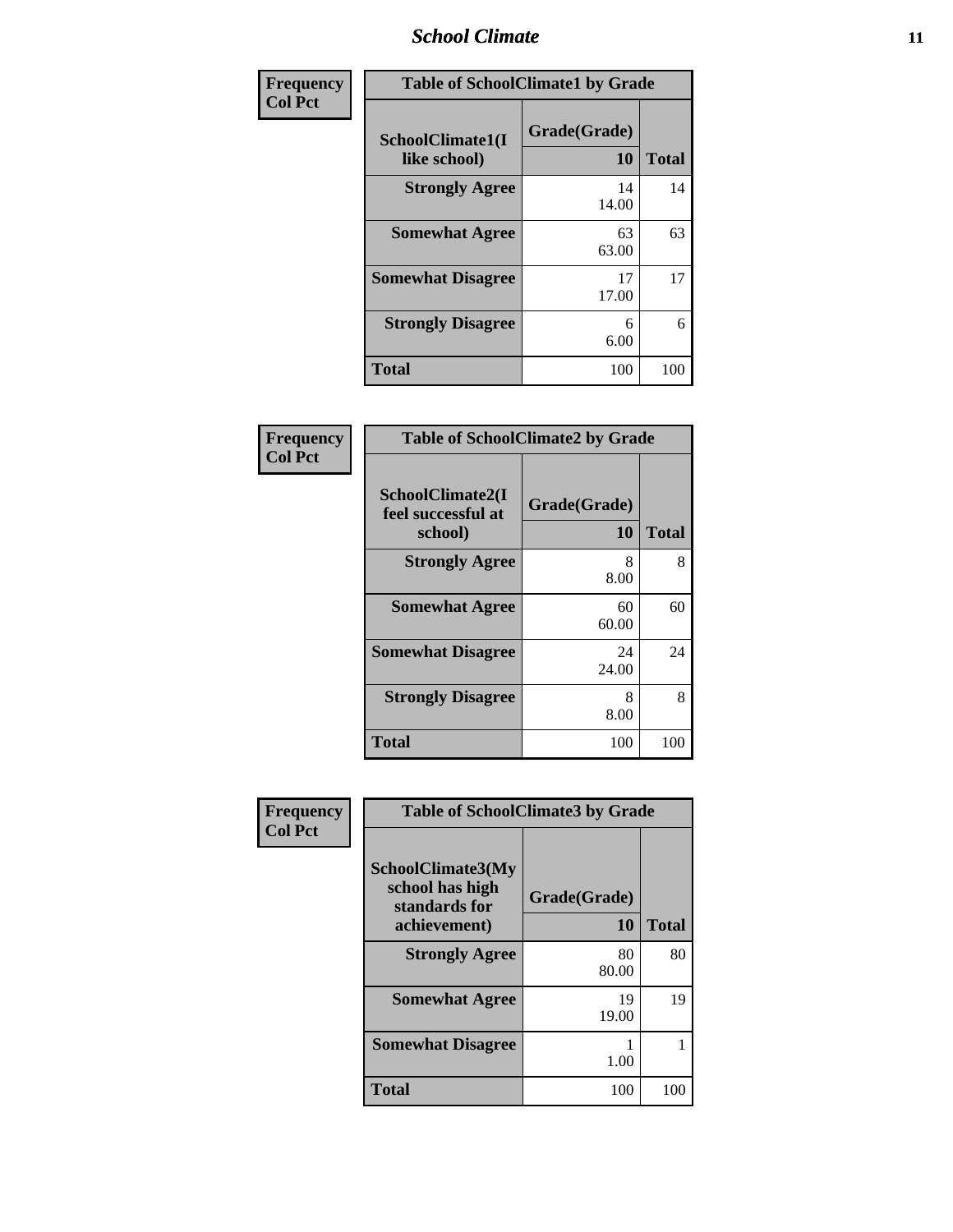#### *School Climate* **12**

| Frequency      | <b>Table of SchoolClimate4 by Grade</b>                       |                           |              |
|----------------|---------------------------------------------------------------|---------------------------|--------------|
| <b>Col Pct</b> | SchoolClimate4(My<br>school sets clear<br>rules for behavior) | Grade(Grade)<br><b>10</b> | <b>Total</b> |
|                | <b>Strongly Agree</b>                                         | 46<br>46.00               | 46           |
|                | <b>Somewhat Agree</b>                                         | 49<br>49.00               | 49           |
|                | <b>Somewhat Disagree</b>                                      | 5<br>5.00                 | 5            |
|                | <b>Total</b>                                                  | 100                       | 100          |

| Frequency      | <b>Table of SchoolClimate5 by Grade</b>                              |                    |              |
|----------------|----------------------------------------------------------------------|--------------------|--------------|
| <b>Col Pct</b> | SchoolClimate5(I<br>know what to do in<br>an emergency at<br>school) | Grade(Grade)<br>10 | <b>Total</b> |
|                | <b>Strongly Agree</b>                                                | 44<br>44.00        | 44           |
|                | <b>Somewhat Agree</b>                                                | 51<br>51.00        | 51           |
|                | <b>Somewhat Disagree</b>                                             | 4<br>4.00          | 4            |
|                | <b>Strongly Disagree</b>                                             | 1.00               |              |
|                | <b>Total</b>                                                         | 100                | 100          |

| Frequency      | <b>Table of SchoolClimate6 by Grade</b>                  |                        |                |
|----------------|----------------------------------------------------------|------------------------|----------------|
| <b>Col Pct</b> | <b>SchoolClimate6(Teachers</b><br>treat me with respect) | Grade(Grade)<br>10     | <b>Total</b>   |
|                | <b>Strongly Agree</b>                                    | 27<br>27.00            | 27             |
|                | <b>Somewhat Agree</b>                                    | 64<br>64.00            | 64             |
|                | <b>Somewhat Disagree</b>                                 | 7<br>7.00              |                |
|                | <b>Strongly Disagree</b>                                 | $\mathfrak{D}$<br>2.00 | $\mathfrak{D}$ |
|                | <b>Total</b>                                             | 100                    | 100            |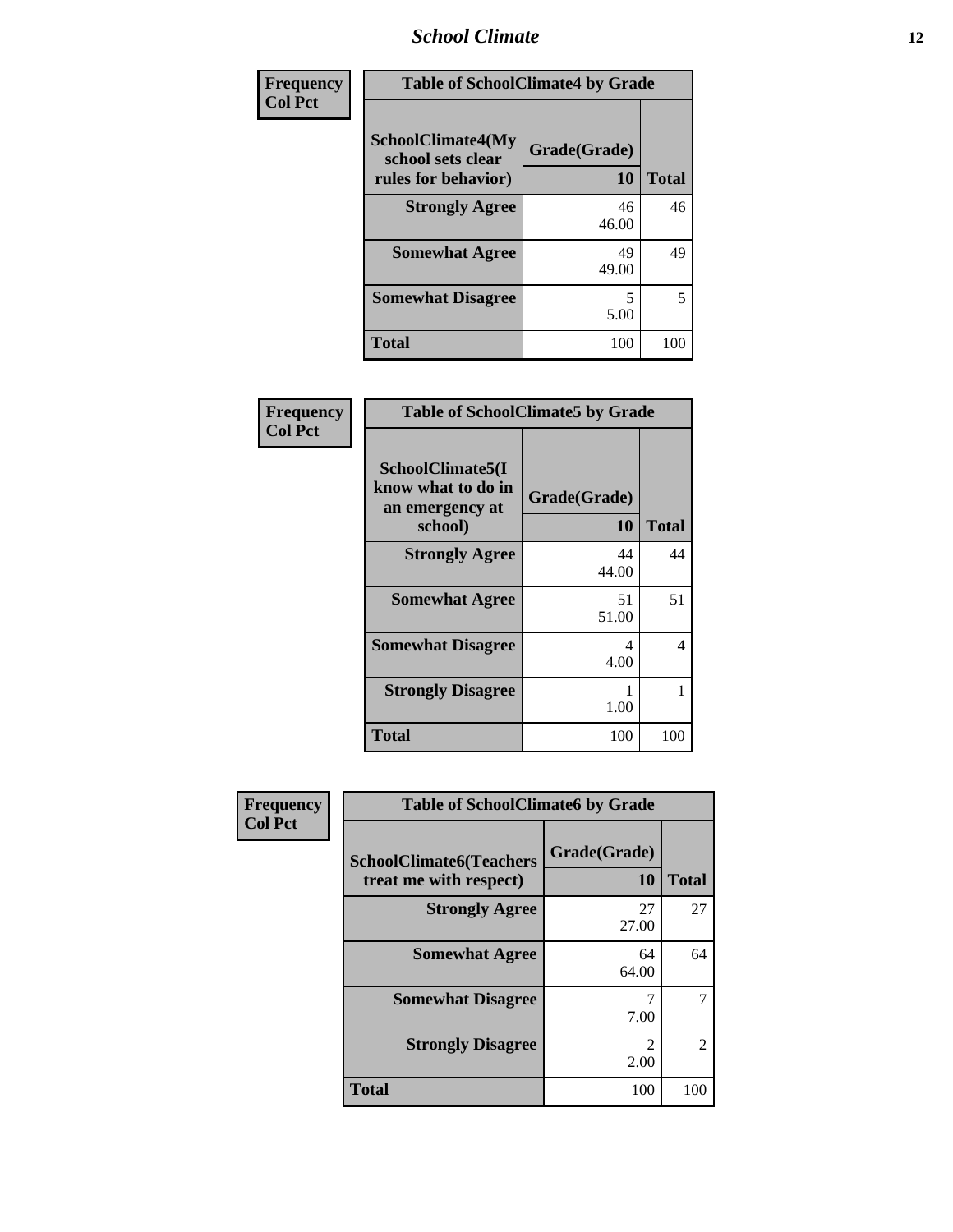*School Climate* **13**

| <b>Frequency</b> | <b>Table of SchoolClimate7 by Grade</b>                                       |                    |              |
|------------------|-------------------------------------------------------------------------------|--------------------|--------------|
| <b>Col Pct</b>   | <b>SchoolClimate7(Behaviors</b><br>in my class allow the<br>teacher to teach) | Grade(Grade)<br>10 | <b>Total</b> |
|                  | <b>Strongly Agree</b>                                                         | 28<br>28.00        | 28           |
|                  | <b>Somewhat Agree</b>                                                         | 62<br>62.00        | 62           |
|                  | <b>Somewhat Disagree</b>                                                      | 6<br>6.00          | 6            |
|                  | <b>Strongly Disagree</b>                                                      | 4<br>4.00          | 4            |
|                  | <b>Total</b>                                                                  | 100                | 100          |

| Frequency      | <b>Table of SchoolClimate8 by Grade</b>                                              |                    |              |
|----------------|--------------------------------------------------------------------------------------|--------------------|--------------|
| <b>Col Pct</b> | <b>SchoolClimate8(Students</b><br>are frequently<br>recognized for good<br>behavior) | Grade(Grade)<br>10 | <b>Total</b> |
|                | <b>Strongly Agree</b>                                                                | 17<br>17.00        | 17           |
|                | <b>Somewhat Agree</b>                                                                | 57<br>57.00        | 57           |
|                | <b>Somewhat Disagree</b>                                                             | 19<br>19.00        | 19           |
|                | <b>Strongly Disagree</b>                                                             | 7.00               | 7            |
|                | <b>Total</b>                                                                         | 100                | 100          |

| Frequency<br><b>Col Pct</b> | <b>Table of SchoolClimate9 by Grade</b>                                           |                    |              |
|-----------------------------|-----------------------------------------------------------------------------------|--------------------|--------------|
|                             | SchoolClimate9(School<br>counselor would be<br>helpful if I needed<br>assistance) | Grade(Grade)<br>10 | <b>Total</b> |
|                             | <b>Strongly Agree</b>                                                             | 35<br>35.00        | 35           |
|                             | <b>Somewhat Agree</b>                                                             | 50<br>50.00        | 50           |
|                             | <b>Somewhat Disagree</b>                                                          | 12<br>12.00        | 12           |
|                             | <b>Strongly Disagree</b>                                                          | 3<br>3.00          | 3            |
|                             | <b>Total</b>                                                                      | 100                | 100          |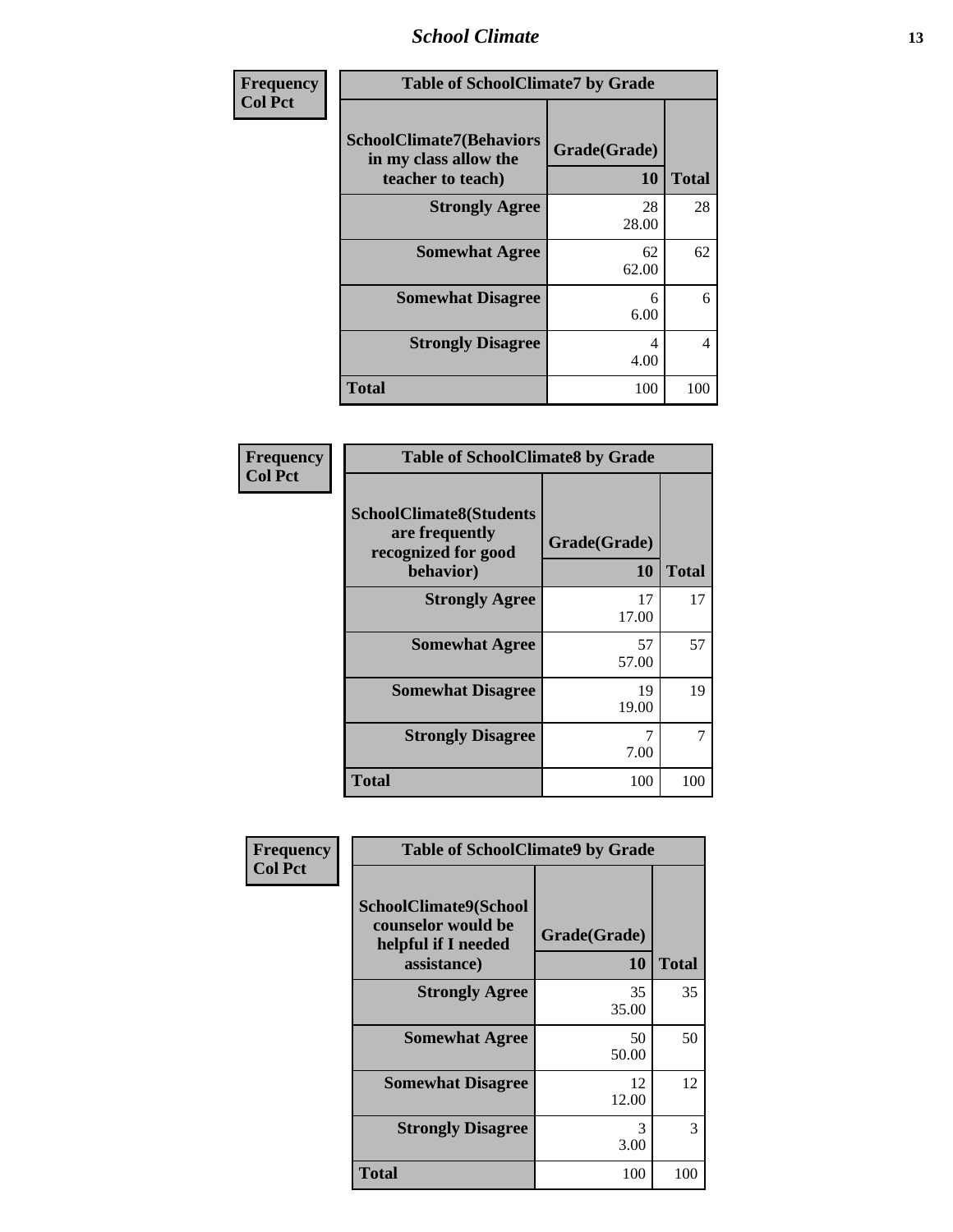### *Reasons for Dropping Out* **14**

| Frequency      | <b>Table of Dropoutreason by Grade</b>                                   |                    |              |
|----------------|--------------------------------------------------------------------------|--------------------|--------------|
| <b>Col Pct</b> | Dropoutreason(If<br>I dropped out the<br>reason would<br>most likely be) | Grade(Grade)<br>10 | <b>Total</b> |
|                | <b>Won't Drop out</b>                                                    | 61<br>61.00        | 61           |
|                | <b>Bored</b>                                                             | 14<br>14.00        | 14           |
|                | <b>Family Reasons</b>                                                    | 1<br>1.00          | 1            |
|                | <b>Other</b>                                                             | 24<br>24.00        | 24           |
|                | Total                                                                    | 100                | 100          |

| Frequency<br><b>Col Pct</b> |                                                                        | <b>Table of Dropout by Grade</b> |              |  |
|-----------------------------|------------------------------------------------------------------------|----------------------------------|--------------|--|
|                             | Dropout(I<br>have<br>thought<br>about<br>dropping<br>out of<br>school) | Grade(Grade)<br>10               | <b>Total</b> |  |
|                             | Yes                                                                    | 23<br>23.00                      | 23           |  |
|                             | N <sub>0</sub>                                                         | 77<br>77.00                      | 77           |  |
|                             | <b>Total</b>                                                           | 100                              | 100          |  |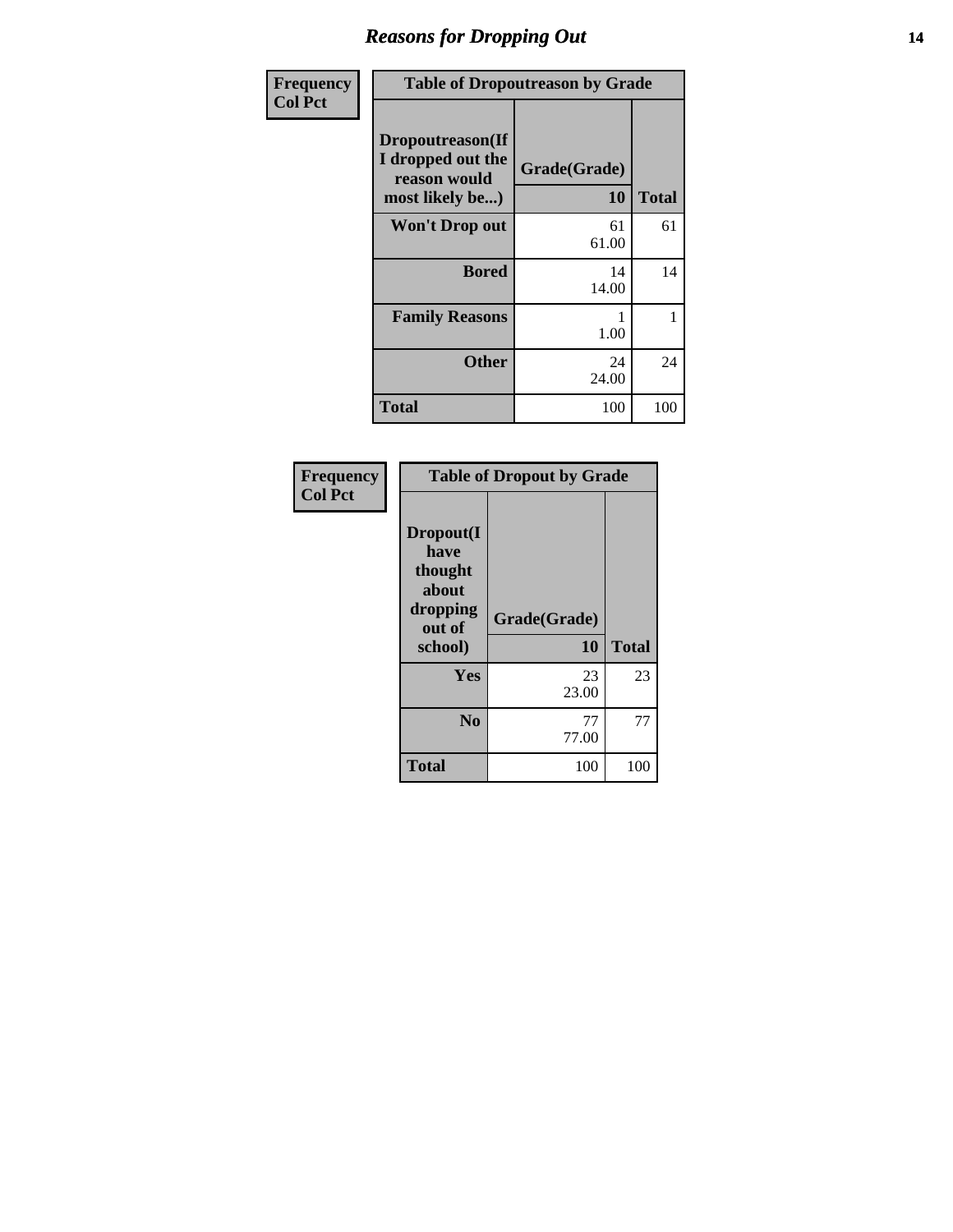### *School Safety* **15**

| Frequency<br><b>Col Pct</b> | <b>Table of Gangself by Grade</b>                                                        |                        |                |
|-----------------------------|------------------------------------------------------------------------------------------|------------------------|----------------|
|                             | Gangself(I<br>have<br>participated<br>in illegal<br>gang<br>activities in<br>the past 30 | Grade(Grade)           |                |
|                             | days)                                                                                    | 10                     | <b>Total</b>   |
|                             | Yes                                                                                      | $\mathfrak{D}$<br>2.00 | $\overline{2}$ |
|                             | N <sub>0</sub>                                                                           | 98<br>98.00            | 98             |
|                             | <b>Total</b>                                                                             | 100                    | 100            |

| Frequency<br><b>Col Pct</b> | <b>Table of Gangpeers by Grade</b>                                                                                    |              |              |
|-----------------------------|-----------------------------------------------------------------------------------------------------------------------|--------------|--------------|
|                             | <b>Gangpeers</b> (I<br>have friends<br>who have<br>participated<br>in illegal<br>gang<br>activities in<br>the past 30 | Grade(Grade) |              |
|                             | days)                                                                                                                 | 10           | <b>Total</b> |
|                             | Yes                                                                                                                   | 10<br>10.00  | 10           |
|                             | N <sub>0</sub>                                                                                                        | 90<br>90.00  | 90           |
|                             | Total                                                                                                                 | 100          | 100          |

| Frequency      | <b>Table of Pickedon by Grade</b>                                   |              |              |
|----------------|---------------------------------------------------------------------|--------------|--------------|
| <b>Col Pct</b> | <b>Pickedon</b> (I have<br>been picked on or<br>teased at school in | Grade(Grade) |              |
|                | the past 30 days)                                                   | 10           | <b>Total</b> |
|                | <b>Strongly Agree</b>                                               | 6<br>6.00    | 6            |
|                | <b>Somewhat Agree</b>                                               | 18<br>18.00  | 18           |
|                | <b>Somewhat Disagree</b>                                            | 19<br>19.00  | 19           |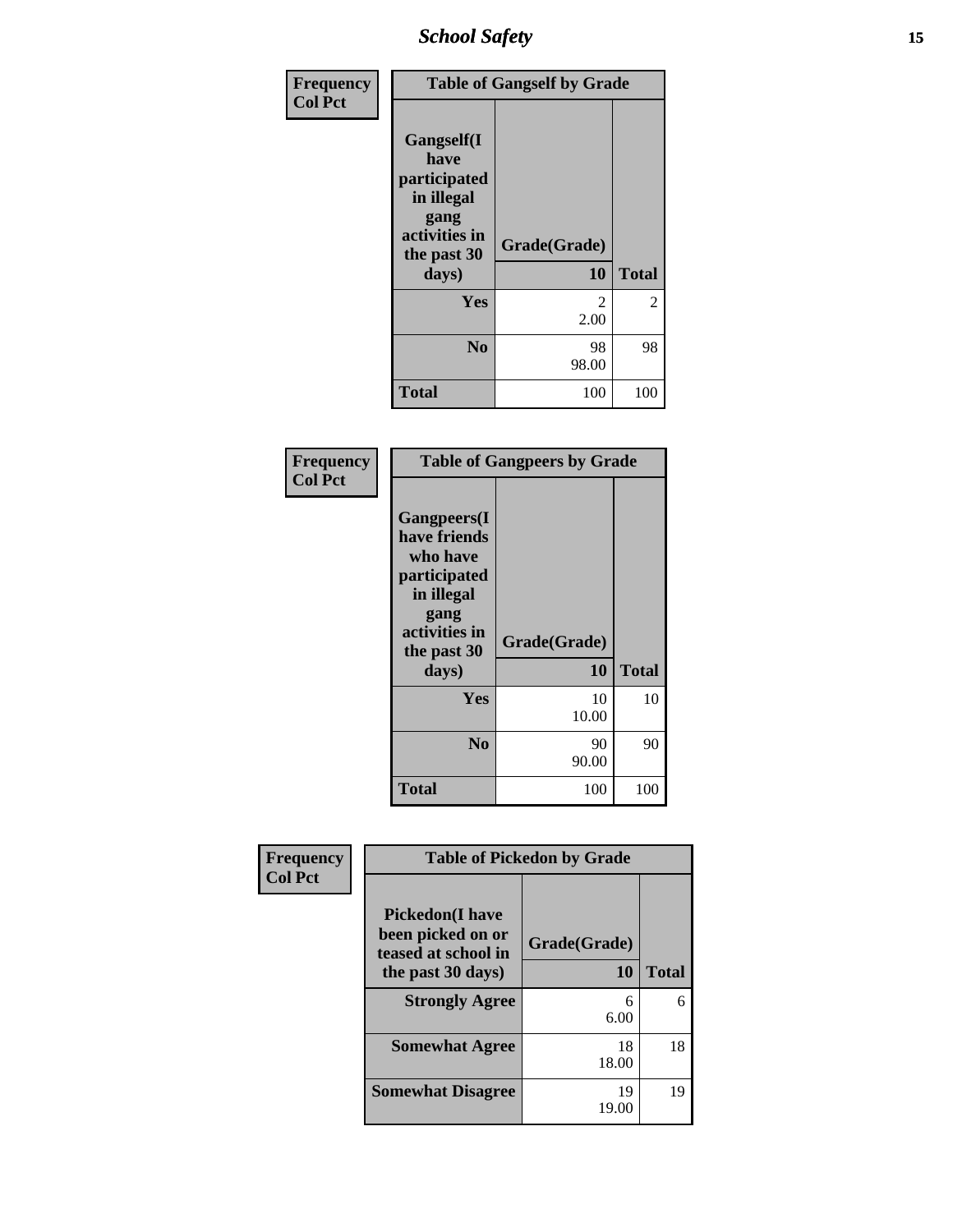*School Safety* **16**

| <b>Frequency</b> | <b>Table of Pickedon by Grade</b>                                                       |                    |              |
|------------------|-----------------------------------------------------------------------------------------|--------------------|--------------|
| <b>Col Pct</b>   | <b>Pickedon(I have</b><br>been picked on or<br>teased at school in<br>the past 30 days) | Grade(Grade)<br>10 | <b>Total</b> |
|                  | <b>Strongly Disagree</b>                                                                | 57<br>57.00        | 57           |
|                  | <b>Total</b>                                                                            | 100                | 100          |

| Frequency      |                                                          | <b>Table of Safeschool by Grade</b> |              |
|----------------|----------------------------------------------------------|-------------------------------------|--------------|
| <b>Col Pct</b> | Safeschool(School<br>is a place at which I<br>feel safe) | Grade(Grade)<br>10                  | <b>Total</b> |
|                | <b>Strongly Agree</b>                                    | 28<br>28.00                         | 28           |
|                | <b>Somewhat Agree</b>                                    | 60<br>60.00                         | 60           |
|                | <b>Somewhat Disagree</b>                                 | 8<br>8.00                           | 8            |
|                | <b>Strongly Disagree</b>                                 | 4<br>4.00                           | 4            |
|                | <b>Total</b>                                             | 100                                 | 100          |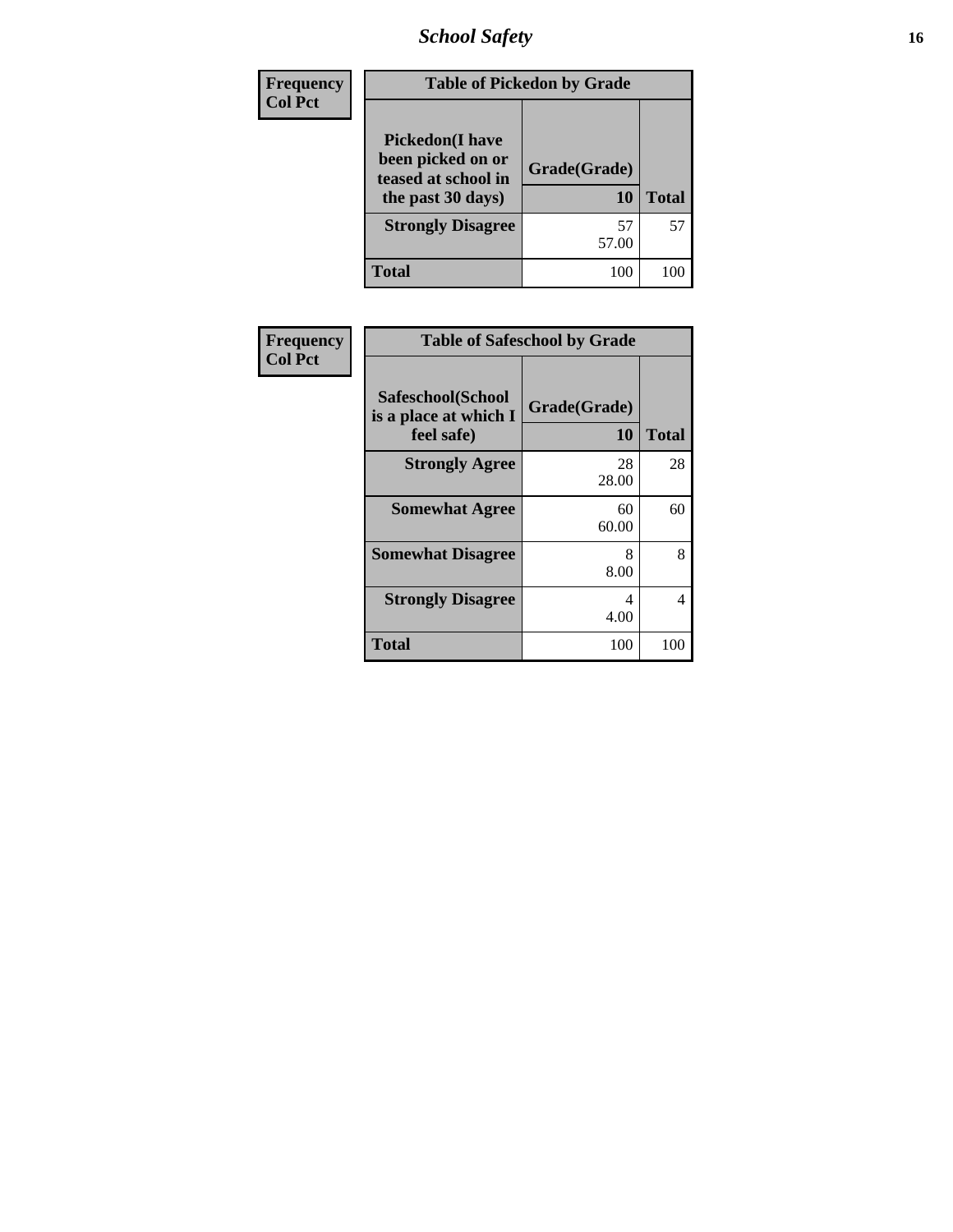*School Safety* **17**

| <b>Frequency</b> | <b>Table of Grade by Bullied</b> |                                                                                  |                       |      |          |          |              |
|------------------|----------------------------------|----------------------------------------------------------------------------------|-----------------------|------|----------|----------|--------------|
| <b>Row Pct</b>   |                                  | <b>Bullied</b> (I have been bullied by<br>other students in the past 30<br>days) |                       |      |          |          |              |
|                  |                                  |                                                                                  | 1 or                  | 6 to | 10<br>to | 20<br>to |              |
|                  |                                  | $\bf{0}$                                                                         | 2                     | 9    | 19       | 29       |              |
|                  | Grade(Grade)                     | <b>Days</b>                                                                      | days                  | days | days     | days     | <b>Total</b> |
|                  | 10                               | 94<br>94.00                                                                      | $\mathcal{R}$<br>3.00 | 1.00 | 1.00     | 1.00     | 100          |
|                  | <b>Total</b>                     | 94                                                                               | 3                     |      |          |          | 100          |

| Frequency      |                     | <b>Table of Grade by Bulliedothers</b>                            |                        |                 |          |              |
|----------------|---------------------|-------------------------------------------------------------------|------------------------|-----------------|----------|--------------|
| <b>Row Pct</b> |                     | <b>Bulliedothers</b> (I bullied<br>others in the past 30<br>days) |                        |                 |          |              |
|                |                     |                                                                   | 1 or                   | <b>10</b><br>to | 20<br>to |              |
|                |                     | $\mathbf{0}$                                                      | 2                      | 19              | 29       |              |
|                | Grade(Grade)   Days |                                                                   | days                   | days            | days     | <b>Total</b> |
|                | 10                  | 96<br>96.00                                                       | $\overline{2}$<br>2.00 | 1.00            | 1.00     | 100          |
|                | <b>Total</b>        | 96                                                                | $\overline{2}$         |                 |          | 100          |

| Frequency      | <b>Table of Grade by Weaponschool</b> |                                                                                 |                |              |
|----------------|---------------------------------------|---------------------------------------------------------------------------------|----------------|--------------|
| <b>Row Pct</b> |                                       | <b>Weaponschool</b> (I<br>brought a weapon<br>to school in the<br>past 30 days) |                |              |
|                | Grade(Grade)                          | 0 Days                                                                          | 1 or 2<br>days | <b>Total</b> |
|                | <b>10</b>                             | 98<br>98.00                                                                     | 2<br>2.00      | 100          |
|                | Total                                 | 98                                                                              | 2              | 100          |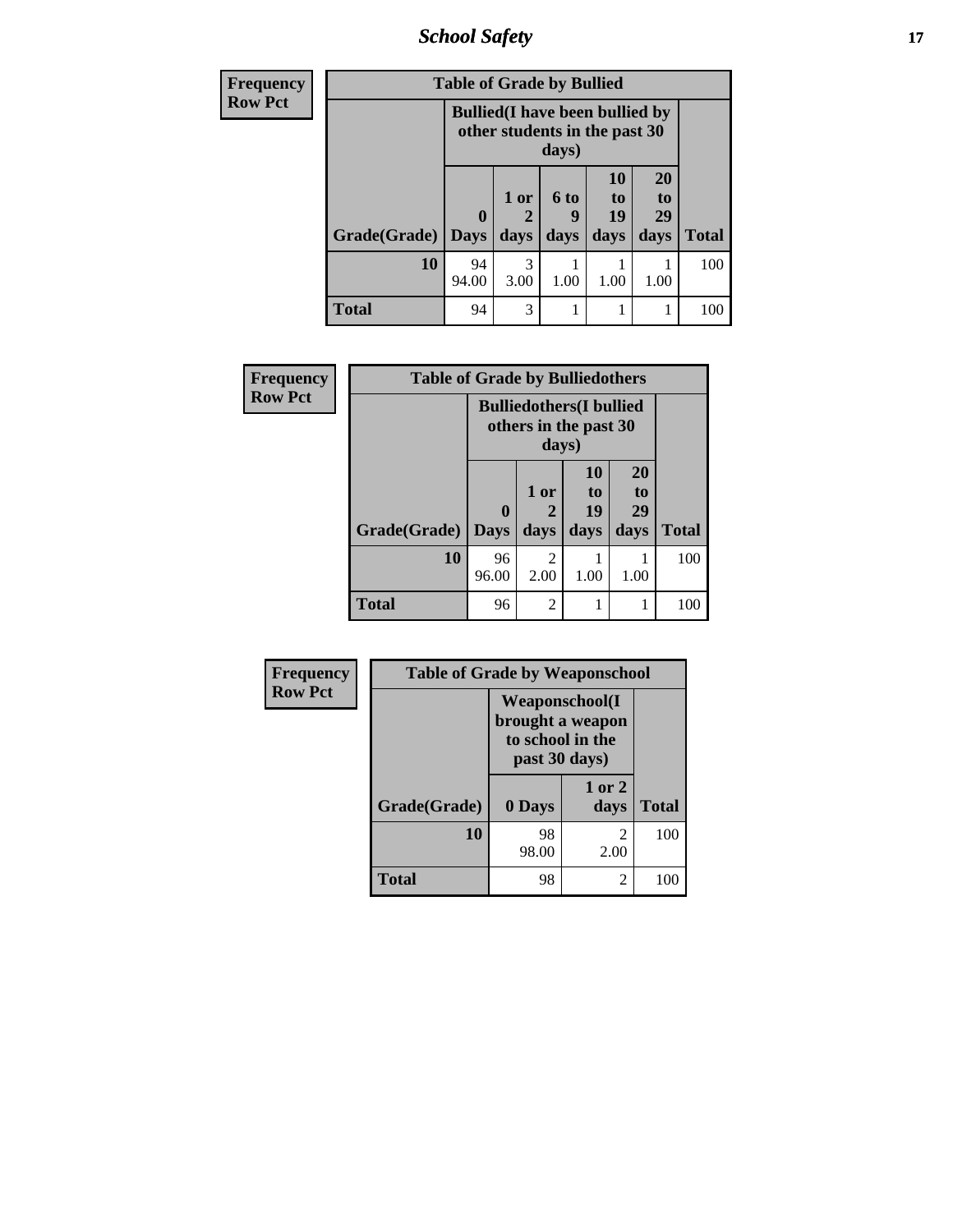*School Safety* **18**

| <b>Table of Grade by Absentunsafe</b><br><b>Frequency</b> |              |                                                                                           |           |             |              |
|-----------------------------------------------------------|--------------|-------------------------------------------------------------------------------------------|-----------|-------------|--------------|
| <b>Row Pct</b>                                            |              | Absentunsafe(I)<br>have missed<br>school because I<br>felt unsafe in the<br>past 30 days) |           |             |              |
|                                                           |              | 0                                                                                         | 1 or<br>2 | 20 to<br>29 |              |
|                                                           | Grade(Grade) | <b>Days</b>                                                                               | days      | days        | <b>Total</b> |
|                                                           | 10           | 98<br>98.00                                                                               | 1.00      | 1.00        | 100          |
|                                                           | <b>Total</b> | 98                                                                                        | 1         | 1           | 100          |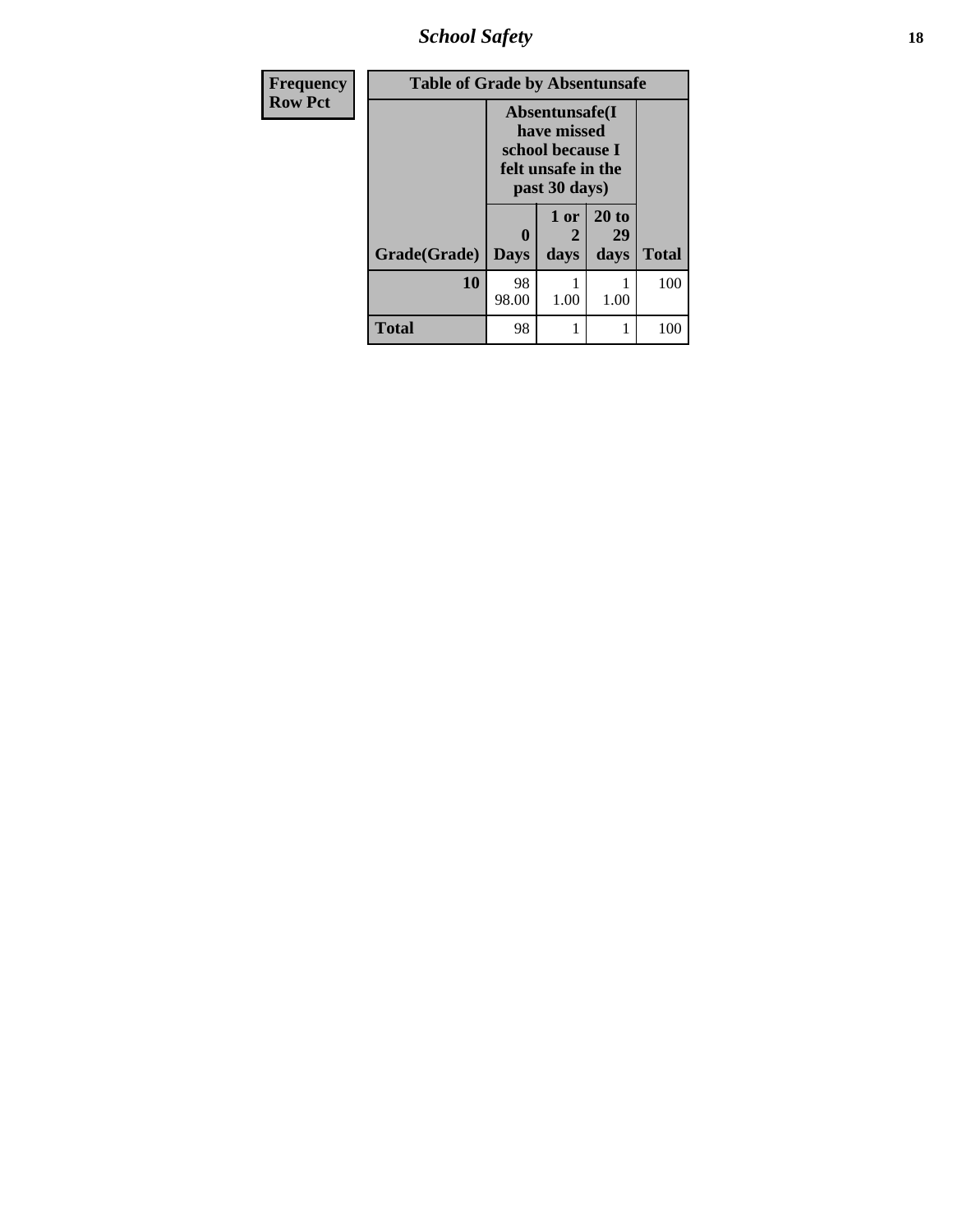# *Drug Use During Last 30 Days* **19**

| <b>Frequency</b> | <b>Table of Grade by Alcohol</b> |                                       |               |               |                   |              |  |
|------------------|----------------------------------|---------------------------------------|---------------|---------------|-------------------|--------------|--|
| <b>Row Pct</b>   |                                  | Alcohol(Alcohol use,<br>past 30 days) |               |               |                   |              |  |
|                  | Grade(Grade)                     | Did<br>not<br><b>use</b>              | $1-2$<br>days | $6-9$<br>days | $20 - 29$<br>days | <b>Total</b> |  |
|                  | 10                               | 95<br>95.00                           | 1.00          | 3<br>3.00     | 1.00              | 100          |  |
|                  | <b>Total</b>                     | 95                                    |               | 3             |                   | 100          |  |

| Frequency      |              | <b>Table of Grade by Cigarettes</b>                         |               |               |              |  |  |  |
|----------------|--------------|-------------------------------------------------------------|---------------|---------------|--------------|--|--|--|
| <b>Row Pct</b> |              | <b>Cigarettes</b> (Smoking<br>tobacco use,<br>past 30 days) |               |               |              |  |  |  |
|                | Grade(Grade) | Did<br>not<br><b>use</b>                                    | $6-9$<br>days | 20-29<br>days | <b>Total</b> |  |  |  |
|                | 10           | 98<br>98.00                                                 | 1.00          | 1.00          | 100          |  |  |  |
|                | <b>Total</b> | 98                                                          |               |               | 100          |  |  |  |

| <b>Frequency</b> |              | <b>Table of Grade by Smokeless</b>                         |                   |              |  |  |
|------------------|--------------|------------------------------------------------------------|-------------------|--------------|--|--|
| <b>Row Pct</b>   |              | <b>Smokeless</b> (Chewing<br>tobacco use,<br>past 30 days) |                   |              |  |  |
|                  | Grade(Grade) | Did not<br><b>use</b>                                      | $20 - 29$<br>days | <b>Total</b> |  |  |
|                  | 10           | 99<br>99.00                                                | 1.00              | 100          |  |  |
|                  | Total        | 99                                                         | 1                 | 100          |  |  |

| Frequency      | <b>Table of Grade by Marijuana</b> |                |                                            |                   |              |  |
|----------------|------------------------------------|----------------|--------------------------------------------|-------------------|--------------|--|
| <b>Row Pct</b> |                                    |                | Marijuana (Marijuana<br>use, past 30 days) |                   |              |  |
|                | Grade(Grade)                       | Did<br>not use | $6-9$<br>days                              | $20 - 29$<br>days | <b>Total</b> |  |
|                | <b>10</b>                          | 98<br>98.00    | 1.00                                       | 1.00              | 100          |  |
|                | <b>Total</b>                       | 98             |                                            |                   | 100          |  |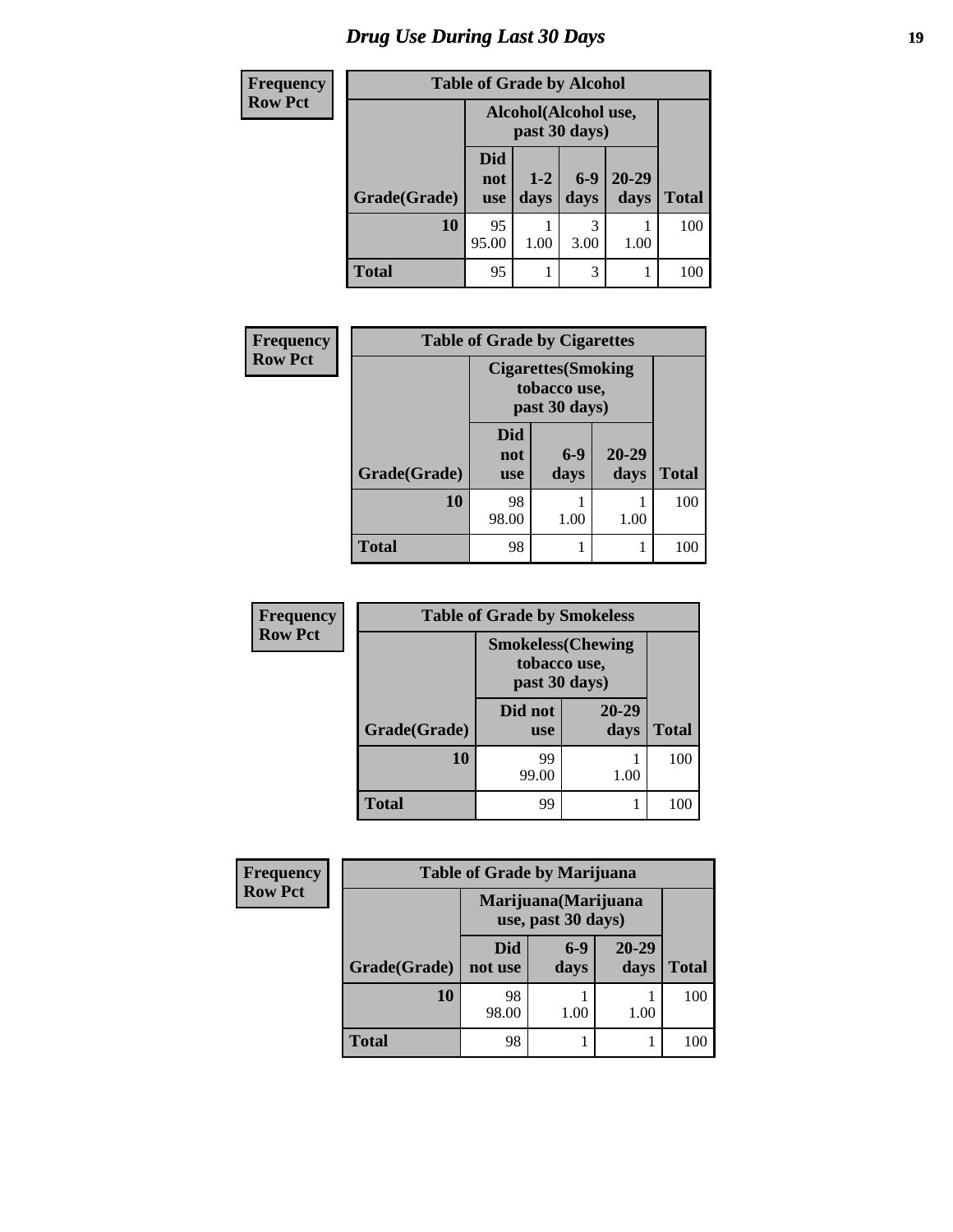| <b>Frequency</b> | <b>Table of Grade by Cocaine</b> |                                               |               |              |  |
|------------------|----------------------------------|-----------------------------------------------|---------------|--------------|--|
| <b>Row Pct</b>   |                                  | <b>Cocaine</b> (Cocaine<br>use, past 30 days) |               |              |  |
|                  | Grade(Grade)                     | Did not<br><b>use</b>                         | 20-29<br>days | <b>Total</b> |  |
|                  | 10                               | 99<br>99.00                                   | 1.00          | 100          |  |
|                  | <b>Total</b>                     | 99                                            |               | 100          |  |

| <b>Frequency</b> | <b>Table of Grade by Inhalants</b> |                          |                                                  |                   |              |  |
|------------------|------------------------------------|--------------------------|--------------------------------------------------|-------------------|--------------|--|
| <b>Row Pct</b>   |                                    |                          | <b>Inhalants</b> (Inhalant<br>use, past 30 days) |                   |              |  |
|                  | Grade(Grade)                       | Did<br>not<br><b>use</b> | $1 - 2$<br>days                                  | $20 - 29$<br>days | <b>Total</b> |  |
|                  | 10                                 | 98<br>98.00              | 1.00                                             | 1.00              | 100          |  |
|                  | Total                              | 98                       |                                                  |                   | 100          |  |

| <b>Frequency</b> | <b>Table of Grade by Steroids</b> |                                                |               |              |  |  |
|------------------|-----------------------------------|------------------------------------------------|---------------|--------------|--|--|
| <b>Row Pct</b>   |                                   | <b>Steroids</b> (Steroid<br>use, past 30 days) |               |              |  |  |
|                  | Grade(Grade)                      | Did not<br><b>use</b>                          | 20-29<br>days | <b>Total</b> |  |  |
|                  | 10                                | 99<br>99.00                                    | 1.00          | 100          |  |  |
|                  | <b>Total</b>                      | 99                                             |               |              |  |  |

| Frequency      | <b>Table of Grade by Ecstasy</b> |                                               |                   |              |
|----------------|----------------------------------|-----------------------------------------------|-------------------|--------------|
| <b>Row Pct</b> |                                  | <b>Ecstasy</b> (Ecstasy<br>use, past 30 days) |                   |              |
|                | Grade(Grade)                     | Did not<br><b>use</b>                         | $20 - 29$<br>days | <b>Total</b> |
|                | 10                               | 99<br>99.00                                   | 1.00              | 100          |
|                | <b>Total</b>                     | 99                                            |                   | 100          |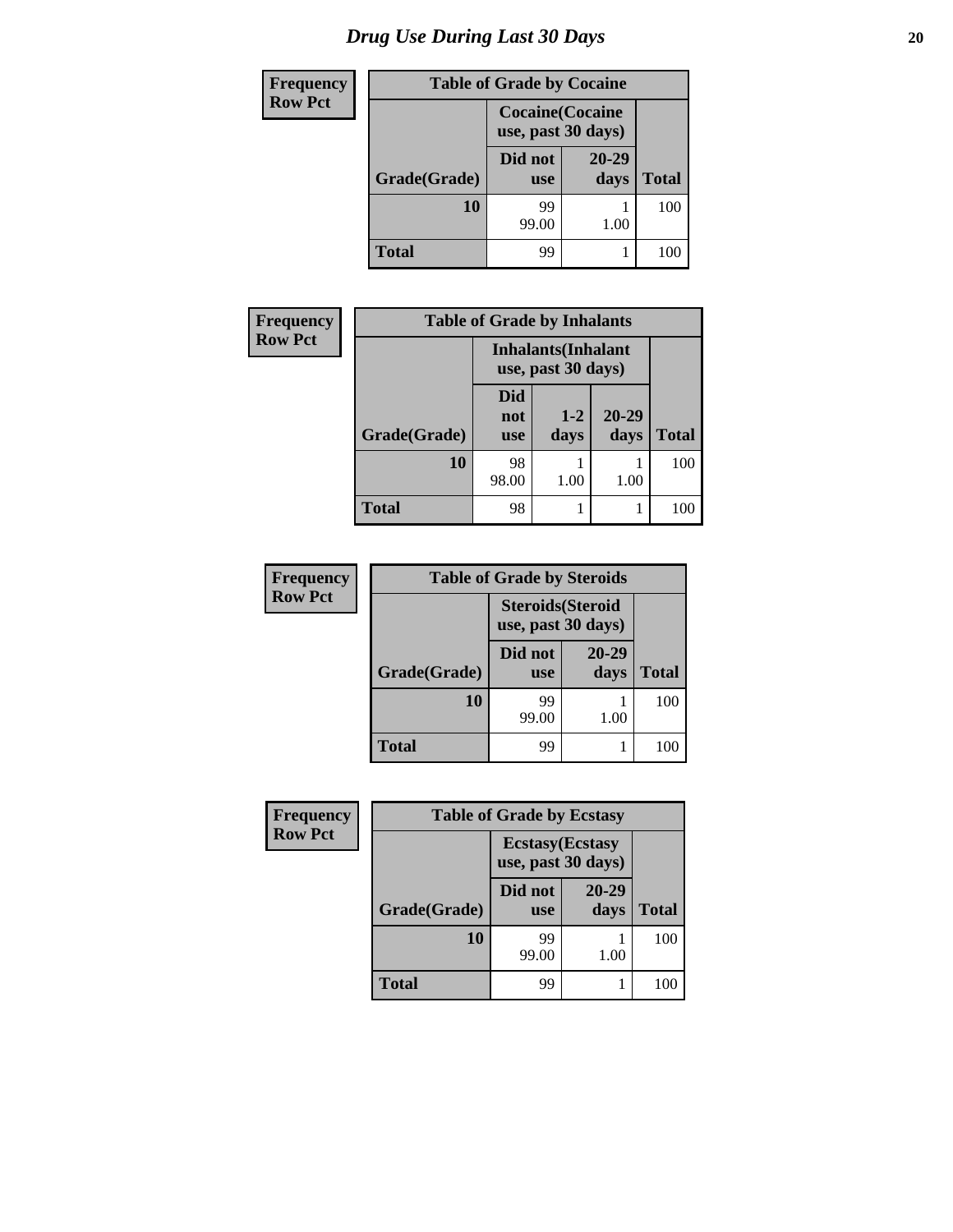# *Drug Use During Last 30 Days* **21**

| <b>Frequency</b> | <b>Table of Grade by Meth</b> |                                                    |              |              |
|------------------|-------------------------------|----------------------------------------------------|--------------|--------------|
| <b>Row Pct</b>   |                               | <b>Meth</b> (Methamphetamine<br>use, past 30 days) |              |              |
|                  | Grade(Grade)                  | Did not use                                        | $10-19$ days | <b>Total</b> |
|                  | 10                            | 99<br>99.00                                        | 1.00         | 100          |
|                  | <b>Total</b>                  | 99                                                 |              | 100          |

| Frequency      | <b>Table of Grade by Hallucinogens</b> |                                                   |              |              |
|----------------|----------------------------------------|---------------------------------------------------|--------------|--------------|
| <b>Row Pct</b> |                                        | Hallucinogens (Hallucinogen<br>use, past 30 days) |              |              |
|                | Grade(Grade)                           | Did not use                                       | $20-29$ days | <b>Total</b> |
|                | <b>10</b>                              | 99<br>99.00                                       | 1.00         | 100          |
|                | <b>Total</b>                           | 99                                                |              | 100          |

| <b>Frequency</b> | <b>Table of Grade by Prescription</b> |                                                                                   |            |                   |       |
|------------------|---------------------------------------|-----------------------------------------------------------------------------------|------------|-------------------|-------|
| <b>Row Pct</b>   |                                       | <b>Prescription</b> (Prescription<br>drugs not prescribed to me,<br>past 30 days) |            |                   |       |
|                  | Grade(Grade)                          | Did not<br><b>use</b>                                                             | $1-2$ days | $20 - 29$<br>days | Total |
|                  | 10                                    | 98<br>98.00                                                                       | 1.00       | 1.00              | 100   |
|                  | <b>Total</b>                          | 98                                                                                |            |                   | 100   |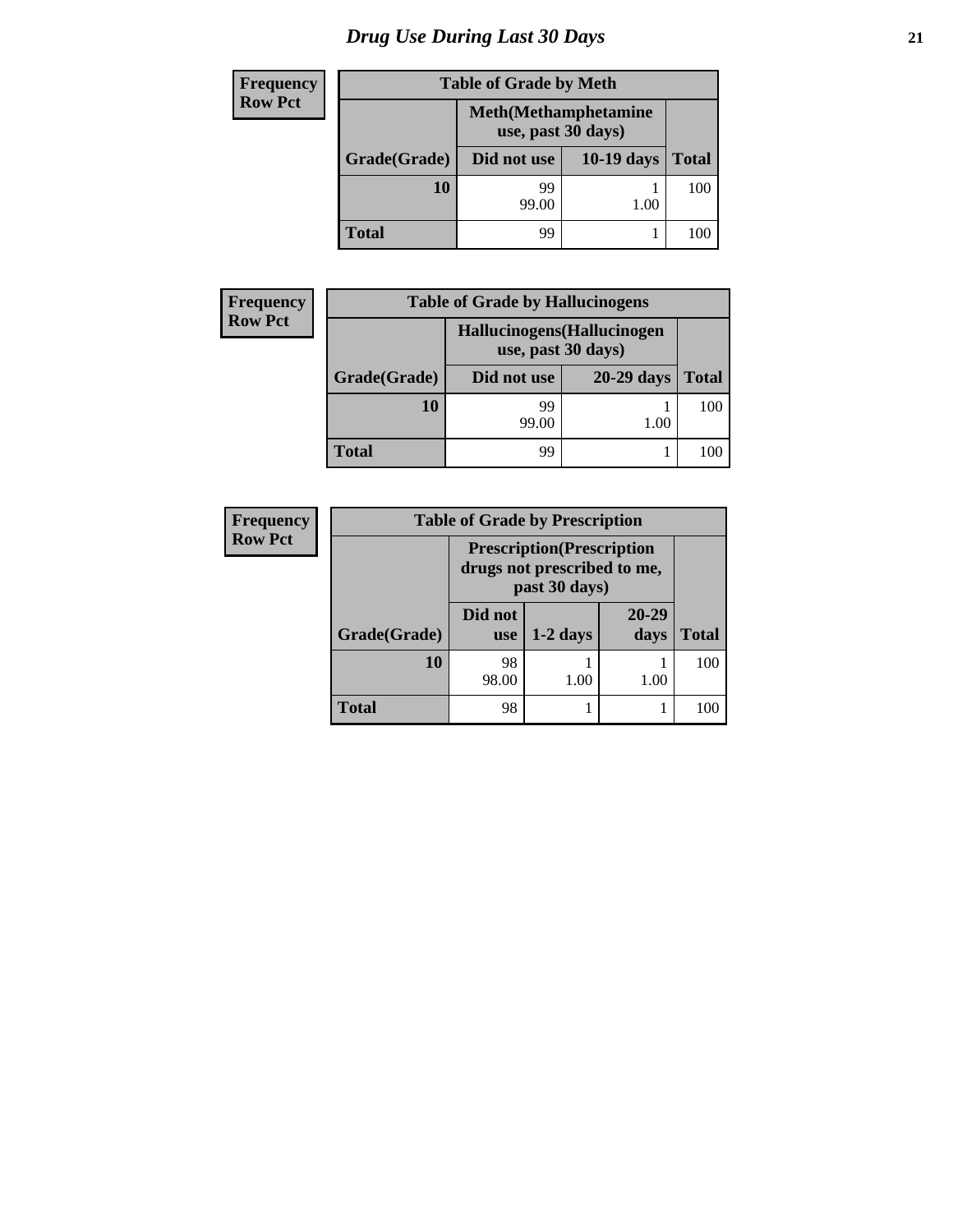| <b>Frequency</b> | <b>Table of Alcoholease by Grade</b>              |                    |              |
|------------------|---------------------------------------------------|--------------------|--------------|
| <b>Col Pct</b>   | <b>Alcoholease</b> (It is<br>easy to get alcohol) | Grade(Grade)<br>10 | <b>Total</b> |
|                  | <b>Strongly Agree</b>                             | 15<br>15.00        | 15           |
|                  | <b>Somewhat Agree</b>                             | 33<br>33.00        | 33           |
|                  | <b>Somewhat Disagree</b>                          | 12<br>12.00        | 12           |
|                  | <b>Strongly Disagree</b>                          | 40<br>40.00        | 40           |
|                  | <b>Total</b>                                      | 100                | 100          |

| Frequency<br>Col Pct |
|----------------------|

| <b>Table of Cigarettesease by Grade</b>                 |                    |              |  |
|---------------------------------------------------------|--------------------|--------------|--|
| Cigarettesease(It is<br>easy to get smoking<br>tobacco) | Grade(Grade)<br>10 | <b>Total</b> |  |
| <b>Strongly Agree</b>                                   | 10<br>10.00        | 10           |  |
| <b>Somewhat Agree</b>                                   | 26<br>26.00        | 26           |  |
| <b>Somewhat Disagree</b>                                | 16<br>16.00        | 16           |  |
| <b>Strongly Disagree</b>                                | 48<br>48.00        | 48           |  |
| <b>Total</b>                                            | 100                | 100          |  |

| Frequency      | <b>Table of Smokelessease by Grade</b>                         |                    |              |  |
|----------------|----------------------------------------------------------------|--------------------|--------------|--|
| <b>Col Pct</b> | <b>Smokelessease</b> (It is<br>easy to get chewing<br>tobacco) | Grade(Grade)<br>10 | <b>Total</b> |  |
|                | <b>Strongly Agree</b>                                          | 9<br>9.00          | 9            |  |
|                | <b>Somewhat Agree</b>                                          | 14<br>14.00        | 14           |  |
|                | <b>Somewhat Disagree</b>                                       | 18<br>18.00        | 18           |  |
|                | <b>Strongly Disagree</b>                                       | 59<br>59.00        | 59           |  |
|                | <b>Total</b>                                                   | 100                | 100          |  |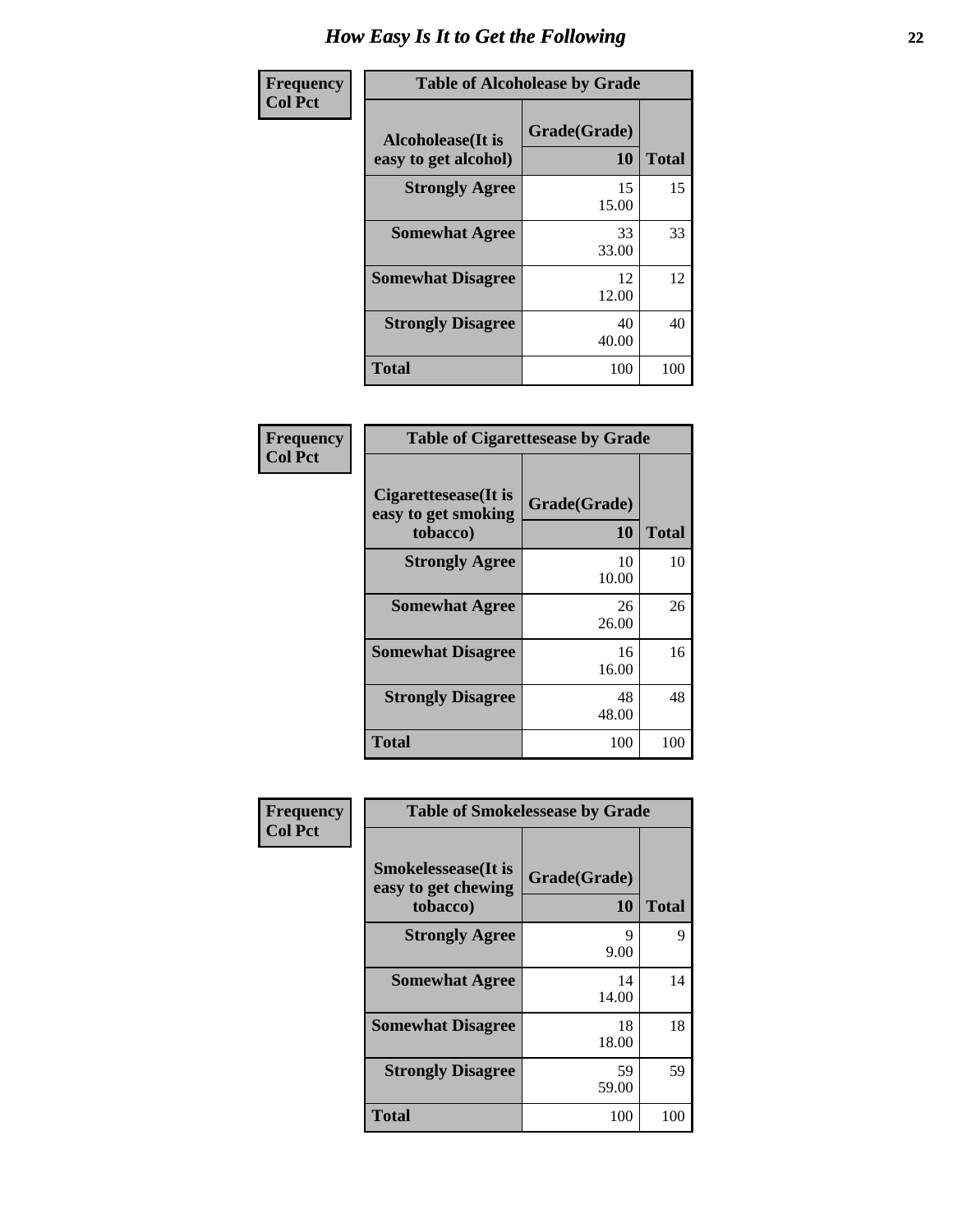| Frequency<br><b>Col Pct</b> | <b>Table of Marijuanaease by Grade</b>           |                           |              |
|-----------------------------|--------------------------------------------------|---------------------------|--------------|
|                             | Marijuanaease(It is<br>easy to get<br>marijuana) | Grade(Grade)<br><b>10</b> | <b>Total</b> |
|                             | <b>Strongly Agree</b>                            | 6<br>6.00                 | 6            |
|                             | <b>Somewhat Agree</b>                            | 16<br>16.00               | 16           |
|                             | <b>Somewhat Disagree</b>                         | 19<br>19.00               | 19           |
|                             | <b>Strongly Disagree</b>                         | 59<br>59.00               | 59           |
|                             | <b>Total</b>                                     | 100                       | 100          |

| <b>Table of Cocaineease by Grade</b> |              |       |  |
|--------------------------------------|--------------|-------|--|
| Cocaineease(It is                    | Grade(Grade) |       |  |
| easy to get cocaine)                 | 10           | Total |  |
| <b>Strongly Agree</b>                | 3<br>3.00    | 3     |  |
| <b>Somewhat Agree</b>                | 10<br>10.00  | 10    |  |
| <b>Somewhat Disagree</b>             | 20<br>20.00  | 20    |  |
| <b>Strongly Disagree</b>             | 67<br>67.00  | 67    |  |
| <b>Total</b>                         | 100          | 100   |  |

| Frequency      | <b>Table of Inhalantsease by Grade</b>           |                    |              |
|----------------|--------------------------------------------------|--------------------|--------------|
| <b>Col Pct</b> | Inhalantsease(It is<br>easy to get<br>inhalants) | Grade(Grade)<br>10 | <b>Total</b> |
|                | <b>Strongly Agree</b>                            | 20<br>20.00        | 20           |
|                | <b>Somewhat Agree</b>                            | 17<br>17.00        | 17           |
|                | <b>Somewhat Disagree</b>                         | 14<br>14.00        | 14           |
|                | <b>Strongly Disagree</b>                         | 49<br>49.00        | 49           |
|                | <b>Total</b>                                     | 100                | 100          |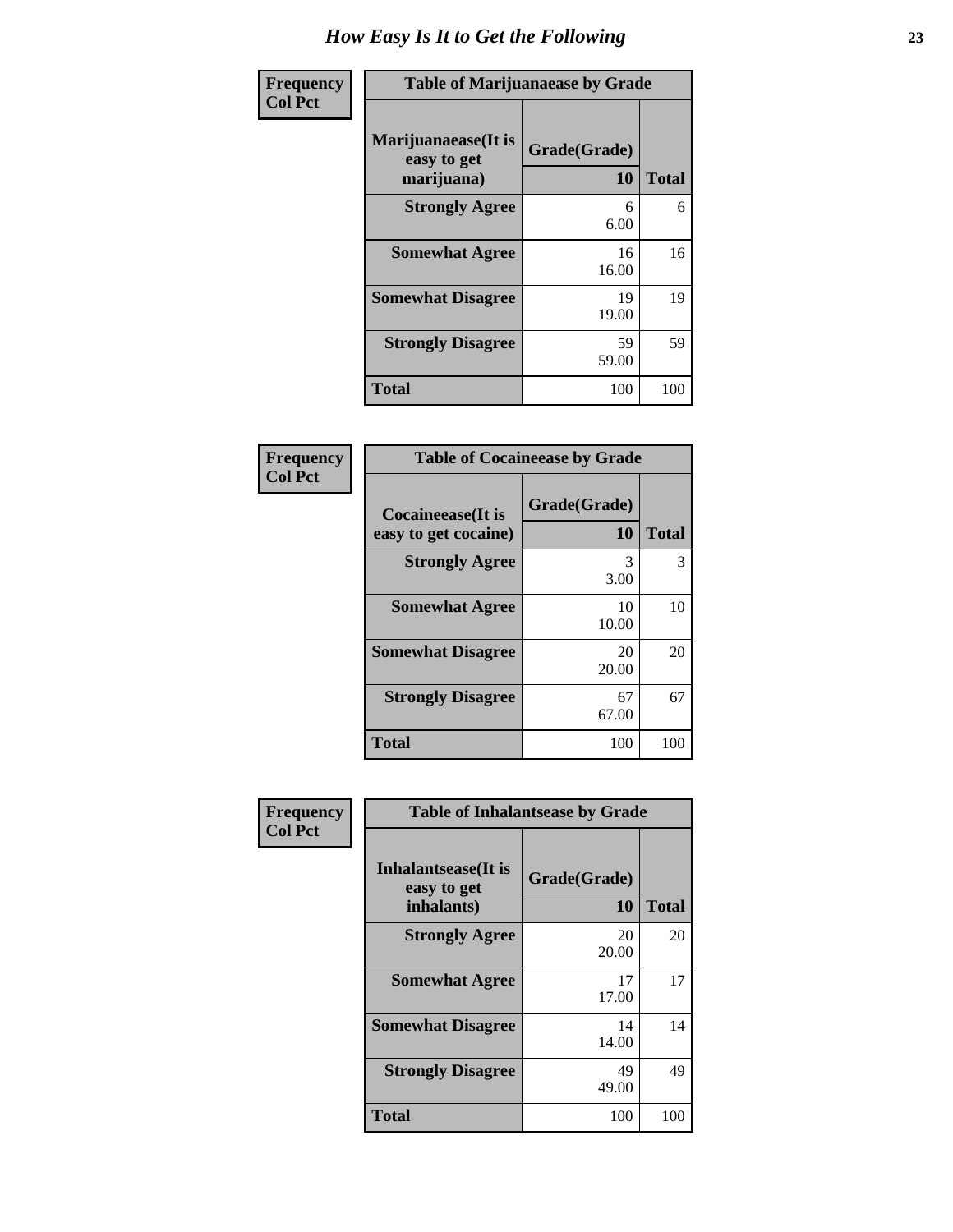| Frequency      | <b>Table of Steroidsease by Grade</b>               |                    |              |
|----------------|-----------------------------------------------------|--------------------|--------------|
| <b>Col Pct</b> | <b>Steroidsease</b> (It is<br>easy to get steroids) | Grade(Grade)<br>10 | <b>Total</b> |
|                | <b>Strongly Agree</b>                               | 4<br>4.00          | 4            |
|                | <b>Somewhat Agree</b>                               | 15<br>15.00        | 15           |
|                | <b>Somewhat Disagree</b>                            | 16<br>16.00        | 16           |
|                | <b>Strongly Disagree</b>                            | 65<br>65.00        | 65           |
|                | <b>Total</b>                                        | 100                | 100          |

| <b>Frequency</b> |
|------------------|
| Col Pct          |

| <b>Table of Ecstasyease by Grade</b> |              |              |  |  |
|--------------------------------------|--------------|--------------|--|--|
| <b>Ecstasyease</b> (It is            | Grade(Grade) |              |  |  |
| easy to get ecstasy)                 | 10           | <b>Total</b> |  |  |
| <b>Strongly Agree</b>                | 3<br>3.00    | 3            |  |  |
| <b>Somewhat Agree</b>                | 13<br>13.00  | 13           |  |  |
| <b>Somewhat Disagree</b>             | 15<br>15.00  | 15           |  |  |
| <b>Strongly Disagree</b>             | 69<br>69.00  | 69           |  |  |
| <b>Total</b>                         | 100          | 100          |  |  |

| <b>Frequency</b> |
|------------------|
| <b>Col Pct</b>   |

| <b>Table of Methease by Grade</b>                          |                    |              |  |  |
|------------------------------------------------------------|--------------------|--------------|--|--|
| <b>Methease</b> (It is easy<br>to get<br>methamphetamines) | Grade(Grade)<br>10 | <b>Total</b> |  |  |
| <b>Strongly Agree</b>                                      | 4<br>4.00          | 4            |  |  |
| <b>Somewhat Agree</b>                                      | 11<br>11.00        | 11           |  |  |
| <b>Somewhat Disagree</b>                                   | 19<br>19.00        | 19           |  |  |
| <b>Strongly Disagree</b>                                   | 66<br>66.00        | 66           |  |  |
| Total                                                      | 100                | 100          |  |  |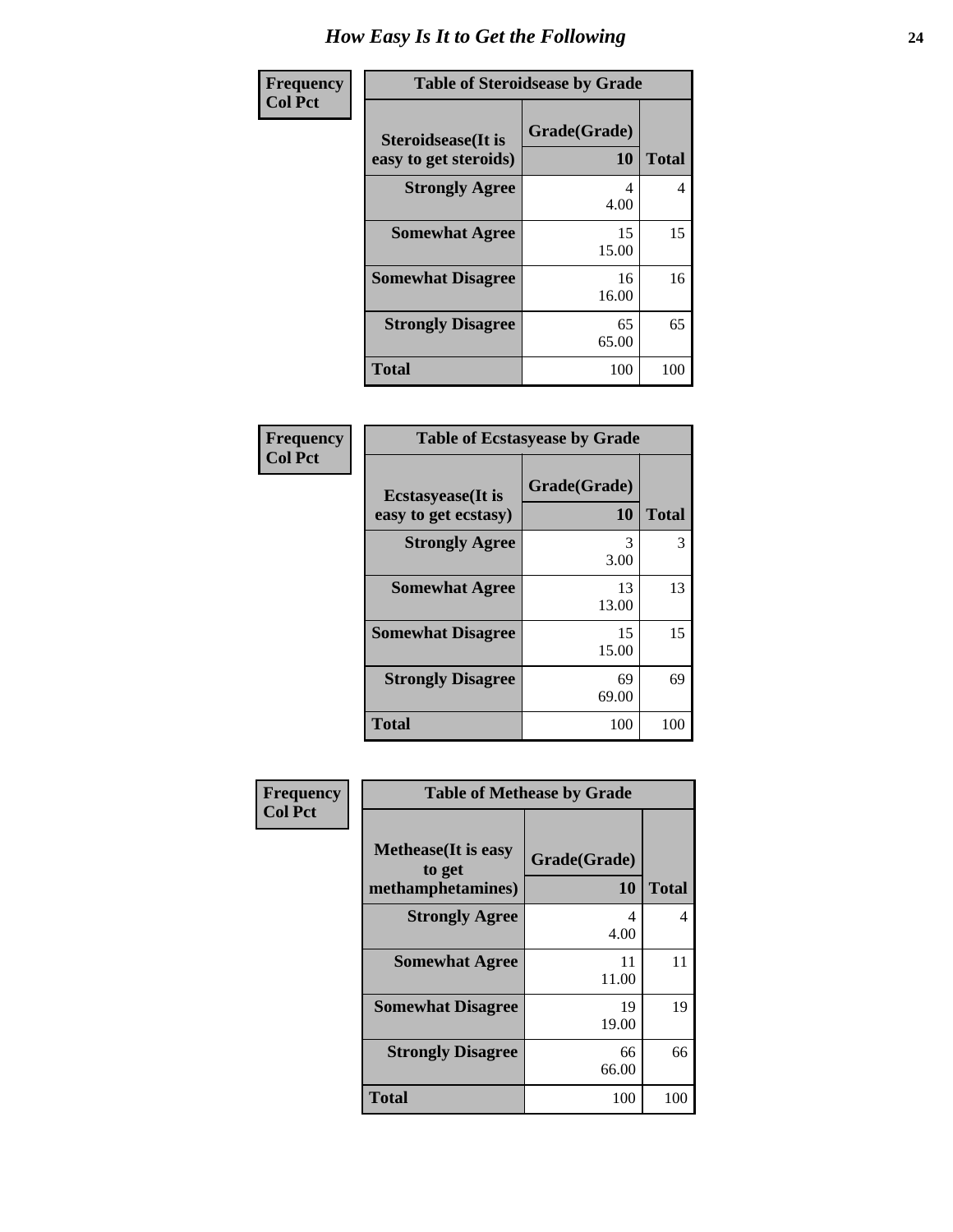| <b>Frequency</b> | <b>Table of Hallucinogensease by Grade</b>               |                    |              |  |
|------------------|----------------------------------------------------------|--------------------|--------------|--|
| <b>Col Pct</b>   | Hallucinogensease(It<br>is easy to get<br>hallucinogens) | Grade(Grade)<br>10 | <b>Total</b> |  |
|                  | <b>Strongly Agree</b>                                    | 3<br>3.00          | 3            |  |
|                  | <b>Somewhat Agree</b>                                    | 12<br>12.00        | 12           |  |
|                  | <b>Somewhat Disagree</b>                                 | 14<br>14.00        | 14           |  |
|                  | <b>Strongly Disagree</b>                                 | 71<br>71.00        | 71           |  |
|                  | <b>Total</b>                                             | 100                | 100          |  |

| <b>Table of Prescriptionease by Grade</b>                                                       |                    |              |  |  |
|-------------------------------------------------------------------------------------------------|--------------------|--------------|--|--|
| <b>Prescriptionease</b> (It<br>is easy to get<br>prescription drugs<br>not prescribed to<br>me) | Grade(Grade)<br>10 | <b>Total</b> |  |  |
| <b>Strongly Agree</b>                                                                           | 17<br>17.00        | 17           |  |  |
| <b>Somewhat Agree</b>                                                                           | 27<br>27.00        | 27           |  |  |
| <b>Somewhat Disagree</b>                                                                        | 11<br>11.00        | 11           |  |  |
| <b>Strongly Disagree</b>                                                                        | 45<br>45.00        | 45           |  |  |
| Total                                                                                           | 100                | 100          |  |  |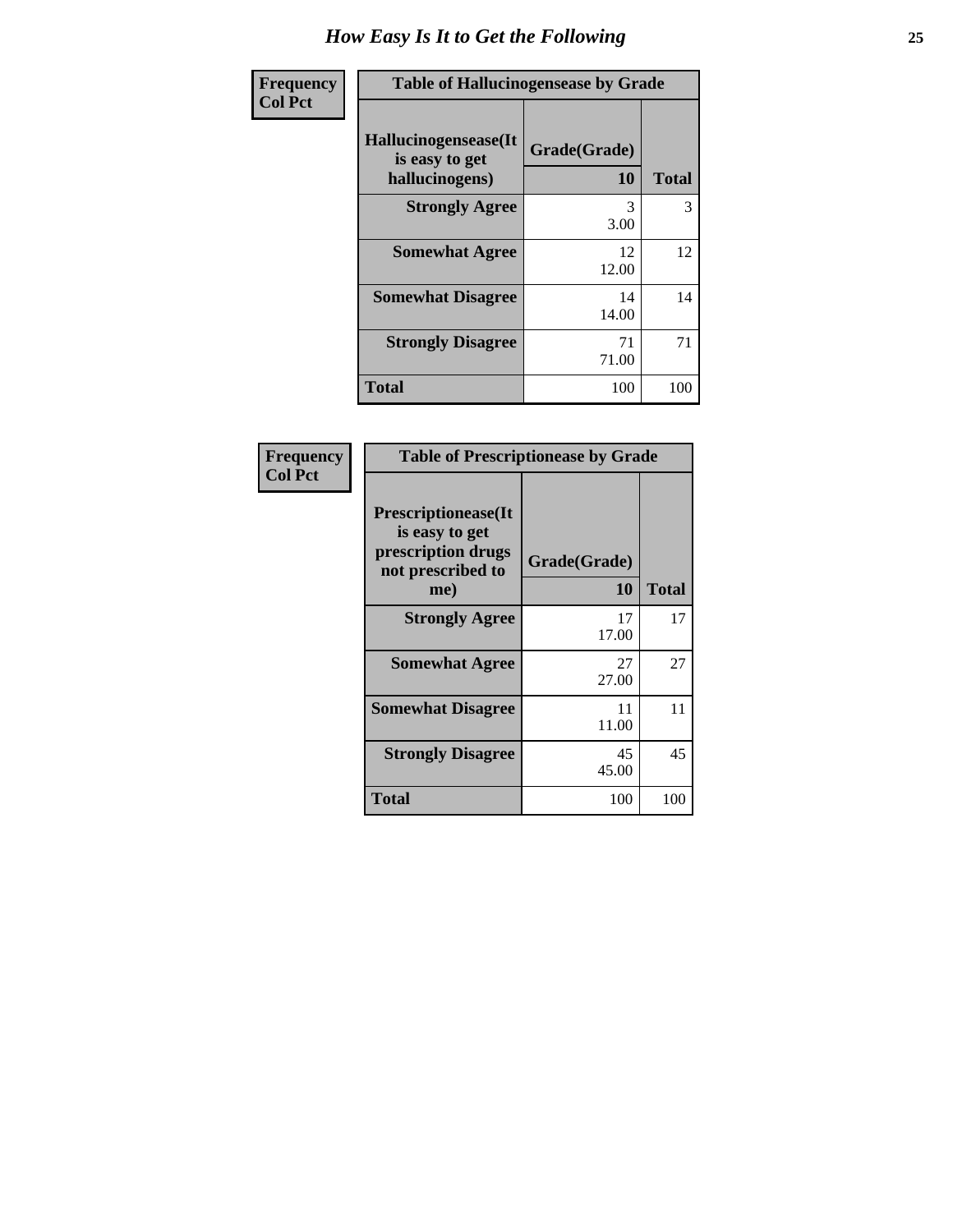#### *Age at Onset of Use* **26** *Results for "Age at Onset of Use" questions exclude students who said they did not use that substance*

| Frequency      | <b>Table of Grade by Alcoholinit</b> |                 |                                                     |       |    |              |
|----------------|--------------------------------------|-----------------|-----------------------------------------------------|-------|----|--------------|
| <b>Row Pct</b> |                                      |                 | Alcoholinit (I started using<br>alcohol when I was) |       |    |              |
|                | Grade(Grade)                         | 8 or<br>younger | 10                                                  | 13    | 14 | <b>Total</b> |
|                | 10                                   | 33.33           | 11.11                                               | 44.44 |    |              |
|                | <b>Total</b>                         | 3               |                                                     | 4     |    | Q            |
|                | Frequency Missing $= 91$             |                 |                                                     |       |    |              |

| <b>Frequency</b> | <b>Table of Grade by Cigarettesinit</b> |                                                            |           |       |              |
|------------------|-----------------------------------------|------------------------------------------------------------|-----------|-------|--------------|
| <b>Row Pct</b>   |                                         | Cigarettesinit(I<br>started smoking<br>tobacco when I was) |           |       |              |
|                  | Grade(Grade)                            | 8 or<br>vounger                                            | <b>10</b> | 15    | <b>Total</b> |
|                  | 10                                      | 33.33                                                      | 33.33     | 33.33 |              |
|                  | <b>Total</b>                            |                                                            |           |       |              |
|                  |                                         | <b>Frequency Missing = 97</b>                              |           |       |              |

| Frequency      | <b>Table of Grade by Smokelessinit</b> |                                                                 |                |  |
|----------------|----------------------------------------|-----------------------------------------------------------------|----------------|--|
| <b>Row Pct</b> |                                        | Smokelessinit(I<br>started<br>chewing<br>tobacco when I<br>was) |                |  |
|                | Grade(Grade)                           | 8 or younger                                                    | <b>Total</b>   |  |
|                | 10                                     | 100.00                                                          | $\overline{c}$ |  |
|                | <b>Total</b>                           | 2                                                               | 2              |  |
|                |                                        | <b>Frequency Missing = 98</b>                                   |                |  |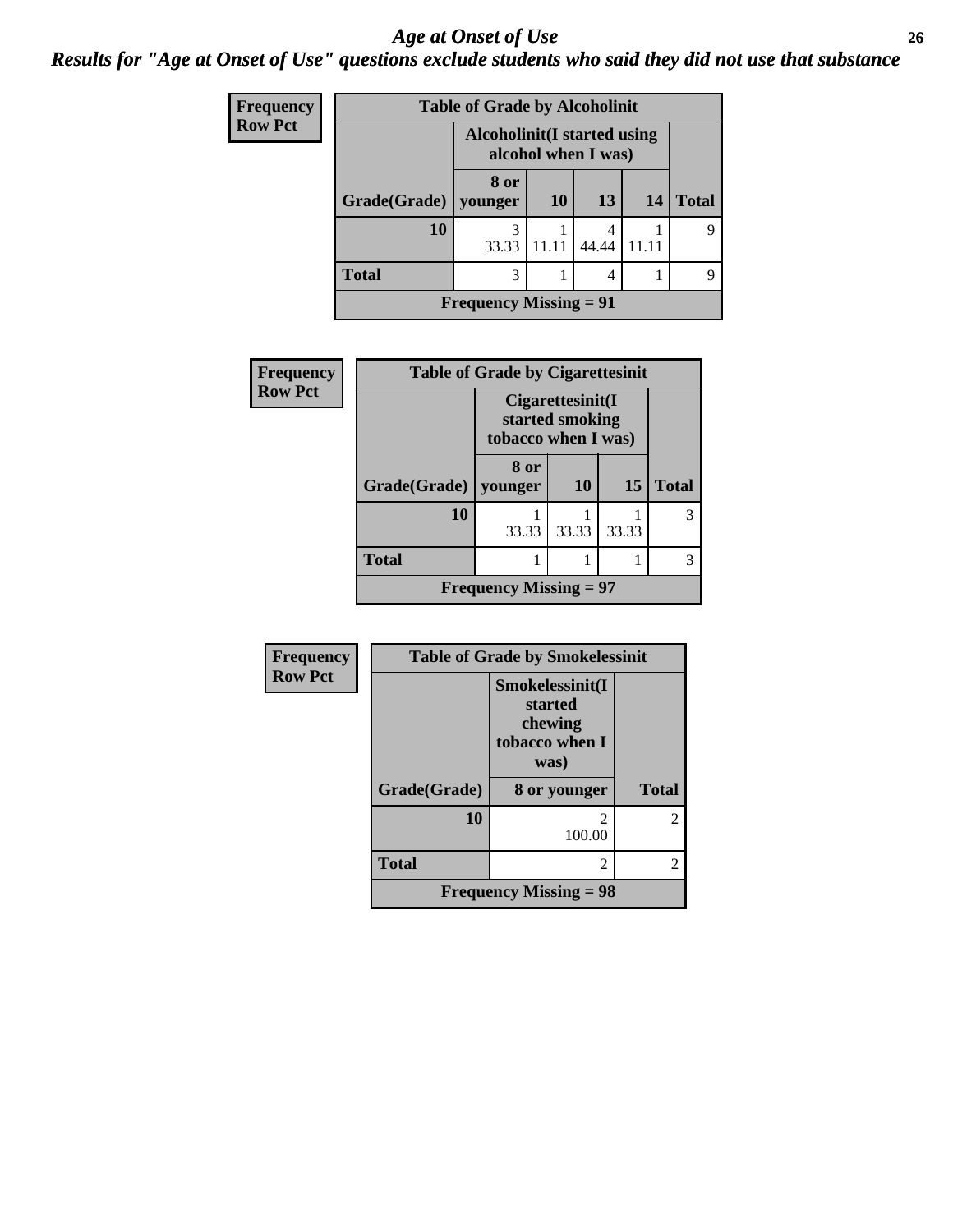#### *Age at Onset of Use* **27**

*Results for "Age at Onset of Use" questions exclude students who said they did not use that substance*

| Frequency      | <b>Table of Grade by Marijuanainit</b> |                                                              |       |              |
|----------------|----------------------------------------|--------------------------------------------------------------|-------|--------------|
| <b>Row Pct</b> |                                        | Marijuanainit(I<br>started using<br>marijuana when<br>I was) |       |              |
|                | Grade(Grade)                           | 8 or<br>younger                                              | 14    | <b>Total</b> |
|                | 10                                     | $\mathfrak{D}$<br>66.67                                      | 33.33 | 3            |
|                | <b>Total</b>                           | 2                                                            |       | 3            |
|                |                                        | <b>Frequency Missing = 97</b>                                |       |              |

| <b>Frequency</b> | <b>Table of Grade by Cocaineinit</b> |                                                          |                |  |  |
|------------------|--------------------------------------|----------------------------------------------------------|----------------|--|--|
| <b>Row Pct</b>   |                                      | Cocaineinit(I<br>started using<br>cocaine<br>when I was) |                |  |  |
|                  | Grade(Grade)                         | 8 or younger                                             | <b>Total</b>   |  |  |
|                  | 10                                   | 100.00                                                   | $\overline{c}$ |  |  |
|                  | <b>Total</b>                         | 2                                                        | 2              |  |  |
|                  |                                      | <b>Frequency Missing = 98</b>                            |                |  |  |

| Frequency      | <b>Table of Grade by Inhalantsinit</b> |                                                                     |              |  |
|----------------|----------------------------------------|---------------------------------------------------------------------|--------------|--|
| <b>Row Pct</b> |                                        | Inhalantsinit(I<br>started using<br><i>inhalants</i><br>when I was) |              |  |
|                | Grade(Grade)                           | 8 or younger                                                        | <b>Total</b> |  |
|                | 10                                     | 3<br>100.00                                                         | 3            |  |
|                | <b>Total</b>                           | 3                                                                   | 3            |  |
|                |                                        | <b>Frequency Missing = 97</b>                                       |              |  |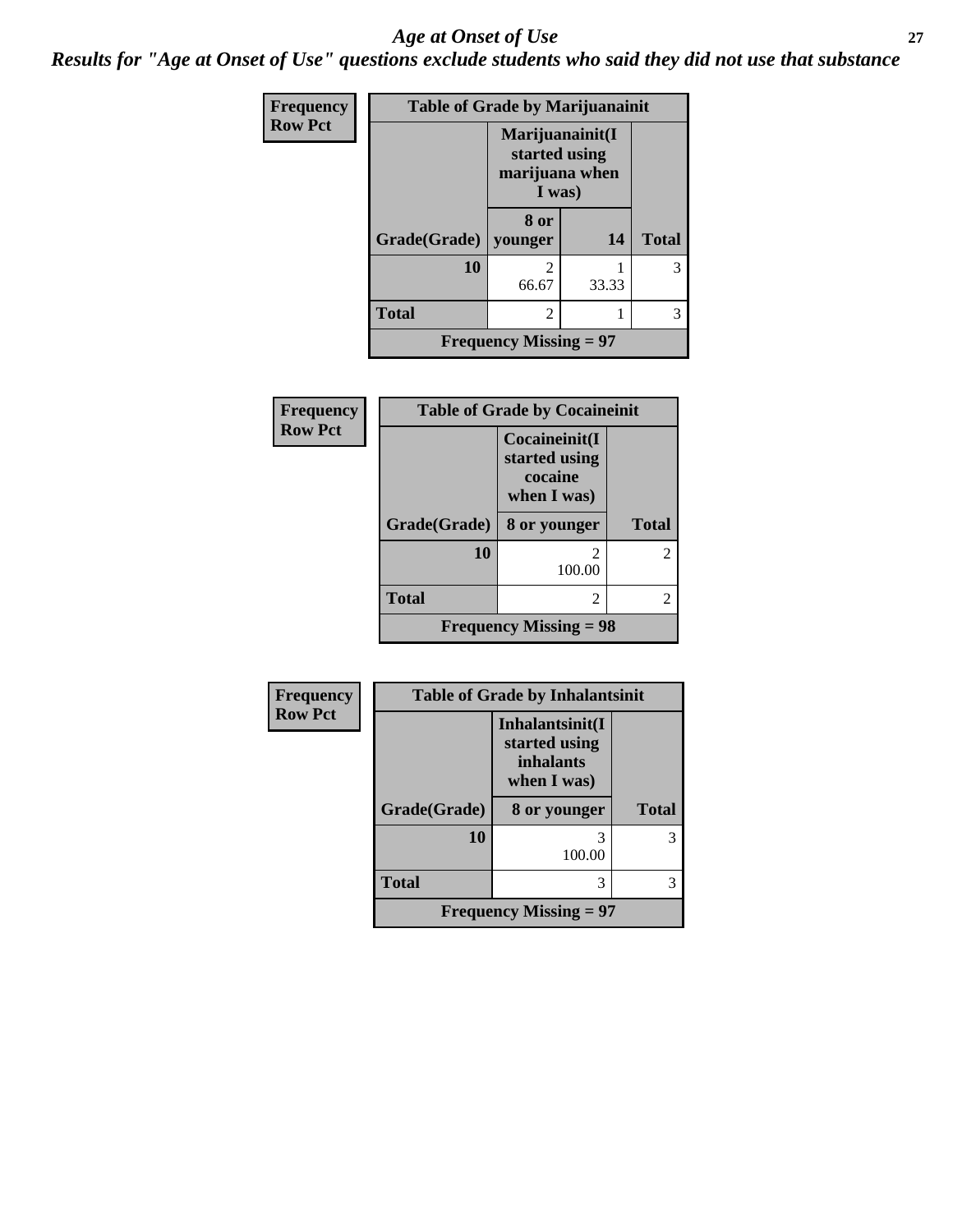#### *Age at Onset of Use* **28**

*Results for "Age at Onset of Use" questions exclude students who said they did not use that substance*

| Frequency      | <b>Table of Grade by Steroidsinit</b> |                                                            |              |
|----------------|---------------------------------------|------------------------------------------------------------|--------------|
| <b>Row Pct</b> |                                       | Steroidsinit(I<br>started using<br>steroids<br>when I was) |              |
|                | Grade(Grade)                          | 8 or younger                                               | <b>Total</b> |
|                | 10                                    | 100.00                                                     | 2            |
|                | <b>Total</b>                          | 2                                                          | 2            |
|                |                                       | <b>Frequency Missing = 98</b>                              |              |

| Frequency      | <b>Table of Grade by Ecstasyinit</b> |                               |              |
|----------------|--------------------------------------|-------------------------------|--------------|
| <b>Row Pct</b> |                                      | Ecstasyinit(I                 |              |
|                |                                      | started                       |              |
|                |                                      | using                         |              |
|                |                                      | ecstasy                       |              |
|                |                                      | when I was)                   |              |
|                |                                      | 8 or                          |              |
|                | Grade(Grade)                         | younger                       | <b>Total</b> |
|                | 10                                   | $\mathfrak{D}$                | 2            |
|                |                                      | 100.00                        |              |
|                | <b>Total</b>                         | 2                             | 2            |
|                |                                      | <b>Frequency Missing = 98</b> |              |

| Frequency      |              | <b>Table of Grade by Methinit</b>                                      |              |
|----------------|--------------|------------------------------------------------------------------------|--------------|
| <b>Row Pct</b> |              | <b>Methinit</b> (I started<br>using<br>methamphetamines<br>when I was) |              |
|                | Grade(Grade) | 8 or younger                                                           | <b>Total</b> |
|                | 10           | 100.00                                                                 | 2            |
|                | <b>Total</b> | 2                                                                      | 2            |
|                |              | <b>Frequency Missing = 98</b>                                          |              |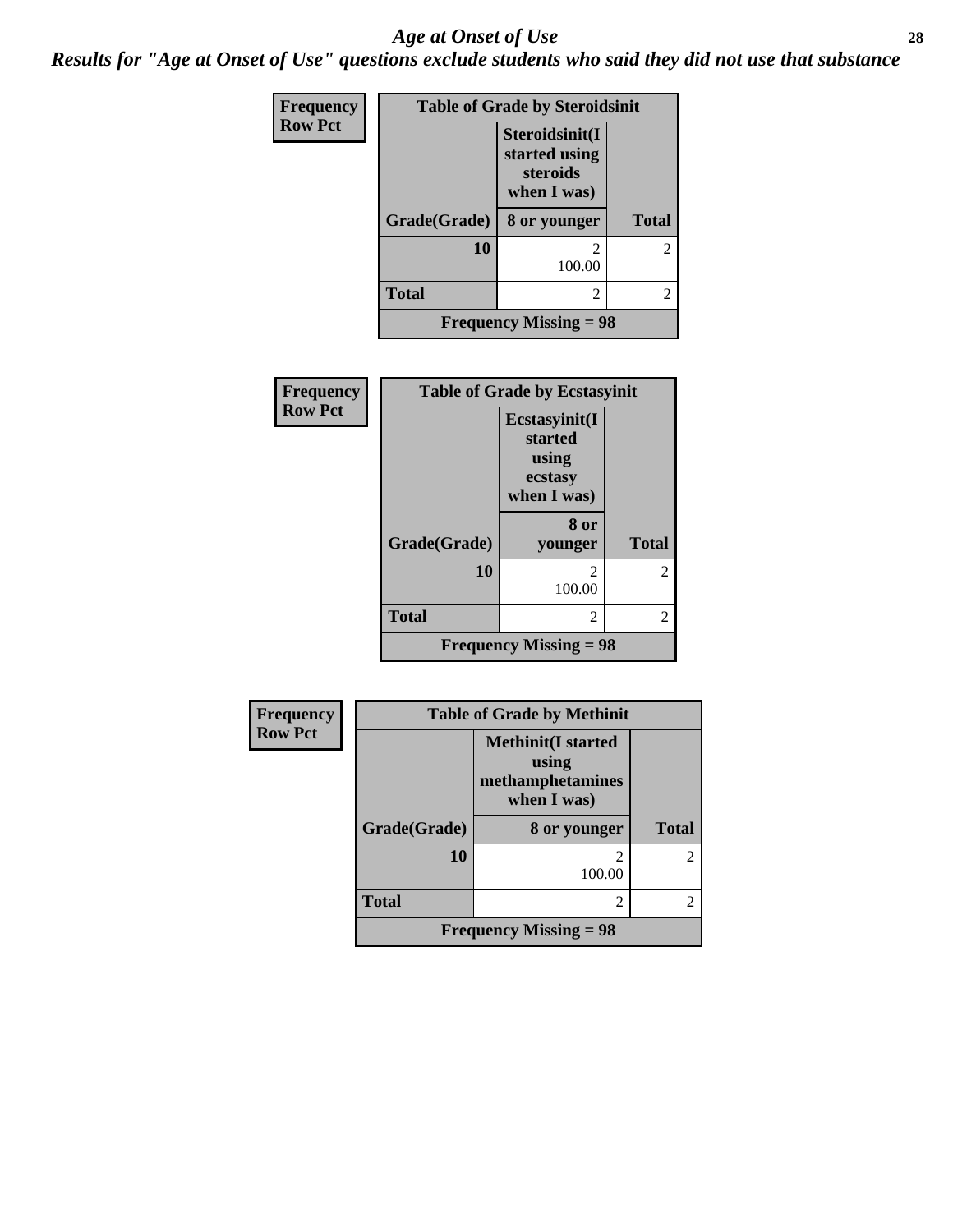#### *Age at Onset of Use* **29**

*Results for "Age at Onset of Use" questions exclude students who said they did not use that substance*

| Frequency      | <b>Table of Grade by Hallucinogensinit</b> |                                                                      |                |
|----------------|--------------------------------------------|----------------------------------------------------------------------|----------------|
| <b>Row Pct</b> |                                            | Hallucinogensinit(I<br>started using<br>hallucinogens<br>when I was) |                |
|                | Grade(Grade)                               | 8 or younger                                                         | <b>Total</b>   |
|                | 10                                         | $\mathcal{D}_{\mathcal{L}}$<br>100.00                                | $\mathfrak{D}$ |
|                | <b>Total</b>                               | 2                                                                    | $\mathfrak{D}$ |
|                |                                            | <b>Frequency Missing = 98</b>                                        |                |

| Frequency      | <b>Table of Grade by Prescriptioninit</b> |                                                                                                          |       |       |              |
|----------------|-------------------------------------------|----------------------------------------------------------------------------------------------------------|-------|-------|--------------|
| <b>Row Pct</b> |                                           | <b>Prescriptioninit(I)</b><br>started using<br>prescription drugs not<br>prescribed to me when<br>I was) |       |       |              |
|                | Grade(Grade)   younger                    | 8 or                                                                                                     | 9     | 13    | <b>Total</b> |
|                | 10                                        | 2<br>50.00                                                                                               | 25.00 | 25.00 |              |
|                | Total                                     | 2                                                                                                        |       |       |              |
|                |                                           | <b>Frequency Missing = 96</b>                                                                            |       |       |              |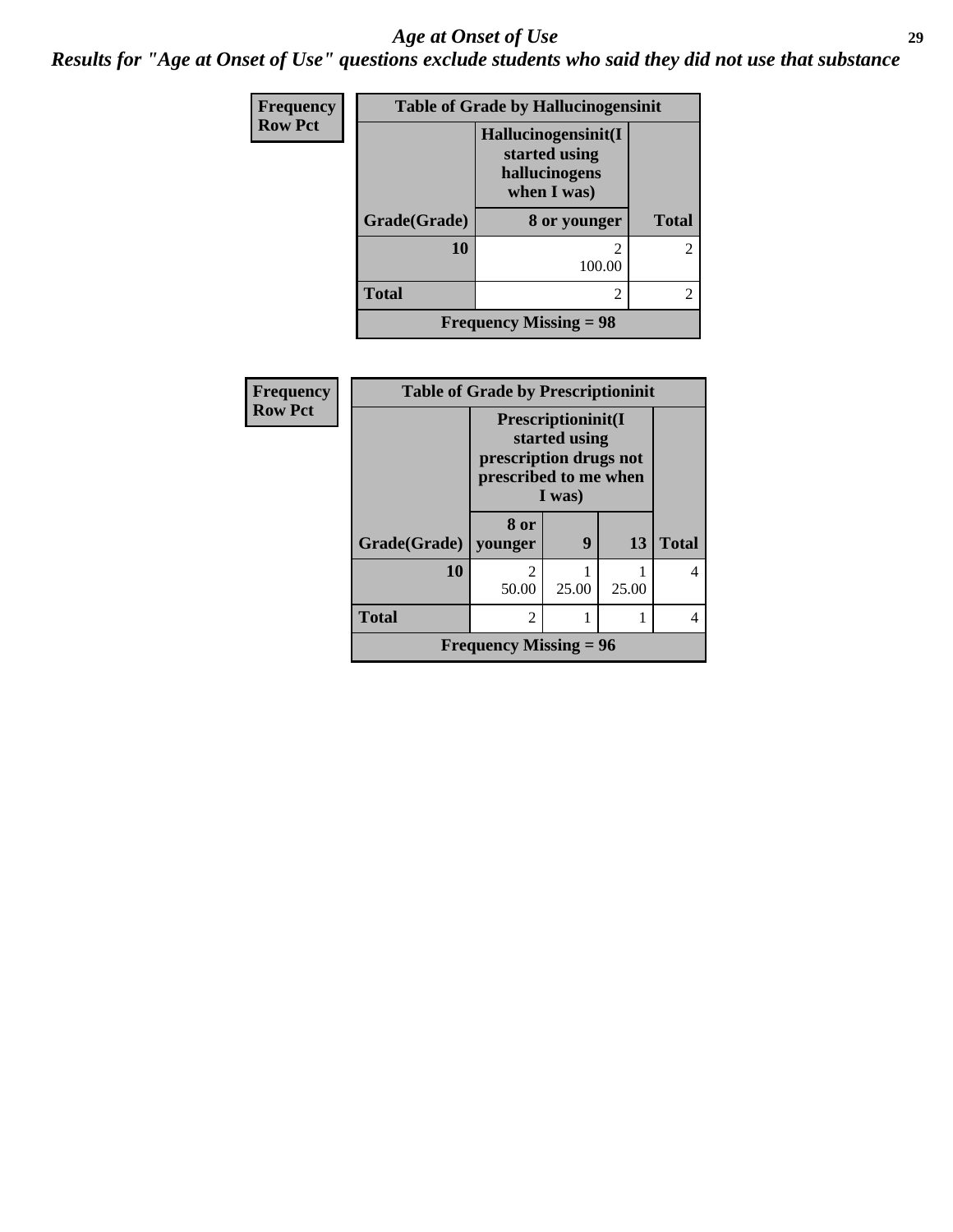| Frequency      | <b>Table of Alcoholharm by Grade</b>          |                    |              |
|----------------|-----------------------------------------------|--------------------|--------------|
| <b>Col Pct</b> | Alcoholharm(I<br>think alcohol is<br>harmful) | Grade(Grade)<br>10 | <b>Total</b> |
|                | <b>Strongly Agree</b>                         | 47<br>47.00        | 47           |
|                | <b>Somewhat Agree</b>                         | 39<br>39.00        | 39           |
|                | <b>Somewhat Disagree</b>                      | 11<br>11.00        | 11           |
|                | <b>Strongly Disagree</b>                      | 3<br>3.00          | 3            |
|                | <b>Total</b>                                  | 100                | 100          |

| <b>Table of Cigarettesharm by Grade</b>                  |                    |              |
|----------------------------------------------------------|--------------------|--------------|
| Cigarettesharm(I<br>think smoking<br>tobacco is harmful) | Grade(Grade)<br>10 | <b>Total</b> |
| <b>Strongly Agree</b>                                    | 89<br>89.00        | 89           |
| <b>Somewhat Agree</b>                                    | 9<br>9.00          | 9            |
| <b>Somewhat Disagree</b>                                 | 1.00               | 1            |
| <b>Strongly Disagree</b>                                 | 1.00               |              |
| <b>Total</b>                                             | 100                | 100          |

| Frequency      |                                                | <b>Table of Smokelessharm by Grade</b> |              |
|----------------|------------------------------------------------|----------------------------------------|--------------|
| <b>Col Pct</b> | Smokelessharm(I<br>think chewing<br>tobacco is | Grade(Grade)                           |              |
|                | harmful)                                       | 10                                     | <b>Total</b> |
|                | <b>Strongly Agree</b>                          | 89<br>89.00                            | 89           |
|                | <b>Somewhat Agree</b>                          | 10<br>10.00                            | 10           |
|                | <b>Strongly Disagree</b>                       | 1.00                                   |              |
|                | <b>Total</b>                                   | 100                                    | 100          |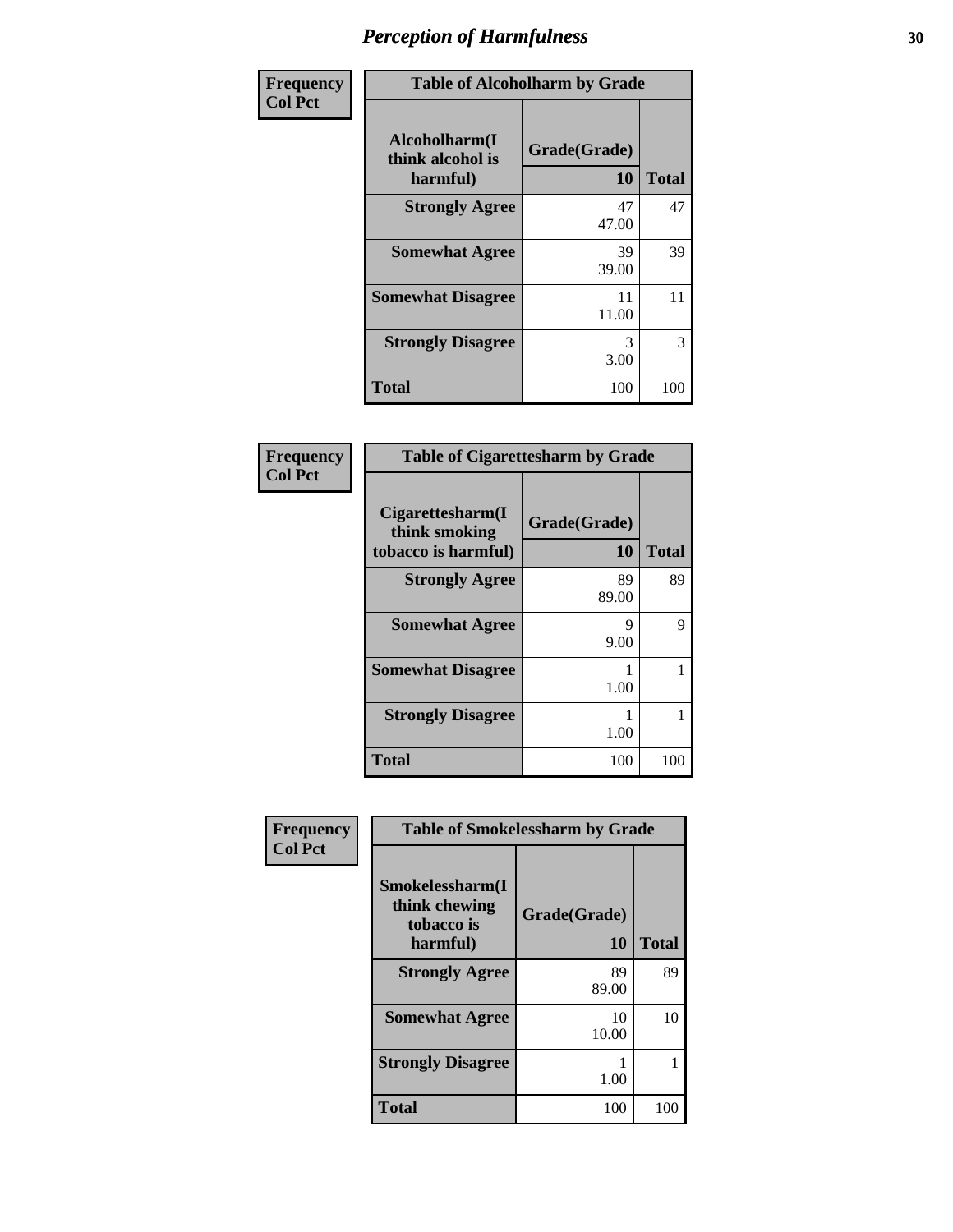| Frequency      | <b>Table of Marijuanaharm by Grade</b>            |                    |              |
|----------------|---------------------------------------------------|--------------------|--------------|
| <b>Col Pct</b> | Marijuanaharm(I<br>think marijuana is<br>harmful) | Grade(Grade)<br>10 | <b>Total</b> |
|                | <b>Strongly Agree</b>                             | 80<br>80.00        | 80           |
|                | <b>Somewhat Agree</b>                             | 12<br>12.00        | 12           |
|                | <b>Somewhat Disagree</b>                          | 4<br>4.00          | 4            |
|                | <b>Strongly Disagree</b>                          | 4<br>4.00          | 4            |
|                | <b>Total</b>                                      | 100                | 100          |

|                                               | <b>Table of Cocaineharm by Grade</b> |              |  |
|-----------------------------------------------|--------------------------------------|--------------|--|
| Cocaineharm(I<br>think cocaine is<br>harmful) | Grade(Grade)<br>10                   | <b>Total</b> |  |
| <b>Strongly Agree</b>                         | 90<br>90.00                          | 90           |  |
| <b>Somewhat Agree</b>                         | 8<br>8.00                            | 8            |  |
| <b>Somewhat Disagree</b>                      | 1.00                                 |              |  |
| <b>Strongly Disagree</b>                      | 1.00                                 |              |  |
| <b>Total</b>                                  | 100                                  | 100          |  |

| Frequency      |                                                     | <b>Table of Inhalantsharm by Grade</b> |              |
|----------------|-----------------------------------------------------|----------------------------------------|--------------|
| <b>Col Pct</b> | Inhalantsharm(I)<br>think inhalants<br>are harmful) | Grade(Grade)<br>10                     | <b>Total</b> |
|                | <b>Strongly Agree</b>                               | 85<br>85.00                            | 85           |
|                | <b>Somewhat Agree</b>                               | 14<br>14.00                            | 14           |
|                | <b>Strongly Disagree</b>                            | 1.00                                   |              |
|                | <b>Total</b>                                        | 100                                    | 100          |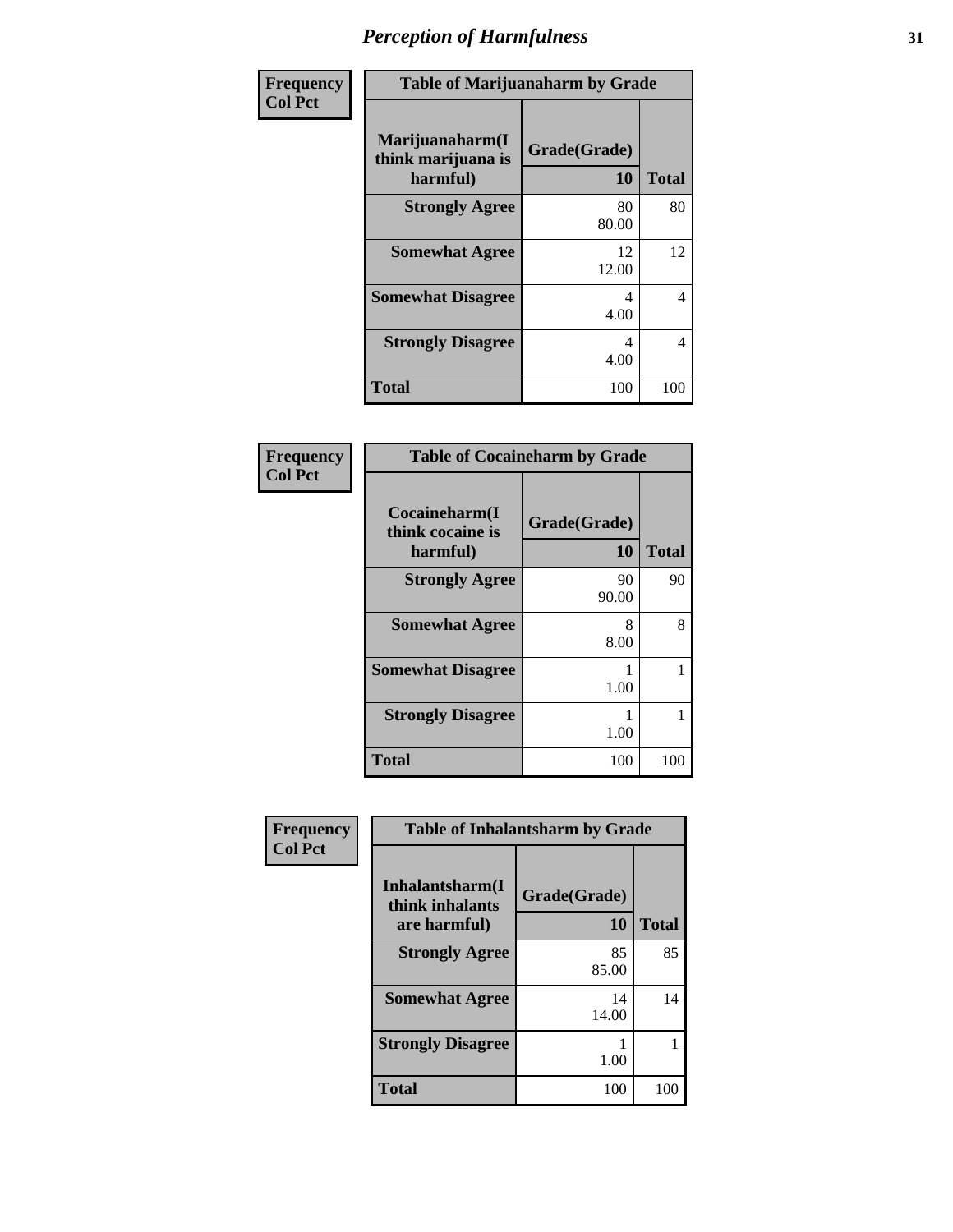| Frequency      | <b>Table of Steroidsharm by Grade</b>            |                    |              |
|----------------|--------------------------------------------------|--------------------|--------------|
| <b>Col Pct</b> | Steroidsharm(I<br>think steroids are<br>harmful) | Grade(Grade)<br>10 | <b>Total</b> |
|                | <b>Strongly Agree</b>                            | 76<br>76.00        | 76           |
|                | <b>Somewhat Agree</b>                            | 18<br>18.00        | 18           |
|                | <b>Somewhat Disagree</b>                         | 5<br>5.00          | 5            |
|                | <b>Strongly Disagree</b>                         | 1.00               | 1            |
|                | <b>Total</b>                                     | 100                | 100          |

| <b>Table of Ecstasyharm by Grade</b>                |                    |              |
|-----------------------------------------------------|--------------------|--------------|
| $E$ cstasyharm $(I$<br>think ecstasy is<br>harmful) | Grade(Grade)<br>10 | <b>Total</b> |
| <b>Strongly Agree</b>                               | 87<br>87.00        | 87           |
| <b>Somewhat Agree</b>                               | 10<br>10.00        | 10           |
| <b>Somewhat Disagree</b>                            | 1.00               |              |
| <b>Strongly Disagree</b>                            | 2<br>2.00          | 2            |
| <b>Total</b>                                        | 100                | 100          |

| Frequency      | <b>Table of Methharm by Grade</b>                            |                                     |              |
|----------------|--------------------------------------------------------------|-------------------------------------|--------------|
| <b>Col Pct</b> | <b>Methharm</b> (I think<br>methamphetamines<br>are harmful) | Grade(Grade)<br>10                  | <b>Total</b> |
|                | <b>Strongly Agree</b>                                        | 88<br>88.00                         | 88           |
|                | <b>Somewhat Agree</b>                                        | 10<br>10.00                         | 10           |
|                | <b>Strongly Disagree</b>                                     | $\mathcal{D}_{\mathcal{L}}$<br>2.00 | 2            |
|                | Total                                                        | 100                                 | 100          |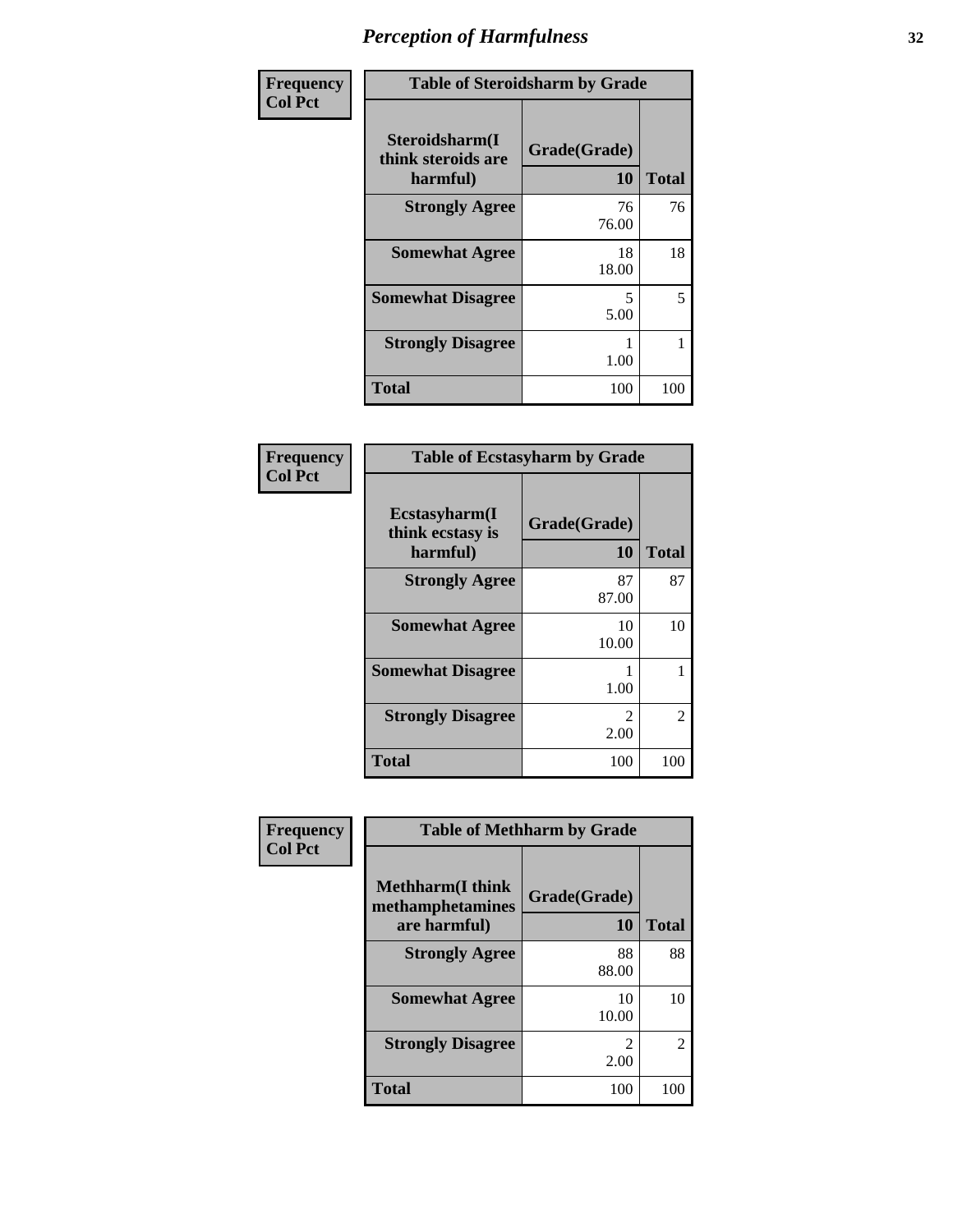| Frequency      |                                                            | <b>Table of Hallucinogensharm by Grade</b> |              |
|----------------|------------------------------------------------------------|--------------------------------------------|--------------|
| <b>Col Pct</b> | Hallucinogensharm(I<br>think hallucinogens<br>are harmful) | Grade(Grade)<br><b>10</b>                  | <b>Total</b> |
|                | <b>Strongly Agree</b>                                      | 86<br>86.00                                | 86           |
|                | <b>Somewhat Agree</b>                                      | 11<br>11.00                                | 11           |
|                | <b>Somewhat Disagree</b>                                   | $\mathcal{L}$<br>2.00                      | 2            |
|                | <b>Strongly Disagree</b>                                   | 1.00                                       | 1            |
|                | <b>Total</b>                                               | 100                                        | 100          |

| <b>Table of Prescriptionharm by Grade</b>                                                 |                    |                             |
|-------------------------------------------------------------------------------------------|--------------------|-----------------------------|
| Prescriptionharm(I<br>think prescription<br>drugs not<br>prescribed to me<br>are harmful) | Grade(Grade)<br>10 | <b>Total</b>                |
| <b>Strongly Agree</b>                                                                     | 75<br>75.00        | 75                          |
| <b>Somewhat Agree</b>                                                                     | 20<br>20.00        | 20                          |
| <b>Somewhat Disagree</b>                                                                  | 3<br>3.00          | 3                           |
| <b>Strongly Disagree</b>                                                                  | 2<br>2.00          | $\mathcal{D}_{\mathcal{L}}$ |
| Total                                                                                     | 100                | 100                         |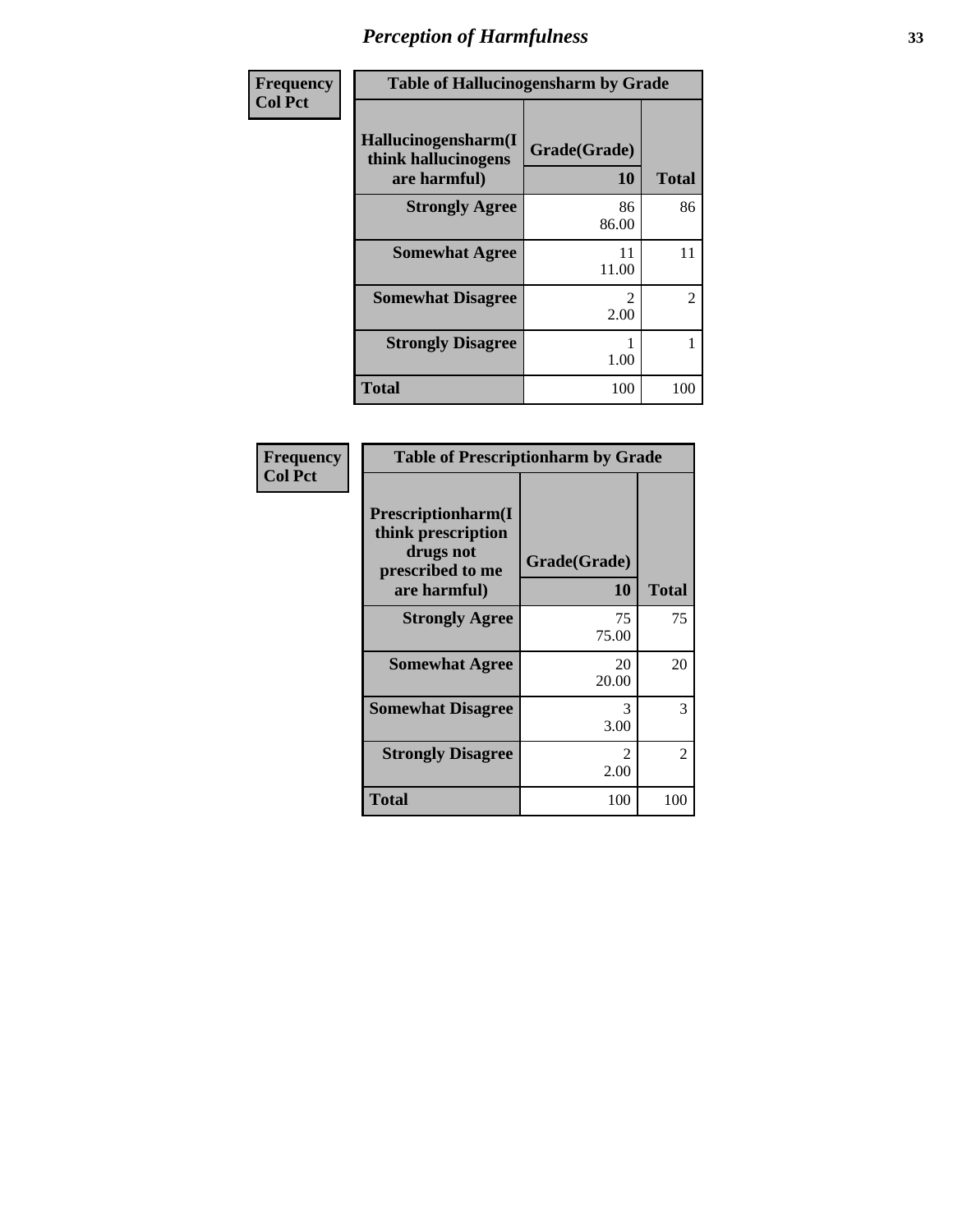### *Disapproval by Adults* **34**

| Frequency      | <b>Table of Alcoholadult by Grade</b>                                 |                           |              |
|----------------|-----------------------------------------------------------------------|---------------------------|--------------|
| <b>Col Pct</b> | <b>Alcoholadult</b> (Adults<br>would disapprove if<br>I used alcohol) | Grade(Grade)<br><b>10</b> | <b>Total</b> |
|                | <b>Strongly Agree</b>                                                 | 66<br>66.00               | 66           |
|                | <b>Somewhat Agree</b>                                                 | 24<br>24.00               | 24           |
|                | <b>Somewhat Disagree</b>                                              | Q<br>9.00                 | 9            |
|                | <b>Strongly Disagree</b>                                              | 1.00                      |              |
|                | <b>Total</b>                                                          | 100                       | 100          |

| <b>Frequency</b><br>Col Pct |
|-----------------------------|
|                             |

| <b>Table of Tobaccoadult by Grade</b>                                 |                       |                |
|-----------------------------------------------------------------------|-----------------------|----------------|
| <b>Tobaccoadult</b> (Adults<br>would disapprove if<br>I used tobacco) | Grade(Grade)<br>10    | <b>Total</b>   |
| <b>Strongly Agree</b>                                                 | 86<br>86.00           | 86             |
| <b>Somewhat Agree</b>                                                 | 11<br>11.00           | 11             |
| <b>Somewhat Disagree</b>                                              | $\mathcal{L}$<br>2.00 | $\mathfrak{D}$ |
| <b>Strongly Disagree</b>                                              | 1.00                  |                |
| Total                                                                 | 100                   | 100            |

| Frequency      | <b>Table of Marijuanaadult by Grade</b>                           |                    |              |
|----------------|-------------------------------------------------------------------|--------------------|--------------|
| <b>Col Pct</b> | Marijuanaadult(Adults<br>would disapprove if I<br>used marijuana) | Grade(Grade)<br>10 | <b>Total</b> |
|                | <b>Strongly Agree</b>                                             | 86<br>86.00        | 86           |
|                | <b>Somewhat Agree</b>                                             | 12<br>12.00        | 12           |
|                | <b>Somewhat Disagree</b>                                          | 1.00               |              |
|                | <b>Strongly Disagree</b>                                          | 1.00               |              |
|                | <b>Total</b>                                                      | 100                | 100          |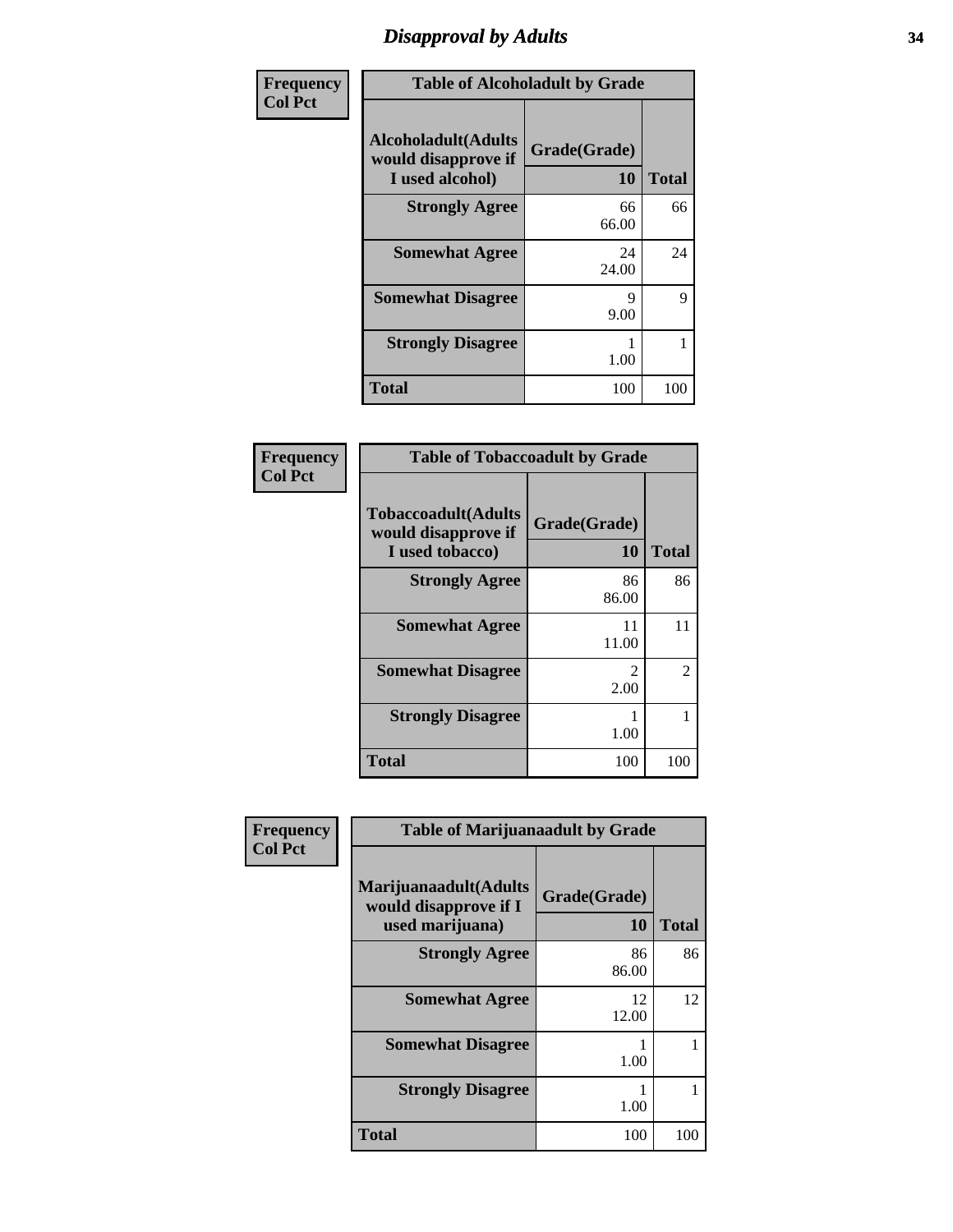# *Disapproval by Adults* **35**

| Frequency      | <b>Table of Otherdrugadult by Grade</b>                |              |       |
|----------------|--------------------------------------------------------|--------------|-------|
| <b>Col Pct</b> | <b>Otherdrugadult</b> (Adults<br>would disapprove if I | Grade(Grade) |       |
|                | used other drugs)                                      | 10           | Total |
|                | <b>Strongly Agree</b>                                  | 92<br>92.00  | 92    |
|                | <b>Somewhat Agree</b>                                  | 8.00         | 8     |
|                | <b>Total</b>                                           | 100          | 100   |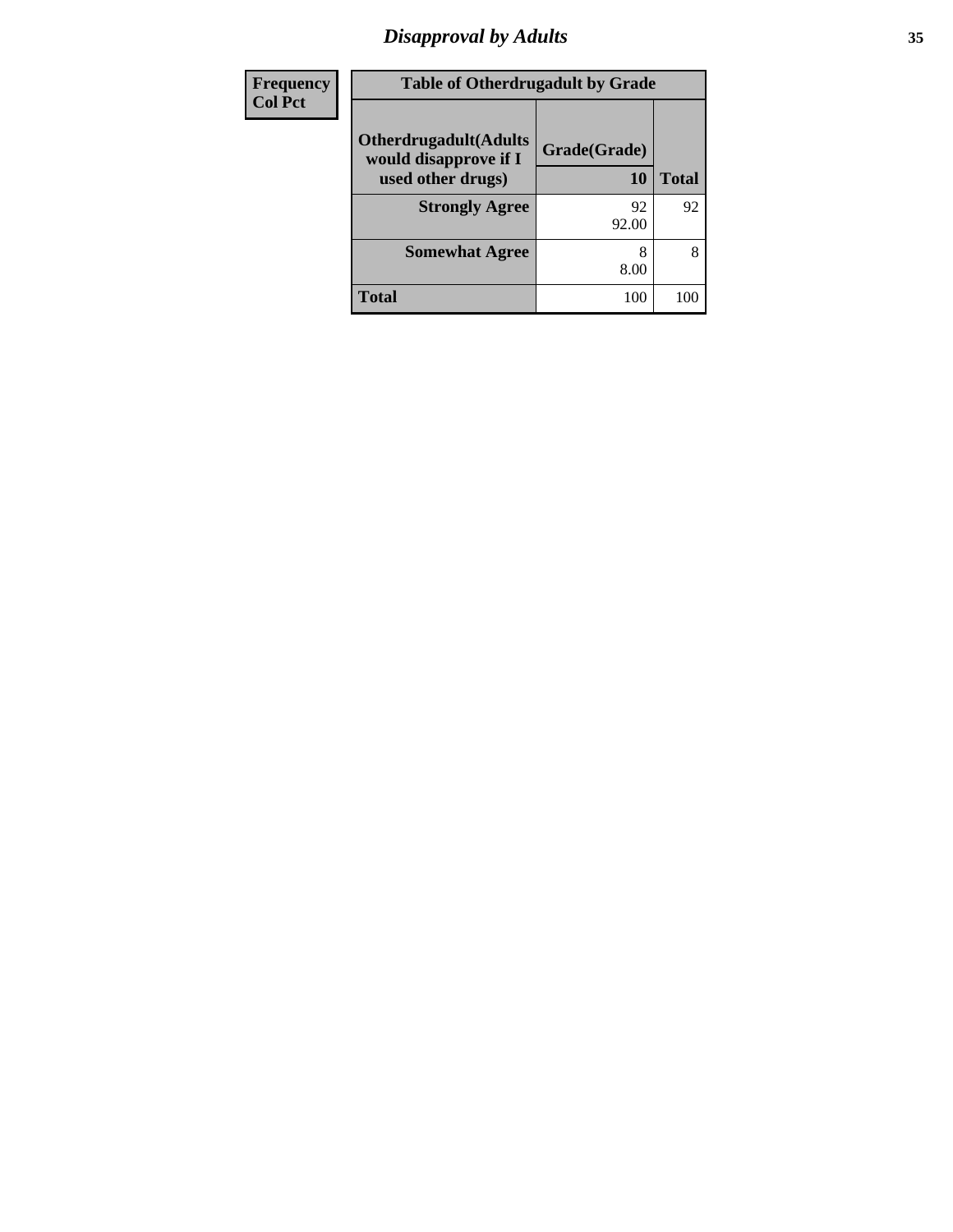### *Disapproval by Peers* **36**

| Frequency      | <b>Table of Alcoholpeer by Grade</b>                                |                           |              |
|----------------|---------------------------------------------------------------------|---------------------------|--------------|
| <b>Col Pct</b> | Alcoholpeer(My<br>friends would<br>disapprove if I used<br>alcohol) | Grade(Grade)<br><b>10</b> | <b>Total</b> |
|                | <b>Strongly Agree</b>                                               | 49<br>49.00               | 49           |
|                | <b>Somewhat Agree</b>                                               | 35<br>35.00               | 35           |
|                | <b>Somewhat Disagree</b>                                            | 9<br>9.00                 | 9            |
|                | <b>Strongly Disagree</b>                                            | 7.00                      | 7            |
|                | <b>Total</b>                                                        | 100                       | 100          |

| Frequency      |                                                                     | <b>Table of Tobaccopeer by Grade</b> |              |
|----------------|---------------------------------------------------------------------|--------------------------------------|--------------|
| <b>Col Pct</b> | Tobaccopeer(My<br>friends would<br>disapprove if I used<br>tobacco) | Grade(Grade)<br>10                   | <b>Total</b> |
|                | <b>Strongly Agree</b>                                               | 72<br>72.00                          | 72           |
|                | <b>Somewhat Agree</b>                                               | 19<br>19.00                          | 19           |
|                | <b>Somewhat Disagree</b>                                            | 5<br>5.00                            | 5            |
|                | <b>Strongly Disagree</b>                                            | 4<br>4.00                            | 4            |
|                | <b>Total</b>                                                        | 100                                  | 100          |

| Frequency<br><b>Col Pct</b> | <b>Table of Marijuanapeer by Grade</b>                    |              |              |
|-----------------------------|-----------------------------------------------------------|--------------|--------------|
|                             | Marijuanapeer(My<br>friends would<br>disapprove if I used | Grade(Grade) |              |
|                             | marijuana)                                                | 10           | <b>Total</b> |
|                             | <b>Strongly Agree</b>                                     | 74<br>74.00  | 74           |
|                             | <b>Somewhat Agree</b>                                     | 13<br>13.00  | 13           |
|                             | <b>Somewhat Disagree</b>                                  | 6<br>6.00    | 6            |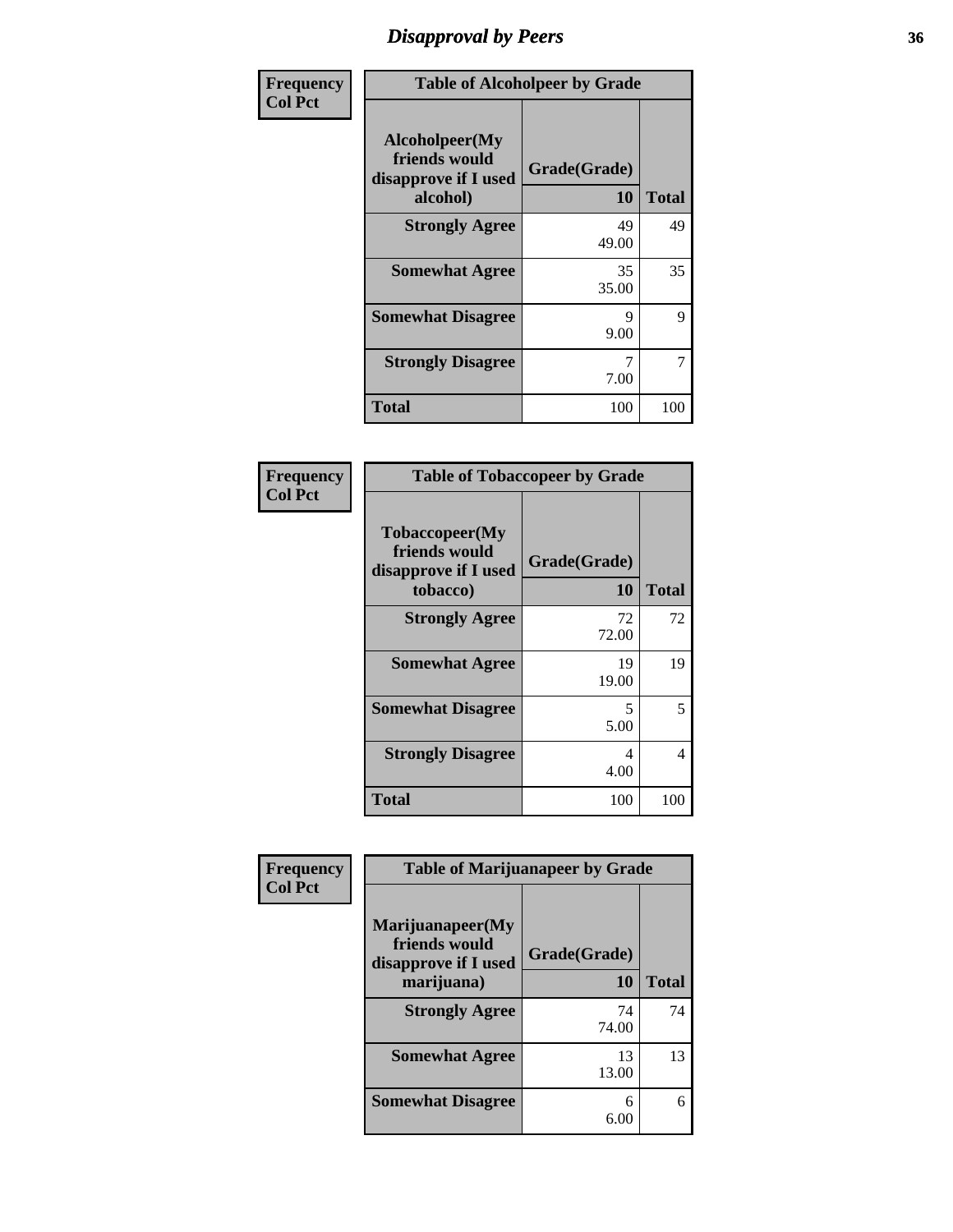# *Disapproval by Peers* **37**

| Frequency<br><b>Col Pct</b> | <b>Table of Marijuanapeer by Grade</b>                                  |                    |              |
|-----------------------------|-------------------------------------------------------------------------|--------------------|--------------|
|                             | Marijuanapeer(My<br>friends would<br>disapprove if I used<br>marijuana) | Grade(Grade)<br>10 | <b>Total</b> |
|                             | <b>Strongly Disagree</b>                                                | 7.00               |              |
|                             | <b>Total</b>                                                            | 100                | 100          |

| Frequency<br><b>Col Pct</b> | <b>Table of Otherdrugpeer by Grade</b>                                    |                    |              |
|-----------------------------|---------------------------------------------------------------------------|--------------------|--------------|
|                             | Otherdrugpeer(My<br>friends would<br>disapprove if I used<br>other drugs) | Grade(Grade)<br>10 | <b>Total</b> |
|                             | <b>Strongly Agree</b>                                                     | 79<br>79.00        | 79           |
|                             | <b>Somewhat Agree</b>                                                     | 13<br>13.00        | 13           |
|                             | <b>Somewhat Disagree</b>                                                  | 5<br>5.00          | 5            |
|                             | <b>Strongly Disagree</b>                                                  | 3<br>3.00          | 3            |
|                             | <b>Total</b>                                                              | 100                | 100          |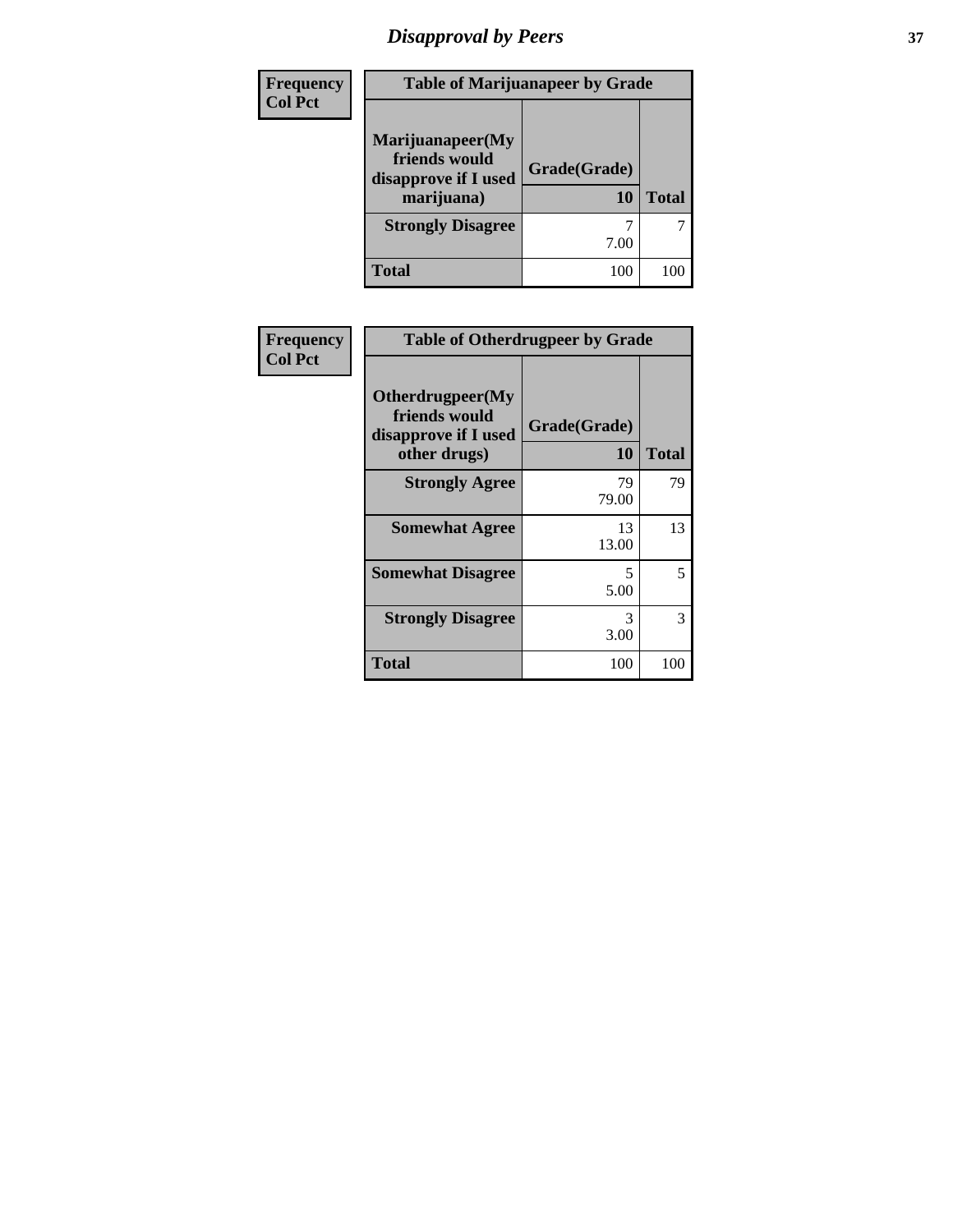| Frequency<br><b>Col Pct</b> | <b>Table of Alcohollocation1 by Grade</b> |              |              |
|-----------------------------|-------------------------------------------|--------------|--------------|
|                             | <b>Alcohollocation1(Places</b>            | Grade(Grade) |              |
|                             | <b>Friends Use Alcohol)</b>               | 10           | <b>Total</b> |
|                             |                                           | 22<br>22.00  | 22           |
|                             | Do Not Use                                | 78<br>78.00  | 78           |
|                             | <b>Total</b>                              | 100          | 100          |

| <b>Frequency</b> | <b>Table of Alcohollocation2 by Grade</b>                     |                    |              |
|------------------|---------------------------------------------------------------|--------------------|--------------|
| <b>Col Pct</b>   | <b>Alcohollocation2(Places</b><br><b>Friends Use Alcohol)</b> | Grade(Grade)<br>10 | <b>Total</b> |
|                  |                                                               | 82<br>82.00        | 82           |
|                  | Home                                                          | 18<br>18.00        | 18           |
|                  | <b>Total</b>                                                  | 100                | 100          |

| Frequency<br><b>Col Pct</b> | <b>Table of Alcohollocation 3 by Grade</b>                    |                    |              |
|-----------------------------|---------------------------------------------------------------|--------------------|--------------|
|                             | <b>Alcohollocation3(Places</b><br><b>Friends Use Alcohol)</b> | Grade(Grade)<br>10 | <b>Total</b> |
|                             |                                                               | 94<br>94.00        | 94           |
|                             | <b>School</b>                                                 | 6<br>6.00          | 6            |
|                             | <b>Total</b>                                                  | 100                | 100          |

| <b>Frequency</b> | <b>Table of Alcohollocation4 by Grade</b>                     |                    |              |
|------------------|---------------------------------------------------------------|--------------------|--------------|
| <b>Col Pct</b>   | <b>Alcohollocation4(Places</b><br><b>Friends Use Alcohol)</b> | Grade(Grade)<br>10 | <b>Total</b> |
|                  |                                                               | 95<br>95.00        | 95           |
|                  | Car                                                           | 5.00               | 5            |
|                  | <b>Total</b>                                                  | 100                | 100          |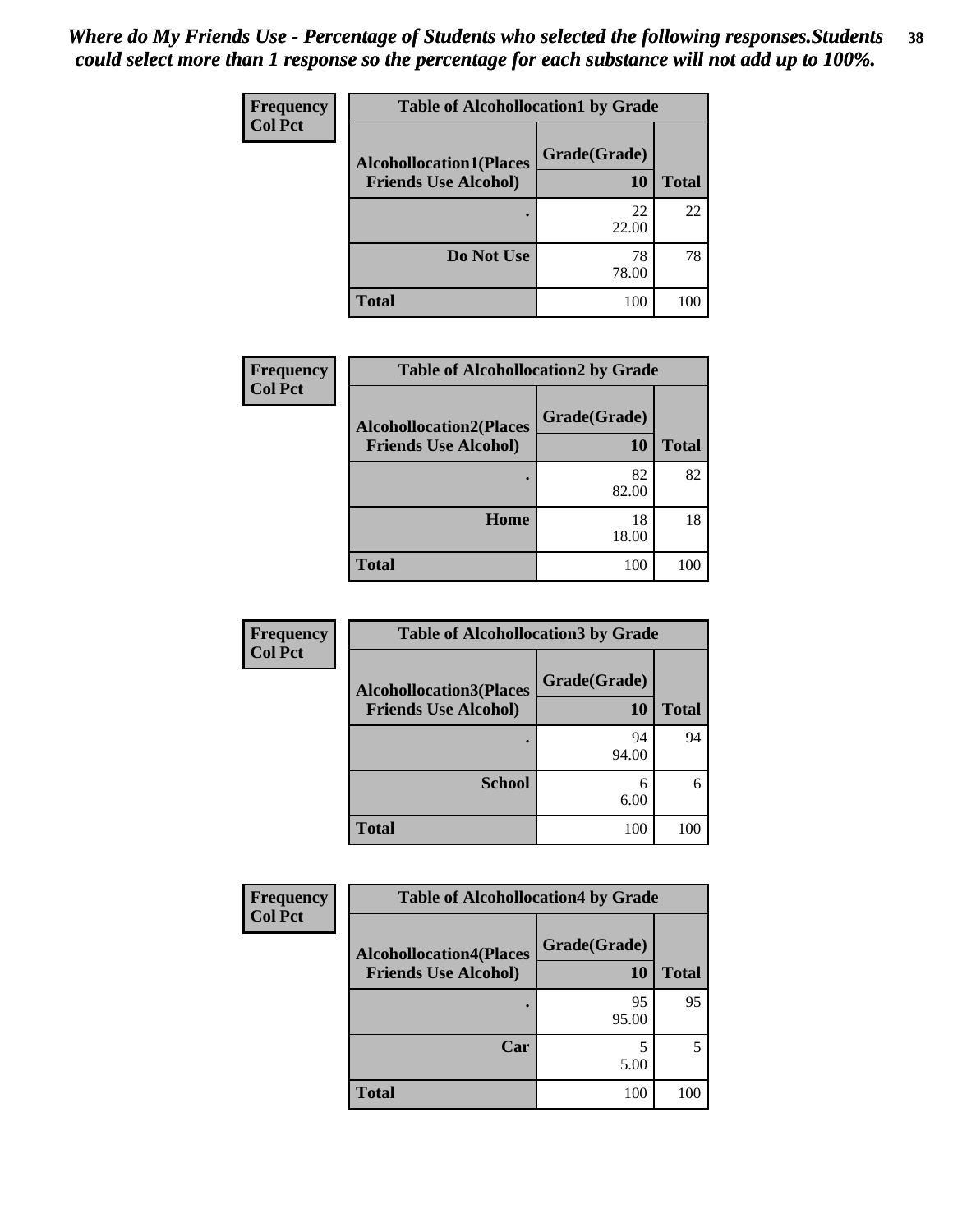| Frequency      | <b>Table of Alcohollocation5 by Grade</b> |              |              |
|----------------|-------------------------------------------|--------------|--------------|
| <b>Col Pct</b> | <b>Alcohollocation5(Places</b>            | Grade(Grade) |              |
|                | <b>Friends Use Alcohol)</b>               | 10           | <b>Total</b> |
|                |                                           | 88<br>88.00  | 88           |
|                | <b>Friend's House</b>                     | 12<br>12.00  | 12           |
|                | <b>Total</b>                              | 100          | 100          |

| <b>Frequency</b> | <b>Table of Alcohollocation6 by Grade</b>                     |                    |              |
|------------------|---------------------------------------------------------------|--------------------|--------------|
| <b>Col Pct</b>   | <b>Alcohollocation6(Places</b><br><b>Friends Use Alcohol)</b> | Grade(Grade)<br>10 | <b>Total</b> |
|                  |                                                               | 88<br>88.00        | 88           |
|                  | <b>Other</b>                                                  | 12<br>12.00        | 12           |
|                  | <b>Total</b>                                                  | 100                | 100          |

| <b>Frequency</b> | <b>Table of Tobaccolocation1 by Grade</b>                     |                    |              |
|------------------|---------------------------------------------------------------|--------------------|--------------|
| <b>Col Pct</b>   | <b>Tobaccolocation1(Places</b><br><b>Friends Use Tobacco)</b> | Grade(Grade)<br>10 | <b>Total</b> |
|                  |                                                               | 12<br>12.00        | 12           |
|                  | Do Not Use                                                    | 88<br>88.00        | 88           |
|                  | <b>Total</b>                                                  | 100                |              |

| <b>Frequency</b> | <b>Table of Tobaccolocation2 by Grade</b>                     |                           |              |  |
|------------------|---------------------------------------------------------------|---------------------------|--------------|--|
| <b>Col Pct</b>   | <b>Tobaccolocation2(Places</b><br><b>Friends Use Tobacco)</b> | Grade(Grade)<br><b>10</b> | <b>Total</b> |  |
|                  |                                                               | 93<br>93.00               | 93           |  |
|                  | Home                                                          | 7.00                      |              |  |
|                  | <b>Total</b>                                                  | 100                       | 100          |  |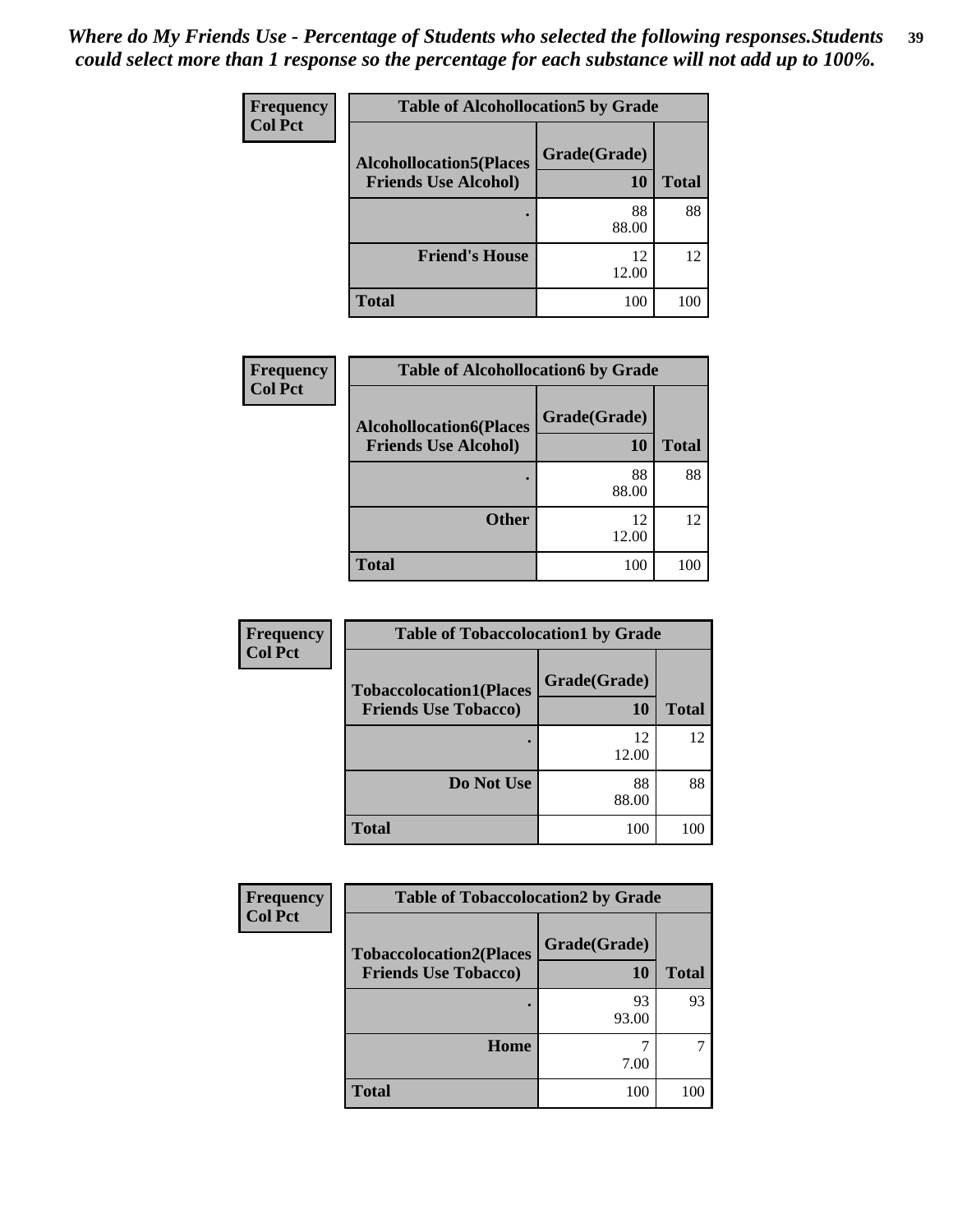| Frequency<br><b>Col Pct</b> | <b>Table of Tobaccolocation 3 by Grade</b> |              |              |
|-----------------------------|--------------------------------------------|--------------|--------------|
|                             | <b>Tobaccolocation3(Places</b>             | Grade(Grade) |              |
|                             | <b>Friends Use Tobacco)</b>                | 10           | <b>Total</b> |
|                             |                                            | 93<br>93.00  | 93           |
|                             | <b>School</b>                              | 7.00         |              |
|                             | <b>Total</b>                               | 100          | 100          |

| <b>Frequency</b> | <b>Table of Tobaccolocation4 by Grade</b>                     |                    |              |
|------------------|---------------------------------------------------------------|--------------------|--------------|
| <b>Col Pct</b>   | <b>Tobaccolocation4(Places</b><br><b>Friends Use Tobacco)</b> | Grade(Grade)<br>10 | <b>Total</b> |
|                  |                                                               | 96<br>96.00        | 96           |
|                  | Car                                                           | 4<br>4.00          |              |
|                  | <b>Total</b>                                                  | 100                | 1 ( ) (      |

| <b>Frequency</b><br><b>Col Pct</b> | <b>Table of Tobaccolocation5 by Grade</b>                     |                    |              |
|------------------------------------|---------------------------------------------------------------|--------------------|--------------|
|                                    | <b>Tobaccolocation5(Places</b><br><b>Friends Use Tobacco)</b> | Grade(Grade)<br>10 | <b>Total</b> |
|                                    |                                                               | 94<br>94.00        | 94           |
|                                    | <b>Friend's House</b>                                         | 6<br>6.00          | 6            |
|                                    | <b>Total</b>                                                  | 100                | 100          |

| <b>Frequency</b> | <b>Table of Tobaccolocation6 by Grade</b> |              |              |
|------------------|-------------------------------------------|--------------|--------------|
| <b>Col Pct</b>   | <b>Tobaccolocation6(Places</b>            | Grade(Grade) |              |
|                  | <b>Friends Use Tobacco)</b>               | 10           | <b>Total</b> |
|                  |                                           | 92<br>92.00  | 92           |
|                  | <b>Other</b>                              | 8<br>8.00    | 8            |
|                  | Total                                     | 100          | 100          |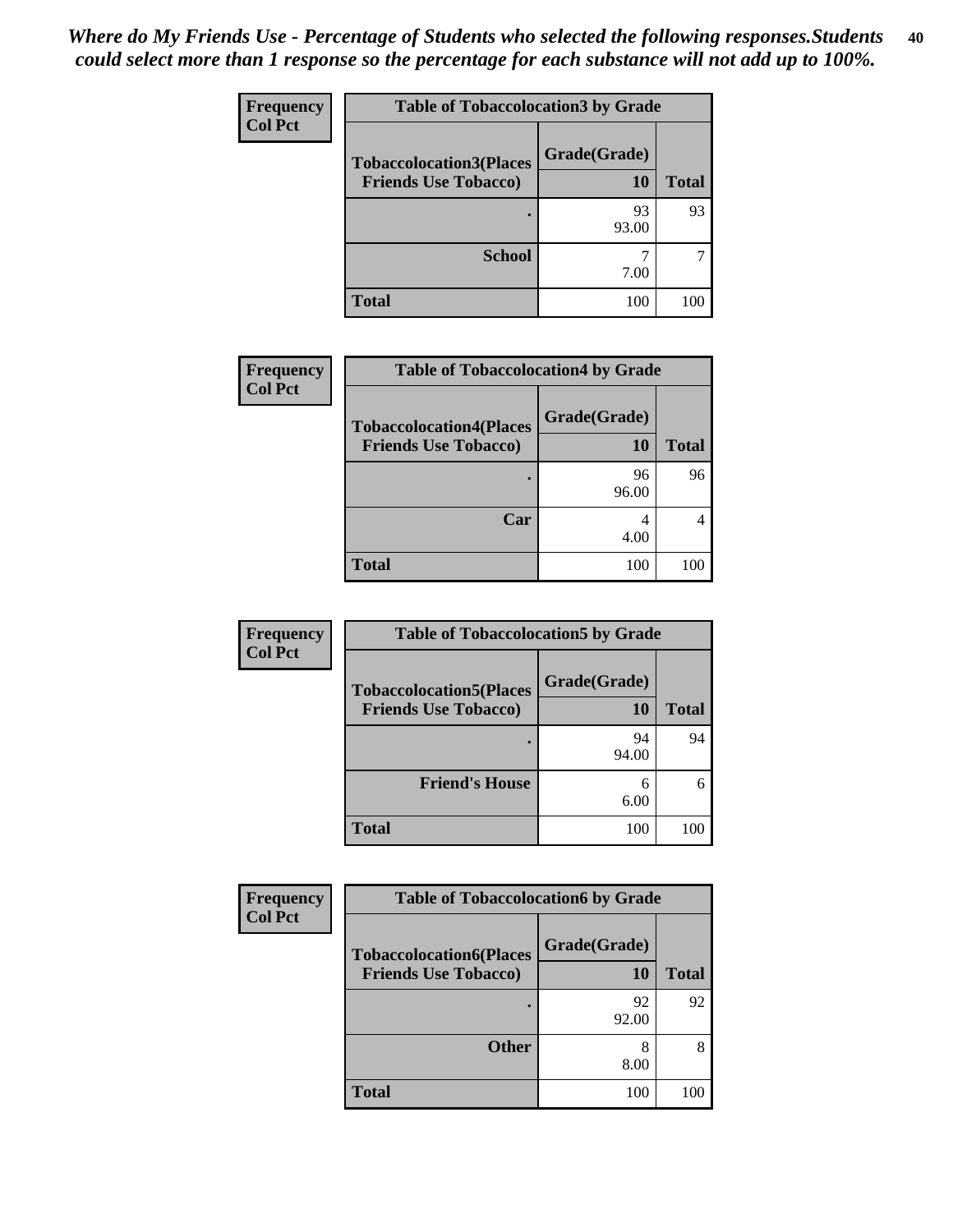| Frequency      | <b>Table of Marijuanalocation1 by Grade</b> |              |              |
|----------------|---------------------------------------------|--------------|--------------|
| <b>Col Pct</b> | <b>Marijuanalocation1(Places</b>            | Grade(Grade) |              |
|                | <b>Friends Use Marijuana</b> )              | 10           | <b>Total</b> |
|                |                                             | 15<br>15.00  | 15           |
|                | Do Not Use                                  | 85<br>85.00  | 85           |
|                | <b>Total</b>                                | 100          |              |

| Frequency      | <b>Table of Marijuanalocation2 by Grade</b>                        |                    |              |
|----------------|--------------------------------------------------------------------|--------------------|--------------|
| <b>Col Pct</b> | <b>Marijuanalocation2(Places</b><br><b>Friends Use Marijuana</b> ) | Grade(Grade)<br>10 | <b>Total</b> |
|                |                                                                    | 91<br>91.00        | 91           |
|                | Home                                                               | q<br>9.00          | Q            |
|                | <b>Total</b>                                                       | 100                | 100          |

| Frequency<br><b>Col Pct</b> | <b>Table of Marijuanalocation3 by Grade</b>                        |                           |              |
|-----------------------------|--------------------------------------------------------------------|---------------------------|--------------|
|                             | <b>Marijuanalocation3(Places</b><br><b>Friends Use Marijuana</b> ) | Grade(Grade)<br><b>10</b> | <b>Total</b> |
|                             |                                                                    | 94<br>94.00               | 94           |
|                             | <b>School</b>                                                      | 6<br>6.00                 | 6            |
|                             | <b>Total</b>                                                       | 100                       | 100          |

| Frequency      | <b>Table of Marijuanalocation4 by Grade</b>                        |                    |              |
|----------------|--------------------------------------------------------------------|--------------------|--------------|
| <b>Col Pct</b> | <b>Marijuanalocation4(Places</b><br><b>Friends Use Marijuana</b> ) | Grade(Grade)<br>10 | <b>Total</b> |
|                |                                                                    | 95<br>95.00        | 95           |
|                | Car                                                                | 5.00               |              |
|                | <b>Total</b>                                                       | 100                | 100          |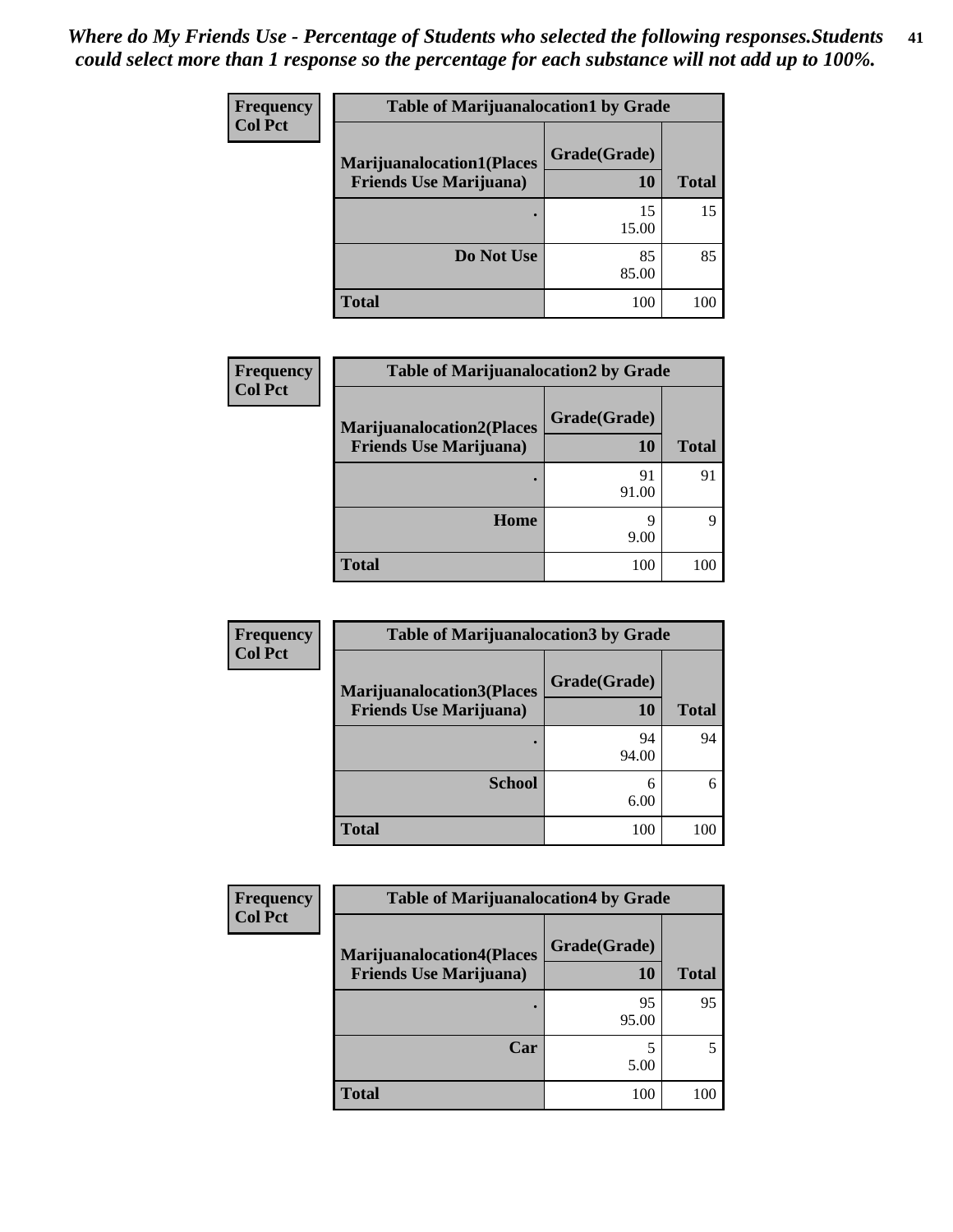| <b>Frequency</b> | <b>Table of Marijuanalocation5 by Grade</b> |              |              |
|------------------|---------------------------------------------|--------------|--------------|
| <b>Col Pct</b>   | <b>Marijuanalocation5(Places</b>            | Grade(Grade) |              |
|                  | <b>Friends Use Marijuana</b> )              | 10           | <b>Total</b> |
|                  | ٠                                           | 91<br>91.00  | 91           |
|                  | <b>Friend's House</b>                       | Q<br>9.00    | Q            |
|                  | Total                                       | 100          |              |

| Frequency      | <b>Table of Marijuanalocation6 by Grade</b>                        |                    |              |
|----------------|--------------------------------------------------------------------|--------------------|--------------|
| <b>Col Pct</b> | <b>Marijuanalocation6(Places</b><br><b>Friends Use Marijuana</b> ) | Grade(Grade)<br>10 | <b>Total</b> |
|                |                                                                    | 89<br>89.00        | 89           |
|                | <b>Other</b>                                                       | 11.00              |              |
|                | <b>Total</b>                                                       | 100                | 100          |

| Frequency      | <b>Table of Otherdruglocation1 by Grade</b>                                    |                    |              |
|----------------|--------------------------------------------------------------------------------|--------------------|--------------|
| <b>Col Pct</b> | <b>Otherdruglocation1(Places</b><br><b>Friends Use Other Illegal</b><br>Drugs) | Grade(Grade)<br>10 | <b>Total</b> |
|                |                                                                                | 13<br>13.00        | 13           |
|                | Do Not Use                                                                     | 87<br>87.00        | 87           |
|                | <b>Total</b>                                                                   | 100                | 100          |

| <b>Frequency</b> | <b>Table of Otherdruglocation2 by Grade</b>                          |              |              |
|------------------|----------------------------------------------------------------------|--------------|--------------|
| <b>Col Pct</b>   | <b>Otherdruglocation2(Places</b><br><b>Friends Use Other Illegal</b> | Grade(Grade) |              |
|                  | Drugs)                                                               | <b>10</b>    | <b>Total</b> |
|                  |                                                                      | 93<br>93.00  | 93           |
|                  | <b>Home</b>                                                          | 7.00         | 7            |
|                  | <b>Total</b>                                                         | 100          | 100          |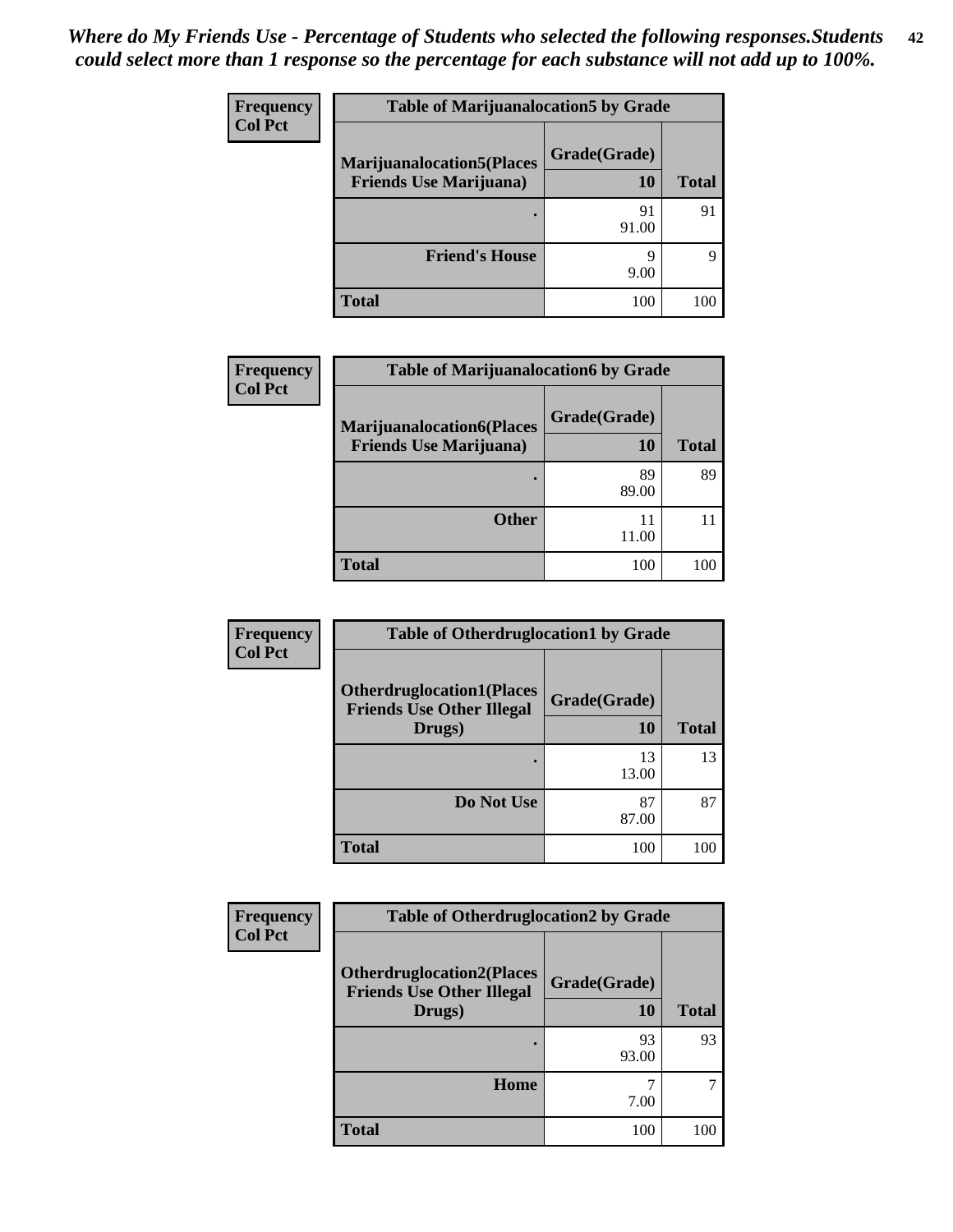| <b>Frequency</b> | <b>Table of Otherdruglocation 3 by Grade</b>                         |              |              |
|------------------|----------------------------------------------------------------------|--------------|--------------|
| <b>Col Pct</b>   | <b>Otherdruglocation3(Places</b><br><b>Friends Use Other Illegal</b> | Grade(Grade) |              |
|                  | Drugs)                                                               | 10           | <b>Total</b> |
|                  |                                                                      | 94<br>94.00  | 94           |
|                  | <b>School</b>                                                        | 6<br>6.00    | 6            |
|                  | <b>Total</b>                                                         | 100          |              |

| Frequency      | <b>Table of Otherdruglocation4 by Grade</b>                                    |                    |              |
|----------------|--------------------------------------------------------------------------------|--------------------|--------------|
| <b>Col Pct</b> | <b>Otherdruglocation4(Places</b><br><b>Friends Use Other Illegal</b><br>Drugs) | Grade(Grade)<br>10 | <b>Total</b> |
|                |                                                                                | 96<br>96.00        | 96           |
|                | Car                                                                            | 4<br>4.00          |              |
|                | <b>Total</b>                                                                   | 100                | 100          |

| Frequency      | <b>Table of Otherdruglocation5 by Grade</b>                          |              |              |
|----------------|----------------------------------------------------------------------|--------------|--------------|
| <b>Col Pct</b> | <b>Otherdruglocation5(Places</b><br><b>Friends Use Other Illegal</b> | Grade(Grade) |              |
|                | Drugs)                                                               | <b>10</b>    | <b>Total</b> |
|                |                                                                      | 93<br>93.00  | 93           |
|                | <b>Friend's House</b>                                                | 7.00         | ┑            |
|                | <b>Total</b>                                                         | 100          | 100          |

| Frequency      | <b>Table of Otherdruglocation6 by Grade</b>                                    |                    |              |
|----------------|--------------------------------------------------------------------------------|--------------------|--------------|
| <b>Col Pct</b> | <b>Otherdruglocation6(Places</b><br><b>Friends Use Other Illegal</b><br>Drugs) | Grade(Grade)<br>10 | <b>Total</b> |
|                |                                                                                | 90<br>90.00        | 90           |
|                | <b>Other</b>                                                                   | 10<br>10.00        | 10           |
|                | <b>Total</b>                                                                   | 100                | 100          |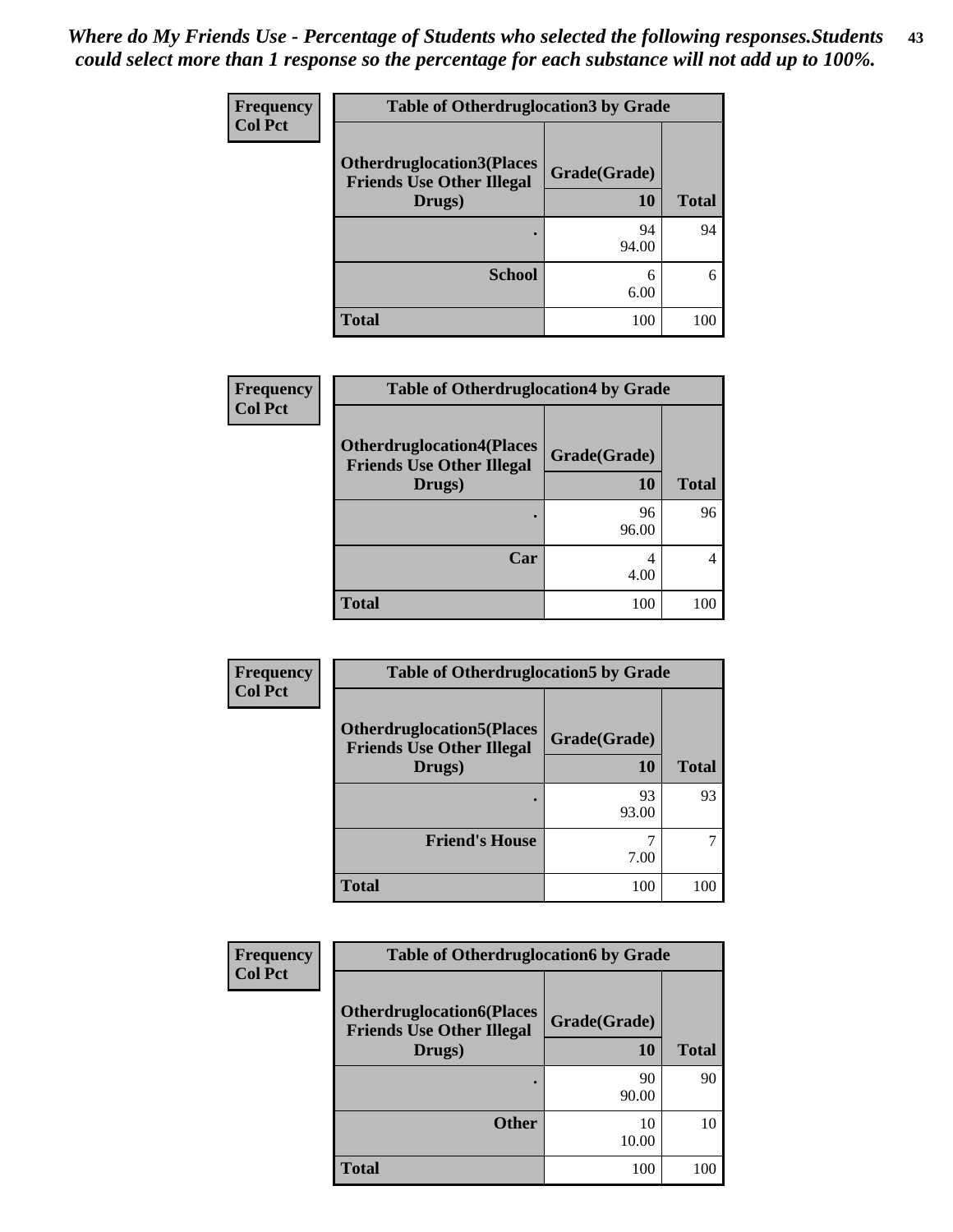| Frequency      | <b>Table of Alcoholtime1 by Grade</b>           |              |              |
|----------------|-------------------------------------------------|--------------|--------------|
| <b>Col Pct</b> | <b>Alcoholtime1(Times</b><br><b>Friends Use</b> | Grade(Grade) |              |
|                | Alcohol)                                        | 10           | <b>Total</b> |
|                |                                                 | 19<br>19.00  | 19           |
|                | Do Not Use                                      | 81<br>81.00  | 81           |
|                | <b>Total</b>                                    | 100          | 100          |

| Frequency      | <b>Table of Alcoholtime2 by Grade</b>           |              |              |
|----------------|-------------------------------------------------|--------------|--------------|
| <b>Col Pct</b> | <b>Alcoholtime2(Times</b><br><b>Friends Use</b> | Grade(Grade) |              |
|                | Alcohol)                                        | <b>10</b>    | <b>Total</b> |
|                |                                                 | 96<br>96.00  | 96           |
|                | <b>On Way to School</b>                         | 4<br>4.00    |              |
|                | <b>Total</b>                                    | 100          | 100          |

| Frequency      | <b>Table of Alcoholtime3 by Grade</b>           |              |                |
|----------------|-------------------------------------------------|--------------|----------------|
| <b>Col Pct</b> | <b>Alcoholtime3(Times</b><br><b>Friends Use</b> | Grade(Grade) |                |
|                | Alcohol)                                        | 10           | <b>Total</b>   |
|                |                                                 | 98<br>98.00  | 98             |
|                | <b>During School</b>                            | 2.00         | $\overline{2}$ |
|                | <b>Total</b>                                    | 100          | 100            |

| Frequency<br><b>Col Pct</b> | <b>Table of Alcoholtime4 by Grade</b> |              |              |
|-----------------------------|---------------------------------------|--------------|--------------|
|                             | <b>Alcoholtime4(Times</b>             | Grade(Grade) |              |
|                             | <b>Friends Use Alcohol)</b>           | <b>10</b>    | <b>Total</b> |
|                             |                                       | 97<br>97.00  | 97           |
|                             | <b>On Way Home From School</b>        | 3<br>3.00    | 3            |
|                             | <b>Total</b>                          | 100          | 100          |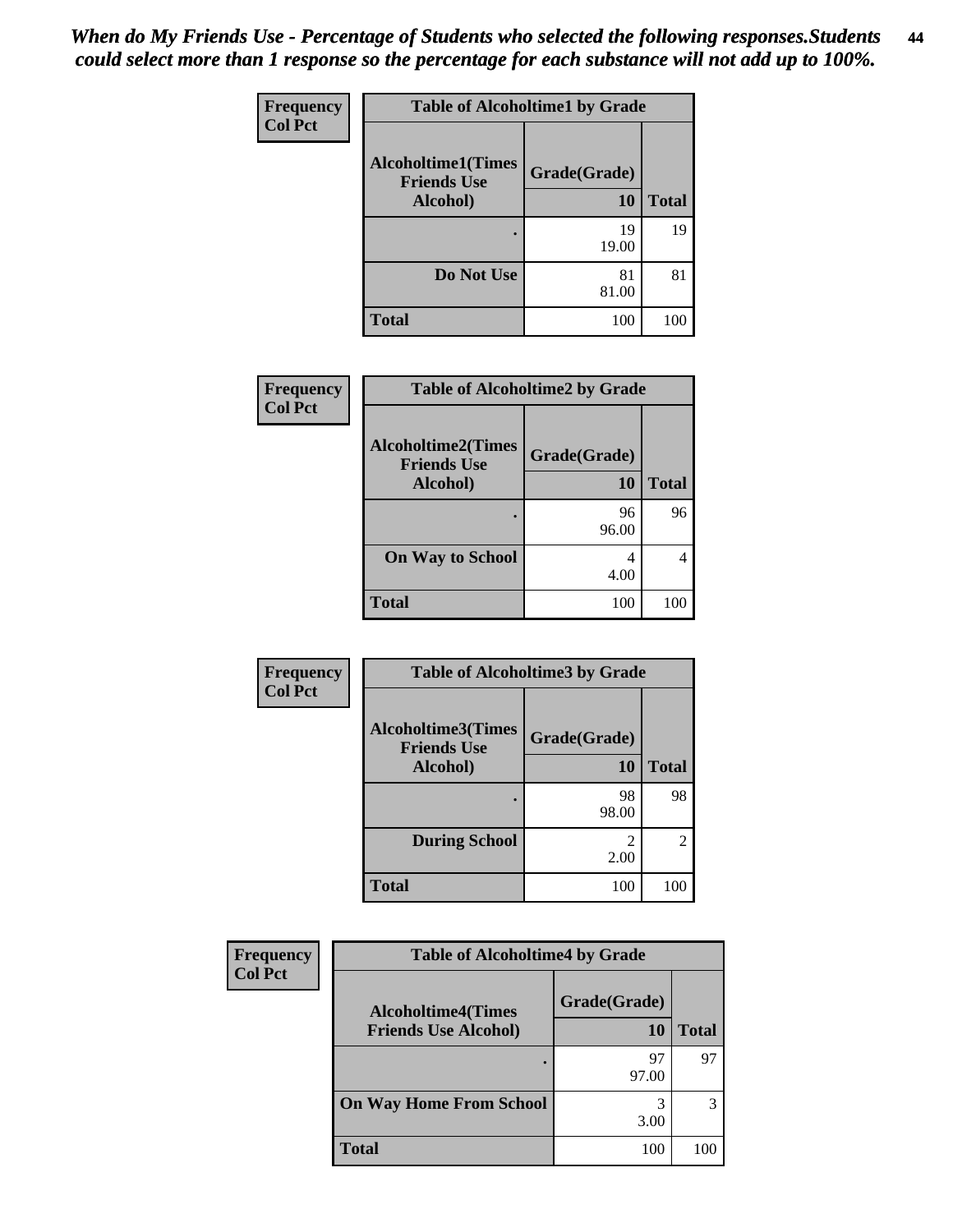| Frequency      | <b>Table of Alcoholtime5 by Grade</b>           |              |              |
|----------------|-------------------------------------------------|--------------|--------------|
| <b>Col Pct</b> | <b>Alcoholtime5(Times</b><br><b>Friends Use</b> | Grade(Grade) |              |
|                | Alcohol)                                        | 10           | <b>Total</b> |
|                |                                                 | 89<br>89.00  | 89           |
|                | Weeknights                                      | 11<br>11.00  | 11           |
|                | <b>Total</b>                                    | 100          | 100          |

| <b>Frequency</b> | <b>Table of Alcoholtime6 by Grade</b>           |              |              |
|------------------|-------------------------------------------------|--------------|--------------|
| <b>Col Pct</b>   | <b>Alcoholtime6(Times</b><br><b>Friends Use</b> | Grade(Grade) |              |
|                  | Alcohol)                                        | <b>10</b>    | <b>Total</b> |
|                  |                                                 | 81<br>81.00  | 81           |
|                  | Weekends                                        | 19<br>19.00  | 19           |
|                  | <b>Total</b>                                    | 100          | 100          |

| Frequency      | <b>Table of Tobaccotime1 by Grade</b>           |              |              |
|----------------|-------------------------------------------------|--------------|--------------|
| <b>Col Pct</b> | <b>Tobaccotime1(Times</b><br><b>Friends Use</b> | Grade(Grade) |              |
|                | Tobacco)                                        | 10           | <b>Total</b> |
|                |                                                 | 8<br>8.00    | 8            |
|                | Do Not Use                                      | 92<br>92.00  | 92           |
|                | <b>Total</b>                                    | 100          | 100          |

| <b>Frequency</b> | <b>Table of Tobaccotime2 by Grade</b>                               |                    |              |
|------------------|---------------------------------------------------------------------|--------------------|--------------|
| <b>Col Pct</b>   | <b>Tobaccotime2(Times</b><br><b>Friends Use</b><br><b>Tobacco</b> ) | Grade(Grade)<br>10 | <b>Total</b> |
|                  |                                                                     | 96                 | 96           |
|                  |                                                                     | 96.00              |              |
|                  | <b>On Way to School</b>                                             | 4<br>4.00          | 4            |
|                  | <b>Total</b>                                                        | 100                | 100          |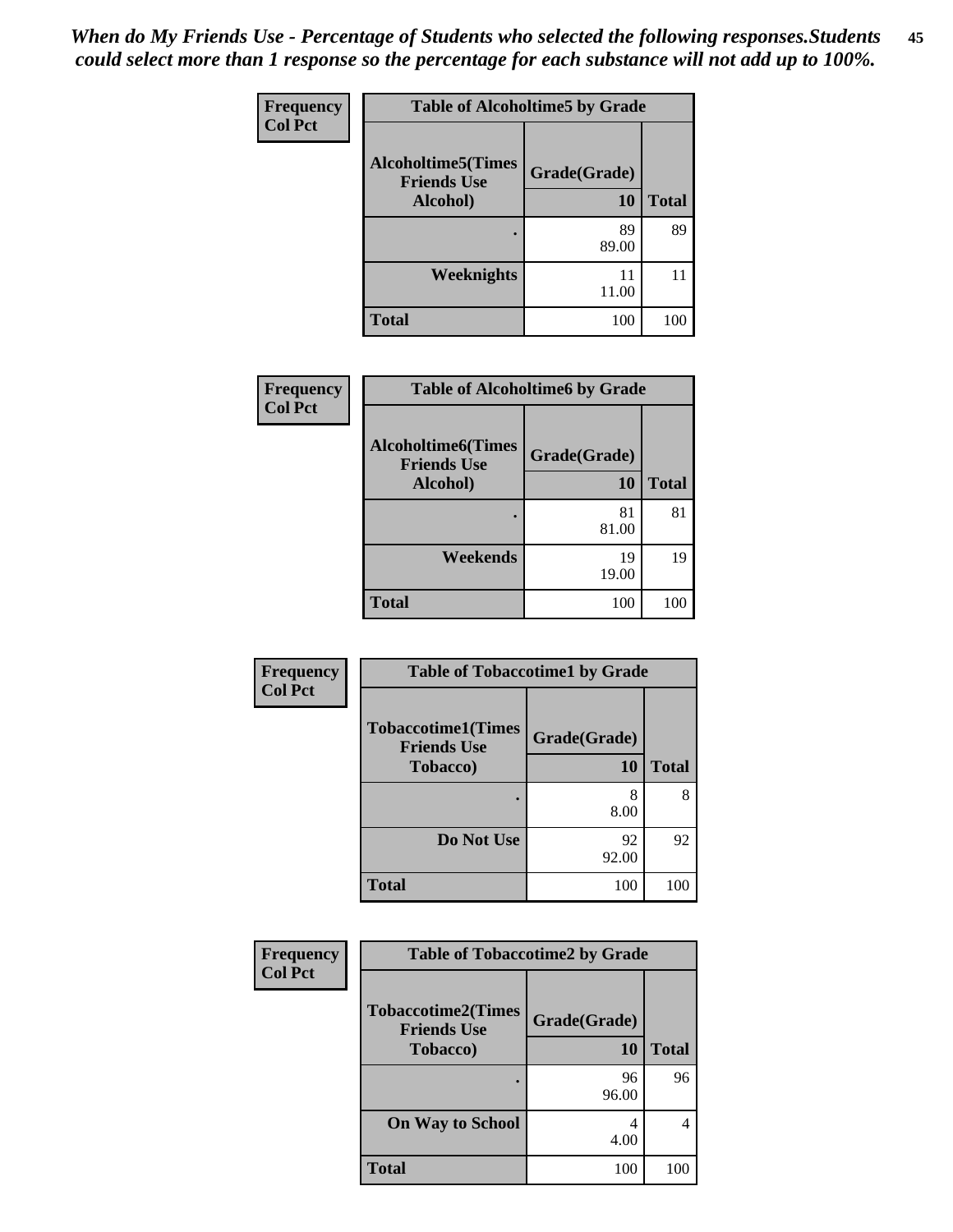| <b>Frequency</b> | <b>Table of Tobaccotime3 by Grade</b>                               |                    |              |
|------------------|---------------------------------------------------------------------|--------------------|--------------|
| <b>Col Pct</b>   | <b>Tobaccotime3(Times</b><br><b>Friends Use</b><br><b>Tobacco</b> ) | Grade(Grade)<br>10 | <b>Total</b> |
|                  |                                                                     | 97<br>97.00        | 97           |
|                  | <b>During School</b>                                                | 3<br>3.00          | 3            |
|                  | <b>Total</b>                                                        | 100                | 100          |

| <b>Frequency</b> | <b>Table of Tobaccotime4 by Grade</b> |              |              |  |
|------------------|---------------------------------------|--------------|--------------|--|
| <b>Col Pct</b>   | <b>Tobaccotime4(Times</b>             | Grade(Grade) | <b>Total</b> |  |
|                  | <b>Friends Use Tobacco)</b>           | 10           |              |  |
|                  |                                       | 97<br>97.00  | 97           |  |
|                  | <b>On Way Home From School</b>        | 3.00         | 3            |  |
|                  | <b>Total</b>                          | 100          | 100          |  |

| Frequency      | <b>Table of Tobaccotime5 by Grade</b>           |              |              |
|----------------|-------------------------------------------------|--------------|--------------|
| <b>Col Pct</b> | <b>Tobaccotime5(Times</b><br><b>Friends Use</b> | Grade(Grade) |              |
|                | <b>Tobacco</b> )                                | <b>10</b>    | <b>Total</b> |
|                |                                                 | 93<br>93.00  | 93           |
|                | Weeknights                                      | 7.00         |              |
|                | <b>Total</b>                                    | 100          | 100          |

| <b>Frequency</b> | <b>Table of Tobaccotime6 by Grade</b>                               |                           |              |
|------------------|---------------------------------------------------------------------|---------------------------|--------------|
| <b>Col Pct</b>   | <b>Tobaccotime6(Times</b><br><b>Friends Use</b><br><b>Tobacco</b> ) | Grade(Grade)<br><b>10</b> | <b>Total</b> |
|                  |                                                                     | 91<br>91.00               | 91           |
|                  | Weekends                                                            | q<br>9.00                 | 9            |
|                  | <b>Total</b>                                                        | 100                       | 100          |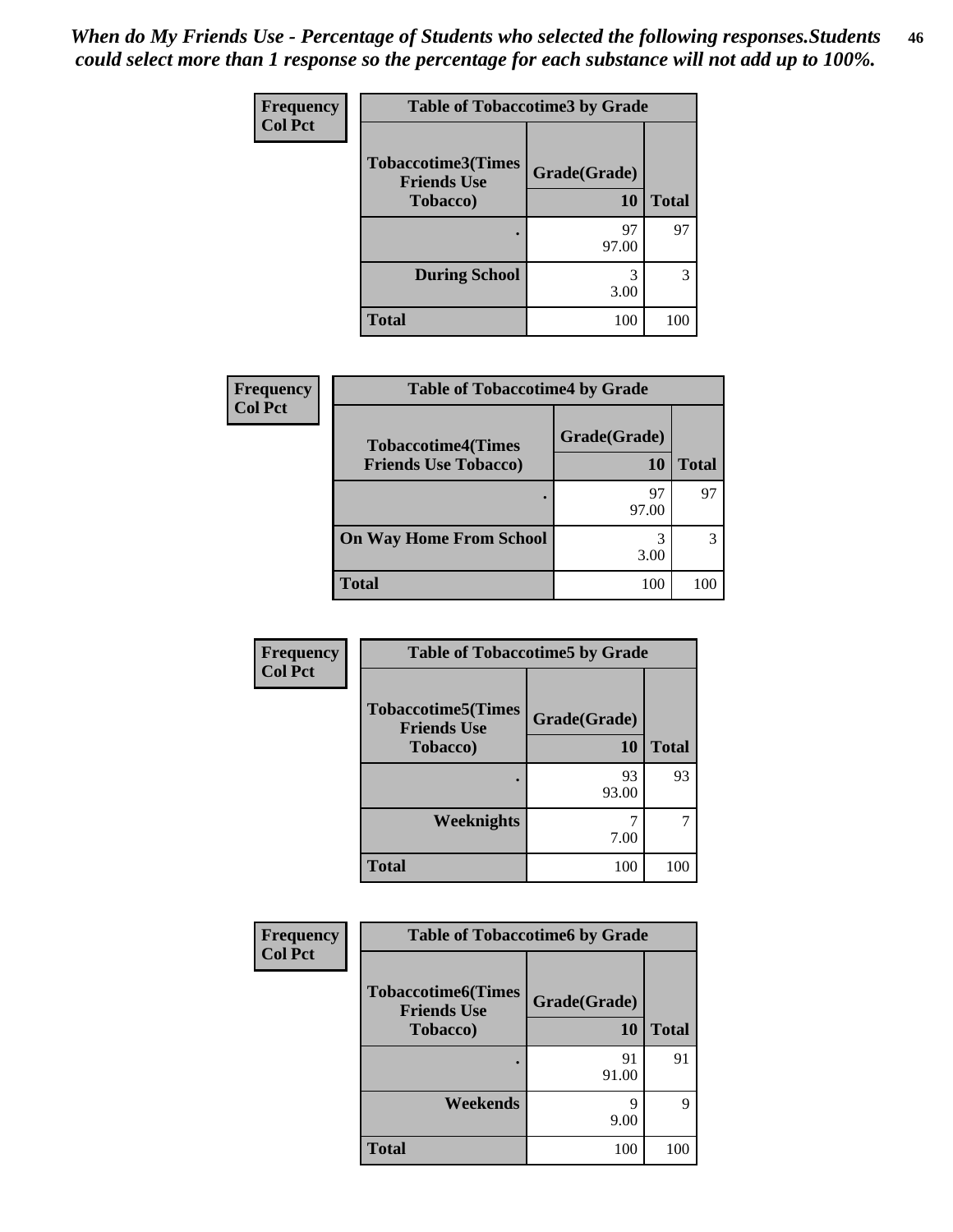*When do My Friends Use - Percentage of Students who selected the following responses.Students could select more than 1 response so the percentage for each substance will not add up to 100%.* **47**

| <b>Frequency</b> | <b>Table of Marijuanatime1 by Grade</b>                         |                    |              |
|------------------|-----------------------------------------------------------------|--------------------|--------------|
| <b>Col Pct</b>   | <b>Marijuanatime1(Times</b><br><b>Friends Use</b><br>Marijuana) | Grade(Grade)<br>10 | <b>Total</b> |
|                  |                                                                 | 12<br>12.00        | 12           |
|                  | Do Not Use                                                      | 88<br>88.00        | 88           |
|                  | <b>Total</b>                                                    | 100                | 100          |

| <b>Frequency</b> | <b>Table of Marijuanatime2 by Grade</b>                         |                           |              |
|------------------|-----------------------------------------------------------------|---------------------------|--------------|
| <b>Col Pct</b>   | <b>Marijuanatime2(Times</b><br><b>Friends Use</b><br>Marijuana) | Grade(Grade)<br><b>10</b> | <b>Total</b> |
|                  |                                                                 | 96<br>96.00               | 96           |
|                  | <b>On Way to School</b>                                         | 4<br>4.00                 | 4            |
|                  | <b>Total</b>                                                    | 100                       | 100          |

| Frequency      | <b>Table of Marijuanatime3 by Grade</b>    |              |              |
|----------------|--------------------------------------------|--------------|--------------|
| <b>Col Pct</b> | Marijuanatime3(Times<br><b>Friends Use</b> | Grade(Grade) |              |
|                | Marijuana)                                 | 10           | <b>Total</b> |
|                |                                            | 97<br>97.00  | 97           |
|                | <b>During School</b>                       | 3<br>3.00    | 3            |
|                | <b>Total</b>                               | 100          | 100          |

| <b>Frequency</b> | <b>Table of Marijuanatime4 by Grade</b>                       |                    |              |
|------------------|---------------------------------------------------------------|--------------------|--------------|
| <b>Col Pct</b>   | <b>Marijuanatime4(Times</b><br><b>Friends Use Marijuana</b> ) | Grade(Grade)<br>10 | <b>Total</b> |
|                  |                                                               | 96<br>96.00        | 96           |
|                  | <b>On Way Home From School</b>                                | 4<br>4.00          | 4            |
|                  | <b>Total</b>                                                  | 100                | 100          |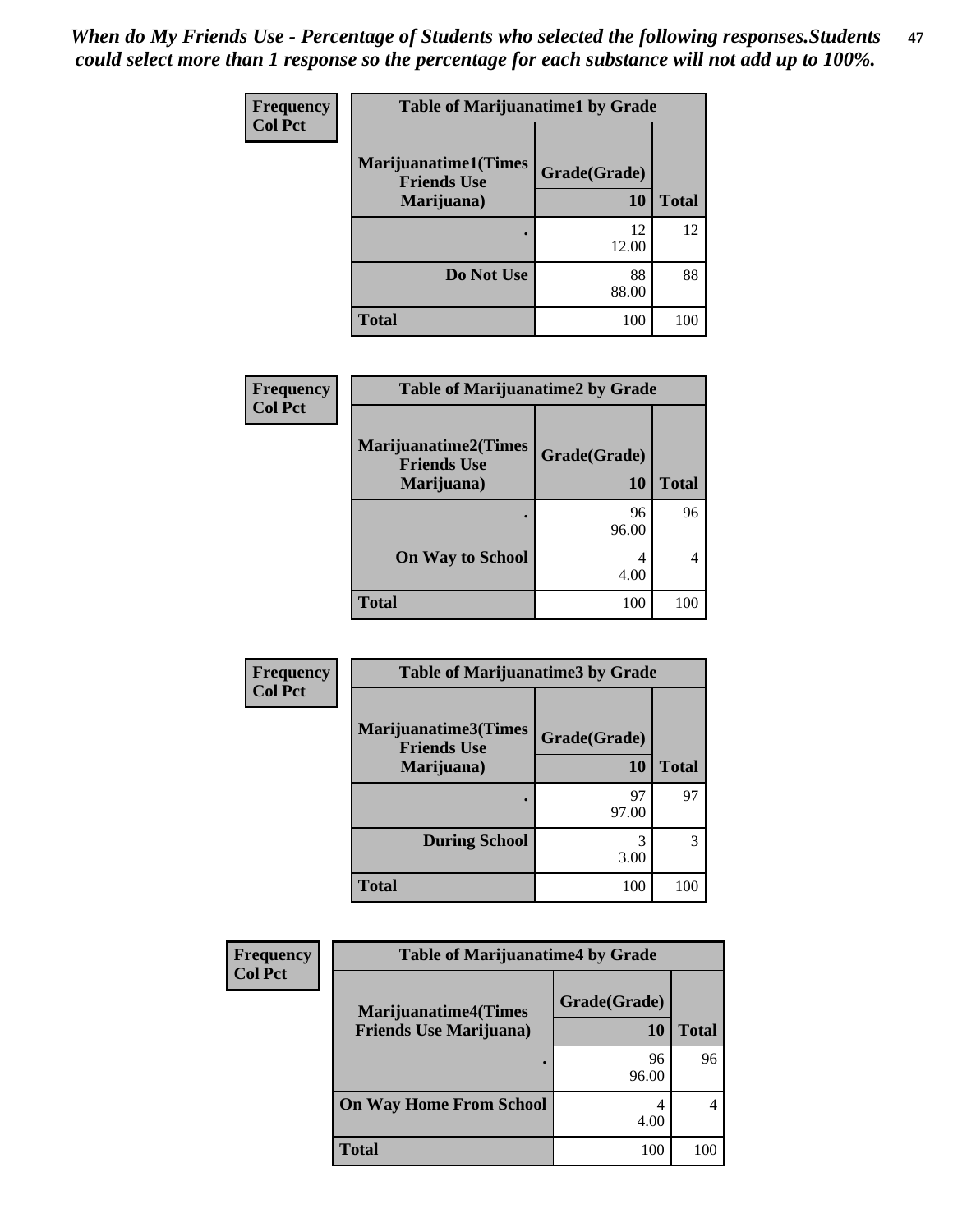| <b>Frequency</b> | <b>Table of Marijuanatime5 by Grade</b>                          |                    |              |
|------------------|------------------------------------------------------------------|--------------------|--------------|
| <b>Col Pct</b>   | <b>Marijuanatime5</b> (Times<br><b>Friends Use</b><br>Marijuana) | Grade(Grade)<br>10 | <b>Total</b> |
|                  |                                                                  |                    |              |
|                  |                                                                  | 93<br>93.00        | 93           |
|                  | <b>Weeknights</b>                                                | ℸ<br>7.00          |              |
|                  | <b>Total</b>                                                     | 100                | 100          |

| Frequency      | <b>Table of Marijuanatime6 by Grade</b>           |              |              |
|----------------|---------------------------------------------------|--------------|--------------|
| <b>Col Pct</b> | <b>Marijuanatime6(Times</b><br><b>Friends Use</b> | Grade(Grade) |              |
|                | Marijuana)                                        | 10           | <b>Total</b> |
|                |                                                   | 88<br>88.00  | 88           |
|                | Weekends                                          | 12<br>12.00  | 12           |
|                | <b>Total</b>                                      | 100          | 100          |

| Frequency      | <b>Table of Otherdrugtime1 by Grade</b>                 |              |              |
|----------------|---------------------------------------------------------|--------------|--------------|
| <b>Col Pct</b> | <b>Otherdrugtime1(Times</b><br><b>Friends Use Other</b> | Grade(Grade) |              |
|                | <b>Illegal Drugs</b> )                                  | 10           | <b>Total</b> |
|                |                                                         | q<br>9.00    | 9            |
|                | Do Not Use                                              | 91<br>91.00  | 91           |
|                | <b>Total</b>                                            | 100          | 100          |

| <b>Frequency</b> | <b>Table of Otherdrugtime2 by Grade</b>            |              |              |
|------------------|----------------------------------------------------|--------------|--------------|
| <b>Col Pct</b>   | <b>Otherdrugtime2(Times</b>                        | Grade(Grade) |              |
|                  | <b>Friends Use Other</b><br><b>Illegal Drugs</b> ) | 10           | <b>Total</b> |
|                  |                                                    | 97<br>97.00  | 97           |
|                  | <b>On Way to School</b>                            | 3<br>3.00    | 3            |
|                  | <b>Total</b>                                       | 100          |              |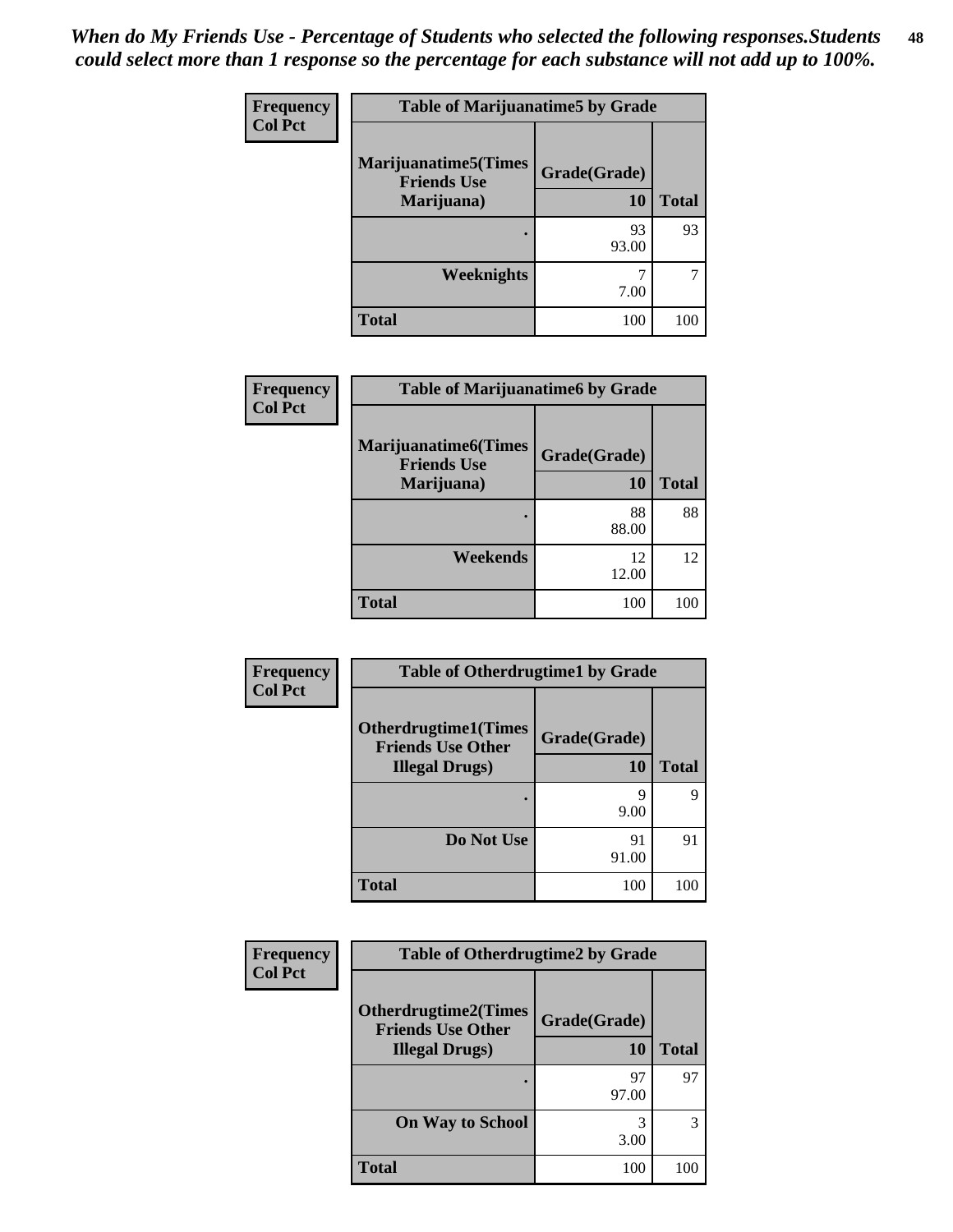| <b>Frequency</b> | <b>Table of Otherdrugtime3 by Grade</b>                  |              |              |
|------------------|----------------------------------------------------------|--------------|--------------|
| <b>Col Pct</b>   | <b>Otherdrugtime3</b> (Times<br><b>Friends Use Other</b> | Grade(Grade) |              |
|                  | <b>Illegal Drugs</b> )                                   | <b>10</b>    | <b>Total</b> |
|                  |                                                          | 96<br>96.00  | 96           |
|                  | <b>During School</b>                                     | 4<br>4.00    | 4            |
|                  | <b>Total</b>                                             | 100          | 100          |

| <b>Frequency</b> | <b>Table of Otherdrugtime4 by Grade</b>                                   |                    |              |
|------------------|---------------------------------------------------------------------------|--------------------|--------------|
| <b>Col Pct</b>   | <b>Otherdrugtime4(Times</b><br><b>Friends Use Other Illegal</b><br>Drugs) | Grade(Grade)<br>10 | <b>Total</b> |
|                  |                                                                           |                    |              |
|                  |                                                                           | 96<br>96.00        | 96           |
|                  | <b>On Way Home From School</b>                                            | 4.00               |              |
|                  | <b>Total</b>                                                              | 100                | 100          |

| Frequency      | <b>Table of Otherdrugtime5 by Grade</b>                  |              |              |  |  |
|----------------|----------------------------------------------------------|--------------|--------------|--|--|
| <b>Col Pct</b> | <b>Otherdrugtime5</b> (Times<br><b>Friends Use Other</b> | Grade(Grade) |              |  |  |
|                | <b>Illegal Drugs</b> )                                   | 10           | <b>Total</b> |  |  |
|                |                                                          | 94<br>94.00  | 94           |  |  |
|                | Weeknights                                               | 6<br>6.00    | 6            |  |  |
|                | <b>Total</b>                                             | 100          | 100          |  |  |

| <b>Frequency</b> | <b>Table of Otherdrugtime6 by Grade</b>                                            |                    |              |  |  |
|------------------|------------------------------------------------------------------------------------|--------------------|--------------|--|--|
| <b>Col Pct</b>   | <b>Otherdrugtime6</b> (Times<br><b>Friends Use Other</b><br><b>Illegal Drugs</b> ) | Grade(Grade)<br>10 | <b>Total</b> |  |  |
|                  |                                                                                    | 91<br>91.00        | 91           |  |  |
|                  | Weekends                                                                           | q<br>9.00          | 9            |  |  |
|                  | <b>Total</b>                                                                       | 100                | 100          |  |  |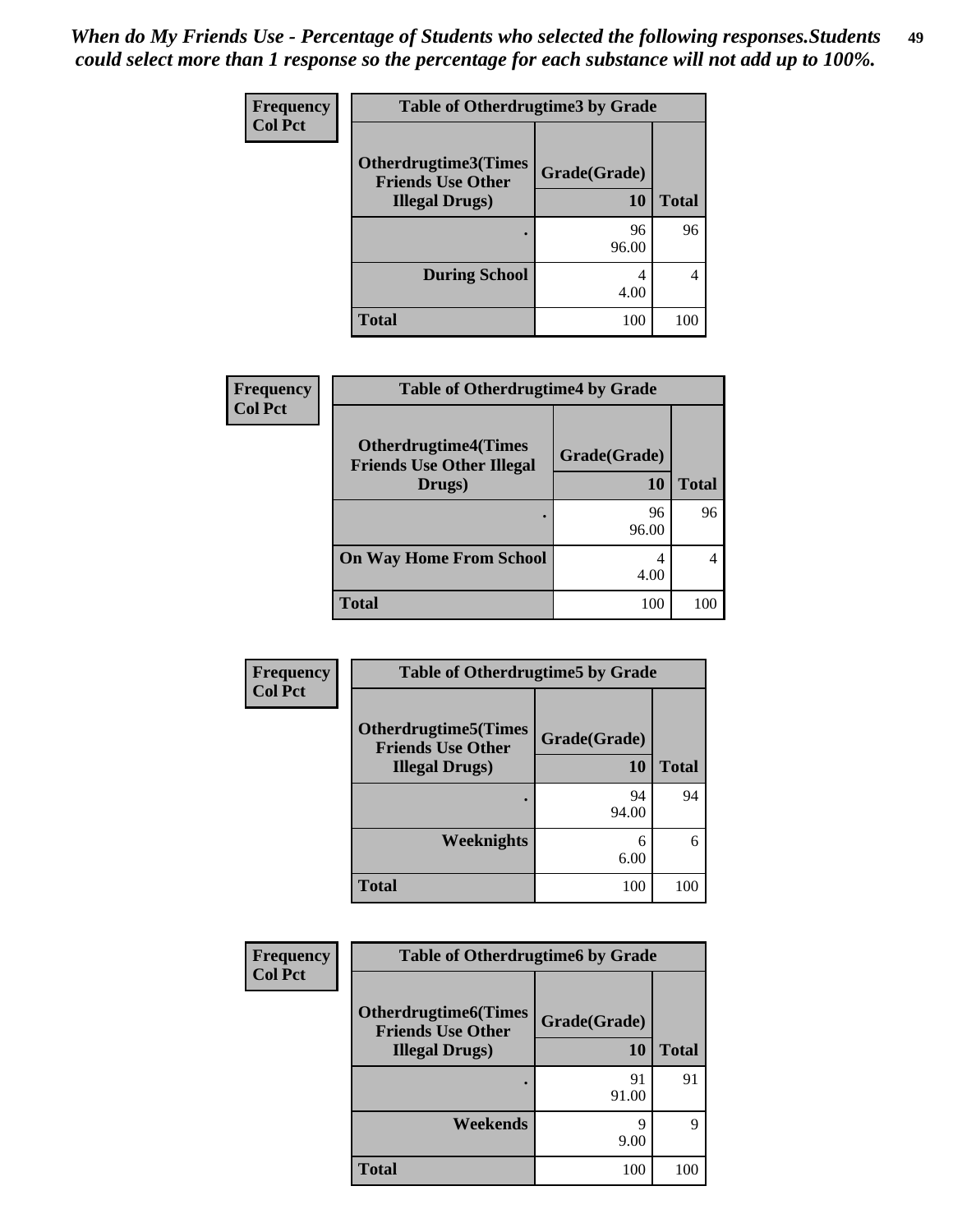| Frequency      | <b>Table of Educationalcohol by Grade</b>                                                                                     |                    |              |  |  |
|----------------|-------------------------------------------------------------------------------------------------------------------------------|--------------------|--------------|--|--|
| <b>Col Pct</b> | Educationalcohol(I<br>have been taught<br>about alcohol,<br>tobacco,<br>and other drugs<br>within the last<br>year at school) | Grade(Grade)<br>10 | <b>Total</b> |  |  |
|                | Yes                                                                                                                           | 57<br>57.00        | 57           |  |  |
|                | $\bf No$                                                                                                                      | 43<br>43.00        | 43           |  |  |
|                | <b>Total</b>                                                                                                                  | 100                | 100          |  |  |

| Frequency      | <b>Table of Eversmoked by Grade</b> |              |              |  |  |
|----------------|-------------------------------------|--------------|--------------|--|--|
| <b>Col Pct</b> | Eversmoked(I<br>have smoked         | Grade(Grade) |              |  |  |
|                | a cigarette)                        | 10           | <b>Total</b> |  |  |
|                | Yes                                 | q            | 9            |  |  |
|                |                                     | 9.00         |              |  |  |
|                | N <sub>0</sub>                      | 91           | 91           |  |  |
|                |                                     | 91.00        |              |  |  |
|                | <b>Total</b>                        | 100          | 100          |  |  |

| Frequency      | <b>Table of Drovedrinking by Grade</b>                                                                              |                    |              |  |  |
|----------------|---------------------------------------------------------------------------------------------------------------------|--------------------|--------------|--|--|
| <b>Col Pct</b> | Drovedrinking(In<br>the past 30 days I<br>have driven a car<br>or other vehicle<br>while I was<br>drinking alcohol) | Grade(Grade)<br>10 | <b>Total</b> |  |  |
|                | <b>Yes</b>                                                                                                          | 3<br>3.00          | 3            |  |  |
|                | N <sub>0</sub>                                                                                                      | 97<br>97.00        | 97           |  |  |
|                | <b>Total</b>                                                                                                        | 100                | 100          |  |  |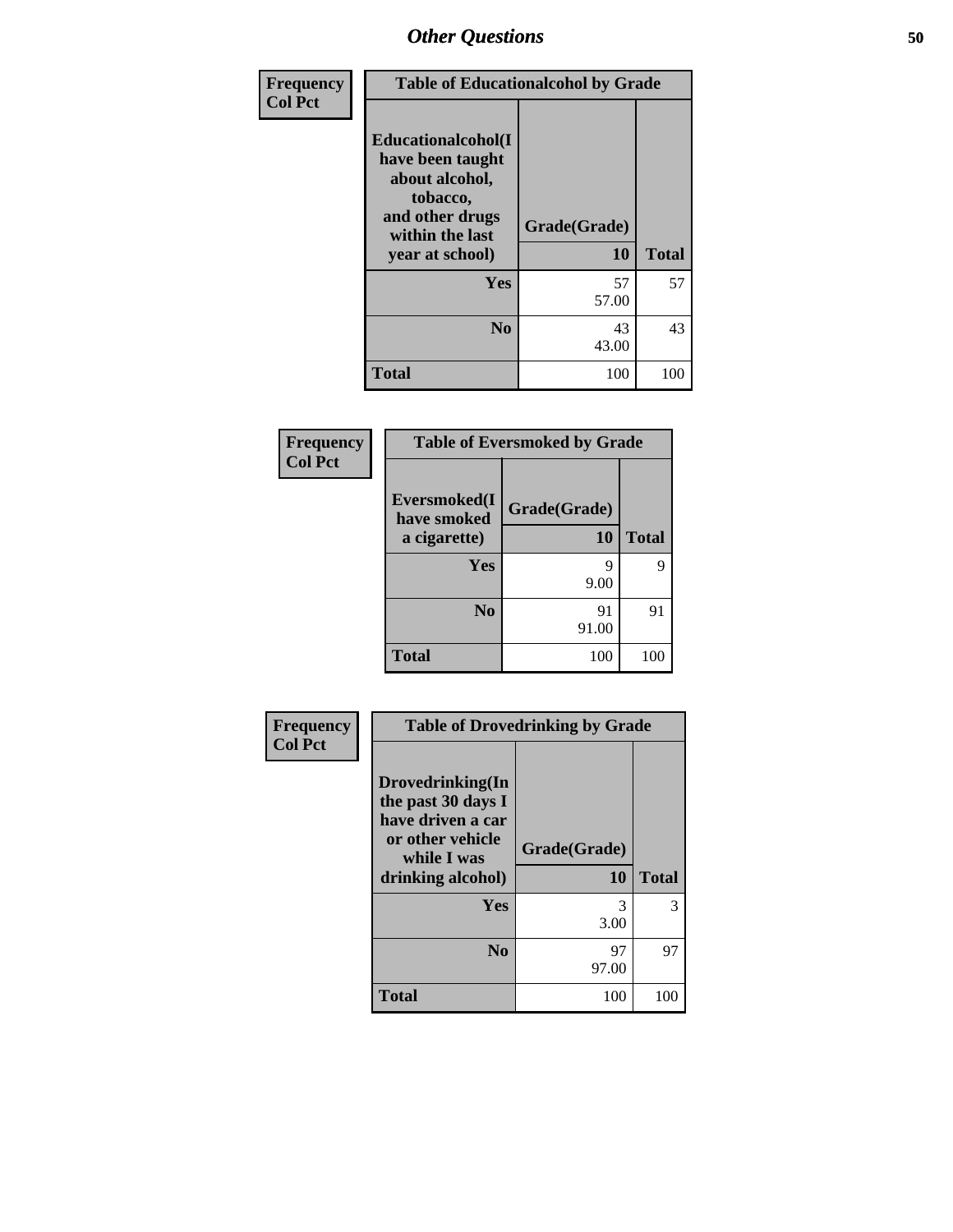| Frequency      | <b>Table of Rodedrinking by Grade</b>                                                                                  |                    |              |  |
|----------------|------------------------------------------------------------------------------------------------------------------------|--------------------|--------------|--|
| <b>Col Pct</b> | Rodedrinking(In<br>the past 30 days<br>I have ridden in<br>a car with a<br>driver who had<br>been drinking<br>alcohol) | Grade(Grade)<br>10 | <b>Total</b> |  |
|                | Yes                                                                                                                    | 10<br>10.00        | 10           |  |
|                | N <sub>0</sub>                                                                                                         | 90<br>90.00        | 90           |  |
|                | <b>Total</b>                                                                                                           | 100                | 100          |  |

### **Frequency Col Pct**

| <b>Table of Drugsschool by Grade</b>                                                                                                   |                    |              |  |  |
|----------------------------------------------------------------------------------------------------------------------------------------|--------------------|--------------|--|--|
| <b>Drugsschool</b> (During<br>the past 12 months,<br>I have been offered,<br>sold,<br>or given illegal<br>drugs on school<br>property) | Grade(Grade)<br>10 | <b>Total</b> |  |  |
|                                                                                                                                        |                    |              |  |  |
|                                                                                                                                        |                    |              |  |  |
| Yes                                                                                                                                    | 3<br>3.00          | 3            |  |  |
| N <sub>0</sub>                                                                                                                         | 97<br>97.00        | 97           |  |  |

| Frequency<br><b>Col Pct</b> |                                                                     | <b>Table of Helpbullied by Grade</b> |              |  |  |
|-----------------------------|---------------------------------------------------------------------|--------------------------------------|--------------|--|--|
|                             | $Helpb$ ullied(I<br>would help<br>someone who was<br>being bullied) | Grade(Grade)<br>10                   | <b>Total</b> |  |  |
|                             | <b>Strongly Agree</b>                                               | 42<br>42.00                          | 42           |  |  |
|                             | <b>Somewhat Agree</b>                                               | 46<br>46.00                          | 46           |  |  |
|                             | <b>Somewhat Disagree</b>                                            | 8<br>8.00                            | 8            |  |  |
|                             | <b>Strongly Disagree</b>                                            | 4<br>4.00                            | 4            |  |  |
|                             | <b>Total</b>                                                        | 100                                  | 100          |  |  |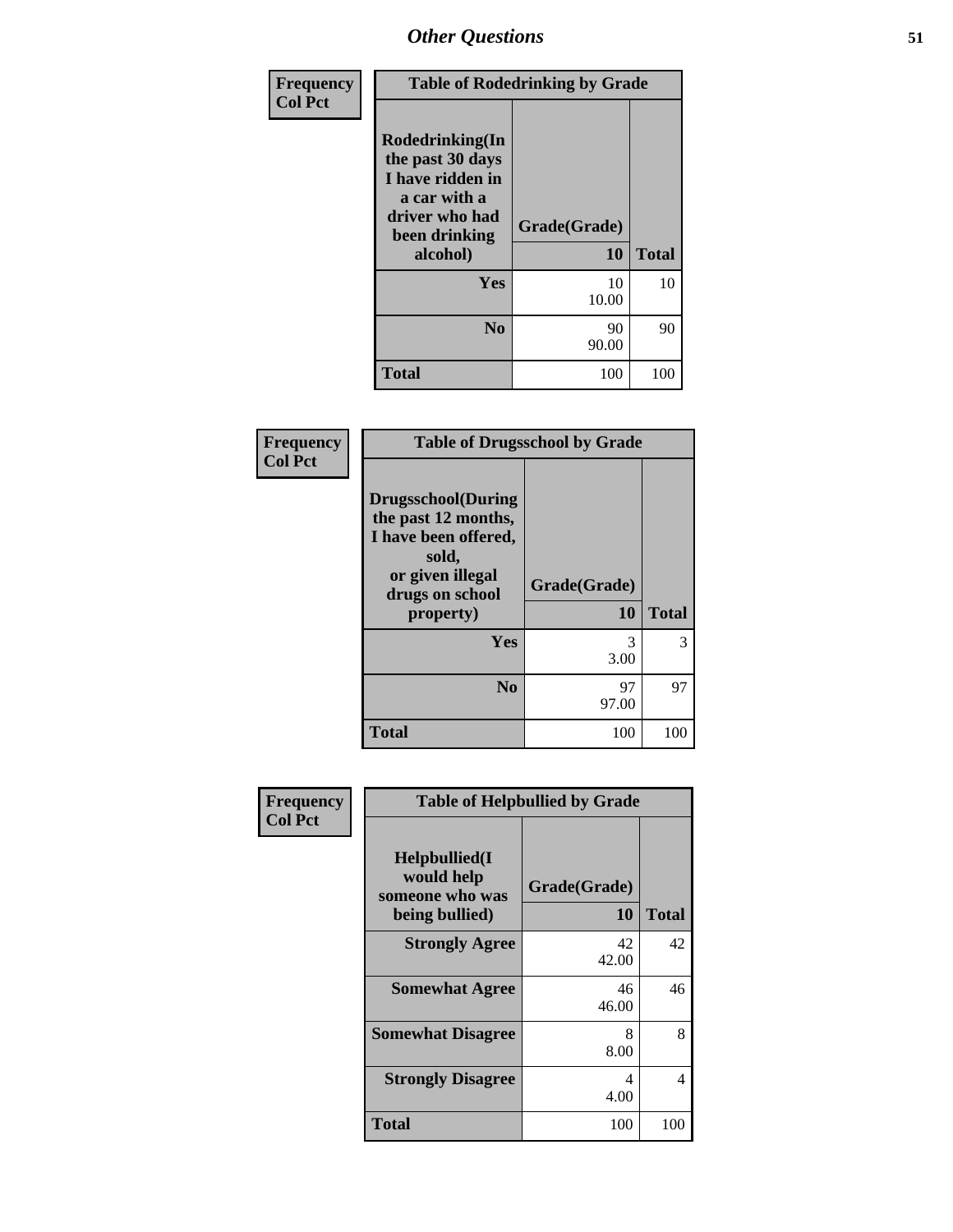*Other Questions* **52**

| Frequency      | <b>Table of Grade by Bingedrinking</b> |             |                                                                                                                                |           |                            |              |
|----------------|----------------------------------------|-------------|--------------------------------------------------------------------------------------------------------------------------------|-----------|----------------------------|--------------|
| <b>Row Pct</b> |                                        |             | <b>Bingedrinking</b> (I have<br>drunk five or more<br>drinks of alcohol at one<br>sitting during the last<br>$30 \text{ days}$ |           |                            |              |
|                |                                        | $\mathbf 0$ | $3$ to<br>5                                                                                                                    | 6 to<br>9 | 20<br>t <sub>0</sub><br>29 |              |
|                | Grade(Grade)   Days                    |             | days                                                                                                                           | days      | days                       | <b>Total</b> |
|                | 10                                     | 97<br>97.00 | 1.00                                                                                                                           | 1.00      | 1.00                       | 100          |
|                | Total                                  | 97          |                                                                                                                                |           |                            | 100          |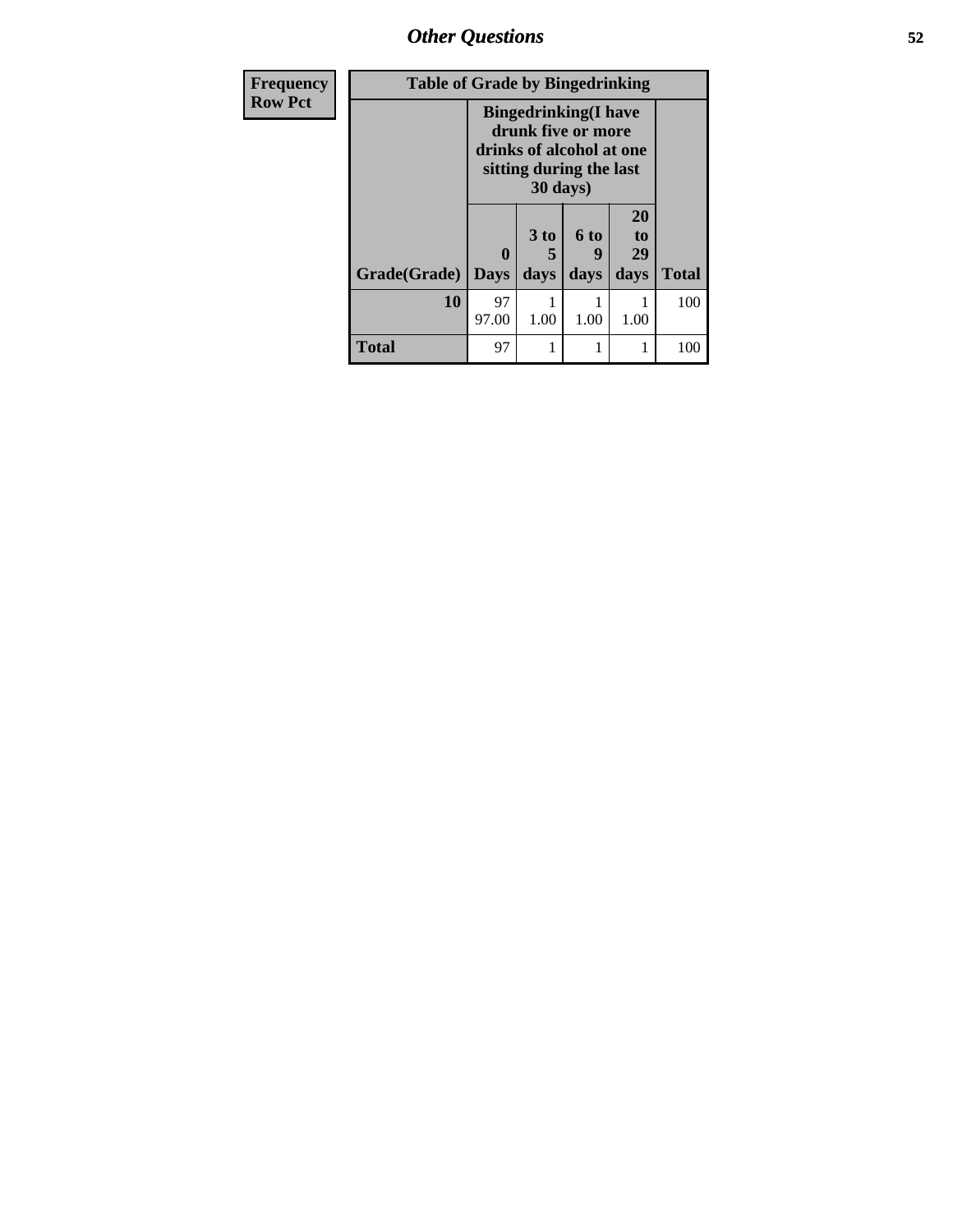# *Nutrition* **53**

## **Frequency Row Pct**

| <b>Table of Grade by Dairy</b> |                                                                 |                     |                 |                                        |              |  |
|--------------------------------|-----------------------------------------------------------------|---------------------|-----------------|----------------------------------------|--------------|--|
|                                | Dairy (I eat at least 3 servings of dairy<br>products each day) |                     |                 |                                        |              |  |
| Grade(Grade)                   | <b>Strongly</b><br>Agree                                        | Somewhat  <br>Agree | <b>Somewhat</b> | <b>Strongly</b><br>Disagree   Disagree | <b>Total</b> |  |
| 10                             | 29<br>29.00                                                     | 53<br>53.00         | 14<br>14.00     | 4.00                                   | 100          |  |
| Total                          | 29                                                              | 53                  | 14              |                                        | 100          |  |

## **Frequency Row Pct**

| $\mathbf{y}$ | <b>Table of Grade by Fruitveg</b>                                        |                          |             |                   |                                        |              |
|--------------|--------------------------------------------------------------------------|--------------------------|-------------|-------------------|----------------------------------------|--------------|
|              | Fruitveg(I eat at least 5 servings of fruits<br>and vegetables each day) |                          |             |                   |                                        |              |
|              | Grade(Grade)                                                             | <b>Strongly</b><br>Agree | Agree       | Somewhat Somewhat | <b>Strongly</b><br>Disagree   Disagree | <b>Total</b> |
|              | 10                                                                       | 13<br>13.00              | 51<br>51.00 | 23<br>23.00       | 13<br>13.00                            | 100          |
|              | Total                                                                    | 13                       | 51          | 23                | 13                                     | 100          |

### **Frequency Row Pct**

| $\mathbf{y}$ | <b>Table of Grade by Cafeteriahealthy</b> |                                                                       |             |                     |                                        |              |
|--------------|-------------------------------------------|-----------------------------------------------------------------------|-------------|---------------------|----------------------------------------|--------------|
|              |                                           | Cafeteriahealthy (School meals in my<br>school cafeteria are healthy) |             |                     |                                        |              |
|              | Grade(Grade)                              | <b>Strongly</b><br>Agree                                              | Agree       | Somewhat   Somewhat | <b>Strongly</b><br>Disagree   Disagree | <b>Total</b> |
|              | 10                                        | 6<br>6.00                                                             | 39<br>39.00 | 29<br>29.00         | 26<br>26.00                            | 100          |
|              | <b>Total</b>                              | 6                                                                     | 39          | 29                  | 26                                     | 100          |

### **Frequency Row Pct**

| <b>Table of Grade by Cafeterianutrition</b>                                               |                          |             |                               |                                    |              |
|-------------------------------------------------------------------------------------------|--------------------------|-------------|-------------------------------|------------------------------------|--------------|
| <b>Cafeterianutrition</b> (Facts about nutrition<br>are available in my school cafeteria) |                          |             |                               |                                    |              |
| Grade(Grade)                                                                              | <b>Strongly</b><br>Agree | Agree       | Somewhat Somewhat<br>Disagree | <b>Strongly</b><br><b>Disagree</b> | <b>Total</b> |
| 10                                                                                        | 23<br>23.00              | 50<br>50.00 | 19<br>19.00                   | 8<br>8.00                          | 100          |
| <b>Total</b>                                                                              | 23                       | 50          | 19                            | 8                                  | 100          |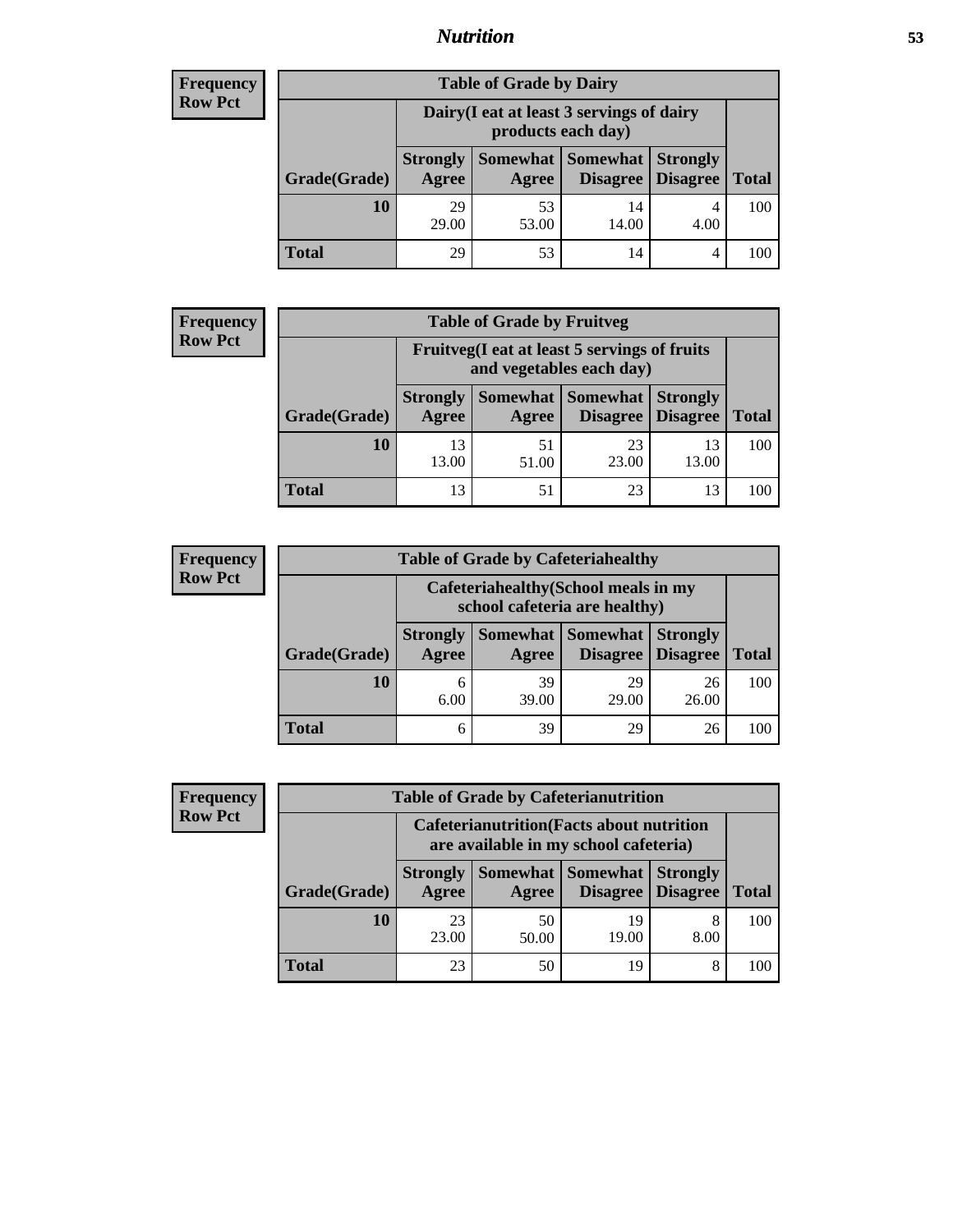# *Nutrition* **54**

## **Frequency Row Pct**

| <b>Table of Grade by Schoollunch</b> |                                                                 |             |                     |                                        |              |  |  |
|--------------------------------------|-----------------------------------------------------------------|-------------|---------------------|----------------------------------------|--------------|--|--|
|                                      | Schoollunch(I eat school lunch three or<br>more times per week) |             |                     |                                        |              |  |  |
| Grade(Grade)                         | <b>Strongly</b><br>Agree                                        | Agree       | Somewhat   Somewhat | <b>Strongly</b><br>Disagree   Disagree | <b>Total</b> |  |  |
| 10                                   | 53<br>53.00                                                     | 17<br>17.00 | ∍<br>2.00           | 28<br>28.00                            | 100          |  |  |
| Total                                | 53                                                              | 17          | $\overline{c}$      | 28                                     |              |  |  |

## **Frequency Row Pct**

| y | <b>Table of Grade by Foodchoices</b>                                |                          |                     |                 |                                        |              |
|---|---------------------------------------------------------------------|--------------------------|---------------------|-----------------|----------------------------------------|--------------|
|   | Foodchoices (I make healthy food choices in<br>my school cafeteria) |                          |                     |                 |                                        |              |
|   | Grade(Grade)                                                        | <b>Strongly</b><br>Agree | Somewhat  <br>Agree | <b>Somewhat</b> | <b>Strongly</b><br>Disagree   Disagree | <b>Total</b> |
|   | 10                                                                  | 13<br>13.00              | 54<br>54.00         | 21<br>21.00     | 12<br>12.00                            | 100          |
|   | <b>Total</b>                                                        | 13                       | 54                  | 21              | 12                                     | 100          |

### **Frequency Row Pct**

| cy | <b>Table of Grade by Wholewheat</b> |                          |             |                                                                                                             |                                    |              |
|----|-------------------------------------|--------------------------|-------------|-------------------------------------------------------------------------------------------------------------|------------------------------------|--------------|
|    |                                     |                          |             | Wholewheat (There are whole wheat and<br>multigrain breads and cereals available in<br>my school cafeteria) |                                    |              |
|    | Grade(Grade)                        | <b>Strongly</b><br>Agree | Agree       | Somewhat Somewhat<br>Disagree                                                                               | <b>Strongly</b><br><b>Disagree</b> | <b>Total</b> |
|    | 10                                  | 23<br>23.00              | 51<br>51.00 | 20<br>20.00                                                                                                 | 6<br>6.00                          | 100          |
|    | <b>Total</b>                        | 23                       | 51          | 20                                                                                                          | 6                                  | 100          |

### **Frequency Row Pct**

| y |              | <b>Table of Grade by Healthyvending</b>                                                                                                       |             |                                 |                                    |              |
|---|--------------|-----------------------------------------------------------------------------------------------------------------------------------------------|-------------|---------------------------------|------------------------------------|--------------|
|   |              | Healthyvending (If only healthy snacks and<br>beverages were available in the vending<br>machines during the school day,<br>I would buy them) |             |                                 |                                    |              |
|   | Grade(Grade) | <b>Strongly</b><br>Agree                                                                                                                      | Agree       | Somewhat   Somewhat<br>Disagree | <b>Strongly</b><br><b>Disagree</b> | <b>Total</b> |
|   | 10           | 18<br>18.00                                                                                                                                   | 37<br>37.00 | 26<br>26.00                     | 19<br>19.00                        | 100          |
|   | <b>Total</b> | 18                                                                                                                                            | 37          | 26                              | 19                                 | 100          |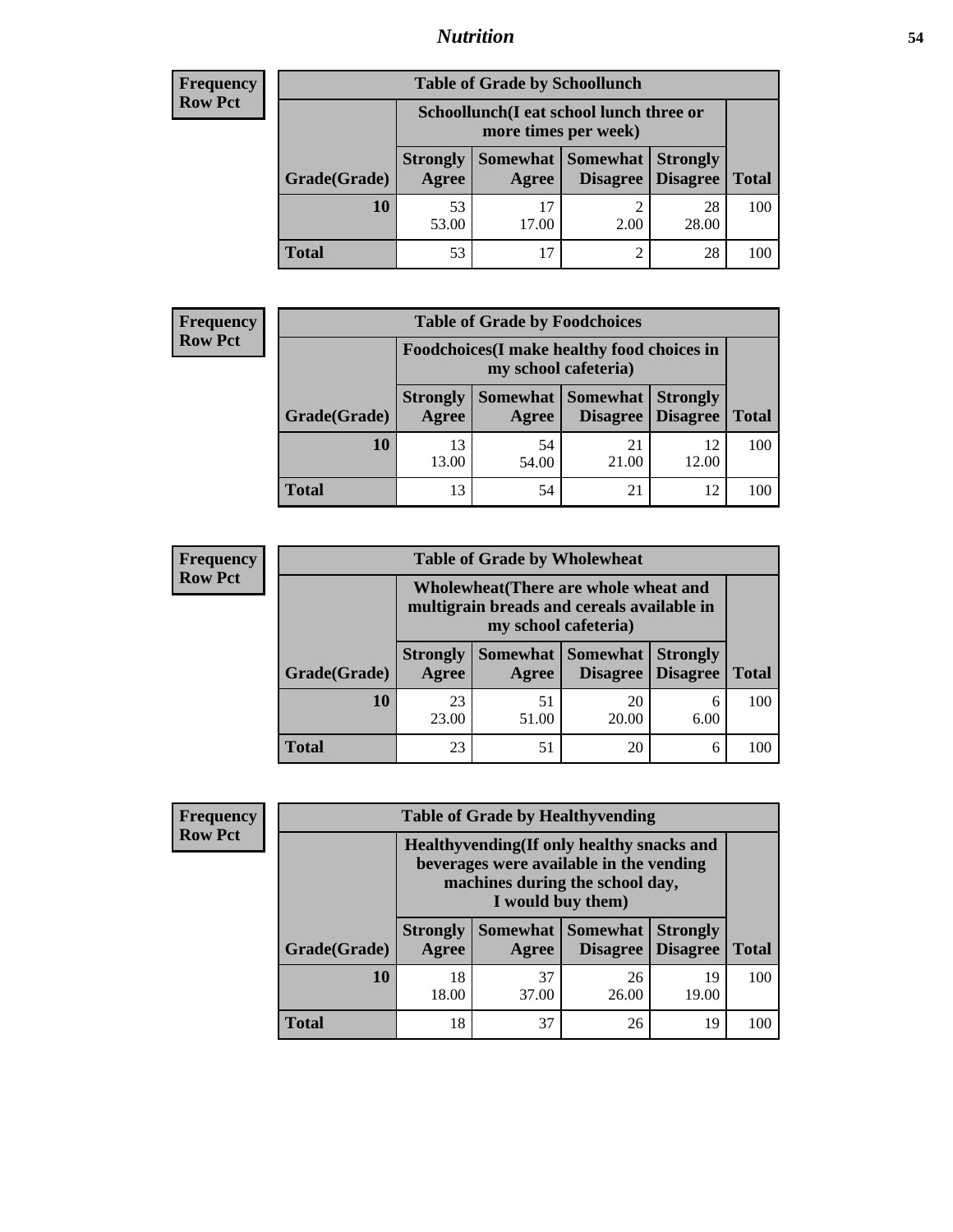# *Nutrition* **55**

| <b>Frequency</b> |
|------------------|
| - Row Pct        |

| <b>Table of Grade by Schoolbreakfast</b> |                                                                                                                                         |             |                               |                                    |              |  |
|------------------------------------------|-----------------------------------------------------------------------------------------------------------------------------------------|-------------|-------------------------------|------------------------------------|--------------|--|
|                                          | Schoolbreakfast (If breakfast were<br>available at school,<br>but outside the cafeteria,<br>I would eat breakfast at school more often) |             |                               |                                    |              |  |
| Grade(Grade)                             | <b>Strongly</b><br>Agree                                                                                                                | Agree       | Somewhat Somewhat<br>Disagree | <b>Strongly</b><br><b>Disagree</b> | <b>Total</b> |  |
| 10                                       | 23<br>23.00                                                                                                                             | 34<br>34.00 | 21<br>21.00                   | 22<br>22.00                        | 100          |  |
| <b>Total</b>                             | 23                                                                                                                                      | 34          | 21                            | 22                                 | 100          |  |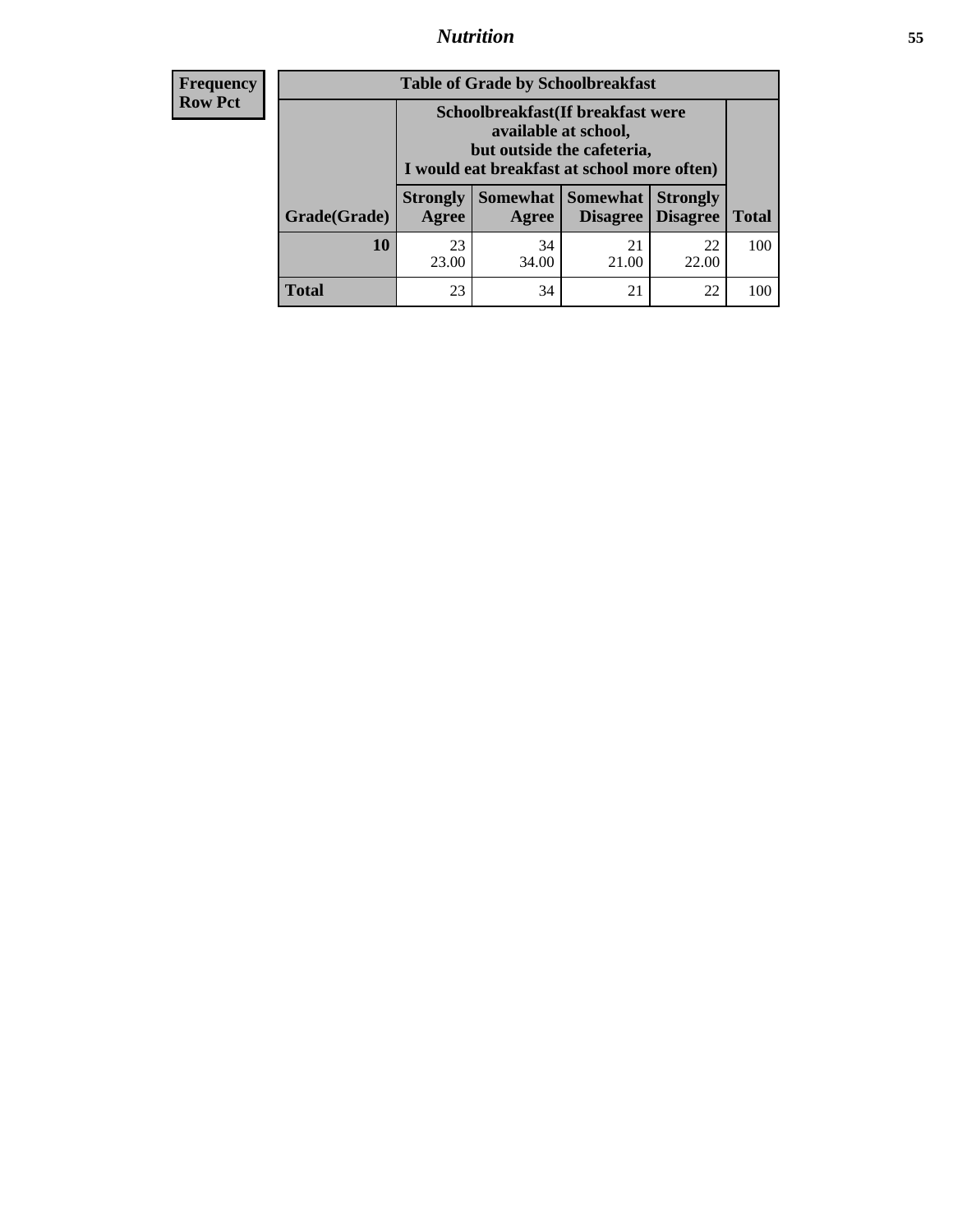| Frequency      | <b>Table of Educationaids by Grade</b>                                                                    |                    |              |  |
|----------------|-----------------------------------------------------------------------------------------------------------|--------------------|--------------|--|
| <b>Col Pct</b> | <b>Educationaids</b> (I<br>have been<br>taught about<br><b>HIV/AIDS</b> at<br>school in the<br>past year) | Grade(Grade)<br>10 | <b>Total</b> |  |
|                | Yes                                                                                                       | 56<br>56.00        | 56           |  |
|                | N <sub>0</sub>                                                                                            | 44<br>44.00        | 44           |  |
|                | <b>Total</b>                                                                                              | 100                | 100          |  |

| Frequency      | <b>Table of Educationcharacter by Grade</b>                                                             |                    |              |  |  |
|----------------|---------------------------------------------------------------------------------------------------------|--------------------|--------------|--|--|
| <b>Col Pct</b> | Educationcharacter(I<br>have been taught<br>about character<br>education in the past<br>year at school) | Grade(Grade)<br>10 | <b>Total</b> |  |  |
|                | <b>Yes</b>                                                                                              | 69<br>69.00        | 69           |  |  |
|                | N <sub>0</sub>                                                                                          | 31<br>31.00        | 31           |  |  |
|                | <b>Total</b>                                                                                            | 100                | 100          |  |  |

| Frequency      |                                                               | <b>Table of Gradcoach1 by Grade</b> |              |  |  |
|----------------|---------------------------------------------------------------|-------------------------------------|--------------|--|--|
| <b>Col Pct</b> | Gradcoach1(I<br>know who my<br><b>Graduation</b><br>Coach is) | Grade(Grade)<br>10                  | <b>Total</b> |  |  |
|                | Yes                                                           | 61<br>61.00                         | 61           |  |  |
|                | N <sub>0</sub>                                                | 39<br>39.00                         | 39           |  |  |
|                | <b>Total</b>                                                  | 100                                 | 100          |  |  |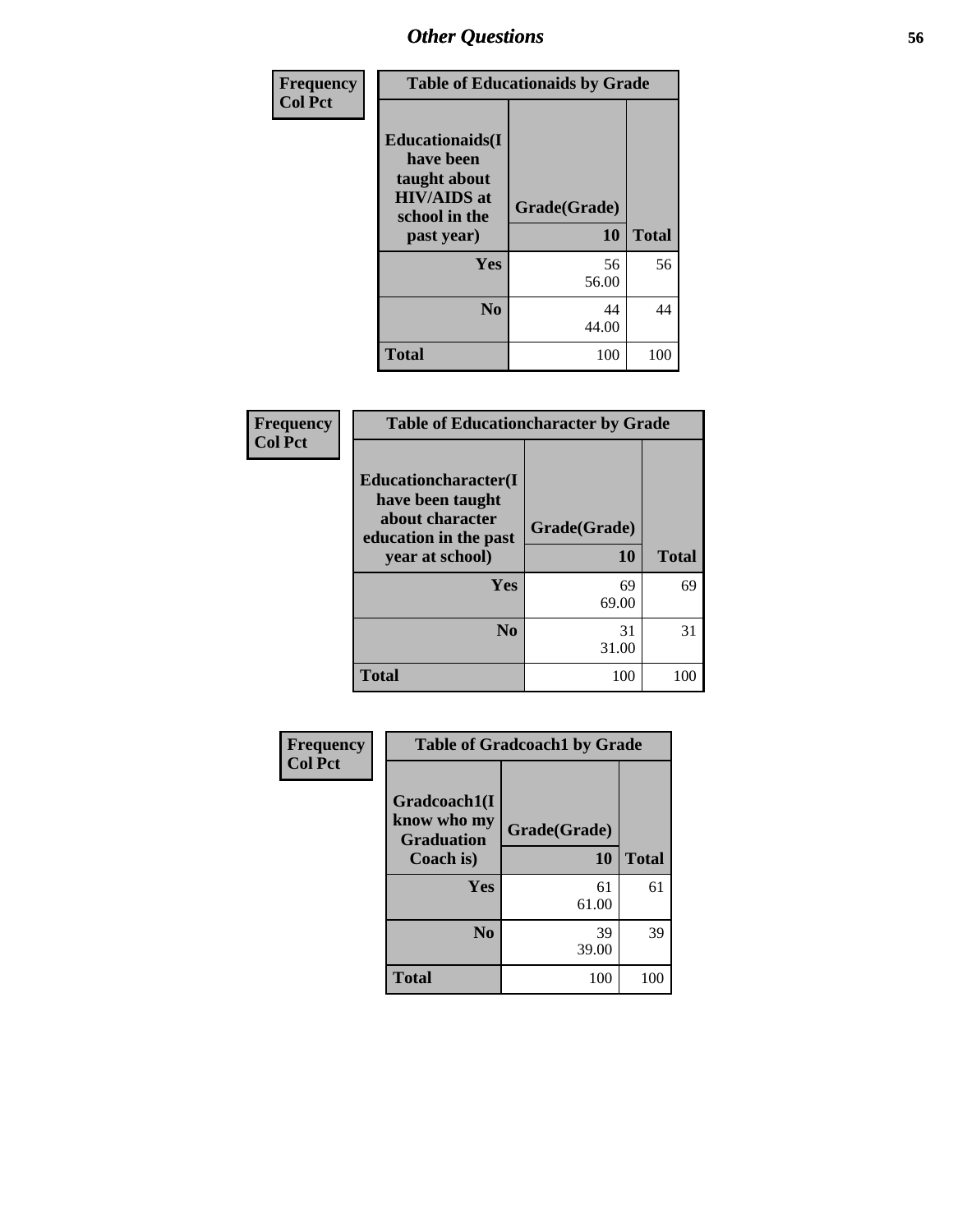| <b>Frequency</b> | <b>Table of Gradcoach2 by Grade</b>                                 |                    |              |  |
|------------------|---------------------------------------------------------------------|--------------------|--------------|--|
| <b>Col Pct</b>   | Gradcoach2(I<br>have<br>contacted my<br><b>Graduation</b><br>Coach) | Grade(Grade)<br>10 | <b>Total</b> |  |
|                  | Yes                                                                 | 26                 | 26           |  |
|                  |                                                                     | 26.00              |              |  |
|                  | N <sub>0</sub>                                                      | 74<br>74.00        | 74           |  |
|                  | <b>Total</b>                                                        | 100                | 100          |  |

| Frequency<br><b>Col Pct</b> | <b>Table of Gradcoach3 by Grade</b>                                         |              |              |
|-----------------------------|-----------------------------------------------------------------------------|--------------|--------------|
|                             | Gradcoach3(I<br>have received<br>assistance<br>from my<br><b>Graduation</b> | Grade(Grade) |              |
|                             | Coach)                                                                      | <b>10</b>    | <b>Total</b> |
|                             | Yes                                                                         | 23<br>23.00  | 23           |
|                             | N <sub>0</sub>                                                              | 16<br>16.00  | 16           |
|                             | Don't know                                                                  | 61<br>61.00  | 61           |
|                             | <b>Total</b>                                                                | 100          | 100          |

| Frequency      | <b>Table of Selfharm by Grade</b>                                                                                                                                               |                    |              |
|----------------|---------------------------------------------------------------------------------------------------------------------------------------------------------------------------------|--------------------|--------------|
| <b>Col Pct</b> | <b>Selfharm</b> (During<br>the past 12<br>months,<br>I harmed myself<br>on purpose<br>Suicideconsider<br>During the past<br>12 months,<br>I seriously<br>considered<br>suicide) | Grade(Grade)<br>10 | <b>Total</b> |
|                | Yes                                                                                                                                                                             | 14<br>14.00        | 14           |
|                | N <sub>0</sub>                                                                                                                                                                  | 86<br>86.00        | 86           |
|                | Total                                                                                                                                                                           | 100                | 100          |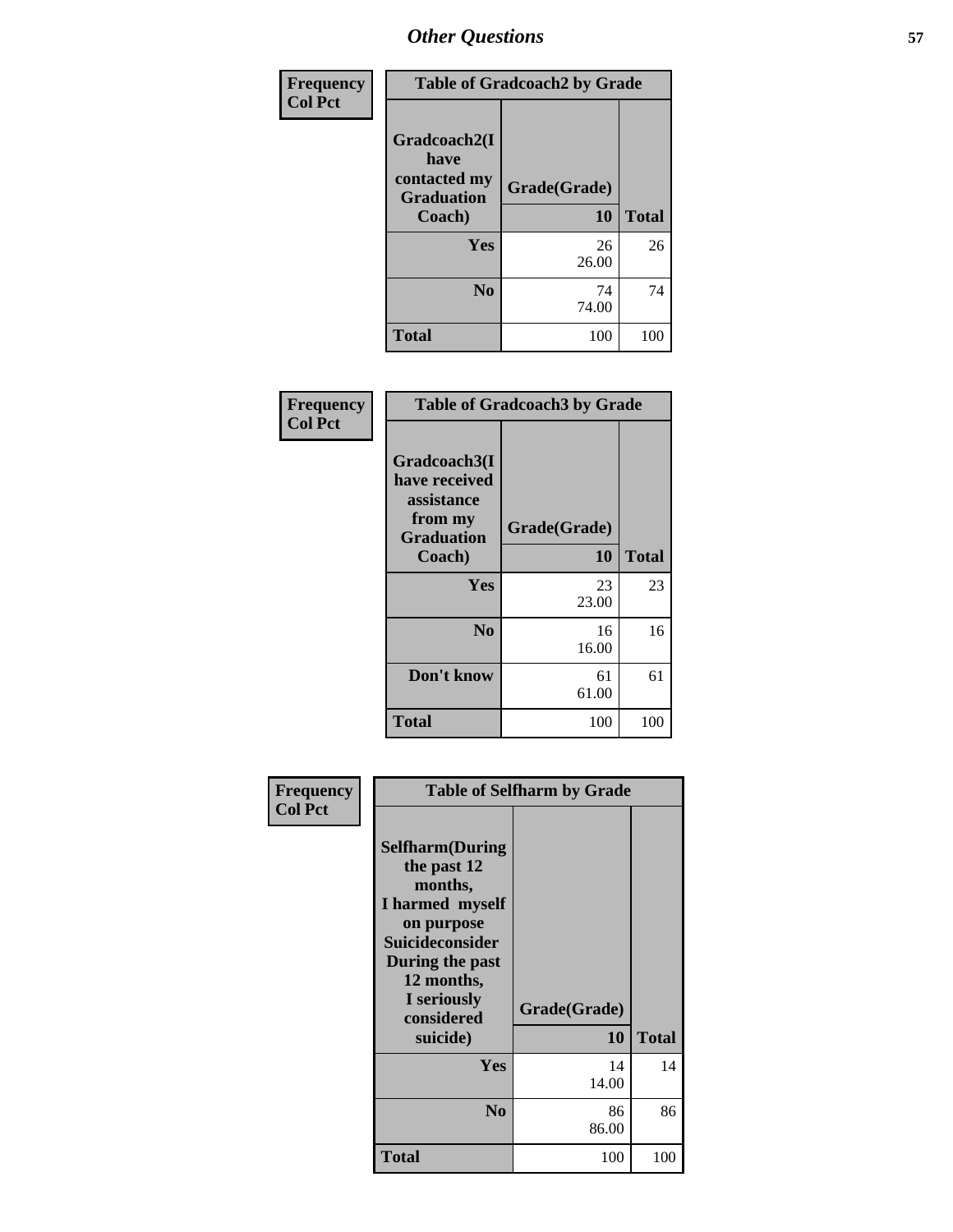| Frequency      |                 | <b>Table of Suicideconsider by Grade</b> |              |  |  |
|----------------|-----------------|------------------------------------------|--------------|--|--|
| <b>Col Pct</b> |                 | Grade(Grade)                             |              |  |  |
|                | Suicideconsider | 10                                       | <b>Total</b> |  |  |
|                | <b>Yes</b>      | 17<br>17.00                              | 17           |  |  |
|                | N <sub>0</sub>  | 83<br>83.00                              | 83           |  |  |
|                | <b>Total</b>    | 100                                      | 100          |  |  |

| Frequency      |                                                      | <b>Table of Suicideattempt by Grade</b> |              |
|----------------|------------------------------------------------------|-----------------------------------------|--------------|
| <b>Col Pct</b> | Suicideattempt(I<br>have attempted<br>suicide in the | Grade(Grade)                            |              |
|                | last year)                                           | 10                                      | <b>Total</b> |
|                | Yes                                                  | 5<br>5.00                               | 5            |
|                | N <sub>0</sub>                                       | 95<br>95.00                             | 95           |
|                | Total                                                | 100                                     | 100          |

| Frequency      | <b>Table of Instantmessaged by Grade</b>                                            |                    |                          |  |
|----------------|-------------------------------------------------------------------------------------|--------------------|--------------------------|--|
| <b>Col Pct</b> | <b>Instantmessaged</b> (I<br>have instant<br>messaged people I<br>do not even know) | Grade(Grade)<br>10 | <b>Total</b><br>33<br>67 |  |
|                | Yes                                                                                 | 33<br>33.00        |                          |  |
|                | N <sub>0</sub>                                                                      | 67<br>67.00        |                          |  |
|                | <b>Total</b>                                                                        | 100                | 100                      |  |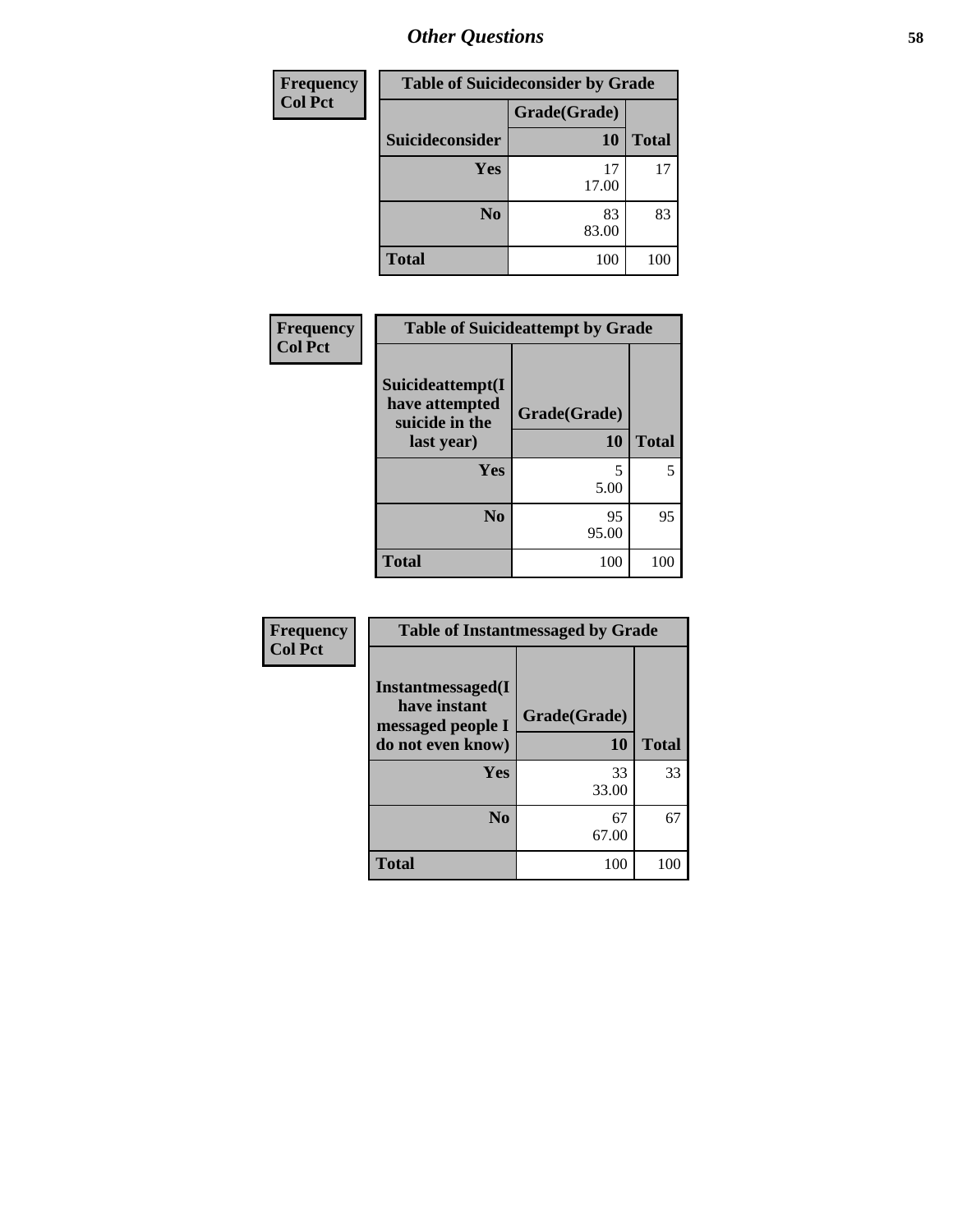| Frequency      | <b>Table of Getsalong by Grade</b>                             |                    |              |  |  |  |  |
|----------------|----------------------------------------------------------------|--------------------|--------------|--|--|--|--|
| <b>Col Pct</b> | Getsalong(I get<br>along with other<br>students and<br>adults) | Grade(Grade)<br>10 | <b>Total</b> |  |  |  |  |
|                | <b>Strongly Agree</b>                                          | 42<br>42.00        | 42           |  |  |  |  |
|                | <b>Somewhat Agree</b>                                          | 53<br>53.00        | 53           |  |  |  |  |
|                | <b>Somewhat Disagree</b>                                       | 3<br>3.00          | 3            |  |  |  |  |
|                | <b>Strongly Disagree</b>                                       | 2<br>2.00          | 2            |  |  |  |  |
|                | <b>Total</b>                                                   | 100                | 100          |  |  |  |  |

| Frequency      | <b>Table of Safehome by Grade</b> |                    |              |  |  |  |  |
|----------------|-----------------------------------|--------------------|--------------|--|--|--|--|
| <b>Col Pct</b> | Safehome(I feel<br>safe at home)  | Grade(Grade)<br>10 | <b>Total</b> |  |  |  |  |
|                | <b>Strongly Agree</b>             | 65<br>65.00        | 65           |  |  |  |  |
|                | <b>Somewhat Agree</b>             | 34<br>34.00        | 34           |  |  |  |  |
|                | <b>Somewhat Disagree</b>          | 1.00               |              |  |  |  |  |
|                | <b>Total</b>                      | 100                | 100          |  |  |  |  |

| Frequency<br><b>Col Pct</b> | <b>Table of Adulttalk by Grade</b>                                                                 |                    |              |  |  |  |
|-----------------------------|----------------------------------------------------------------------------------------------------|--------------------|--------------|--|--|--|
|                             | <b>Adulttalk</b> (I<br>know an<br>adult at<br>school that<br>I can talk<br>with if I<br>need help) | Grade(Grade)<br>10 | <b>Total</b> |  |  |  |
|                             | Yes                                                                                                | 80<br>80.00        | 80           |  |  |  |
|                             | N <sub>0</sub>                                                                                     | 20<br>20.00        | 20           |  |  |  |
|                             | <b>Total</b>                                                                                       | 100                | 100          |  |  |  |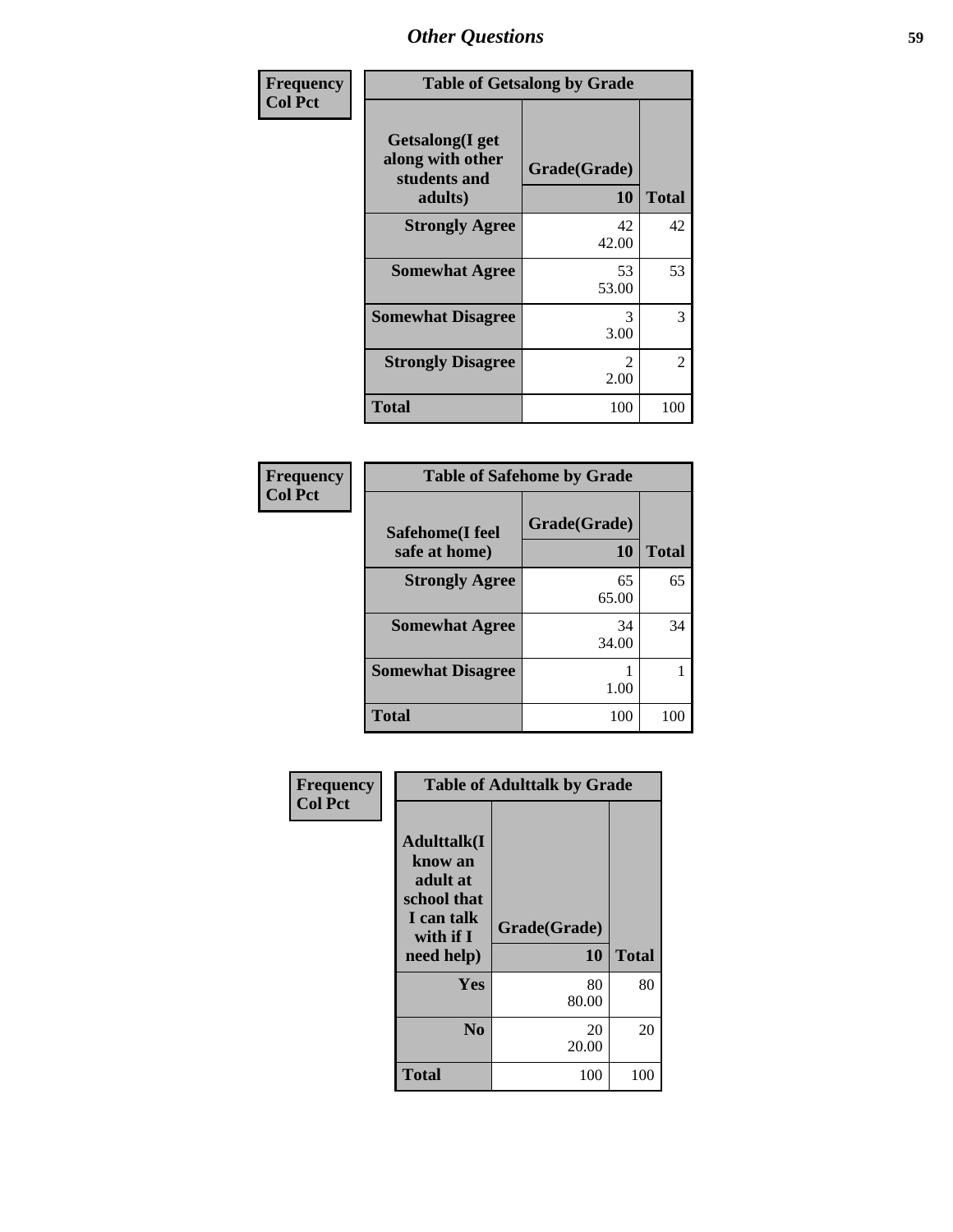| <b>Frequency</b> |
|------------------|
| <b>Row Pct</b>   |

| <b>Table of Grade by Tytime</b> |                                                                                                                                 |                                                                                        |             |             |      |              |     |
|---------------------------------|---------------------------------------------------------------------------------------------------------------------------------|----------------------------------------------------------------------------------------|-------------|-------------|------|--------------|-----|
|                                 |                                                                                                                                 | Tvtime(On an average school day,<br>how much unsupervised time do I spend watching TV) |             |             |      |              |     |
|                                 | <b>Less that</b><br>$2 - 3$<br>$4 - 5$<br>$6+$<br>Grade(Grade)   None   hour/day   hour/day   hours/day   hours/day   hours/day |                                                                                        |             |             |      | <b>Total</b> |     |
| 10                              | 35<br>35.00                                                                                                                     | 24<br>24.00                                                                            | 19<br>19.00 | 14<br>14.00 | 4.00 | 4.00         | 100 |
| <b>Total</b>                    | 35                                                                                                                              | 24                                                                                     | 19          | 14          |      |              | 100 |

## **Frequency Row Pct**

| <b>Table of Grade by Computertime</b> |                                                                                                                                         |      |             |             |             |              |     |
|---------------------------------------|-----------------------------------------------------------------------------------------------------------------------------------------|------|-------------|-------------|-------------|--------------|-----|
|                                       | Computertime (On an average school day,<br>how much unsupervised time do I spend on the computer)                                       |      |             |             |             |              |     |
|                                       | <b>Less that</b><br>$2 - 3$<br>$4 - 5$<br>$6+$<br>hours/day<br>Grade(Grade)   None   hour/day  <br>hour/day<br>hours/day<br>  hours/day |      |             |             |             | <b>Total</b> |     |
| 10                                    | 1.00                                                                                                                                    | 5.00 | 11<br>11.00 | 30<br>30.00 | 20<br>20.00 | 33<br>33.00  | 100 |
| <b>Total</b>                          |                                                                                                                                         |      | 11          | 30          | 20          | 33           | 100 |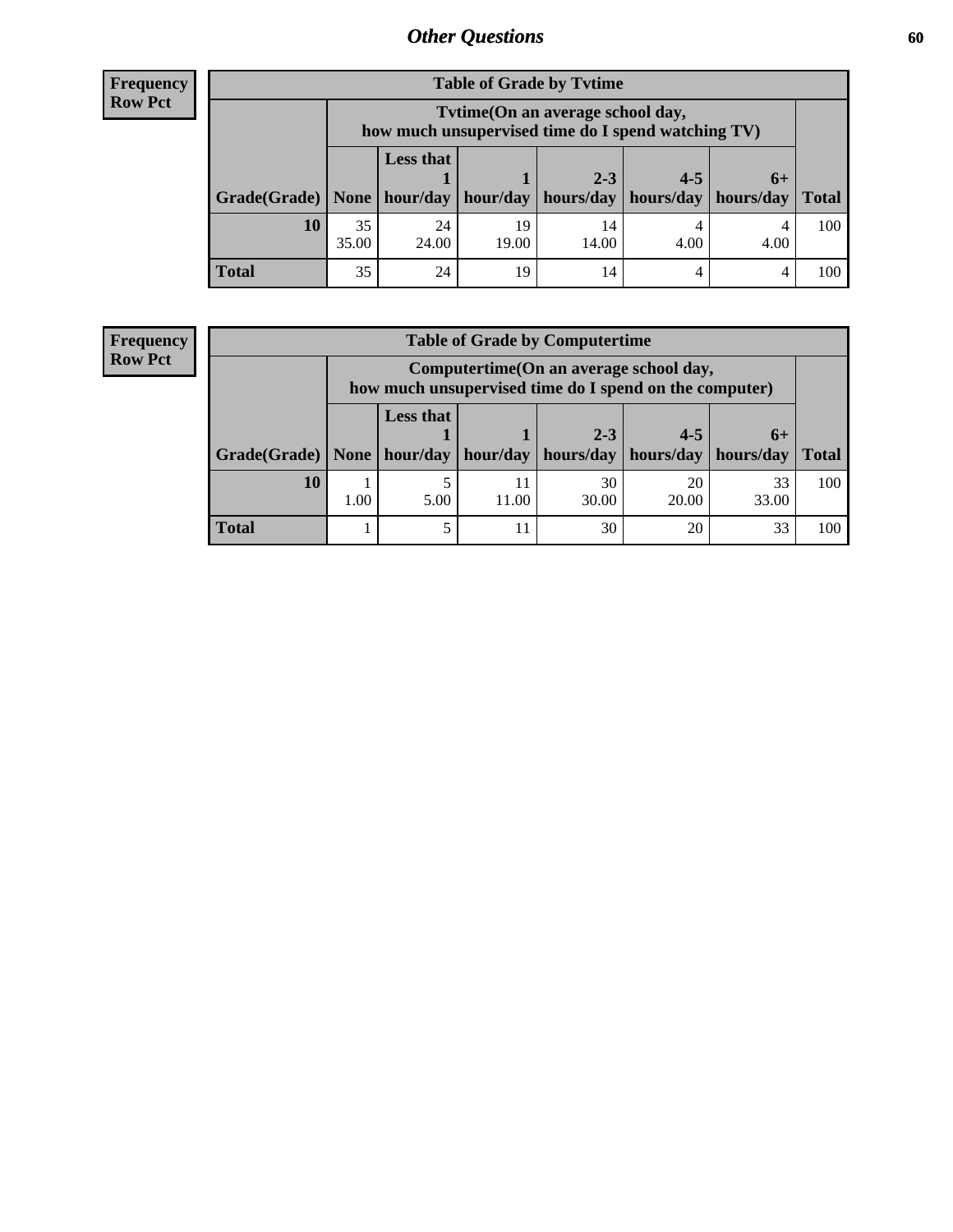## *Questions about Driving Laws* **61** *Driving Questions were asked only of high school students.*

| <b>Frequency</b> |
|------------------|
| <b>Row Pct</b>   |

| <b>Table of Grade by License1</b> |                                                                                                                                           |                                                                                            |                        |           |           |     |  |  |  |
|-----------------------------------|-------------------------------------------------------------------------------------------------------------------------------------------|--------------------------------------------------------------------------------------------|------------------------|-----------|-----------|-----|--|--|--|
|                                   | License1(During the first 6 months of driving<br>with a provisional license,<br>the only passengers who can ride with the<br>driver are:) |                                                                                            |                        |           |           |     |  |  |  |
| Grade(Grade)                      | <b>Parent or</b>                                                                                                                          | Don't<br>Family<br>Guardian   Members   Friends  <br><b>Total</b><br><b>Know</b><br>Anyone |                        |           |           |     |  |  |  |
| 10                                | 33<br>33.00                                                                                                                               | 51<br>51.00                                                                                | $\mathfrak{D}$<br>2.00 | 5<br>5.00 | 9<br>9.00 | 100 |  |  |  |
| Total                             | 33                                                                                                                                        | 51                                                                                         | $\overline{2}$         | 5         | 9         | 100 |  |  |  |

| Frequency      | <b>Table of Grade by License2</b> |                           |                  |                  |                                                                                                          |               |              |
|----------------|-----------------------------------|---------------------------|------------------|------------------|----------------------------------------------------------------------------------------------------------|---------------|--------------|
| <b>Row Pct</b> |                                   |                           |                  |                  | License2(17 yr old drivers with a<br>provisional driver's license cannot<br>drive between the hours of:) |               |              |
|                | Grade(Grade)                      | <b>Midnight</b><br>to 6am | 1am<br>to<br>5am | 1am<br>to<br>6am | N <sub>0</sub><br>curfew<br>for $17$<br>year<br>olds                                                     | Don't<br>Know | <b>Total</b> |
|                | 10                                | 58<br>58.00               | 6<br>6.00        | 5.00             | 7<br>7.00                                                                                                | 24<br>24.00   | 100          |
|                | <b>Total</b>                      | 58                        | 6                | 5                | 7                                                                                                        | 24            | 100          |

| Frequency      | <b>Table of Grade by License3</b> |                      |                                                                                              |                           |      |           |               |              |
|----------------|-----------------------------------|----------------------|----------------------------------------------------------------------------------------------|---------------------------|------|-----------|---------------|--------------|
| <b>Row Pct</b> |                                   |                      | License3(For drivers under the age of<br>21,<br>what level of alcohol is considered<br>DUI?) |                           |      |           |               |              |
|                | Grade(Grade)                      | Any<br><b>Amount</b> |                                                                                              | 0.02   0.04   0.06   0.08 |      |           | Don't<br>know | <b>Total</b> |
|                | 10                                | 31<br>31.00          | 28<br>28.00                                                                                  | 9<br>9.00                 | 5.00 | 5<br>5.00 | 22<br>22.00   | 100          |
|                | <b>Total</b>                      | 31                   | 28                                                                                           | 9                         | 5    | 5         | 22            | 100          |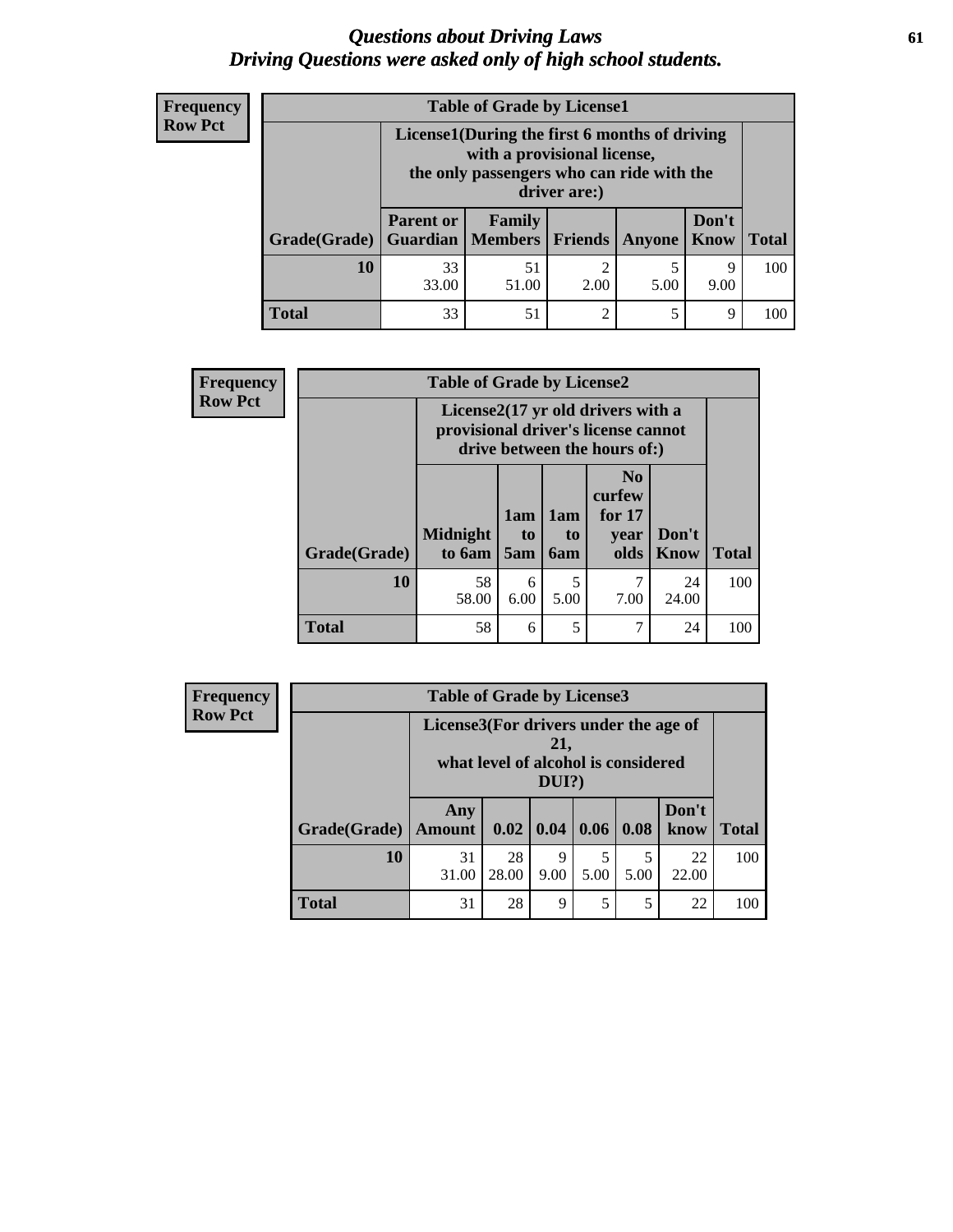## *Questions about Driving Laws* **62** *Driving Questions were asked only of high school students.*

**Frequency Row Pct**

| <b>Table of Grade by License4</b> |              |                                                                                                                                                      |             |           |           |             |     |  |  |
|-----------------------------------|--------------|------------------------------------------------------------------------------------------------------------------------------------------------------|-------------|-----------|-----------|-------------|-----|--|--|
|                                   |              | License4(A driver under 21 automatically<br>loses his/her license if caught exceeding the<br>posted speet limit by:)                                 |             |           |           |             |     |  |  |
| Grade(Grade)                      | $15+$<br>mph | Can't<br>lose<br><b>Depends</b><br>license<br>$35+$<br>$25+$<br>Don't<br>for<br><b>on</b><br><b>Total</b><br>mph<br>speeding<br>know<br>mph<br>judge |             |           |           |             |     |  |  |
| 10                                | 33<br>33.00  | 13<br>13.00                                                                                                                                          | 16<br>16.00 | 5<br>5.00 | 3<br>3.00 | 30<br>30.00 | 100 |  |  |
| Total                             | 33           | 13                                                                                                                                                   | 16          | 5         | 3         | 30          | 100 |  |  |

| Frequency      | <b>Table of Grade by License5</b> |             |                                                                                                                                                             |               |              |
|----------------|-----------------------------------|-------------|-------------------------------------------------------------------------------------------------------------------------------------------------------------|---------------|--------------|
| <b>Row Pct</b> |                                   |             | License5(A)<br>Georgia teenager<br>with family<br>connections or a<br>good lawyer can<br>break a teen<br>driving law and<br>keep their driver's<br>license) |               |              |
|                | Grade(Grade)                      | Yes         | N <sub>0</sub>                                                                                                                                              | Don't<br>know | <b>Total</b> |
|                | 10                                | 12<br>12.00 | 60<br>60.00                                                                                                                                                 | 28<br>28.00   | 100          |
|                | <b>Total</b>                      | 12          | 60                                                                                                                                                          | 28            | 100          |

|       |              | <b>License6(I know</b><br>a friend or<br>classmate that<br>broke a teen<br>driving law,<br>but was allowed<br>to keep his/her<br>license) |                |                                           |  |  |
|-------|--------------|-------------------------------------------------------------------------------------------------------------------------------------------|----------------|-------------------------------------------|--|--|
|       | Don't        |                                                                                                                                           |                | <b>Total</b>                              |  |  |
|       |              |                                                                                                                                           |                |                                           |  |  |
| 10    | 9<br>9.00    | 64<br>64.00                                                                                                                               | 27<br>27.00    | 100                                       |  |  |
| Total | 9            | 64                                                                                                                                        | 27             | 100                                       |  |  |
|       | Grade(Grade) | Yes                                                                                                                                       | N <sub>0</sub> | <b>Table of Grade by License6</b><br>know |  |  |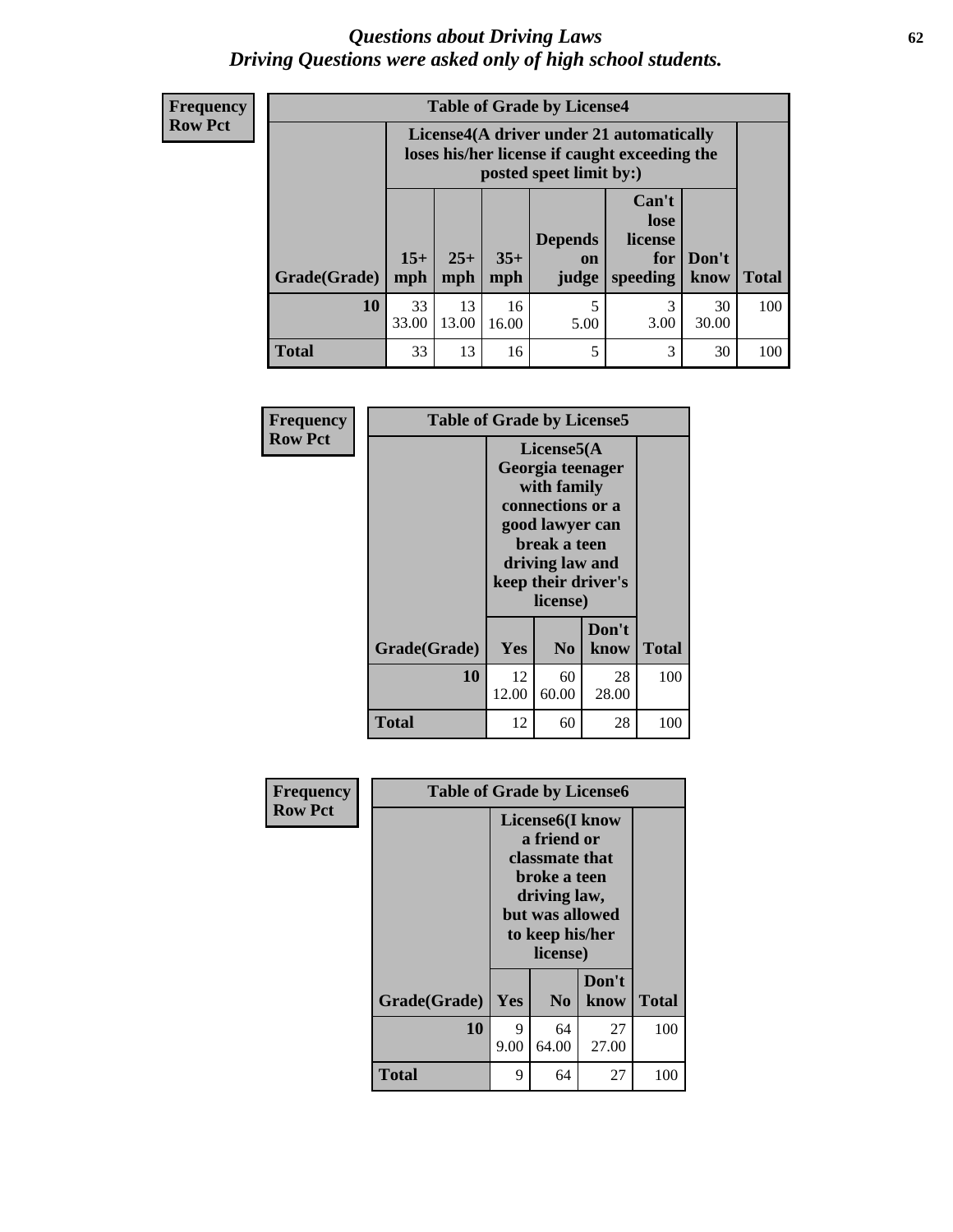## *Questions about Driving Laws* **63** *Driving Questions were asked only of high school students.*

**Frequency Row Pct**

| <b>Table of Grade by License7</b> |                                                                       |                                                                                               |                                   |              |              |  |  |  |
|-----------------------------------|-----------------------------------------------------------------------|-----------------------------------------------------------------------------------------------|-----------------------------------|--------------|--------------|--|--|--|
|                                   |                                                                       | License7(A student under the age of 18 cam loser<br>his/her driving privileges if he or she:) |                                   |              |              |  |  |  |
|                                   | <b>Have</b><br>more than<br>10<br>unexcused<br>absences<br>per school | All of<br>Drop out<br><b>Bring</b>                                                            |                                   |              |              |  |  |  |
| Grade(Grade)                      | yr                                                                    | without<br>graduating                                                                         | alcohol/drugs/weapon<br>to school | the<br>above | <b>Total</b> |  |  |  |
| 10                                | 9<br>9.00                                                             | 1.00                                                                                          | っ<br>2.00                         | 88<br>88.00  | 100          |  |  |  |
| <b>Total</b>                      | 9                                                                     |                                                                                               | $\overline{c}$                    | 88           | 100          |  |  |  |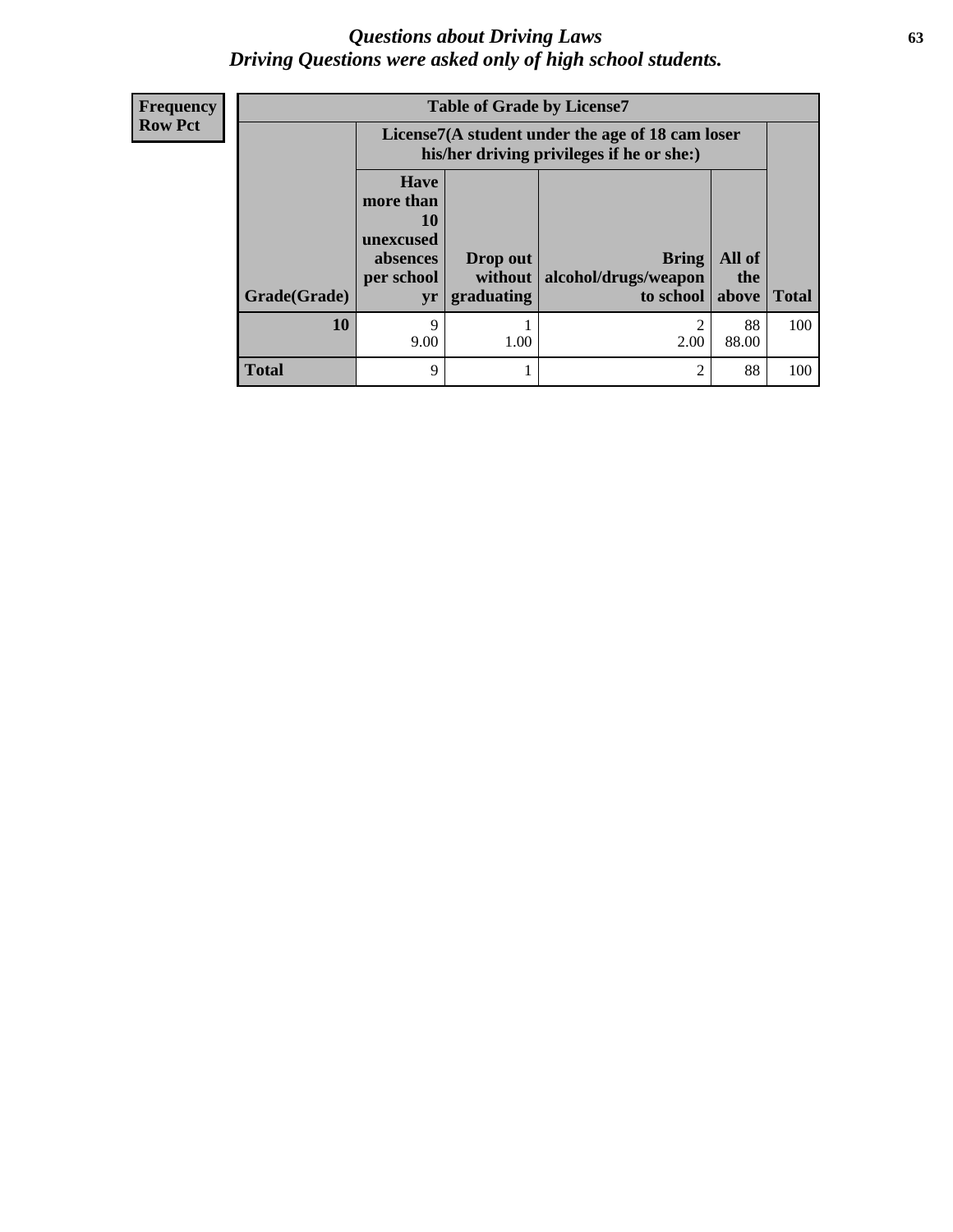# *Select Results by Gender* **64**

| Frequency      | <b>Table of SchoolClimate2 by Gender</b>          |                                 |             |              |  |  |  |
|----------------|---------------------------------------------------|---------------------------------|-------------|--------------|--|--|--|
| <b>Col Pct</b> | SchoolClimate2(I<br>feel successful at<br>school) | Gender(Gender)<br><b>Female</b> | <b>Male</b> | <b>Total</b> |  |  |  |
|                | <b>Strongly Agree</b>                             | 4<br>9.30                       | 4<br>7.02   | 8            |  |  |  |
|                | <b>Somewhat Agree</b>                             | 24<br>55.81                     | 36<br>63.16 | 60           |  |  |  |
|                | <b>Somewhat Disagree</b>                          | 10<br>23.26                     | 14<br>24.56 | 24           |  |  |  |
|                | <b>Strongly Disagree</b>                          | 5<br>11.63                      | 3<br>5.26   | 8            |  |  |  |
|                | <b>Total</b>                                      | 43                              | 57          | 100          |  |  |  |

| Frequency      | <b>Table of SchoolClimate6 by Gender</b>                 |                                 |                        |                |  |  |  |  |
|----------------|----------------------------------------------------------|---------------------------------|------------------------|----------------|--|--|--|--|
| <b>Col Pct</b> | <b>SchoolClimate6(Teachers</b><br>treat me with respect) | Gender(Gender)<br><b>Female</b> | <b>Male</b>            | <b>Total</b>   |  |  |  |  |
|                | <b>Strongly Agree</b>                                    | 13<br>30.23                     | 14<br>24.56            | 27             |  |  |  |  |
|                | <b>Somewhat Agree</b>                                    | 29<br>67.44                     | 35<br>61.40            | 64             |  |  |  |  |
|                | <b>Somewhat Disagree</b>                                 | 2.33                            | 6<br>10.53             |                |  |  |  |  |
|                | <b>Strongly Disagree</b>                                 | $\mathbf{0}$<br>0.00            | $\mathfrak{D}$<br>3.51 | $\overline{2}$ |  |  |  |  |
|                | <b>Total</b>                                             | 43                              | 57                     | 100            |  |  |  |  |

| <b>Frequency</b> | <b>Table of SchoolClimate8 by Gender</b>                                |                |             |              |  |  |
|------------------|-------------------------------------------------------------------------|----------------|-------------|--------------|--|--|
| <b>Col Pct</b>   | <b>SchoolClimate8(Students</b><br>are frequently<br>recognized for good | Gender(Gender) |             |              |  |  |
|                  | behavior)                                                               | <b>Female</b>  | <b>Male</b> | <b>Total</b> |  |  |
|                  | <b>Strongly Agree</b>                                                   | 7<br>16.28     | 10<br>17.54 | 17           |  |  |
|                  | <b>Somewhat Agree</b>                                                   | 27<br>62.79    | 30<br>52.63 | 57           |  |  |
|                  | <b>Somewhat Disagree</b>                                                | 6<br>13.95     | 13<br>22.81 | 19           |  |  |
|                  | <b>Strongly Disagree</b>                                                | 3<br>6.98      | 4<br>7.02   | 7            |  |  |
|                  | Total                                                                   | 43             | 57          | 100          |  |  |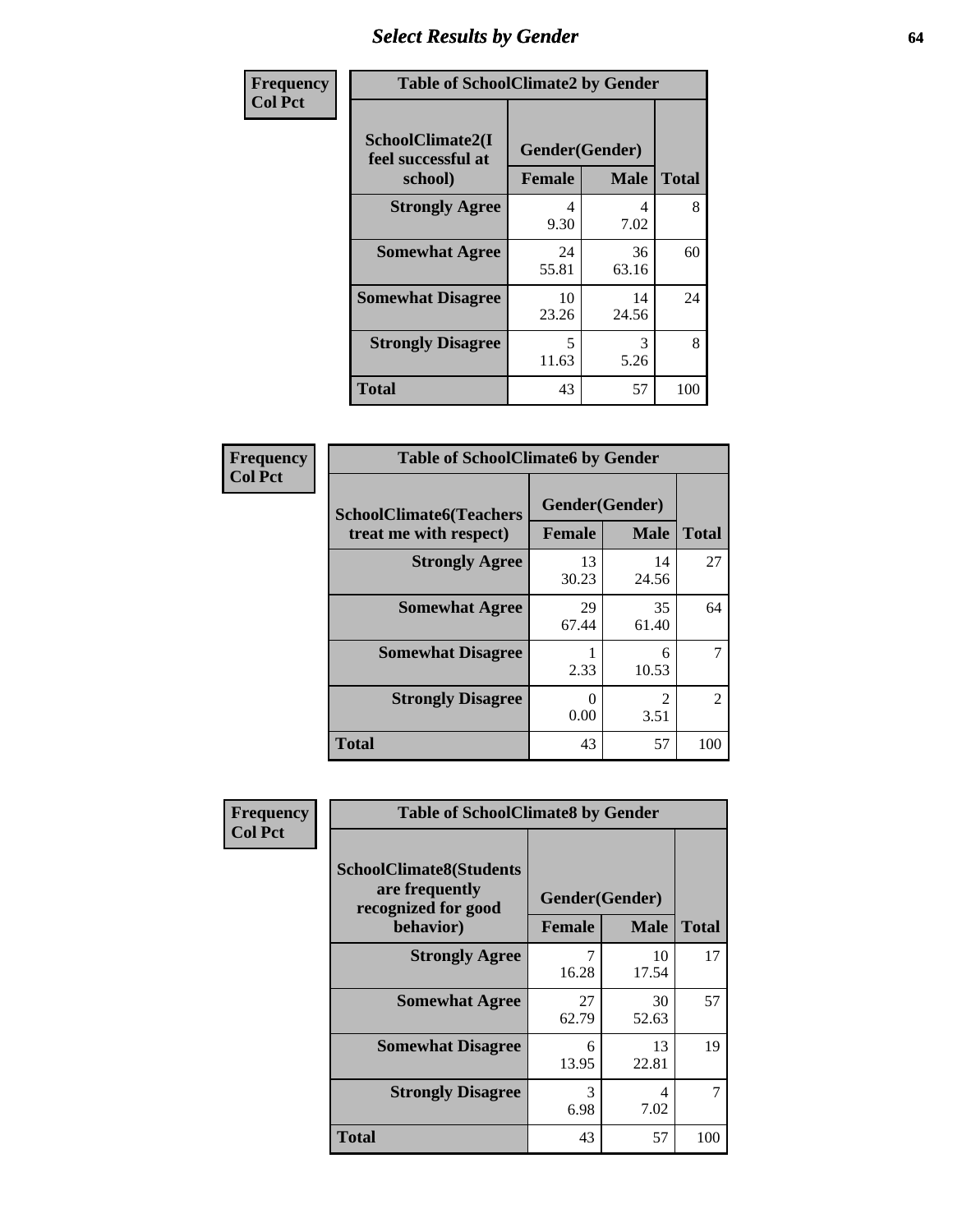# *Select Results by Gender* **65**

| <b>Frequency</b> | <b>Table of Gender by Dropout</b> |                                                                        |                |              |  |  |
|------------------|-----------------------------------|------------------------------------------------------------------------|----------------|--------------|--|--|
| <b>Row Pct</b>   |                                   | Dropout(I<br>have<br>thought<br>about<br>dropping<br>out of<br>school) |                |              |  |  |
|                  | Gender(Gender)                    | Yes                                                                    | N <sub>0</sub> | <b>Total</b> |  |  |
|                  | <b>Female</b>                     | 12<br>27.91                                                            | 31<br>72.09    | 43           |  |  |
|                  | <b>Male</b>                       | 11<br>19.30                                                            | 46<br>80.70    | 57           |  |  |
|                  | <b>Total</b>                      | 23                                                                     | 77             | 100          |  |  |

| Frequency      |                |                                                                 | <b>Table of Gender by Dropoutreason</b> |                          |              |              |
|----------------|----------------|-----------------------------------------------------------------|-----------------------------------------|--------------------------|--------------|--------------|
| <b>Row Pct</b> |                | Dropoutreason (If I dropped out<br>the reason would most likely |                                         |                          |              |              |
|                | Gender(Gender) | Won't<br><b>Drop</b><br>out                                     | <b>Bored</b>                            | Family<br><b>Reasons</b> | <b>Other</b> | <b>Total</b> |
|                | <b>Female</b>  | 27<br>62.79                                                     | $\mathfrak{D}$<br>4.65                  | 2.33                     | 13<br>30.23  | 43           |
|                | <b>Male</b>    | 34<br>59.65                                                     | 12<br>21.05                             | 0<br>0.00                | 11<br>19.30  | 57           |
|                | <b>Total</b>   | 61                                                              | 14                                      |                          | 24           | 100          |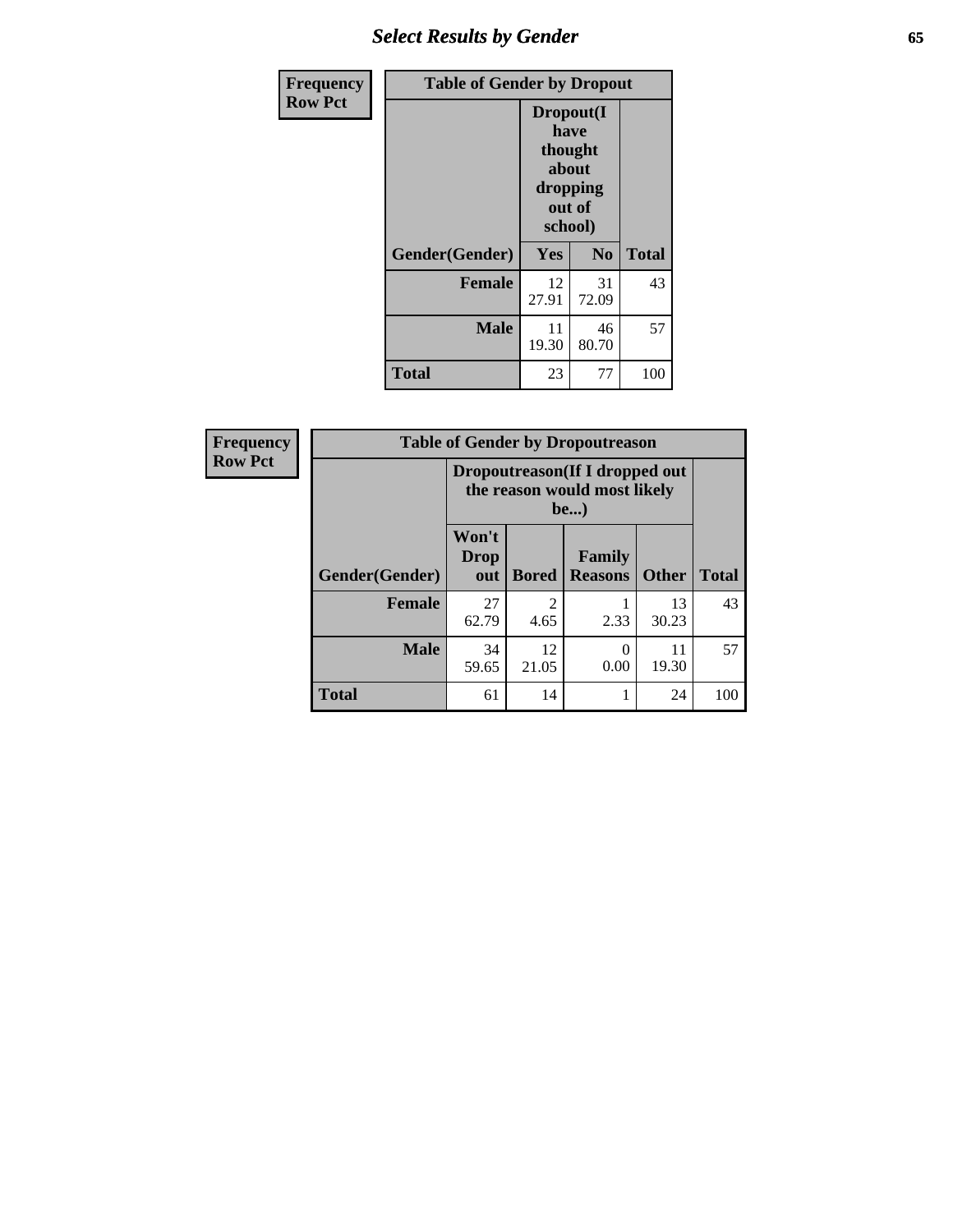*School Safety* **66**

| <b>Frequency</b> | <b>Table of Gender by Bullied2</b> |      |                 |              |
|------------------|------------------------------------|------|-----------------|--------------|
| <b>Row Pct</b>   |                                    |      | <b>Bullied2</b> |              |
|                  | Gender(Gender)                     | Yes  | N <sub>0</sub>  | <b>Total</b> |
|                  | <b>Female</b>                      | 4.65 | 41<br>95.35     | 43           |
|                  | <b>Male</b>                        | 7.02 | 53<br>92.98     | 57           |
|                  | <b>Total</b>                       | 6    | 94              | 100          |

| Frequency      | <b>Table of Gender by Bulliedothers2</b> |                       |                |              |
|----------------|------------------------------------------|-----------------------|----------------|--------------|
| <b>Row Pct</b> |                                          | <b>Bulliedothers2</b> |                |              |
|                | Gender(Gender)                           | <b>Yes</b>            | N <sub>0</sub> | <b>Total</b> |
|                | <b>Female</b>                            | 0.00                  | 43<br>100.00   | 43           |
|                | <b>Male</b>                              | 4<br>7.02             | 53<br>92.98    | 57           |
|                | <b>Total</b>                             | 4                     | 96             | 100          |

| Frequency      | <b>Table of Gender by Weaponschool2</b> |                      |                |              |  |  |
|----------------|-----------------------------------------|----------------------|----------------|--------------|--|--|
| <b>Row Pct</b> |                                         | <b>Weaponschool2</b> |                |              |  |  |
|                | Gender(Gender)                          | Yes                  | N <sub>0</sub> | <b>Total</b> |  |  |
|                | <b>Female</b>                           | 0.00                 | 43<br>100.00   | 43           |  |  |
|                | <b>Male</b>                             | 3.51                 | 55<br>96.49    | 57           |  |  |
|                | <b>Total</b>                            | 2                    | 98             | 100          |  |  |

| Frequency      | <b>Table of Gender by Absentunsafe2</b> |               |                |              |
|----------------|-----------------------------------------|---------------|----------------|--------------|
| <b>Row Pct</b> |                                         | Absentunsafe2 |                |              |
|                | Gender(Gender)                          | Yes           | N <sub>0</sub> | <b>Total</b> |
|                | <b>Female</b>                           | 0.00          | 43<br>100.00   | 43           |
|                | <b>Male</b>                             | 3.51          | 55<br>96.49    | 57           |
|                | <b>Total</b>                            |               | 98             | 100          |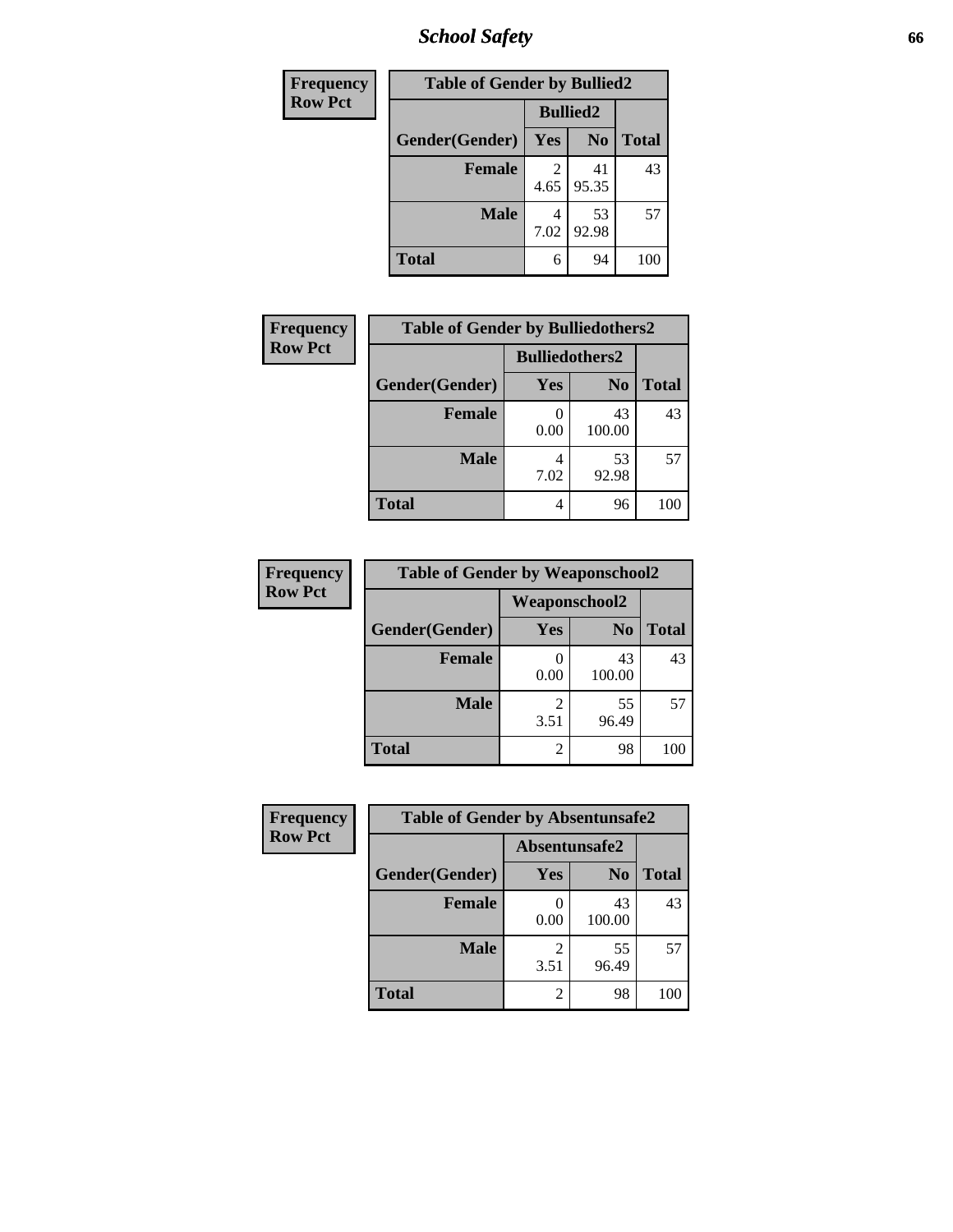*School Safety* **67**

| Frequency      | <b>Table of Gender by Gangself</b> |                                                                                                |                |              |
|----------------|------------------------------------|------------------------------------------------------------------------------------------------|----------------|--------------|
| <b>Row Pct</b> |                                    | Gangself(I<br>have<br>participated<br>in illegal gang<br>activities in<br>the past 30<br>days) |                |              |
|                | Gender(Gender)                     | Yes                                                                                            | N <sub>0</sub> | <b>Total</b> |
|                | <b>Female</b>                      | 0<br>0.00                                                                                      | 43<br>100.00   | 43           |
|                | <b>Male</b>                        | 2<br>3.51                                                                                      | 55<br>96.49    | 57           |
|                | <b>Total</b>                       | 2                                                                                              | 98             | 100          |

| Frequency      | <b>Table of Gender by Gangpeers</b> |                                                                                                                             |                |              |
|----------------|-------------------------------------|-----------------------------------------------------------------------------------------------------------------------------|----------------|--------------|
| <b>Row Pct</b> |                                     | <b>Gangpeers</b> (I<br>have friends<br>who have<br>participated<br>in illegal gang<br>activities in<br>the past 30<br>days) |                |              |
|                | Gender(Gender)                      | <b>Yes</b>                                                                                                                  | N <sub>0</sub> | <b>Total</b> |
|                | <b>Female</b>                       | 2.33                                                                                                                        | 42<br>97.67    | 43           |
|                | <b>Male</b>                         | 9<br>15.79                                                                                                                  | 48<br>84.21    | 57           |
|                | <b>Total</b>                        | 10                                                                                                                          | 90             | 100          |

| Frequency      | <b>Table of Gender by Pickedon2</b> |             |                |              |
|----------------|-------------------------------------|-------------|----------------|--------------|
| <b>Row Pct</b> |                                     | Pickedon2   |                |              |
|                | Gender(Gender)                      | <b>Yes</b>  | N <sub>0</sub> | <b>Total</b> |
|                | <b>Female</b>                       | 16.28       | 36<br>83.72    | 43           |
|                | <b>Male</b>                         | 17<br>29.82 | 40<br>70.18    | 57           |
|                | <b>Total</b>                        | 24          | 76             | 100          |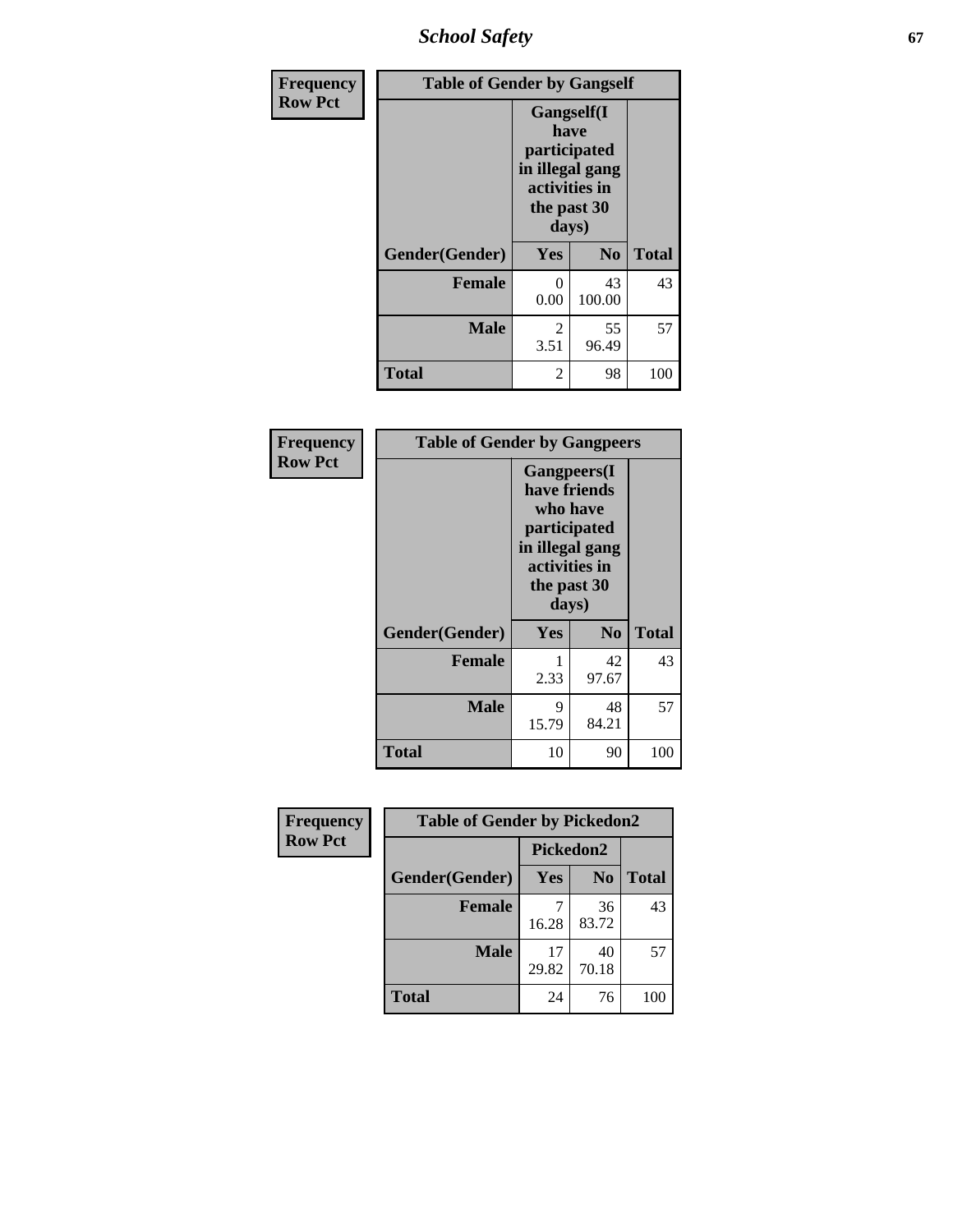*School Safety* **68**

| Frequency      | <b>Table of Gender by Safeschool2</b> |                              |            |              |  |
|----------------|---------------------------------------|------------------------------|------------|--------------|--|
| <b>Row Pct</b> | Safeschool2                           |                              |            |              |  |
|                | Gender(Gender)                        | N <sub>0</sub><br><b>Yes</b> |            | <b>Total</b> |  |
|                | <b>Female</b>                         | 39<br>90.70                  | 4<br>9.30  | 43           |  |
|                | <b>Male</b>                           | 49<br>85.96                  | 8<br>14.04 | 57           |  |
|                | <b>Total</b>                          | 88                           | 12         | 100          |  |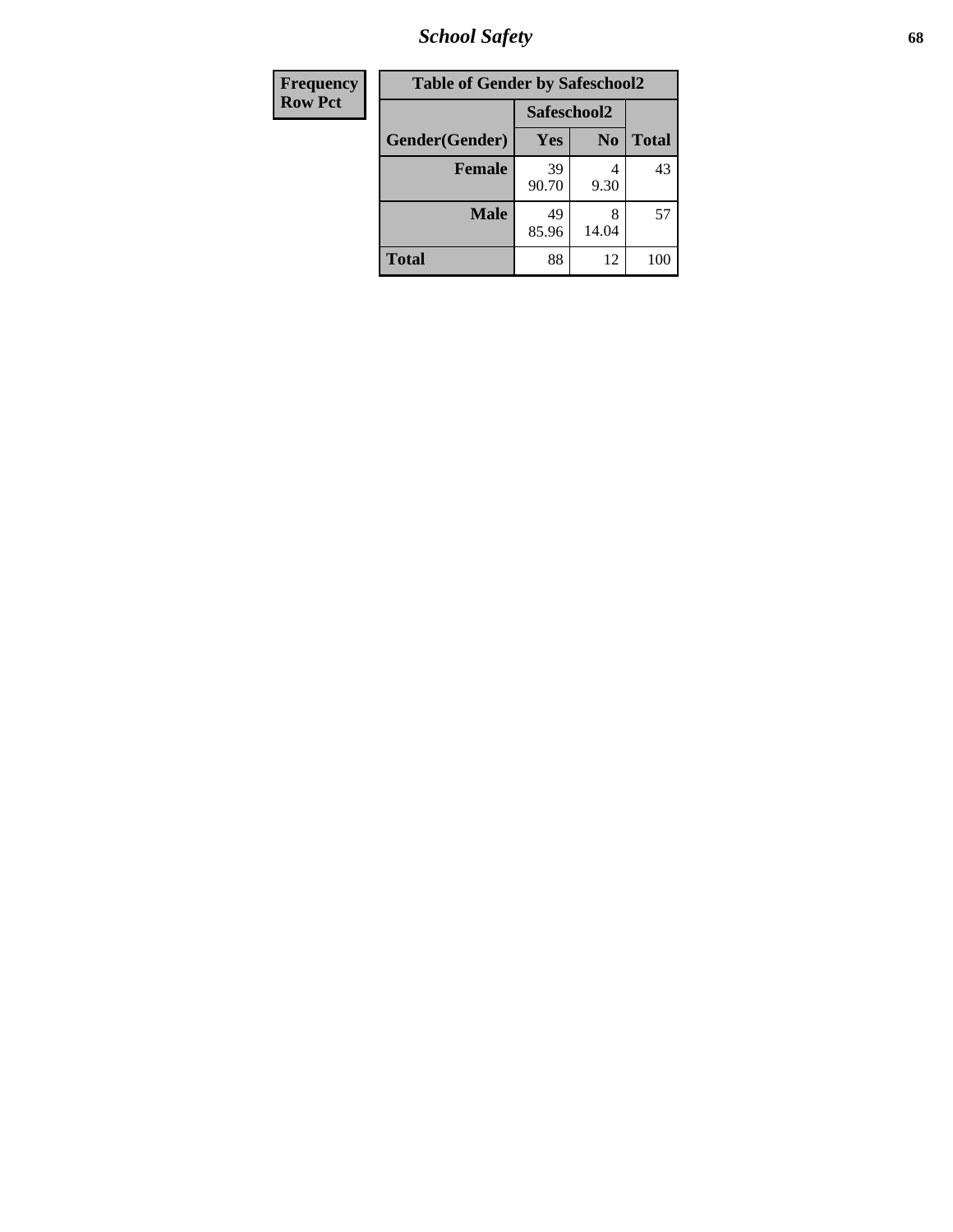# *Incidence of Drug Use* 69

| <b>Frequency</b> | <b>Table of Gender by AlcoholAlt</b>     |           |                |              |
|------------------|------------------------------------------|-----------|----------------|--------------|
| <b>Row Pct</b>   | AlcoholAlt(Alcohol<br>use, past 30 days) |           |                |              |
|                  | Gender(Gender)                           | Yes       | N <sub>0</sub> | <b>Total</b> |
|                  | Female                                   | 2.33      | 42<br>97.67    | 43           |
|                  | <b>Male</b>                              | 4<br>7.02 | 53<br>92.98    | 57           |
|                  | <b>Total</b>                             | 5         | 95             | 100          |

| <b>Frequency</b> | <b>Table of Gender by TobaccoAny</b> |                                          |                |              |
|------------------|--------------------------------------|------------------------------------------|----------------|--------------|
| <b>Row Pct</b>   |                                      | TobaccoAny(Tobacco<br>use, past 30 days) |                |              |
|                  | Gender(Gender)                       | <b>Yes</b>                               | N <sub>0</sub> | <b>Total</b> |
|                  | <b>Female</b>                        | 0.00                                     | 43<br>100.00   | 43           |
|                  | <b>Male</b>                          | $\overline{2}$<br>3.51                   | 55<br>96.49    | 57           |
|                  | <b>Total</b>                         | $\overline{2}$                           | 98             | 100          |

| <b>Frequency</b> | <b>Table of Gender by MarijuanaAlt</b> |                                              |                |       |
|------------------|----------------------------------------|----------------------------------------------|----------------|-------|
| <b>Row Pct</b>   |                                        | MarijuanaAlt(Marijuana<br>use, past 30 days) |                |       |
|                  | Gender(Gender)                         | <b>Yes</b>                                   | N <sub>0</sub> | Total |
|                  | Female                                 | 0.00                                         | 43<br>100.00   | 43    |
|                  | <b>Male</b>                            | 2<br>3.51                                    | 55<br>96.49    | 57    |
|                  | <b>Total</b>                           | $\overline{2}$                               | 98             | 100   |

| <b>Frequency</b> | <b>Table of Gender by OtherDrugAny</b> |                         |                           |              |  |
|------------------|----------------------------------------|-------------------------|---------------------------|--------------|--|
| <b>Row Pct</b>   |                                        | drug use, past 30 days) | <b>OtherDrugAny(Other</b> |              |  |
|                  | Gender(Gender)                         | <b>Yes</b>              | N <sub>0</sub>            | <b>Total</b> |  |
|                  | <b>Female</b>                          | 0.00                    | 43<br>100.00              | 43           |  |
|                  | <b>Male</b>                            | 3<br>5.26               | 54<br>94.74               | 57           |  |
|                  | <b>Total</b>                           | 3                       | 97                        | 100          |  |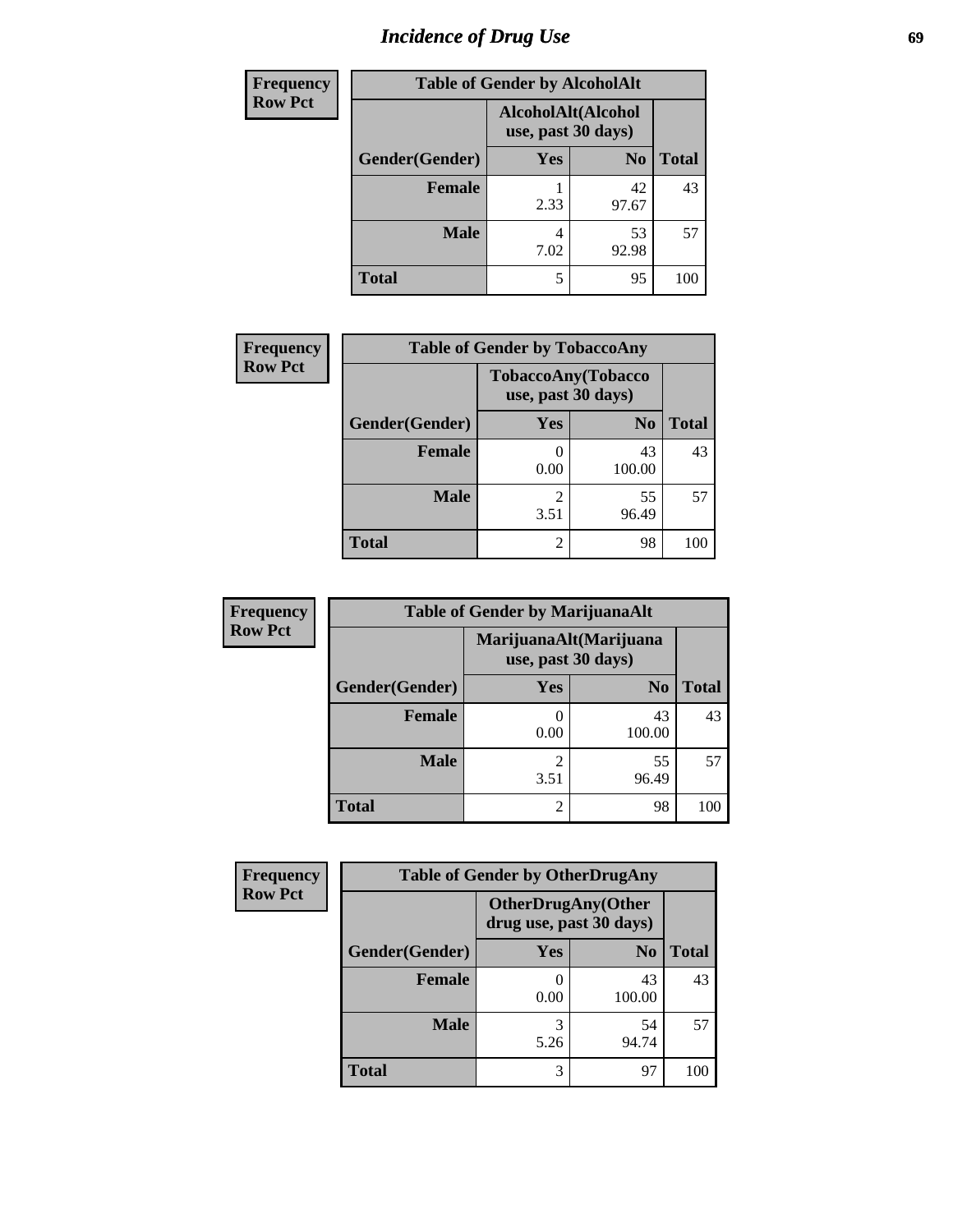## *Average Age at Onset of Use* 70 *Results for "Average Age at Onset of Use" questions exclude students who said they did not use that substance*

### **Gender=Female**

| <b>Variable</b>    | Label                                                              | <b>Mean</b> |
|--------------------|--------------------------------------------------------------------|-------------|
| Alcoholinit2       | I started using alcohol when I was                                 | 13.00       |
| Cigarettesinit2    | I started smoking tobacco when I was                               |             |
| Smokelessinit2     | I started chewing tobacco when I was                               |             |
| Marijuanainit2     | I started using marijuana when I was                               |             |
| Cocaineinit2       | I started using cocaine when I was                                 |             |
| Inhalantsinit2     | I started using inhalants when I was                               |             |
| Steroidsinit2      | I started using steroids when I was                                |             |
| Ecstasyinit2       | I started using ecstasy when I was                                 |             |
| Methinit2          | I started using methamphetamines when I was                        |             |
| Hallucinogensinit2 | I started using hallucinogens when I was                           |             |
| Prescription in t2 | I started using prescription drugs not prescribed to me when I was | 13.00       |

### **Gender=Male**

| <b>Variable</b>                 | Label                                                              | <b>Mean</b> |
|---------------------------------|--------------------------------------------------------------------|-------------|
| Alcoholinit2                    | I started using alcohol when I was                                 | 10.17       |
| Cigarettesinit2                 | I started smoking tobacco when I was                               | 11.00       |
| Smokelessinit2                  | I started chewing tobacco when I was                               | 8.00        |
| Marijuanainit2                  | I started using marijuana when I was                               | 10.00       |
| Cocaineinit2                    | I started using cocaine when I was                                 | 8.00        |
| Inhalantsinit2                  | I started using inhalants when I was                               | 8.00        |
| Steroidsinit2                   | I started using steroids when I was                                | 8.00        |
| Ecstasyinit2                    | I started using ecstasy when I was                                 | 8.00        |
| Methinit2                       | I started using methamphetamines when I was                        | 8.00        |
| Hallucinogensinit2              | I started using hallucinogens when I was                           | 8.00        |
| Prescription in it <sub>2</sub> | I started using prescription drugs not prescribed to me when I was | 8.33        |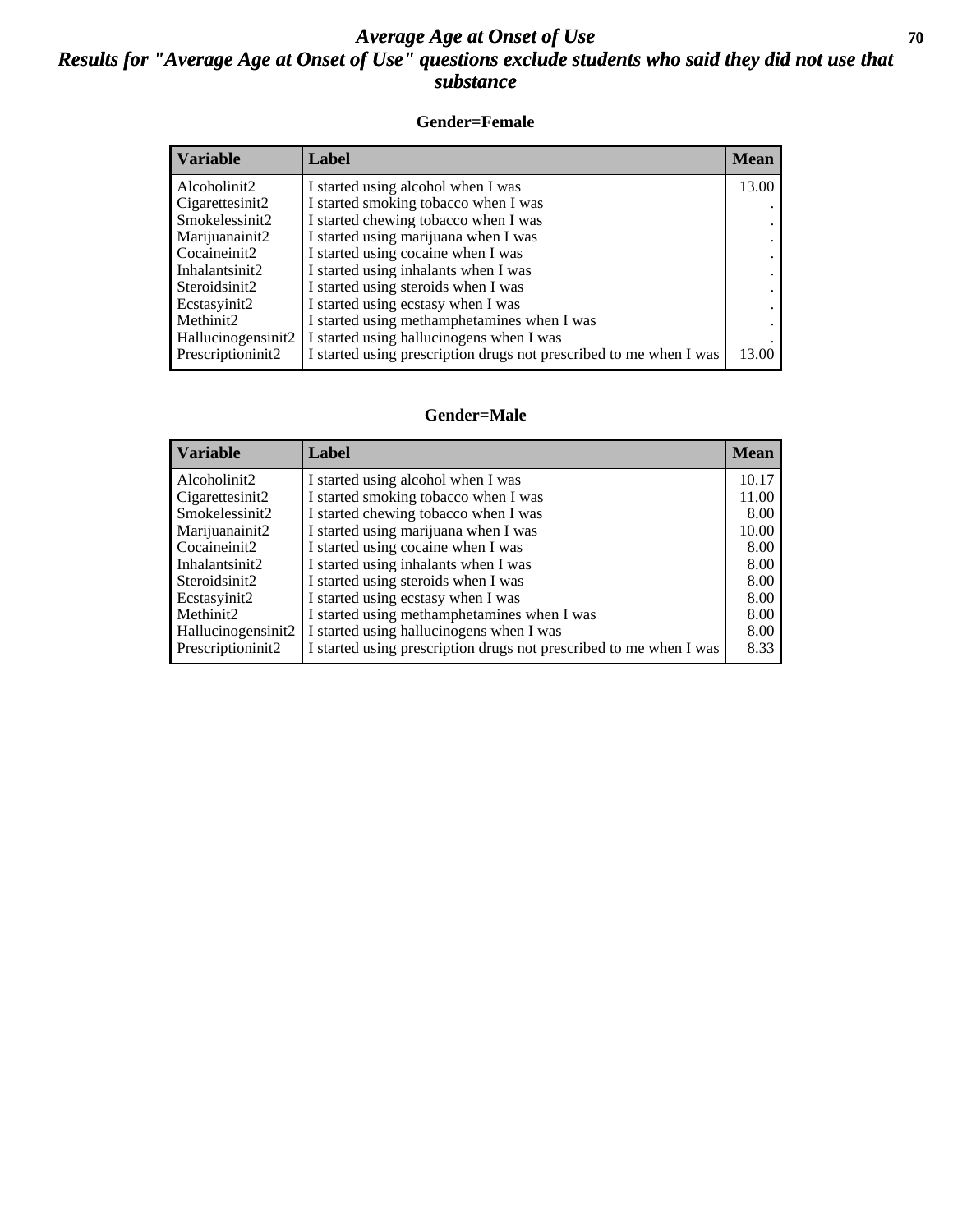# *I Think These Drugs are Harmful* **71**

| <b>Frequency</b> | <b>Table of Gender by Alcoholharmdich</b> |                                                   |                |              |
|------------------|-------------------------------------------|---------------------------------------------------|----------------|--------------|
| <b>Row Pct</b>   |                                           | Alcoholharmdich(I<br>think alcohol is<br>harmful) |                |              |
|                  | Gender(Gender)                            | <b>Yes</b>                                        | N <sub>0</sub> | <b>Total</b> |
|                  | <b>Female</b>                             | 40<br>93.02                                       | 3<br>6.98      | 43           |
|                  | <b>Male</b>                               | 46<br>80.70                                       | 11<br>19.30    | 57           |
|                  | <b>Total</b>                              | 86                                                | 14             | 100          |

| Frequency      | <b>Table of Gender by Tobaccoharmdich</b> |                                                   |                |              |
|----------------|-------------------------------------------|---------------------------------------------------|----------------|--------------|
| <b>Row Pct</b> |                                           | Tobaccoharmdich(I<br>think tobacco is<br>harmful) |                |              |
|                | Gender(Gender)                            | <b>Yes</b>                                        | N <sub>0</sub> | <b>Total</b> |
|                | <b>Female</b>                             | 42<br>97.67                                       | 2.33           | 43           |
|                | <b>Male</b>                               | 57<br>100.00                                      | 0.00           | 57           |
|                | Total                                     | 99                                                |                |              |

| Frequency      | <b>Table of Gender by Marijuanaharmdich</b> |                                                       |                        |              |
|----------------|---------------------------------------------|-------------------------------------------------------|------------------------|--------------|
| <b>Row Pct</b> |                                             | Marijuanaharmdich(I<br>think marijuana is<br>harmful) |                        |              |
|                | Gender(Gender)                              | <b>Yes</b>                                            | N <sub>0</sub>         | <b>Total</b> |
|                | <b>Female</b>                               | 41<br>95.35                                           | $\overline{2}$<br>4.65 | 43           |
|                | <b>Male</b>                                 | 51<br>89.47                                           | 6<br>10.53             | 57           |
|                | <b>Total</b>                                | 92                                                    | 8                      | 100          |

| Frequency      | <b>Table of Gender by Otherdrugharmdich</b> |                                                          |                |              |
|----------------|---------------------------------------------|----------------------------------------------------------|----------------|--------------|
| <b>Row Pct</b> |                                             | Otherdrugharmdich(I<br>think other drugs are<br>harmful) |                |              |
|                | Gender(Gender)                              | <b>Yes</b>                                               | N <sub>0</sub> | <b>Total</b> |
|                | <b>Female</b>                               | 42<br>97.67                                              | 2.33           | 43           |
|                | <b>Male</b>                                 | 57<br>100.00                                             | 0.00           | 57           |
|                | <b>Total</b>                                | 99                                                       |                | 100          |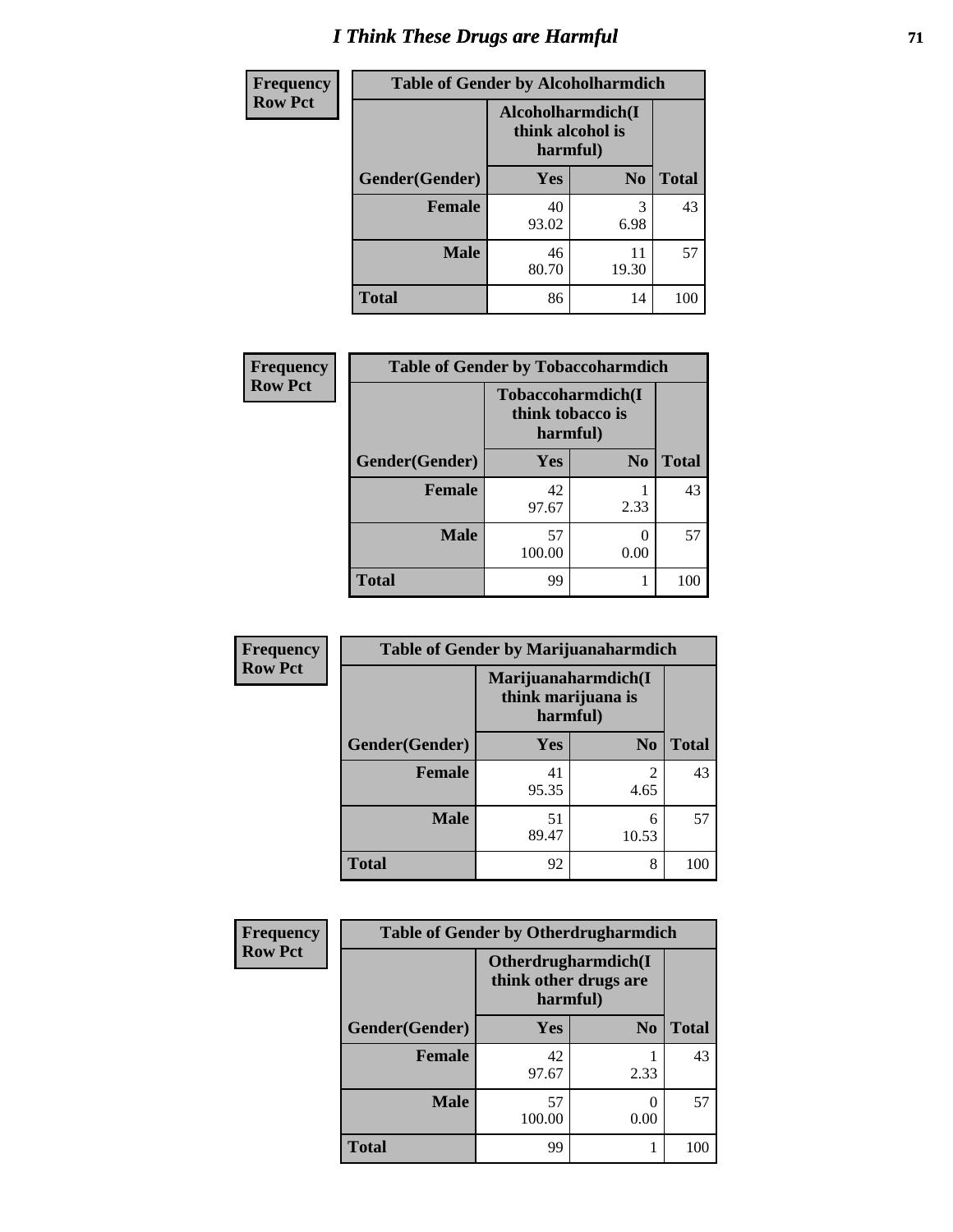| <b>Frequency</b> | <b>Table of Gender by Alcohollocation1</b> |                                                               |             |              |
|------------------|--------------------------------------------|---------------------------------------------------------------|-------------|--------------|
| <b>Row Pct</b>   |                                            | <b>Alcohollocation1(Places</b><br><b>Friends Use Alcohol)</b> |             |              |
|                  | Gender(Gender)                             |                                                               | Do Not Use  | <b>Total</b> |
|                  | <b>Female</b>                              | 6<br>13.95                                                    | 37<br>86.05 | 43           |
|                  | <b>Male</b>                                | 16<br>28.07                                                   | 41<br>71.93 | 57           |
|                  | <b>Total</b>                               | 22                                                            | 78          | 100          |

| <b>Frequency</b> | <b>Table of Gender by Alcohollocation2</b> |                                                               |             |              |
|------------------|--------------------------------------------|---------------------------------------------------------------|-------------|--------------|
| <b>Row Pct</b>   |                                            | <b>Alcohollocation2(Places</b><br><b>Friends Use Alcohol)</b> |             |              |
|                  | Gender(Gender)                             |                                                               | Home        | <b>Total</b> |
|                  | Female                                     | 39<br>90.70                                                   | 9.30        | 43           |
|                  | <b>Male</b>                                | 43<br>75.44                                                   | 14<br>24.56 | 57           |
|                  | <b>Total</b>                               | 82                                                            | 18          | 100          |

| Frequency      | <b>Table of Gender by Alcohollocation3</b> |                                                               |               |              |
|----------------|--------------------------------------------|---------------------------------------------------------------|---------------|--------------|
| <b>Row Pct</b> |                                            | <b>Alcohollocation3(Places</b><br><b>Friends Use Alcohol)</b> |               |              |
|                | Gender(Gender)                             |                                                               | <b>School</b> | <b>Total</b> |
|                | <b>Female</b>                              | 43<br>100.00                                                  | 0.00          | 43           |
|                | <b>Male</b>                                | 51<br>89.47                                                   | 6<br>10.53    | 57           |
|                | <b>Total</b>                               | 94                                                            | 6             | 100          |

| <b>Frequency</b> | <b>Table of Gender by Alcohollocation4</b> |                                                               |      |              |
|------------------|--------------------------------------------|---------------------------------------------------------------|------|--------------|
| <b>Row Pct</b>   |                                            | <b>Alcohollocation4(Places</b><br><b>Friends Use Alcohol)</b> |      |              |
|                  | Gender(Gender)                             |                                                               | Car  | <b>Total</b> |
|                  | <b>Female</b>                              | 43<br>100.00                                                  | 0.00 | 43           |
|                  | <b>Male</b>                                | 52<br>91.23                                                   | 8.77 | 57           |
|                  | <b>Total</b>                               | 95                                                            |      | 100          |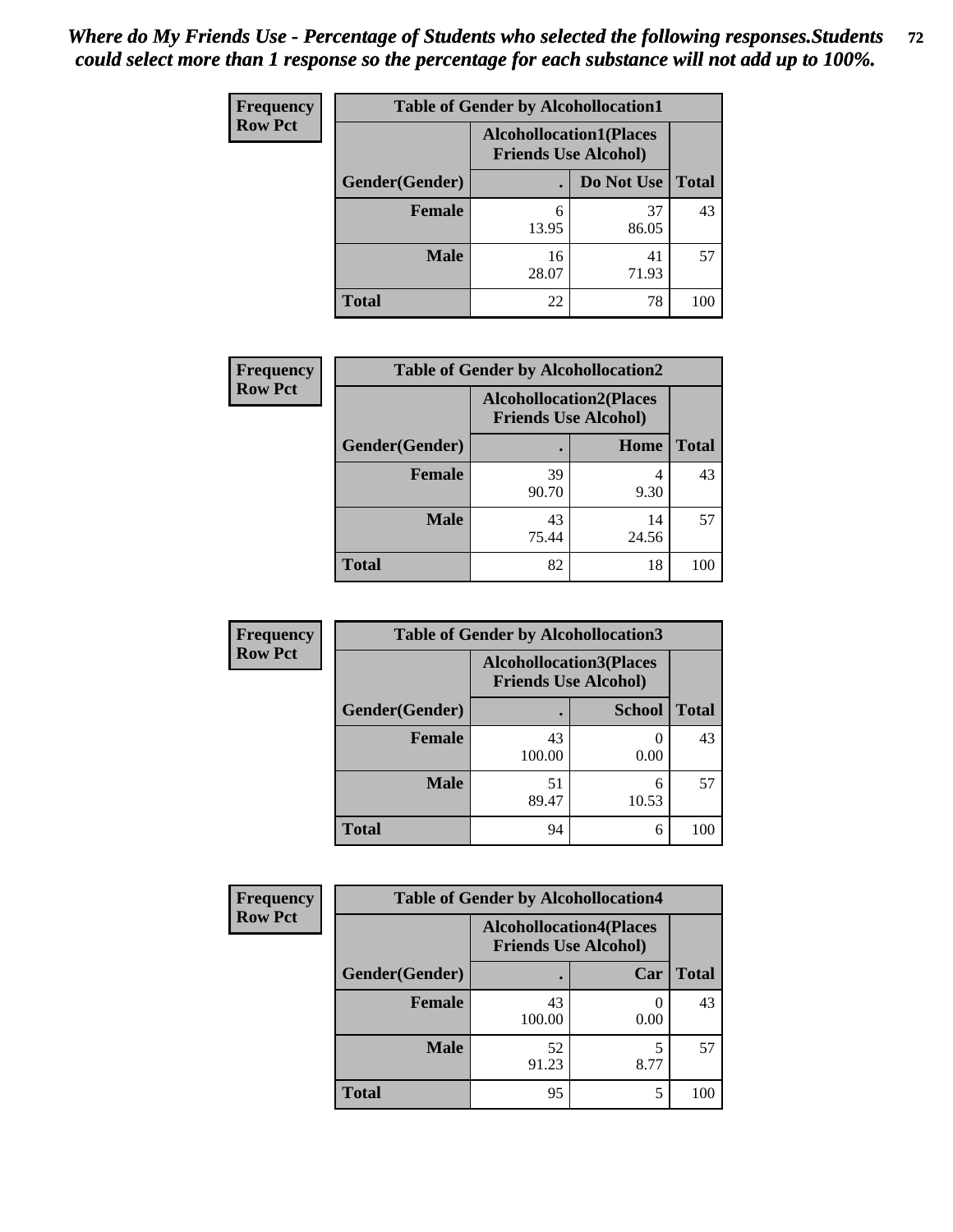| <b>Frequency</b> | <b>Table of Gender by Alcohollocation5</b> |             |                                                                |              |
|------------------|--------------------------------------------|-------------|----------------------------------------------------------------|--------------|
| <b>Row Pct</b>   |                                            |             | <b>Alcohollocation5</b> (Places<br><b>Friends Use Alcohol)</b> |              |
|                  | Gender(Gender)                             |             | <b>Friend's</b><br><b>House</b>                                | <b>Total</b> |
|                  | <b>Female</b>                              | 41<br>95.35 | $\mathfrak{D}$<br>4.65                                         | 43           |
|                  | <b>Male</b>                                | 47<br>82.46 | 10<br>17.54                                                    | 57           |
|                  | <b>Total</b>                               | 88          | 12                                                             | 100          |

| Frequency      | <b>Table of Gender by Alcohollocation6</b> |                                                               |              |              |  |
|----------------|--------------------------------------------|---------------------------------------------------------------|--------------|--------------|--|
| <b>Row Pct</b> |                                            | <b>Alcohollocation6(Places</b><br><b>Friends Use Alcohol)</b> |              |              |  |
|                | Gender(Gender)                             |                                                               | <b>Other</b> | <b>Total</b> |  |
|                | <b>Female</b>                              | 40<br>93.02                                                   | 3<br>6.98    | 43           |  |
|                | <b>Male</b>                                | 48<br>84.21                                                   | q<br>15.79   | 57           |  |
|                | <b>Total</b>                               | 88                                                            | 12           | 100          |  |

| Frequency      | <b>Table of Gender by Tobaccolocation1</b> |                                                               |             |              |
|----------------|--------------------------------------------|---------------------------------------------------------------|-------------|--------------|
| <b>Row Pct</b> |                                            | <b>Tobaccolocation1(Places</b><br><b>Friends Use Tobacco)</b> |             |              |
|                | Gender(Gender)                             |                                                               | Do Not Use  | <b>Total</b> |
|                | Female                                     | 6.98                                                          | 40<br>93.02 | 43           |
|                | <b>Male</b>                                | 15.79                                                         | 48<br>84.21 | 57           |
|                | <b>Total</b>                               | 12                                                            | 88          | 100          |

| <b>Frequency</b> | <b>Table of Gender by Tobaccolocation2</b> |             |                                                               |              |
|------------------|--------------------------------------------|-------------|---------------------------------------------------------------|--------------|
| <b>Row Pct</b>   |                                            |             | <b>Tobaccolocation2(Places</b><br><b>Friends Use Tobacco)</b> |              |
|                  | Gender(Gender)                             |             | Home                                                          | <b>Total</b> |
|                  | Female                                     | 42<br>97.67 | 2.33                                                          | 43           |
|                  | <b>Male</b>                                | 51<br>89.47 | 6<br>10.53                                                    | 57           |
|                  | <b>Total</b>                               | 93          |                                                               | 100          |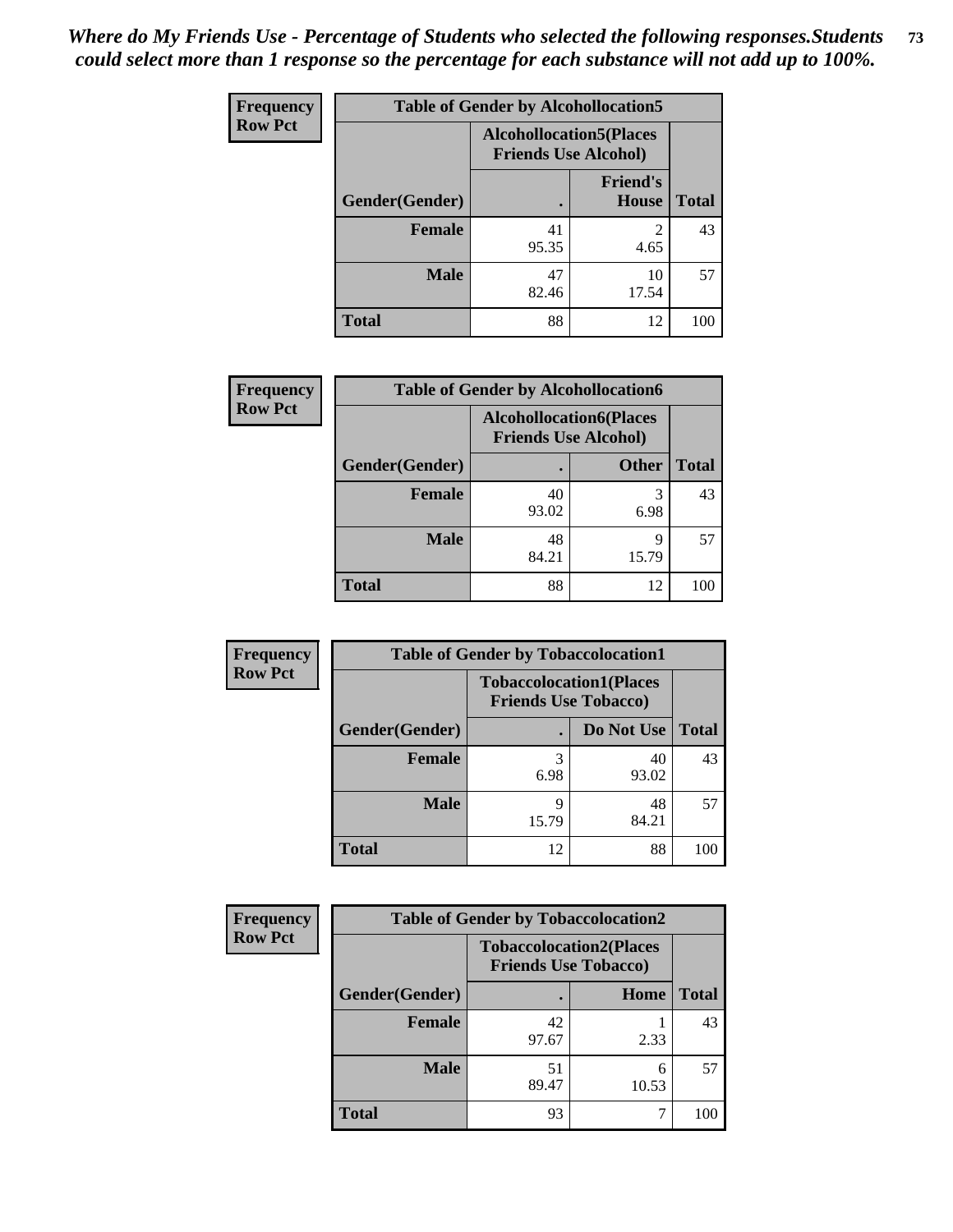| <b>Frequency</b> | <b>Table of Gender by Tobaccolocation3</b> |             |                                                               |              |
|------------------|--------------------------------------------|-------------|---------------------------------------------------------------|--------------|
| <b>Row Pct</b>   |                                            |             | <b>Tobaccolocation3(Places</b><br><b>Friends Use Tobacco)</b> |              |
|                  | Gender(Gender)                             |             | <b>School</b>                                                 | <b>Total</b> |
|                  | Female                                     | 42<br>97.67 | 2.33                                                          | 43           |
|                  | <b>Male</b>                                | 51<br>89.47 | 10.53                                                         | 57           |
|                  | <b>Total</b>                               | 93          |                                                               | 100          |

| <b>Frequency</b> | <b>Table of Gender by Tobaccolocation4</b> |                                                               |      |              |
|------------------|--------------------------------------------|---------------------------------------------------------------|------|--------------|
| <b>Row Pct</b>   |                                            | <b>Tobaccolocation4(Places</b><br><b>Friends Use Tobacco)</b> |      |              |
|                  | Gender(Gender)                             |                                                               | Car  | <b>Total</b> |
|                  | Female                                     | 43<br>100.00                                                  | 0.00 | 43           |
|                  | <b>Male</b>                                | 53<br>92.98                                                   | 7.02 | 57           |
|                  | <b>Total</b>                               | 96                                                            | 4    | 100          |

| <b>Frequency</b> | <b>Table of Gender by Tobaccolocation5</b> |                                                               |                                 |              |
|------------------|--------------------------------------------|---------------------------------------------------------------|---------------------------------|--------------|
| <b>Row Pct</b>   |                                            | <b>Tobaccolocation5(Places</b><br><b>Friends Use Tobacco)</b> |                                 |              |
|                  | Gender(Gender)                             |                                                               | <b>Friend's</b><br><b>House</b> | <b>Total</b> |
|                  | Female                                     | 42<br>97.67                                                   | 2.33                            | 43           |
|                  | <b>Male</b>                                | 52<br>91.23                                                   | 5<br>8.77                       | 57           |
|                  | <b>Total</b>                               | 94                                                            | 6                               | 100          |

| <b>Frequency</b> | <b>Table of Gender by Tobaccolocation6</b> |             |                                                               |              |
|------------------|--------------------------------------------|-------------|---------------------------------------------------------------|--------------|
| <b>Row Pct</b>   |                                            |             | <b>Tobaccolocation6(Places</b><br><b>Friends Use Tobacco)</b> |              |
|                  | Gender(Gender)                             |             | <b>Other</b>                                                  | <b>Total</b> |
|                  | Female                                     | 41<br>95.35 | 4.65                                                          | 43           |
|                  | <b>Male</b>                                | 51<br>89.47 | 10.53                                                         | 57           |
|                  | <b>Total</b>                               | 92          | 8                                                             | 100          |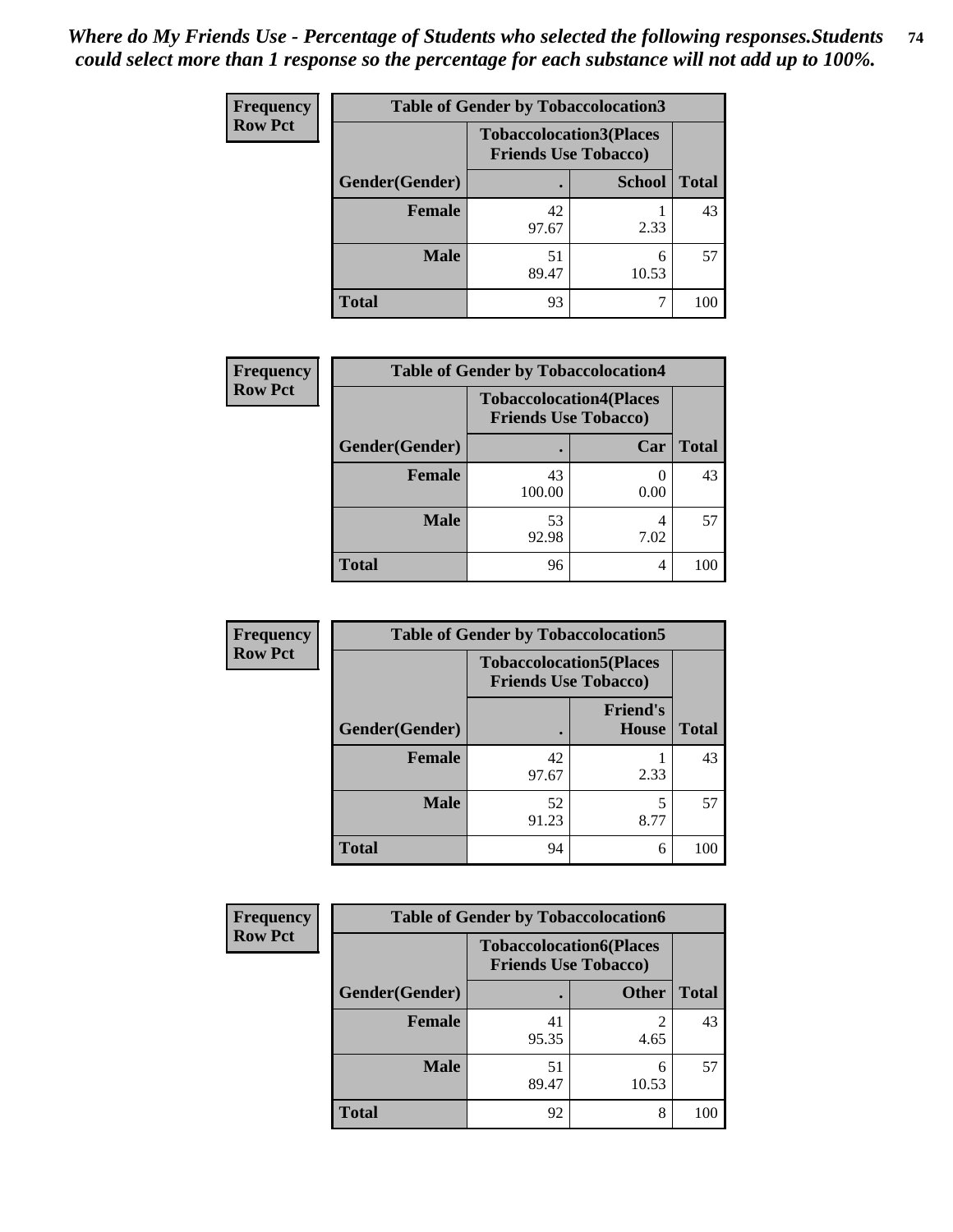| <b>Frequency</b> | <b>Table of Gender by Marijuanalocation1</b> |                                                                    |             |              |
|------------------|----------------------------------------------|--------------------------------------------------------------------|-------------|--------------|
| <b>Row Pct</b>   |                                              | <b>Marijuanalocation1(Places</b><br><b>Friends Use Marijuana</b> ) |             |              |
|                  | Gender(Gender)                               |                                                                    | Do Not Use  | <b>Total</b> |
|                  | <b>Female</b>                                | 9.30                                                               | 39<br>90.70 | 43           |
|                  | <b>Male</b>                                  | 11<br>19.30                                                        | 46<br>80.70 | 57           |
|                  | <b>Total</b>                                 | 15                                                                 | 85          | 100          |

| <b>Frequency</b> | <b>Table of Gender by Marijuanalocation2</b> |                                                                    |            |              |
|------------------|----------------------------------------------|--------------------------------------------------------------------|------------|--------------|
| <b>Row Pct</b>   |                                              | <b>Marijuanalocation2(Places</b><br><b>Friends Use Marijuana</b> ) |            |              |
|                  | <b>Gender</b> (Gender)                       |                                                                    | Home       | <b>Total</b> |
|                  | <b>Female</b>                                | 42<br>97.67                                                        | 2.33       | 43           |
|                  | <b>Male</b>                                  | 49<br>85.96                                                        | 8<br>14.04 | 57           |
|                  | <b>Total</b>                                 | 91                                                                 | 9          | 100          |

| Frequency      | <b>Table of Gender by Marijuanalocation3</b> |                                |                                  |              |
|----------------|----------------------------------------------|--------------------------------|----------------------------------|--------------|
| <b>Row Pct</b> |                                              | <b>Friends Use Marijuana</b> ) | <b>Marijuanalocation3(Places</b> |              |
|                | Gender(Gender)                               |                                | <b>School</b>                    | <b>Total</b> |
|                | <b>Female</b>                                | 42<br>97.67                    | 2.33                             | 43           |
|                | <b>Male</b>                                  | 52<br>91.23                    | 8.77                             | 57           |
|                | <b>Total</b>                                 | 94                             | 6                                | 100          |

| <b>Frequency</b> | <b>Table of Gender by Marijuanalocation4</b> |              |                                                                    |              |
|------------------|----------------------------------------------|--------------|--------------------------------------------------------------------|--------------|
| <b>Row Pct</b>   |                                              |              | <b>Marijuanalocation4(Places</b><br><b>Friends Use Marijuana</b> ) |              |
|                  | Gender(Gender)                               |              | Car                                                                | <b>Total</b> |
|                  | Female                                       | 43<br>100.00 | 0.00                                                               | 43           |
|                  | <b>Male</b>                                  | 52<br>91.23  | 8.77                                                               | 57           |
|                  | <b>Total</b>                                 | 95           | 5                                                                  | 100          |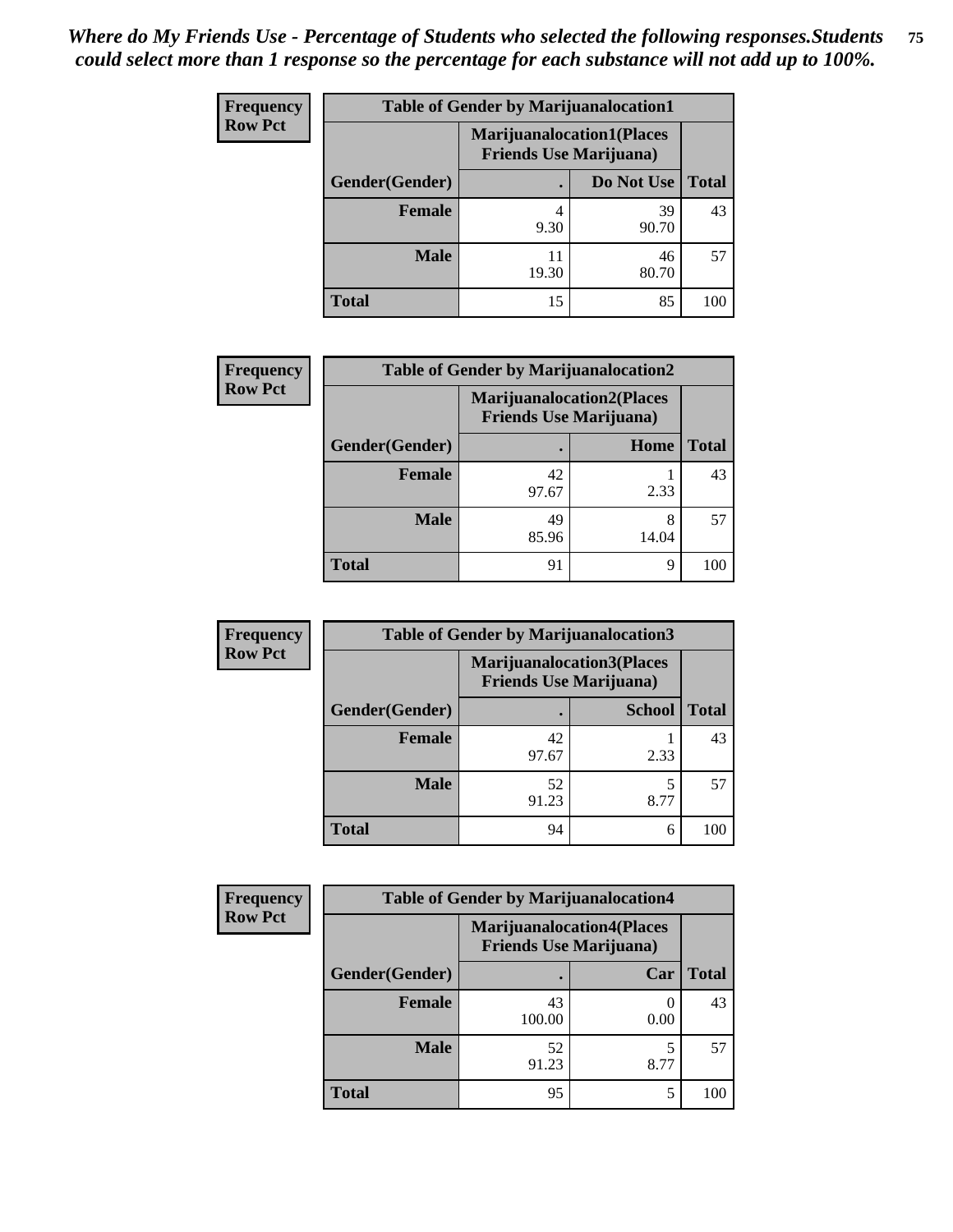| <b>Frequency</b> | <b>Table of Gender by Marijuanalocation5</b> |                                                                     |                          |              |
|------------------|----------------------------------------------|---------------------------------------------------------------------|--------------------------|--------------|
| <b>Row Pct</b>   |                                              | <b>Marijuanalocation5</b> (Places<br><b>Friends Use Marijuana</b> ) |                          |              |
|                  | Gender(Gender)                               |                                                                     | <b>Friend's</b><br>House | <b>Total</b> |
|                  | <b>Female</b>                                | 41<br>95.35                                                         | 4.65                     | 43           |
|                  | <b>Male</b>                                  | 50<br>87.72                                                         | 12.28                    | 57           |
|                  | <b>Total</b>                                 | 91                                                                  | 9                        | 100          |

| <b>Frequency</b> | <b>Table of Gender by Marijuanalocation6</b> |                                |                                  |              |
|------------------|----------------------------------------------|--------------------------------|----------------------------------|--------------|
| <b>Row Pct</b>   |                                              | <b>Friends Use Marijuana</b> ) | <b>Marijuanalocation6(Places</b> |              |
|                  | <b>Gender</b> (Gender)                       |                                | <b>Other</b>                     | <b>Total</b> |
|                  | Female                                       | 40<br>93.02                    | 3<br>6.98                        | 43           |
|                  | <b>Male</b>                                  | 49<br>85.96                    | 8<br>14.04                       | 57           |
|                  | <b>Total</b>                                 | 89                             | 11                               | 100          |

| Frequency      | <b>Table of Gender by Otherdruglocation1</b> |            |                                                                                |              |
|----------------|----------------------------------------------|------------|--------------------------------------------------------------------------------|--------------|
| <b>Row Pct</b> |                                              |            | <b>Otherdruglocation1(Places</b><br><b>Friends Use Other Illegal</b><br>Drugs) |              |
|                | Gender(Gender)                               |            | Do Not Use                                                                     | <b>Total</b> |
|                | <b>Female</b>                                | 4<br>9.30  | 39<br>90.70                                                                    | 43           |
|                | <b>Male</b>                                  | q<br>15.79 | 48<br>84.21                                                                    | 57           |
|                | <b>Total</b>                                 | 13         | 87                                                                             | 100          |

| Frequency      | <b>Table of Gender by Otherdruglocation2</b> |                                                                                |            |              |
|----------------|----------------------------------------------|--------------------------------------------------------------------------------|------------|--------------|
| <b>Row Pct</b> |                                              | <b>Otherdruglocation2(Places</b><br><b>Friends Use Other Illegal</b><br>Drugs) |            |              |
|                | Gender(Gender)                               |                                                                                | Home       | <b>Total</b> |
|                | <b>Female</b>                                | 42<br>97.67                                                                    | 2.33       | 43           |
|                | <b>Male</b>                                  | 51<br>89.47                                                                    | 6<br>10.53 | 57           |
|                | <b>Total</b>                                 | 93                                                                             |            | 100          |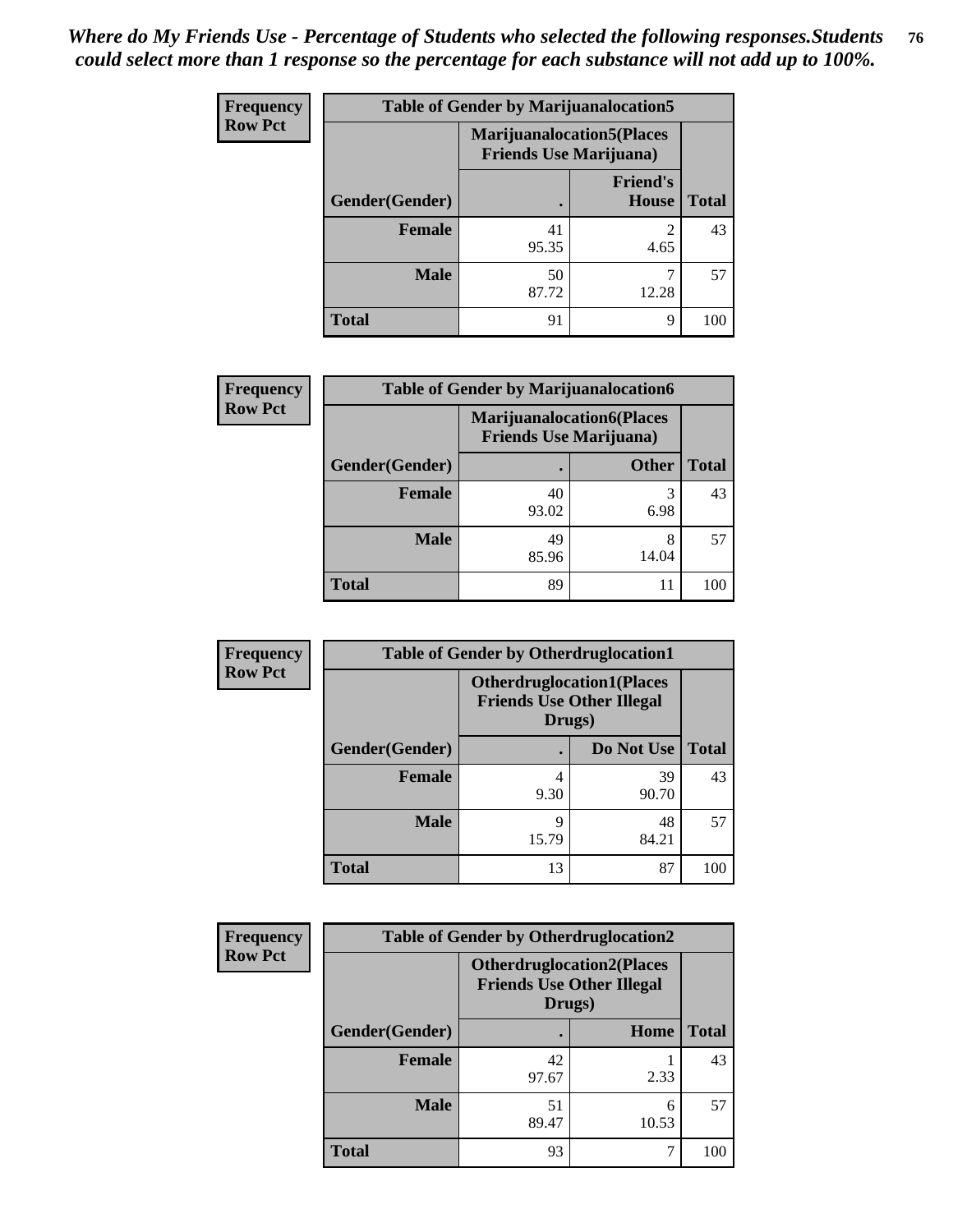| <b>Frequency</b> | <b>Table of Gender by Otherdruglocation3</b> |                                                                                |               |              |
|------------------|----------------------------------------------|--------------------------------------------------------------------------------|---------------|--------------|
| <b>Row Pct</b>   |                                              | <b>Otherdruglocation3(Places</b><br><b>Friends Use Other Illegal</b><br>Drugs) |               |              |
|                  | Gender(Gender)                               |                                                                                | <b>School</b> | <b>Total</b> |
|                  | <b>Female</b>                                | 42<br>97.67                                                                    | 2.33          | 43           |
|                  | <b>Male</b>                                  | 52<br>91.23                                                                    | 8.77          | 57           |
|                  | <b>Total</b>                                 | 94                                                                             | 6             | 100          |

| Frequency      | <b>Table of Gender by Otherdruglocation4</b> |                                            |                                  |              |
|----------------|----------------------------------------------|--------------------------------------------|----------------------------------|--------------|
| <b>Row Pct</b> |                                              | <b>Friends Use Other Illegal</b><br>Drugs) | <b>Otherdruglocation4(Places</b> |              |
|                | Gender(Gender)                               |                                            | Car                              | <b>Total</b> |
|                | Female                                       | 43<br>100.00                               | 0.00                             | 43           |
|                | <b>Male</b>                                  | 53<br>92.98                                | 4<br>7.02                        | 57           |
|                | <b>Total</b>                                 | 96                                         | 4                                | 100          |

| Frequency      | <b>Table of Gender by Otherdruglocation5</b> |                                                                                |                                 |              |
|----------------|----------------------------------------------|--------------------------------------------------------------------------------|---------------------------------|--------------|
| <b>Row Pct</b> |                                              | <b>Otherdruglocation5(Places</b><br><b>Friends Use Other Illegal</b><br>Drugs) |                                 |              |
|                | Gender(Gender)                               |                                                                                | <b>Friend's</b><br><b>House</b> | <b>Total</b> |
|                | <b>Female</b>                                | 41<br>95.35                                                                    | $\overline{c}$<br>4.65          | 43           |
|                | <b>Male</b>                                  | 52<br>91.23                                                                    | 5<br>8.77                       | 57           |
|                | <b>Total</b>                                 | 93                                                                             | 7                               | 100          |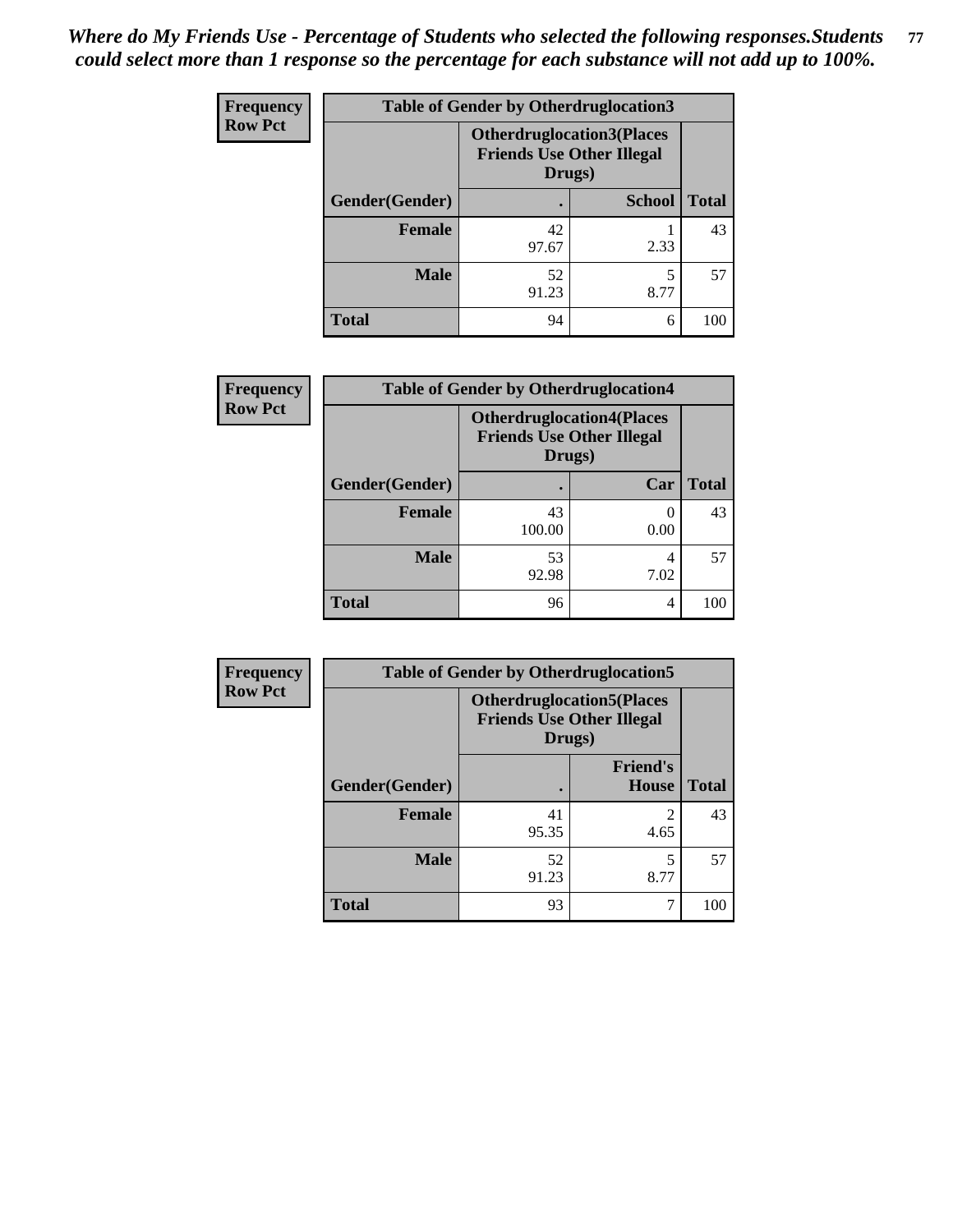| <b>Frequency</b> | <b>Table of Gender by Otherdruglocation6</b> |                                            |                                  |              |
|------------------|----------------------------------------------|--------------------------------------------|----------------------------------|--------------|
| <b>Row Pct</b>   |                                              | <b>Friends Use Other Illegal</b><br>Drugs) | <b>Otherdruglocation6(Places</b> |              |
|                  | Gender(Gender)                               |                                            | <b>Other</b>                     | <b>Total</b> |
|                  | <b>Female</b>                                | 40<br>93.02                                | 6.98                             | 43           |
|                  | <b>Male</b>                                  | 50<br>87.72                                | 12.28                            | 57           |
|                  | <b>Total</b>                                 | 90                                         | 10                               | 100          |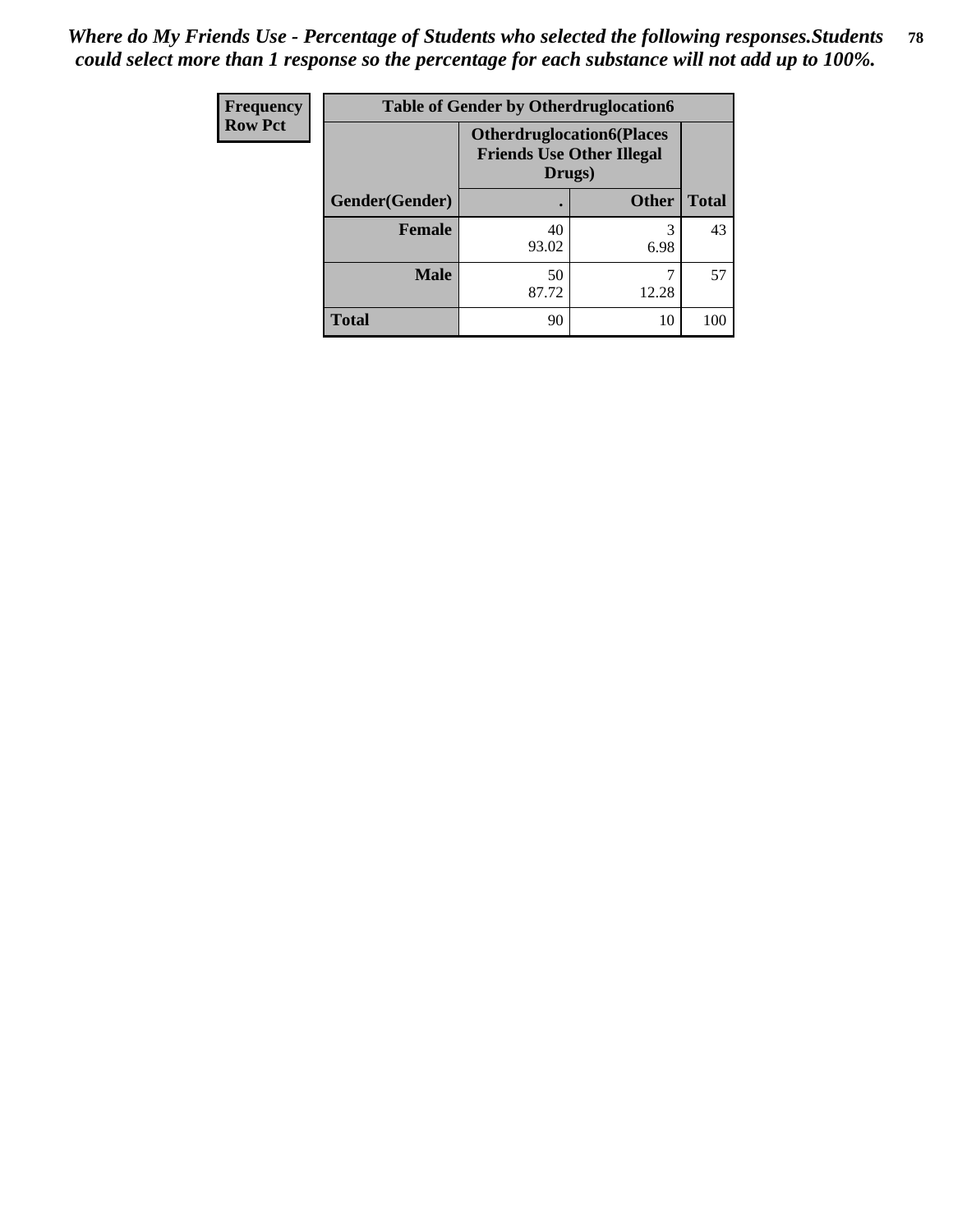| Frequency      | <b>Table of Gender by Alcoholtime1</b> |                                                          |                      |              |
|----------------|----------------------------------------|----------------------------------------------------------|----------------------|--------------|
| <b>Row Pct</b> |                                        | <b>Alcoholtime1(Times</b><br><b>Friends Use Alcohol)</b> |                      |              |
|                | Gender(Gender)                         | $\bullet$                                                | Do Not<br><b>Use</b> | <b>Total</b> |
|                | <b>Female</b>                          | 5<br>11.63                                               | 38<br>88.37          | 43           |
|                | <b>Male</b>                            | 14<br>24.56                                              | 43<br>75.44          | 57           |
|                | <b>Total</b>                           | 19                                                       | 81                   | 100          |

| Frequency      | <b>Table of Gender by Alcoholtime2</b> |                                                          |                            |              |
|----------------|----------------------------------------|----------------------------------------------------------|----------------------------|--------------|
| <b>Row Pct</b> |                                        | <b>Alcoholtime2(Times</b><br><b>Friends Use Alcohol)</b> |                            |              |
|                | Gender(Gender)                         |                                                          | <b>On Way</b><br>to School | <b>Total</b> |
|                | <b>Female</b>                          | 43<br>100.00                                             | 0<br>0.00                  | 43           |
|                | <b>Male</b>                            | 53<br>92.98                                              | 4<br>7.02                  | 57           |
|                | <b>Total</b>                           | 96                                                       | 4                          | 100          |

| Frequency      | <b>Table of Gender by Alcoholtime3</b> |                                                          |                                |              |
|----------------|----------------------------------------|----------------------------------------------------------|--------------------------------|--------------|
| <b>Row Pct</b> |                                        | <b>Alcoholtime3(Times</b><br><b>Friends Use Alcohol)</b> |                                |              |
|                | Gender(Gender)                         |                                                          | <b>During</b><br><b>School</b> | <b>Total</b> |
|                | <b>Female</b>                          | 43<br>100.00                                             | 0<br>0.00                      | 43           |
|                | <b>Male</b>                            | 55<br>96.49                                              | $\mathfrak{D}$<br>3.51         | 57           |
|                | <b>Total</b>                           | 98                                                       | 2                              | 100          |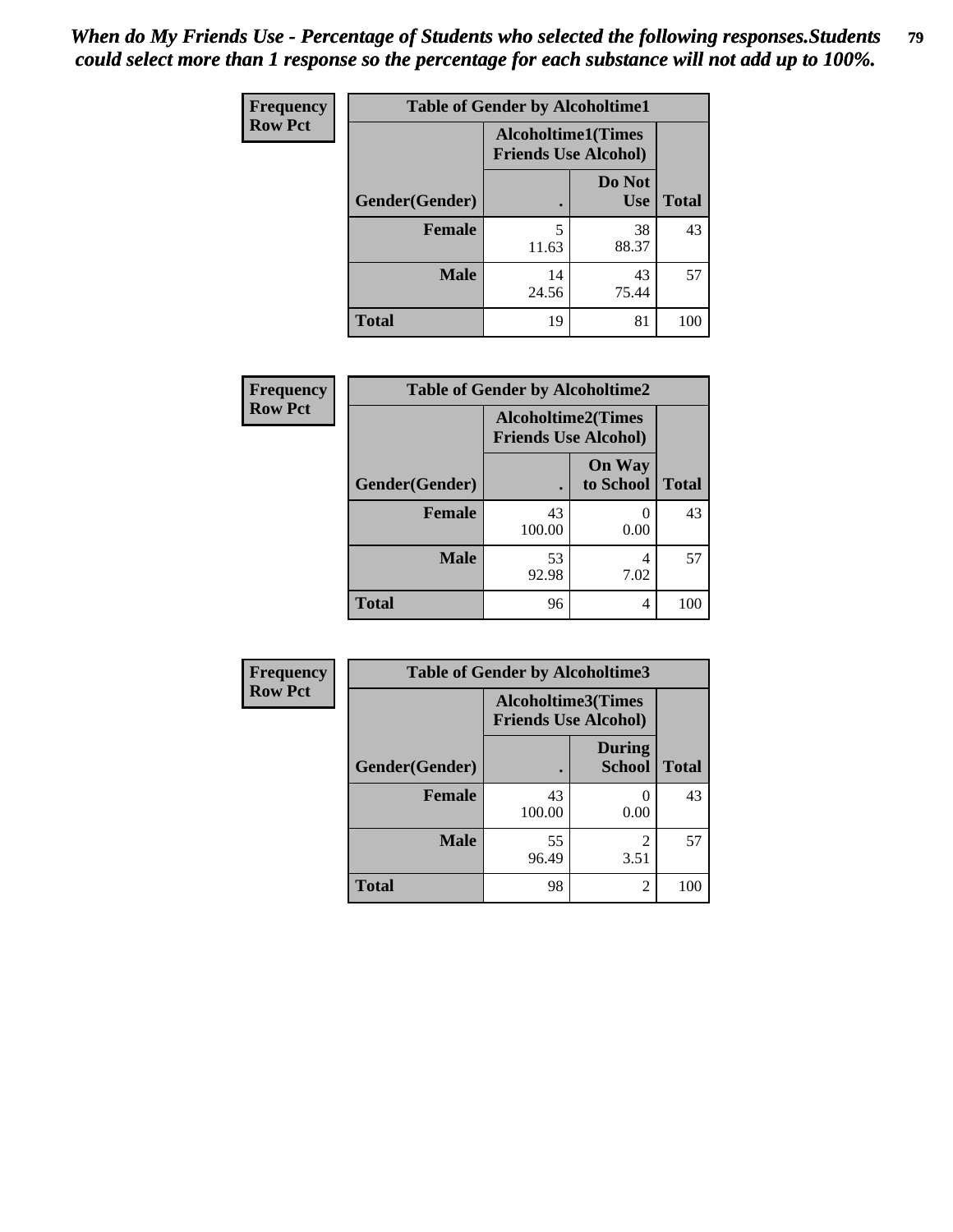*When do My Friends Use - Percentage of Students who selected the following responses.Students could select more than 1 response so the percentage for each substance will not add up to 100%.* **80**

| <b>Frequency</b> | <b>Table of Gender by Alcoholtime4</b> |                                                          |                                                |              |
|------------------|----------------------------------------|----------------------------------------------------------|------------------------------------------------|--------------|
| <b>Row Pct</b>   |                                        | <b>Alcoholtime4(Times</b><br><b>Friends Use Alcohol)</b> |                                                |              |
|                  | Gender(Gender)                         |                                                          | <b>On Way</b><br>Home<br>From<br><b>School</b> | <b>Total</b> |
|                  | <b>Female</b>                          | 43<br>100.00                                             | 0<br>0.00                                      | 43           |
|                  | <b>Male</b>                            | 54<br>94.74                                              | 3<br>5.26                                      | 57           |
|                  | <b>Total</b>                           | 97                                                       | 3                                              | 100          |

| <b>Frequency</b> |                |                                                           | <b>Table of Gender by Alcoholtime5</b> |              |
|------------------|----------------|-----------------------------------------------------------|----------------------------------------|--------------|
| <b>Row Pct</b>   |                | <b>Alcoholtime5</b> (Times<br><b>Friends Use Alcohol)</b> |                                        |              |
|                  | Gender(Gender) |                                                           | Weeknights                             | <b>Total</b> |
|                  | <b>Female</b>  | 40<br>93.02                                               | 3<br>6.98                              | 43           |
|                  | <b>Male</b>    | 49<br>85.96                                               | 8<br>14.04                             | 57           |
|                  | <b>Total</b>   | 89                                                        | 11                                     | 100          |

| <b>Frequency</b> | <b>Table of Gender by Alcoholtime6</b> |                                                           |                 |              |
|------------------|----------------------------------------|-----------------------------------------------------------|-----------------|--------------|
| <b>Row Pct</b>   |                                        | <b>Alcoholtime6</b> (Times<br><b>Friends Use Alcohol)</b> |                 |              |
|                  | Gender(Gender)                         |                                                           | <b>Weekends</b> | <b>Total</b> |
|                  | <b>Female</b>                          | 40<br>93.02                                               | 3<br>6.98       | 43           |
|                  | <b>Male</b>                            | 41<br>71.93                                               | 16<br>28.07     | 57           |
|                  | <b>Total</b>                           | 81                                                        | 19              | 100          |

| Frequency      | <b>Table of Gender by Tobaccotime1</b> |                                                          |                      |              |  |
|----------------|----------------------------------------|----------------------------------------------------------|----------------------|--------------|--|
| <b>Row Pct</b> |                                        | <b>Tobaccotime1(Times</b><br><b>Friends Use Tobacco)</b> |                      |              |  |
|                | Gender(Gender)                         |                                                          | Do Not<br><b>Use</b> | <b>Total</b> |  |
|                | <b>Female</b>                          | $\mathfrak{D}$<br>4.65                                   | 41<br>95.35          | 43           |  |
|                | <b>Male</b>                            | 6<br>10.53                                               | 51<br>89.47          | 57           |  |
|                | <b>Total</b>                           | 8                                                        | 92                   | 100          |  |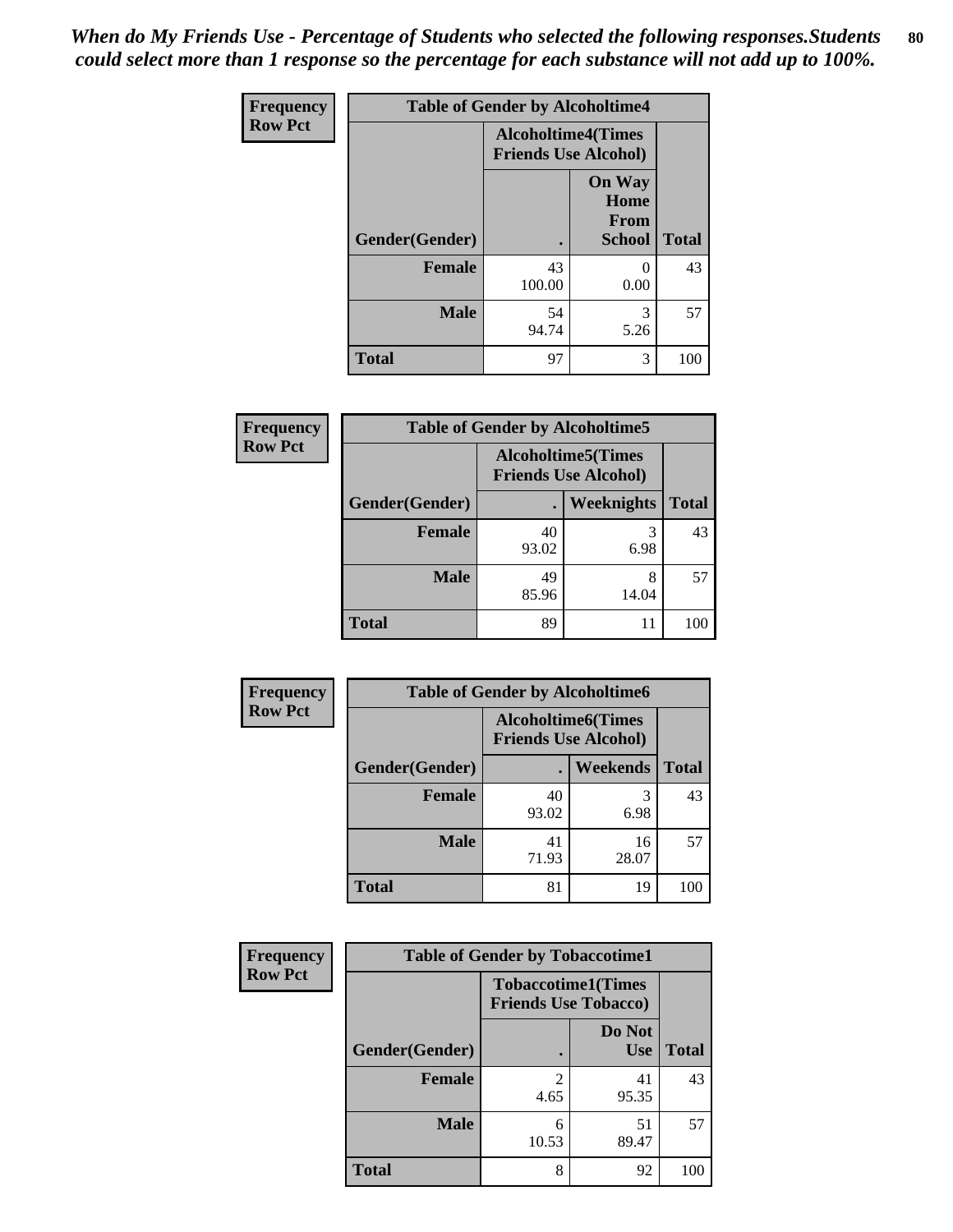*When do My Friends Use - Percentage of Students who selected the following responses.Students could select more than 1 response so the percentage for each substance will not add up to 100%.* **81**

| Frequency      | <b>Table of Gender by Tobaccotime2</b> |                                                          |                            |              |
|----------------|----------------------------------------|----------------------------------------------------------|----------------------------|--------------|
| <b>Row Pct</b> |                                        | <b>Tobaccotime2(Times</b><br><b>Friends Use Tobacco)</b> |                            |              |
|                | Gender(Gender)                         |                                                          | <b>On Way</b><br>to School | <b>Total</b> |
|                | Female                                 | 43<br>100.00                                             | 0.00                       | 43           |
|                | <b>Male</b>                            | 53<br>92.98                                              | 7.02                       | 57           |
|                | <b>Total</b>                           | 96                                                       | 4                          | 100          |

| <b>Frequency</b> | <b>Table of Gender by Tobaccotime3</b> |                             |                                |              |
|------------------|----------------------------------------|-----------------------------|--------------------------------|--------------|
| <b>Row Pct</b>   |                                        | <b>Friends Use Tobacco)</b> | <b>Tobaccotime3(Times</b>      |              |
|                  | Gender(Gender)                         |                             | <b>During</b><br><b>School</b> | <b>Total</b> |
|                  | Female                                 | 43<br>100.00                | 0.00                           | 43           |
|                  | <b>Male</b>                            | 54<br>94.74                 | 5.26                           | 57           |
|                  | <b>Total</b>                           | 97                          | 3                              | 100          |

| <b>Frequency</b> | <b>Table of Gender by Tobaccotime4</b> |                                                          |                                                |              |
|------------------|----------------------------------------|----------------------------------------------------------|------------------------------------------------|--------------|
| <b>Row Pct</b>   |                                        | <b>Tobaccotime4(Times</b><br><b>Friends Use Tobacco)</b> |                                                |              |
|                  | Gender(Gender)                         |                                                          | <b>On Way</b><br>Home<br>From<br><b>School</b> | <b>Total</b> |
|                  | <b>Female</b>                          | 43<br>100.00                                             | 0.00                                           | 43           |
|                  | <b>Male</b>                            | 54<br>94.74                                              | 3<br>5.26                                      | 57           |
|                  | <b>Total</b>                           | 97                                                       | 3                                              | 100          |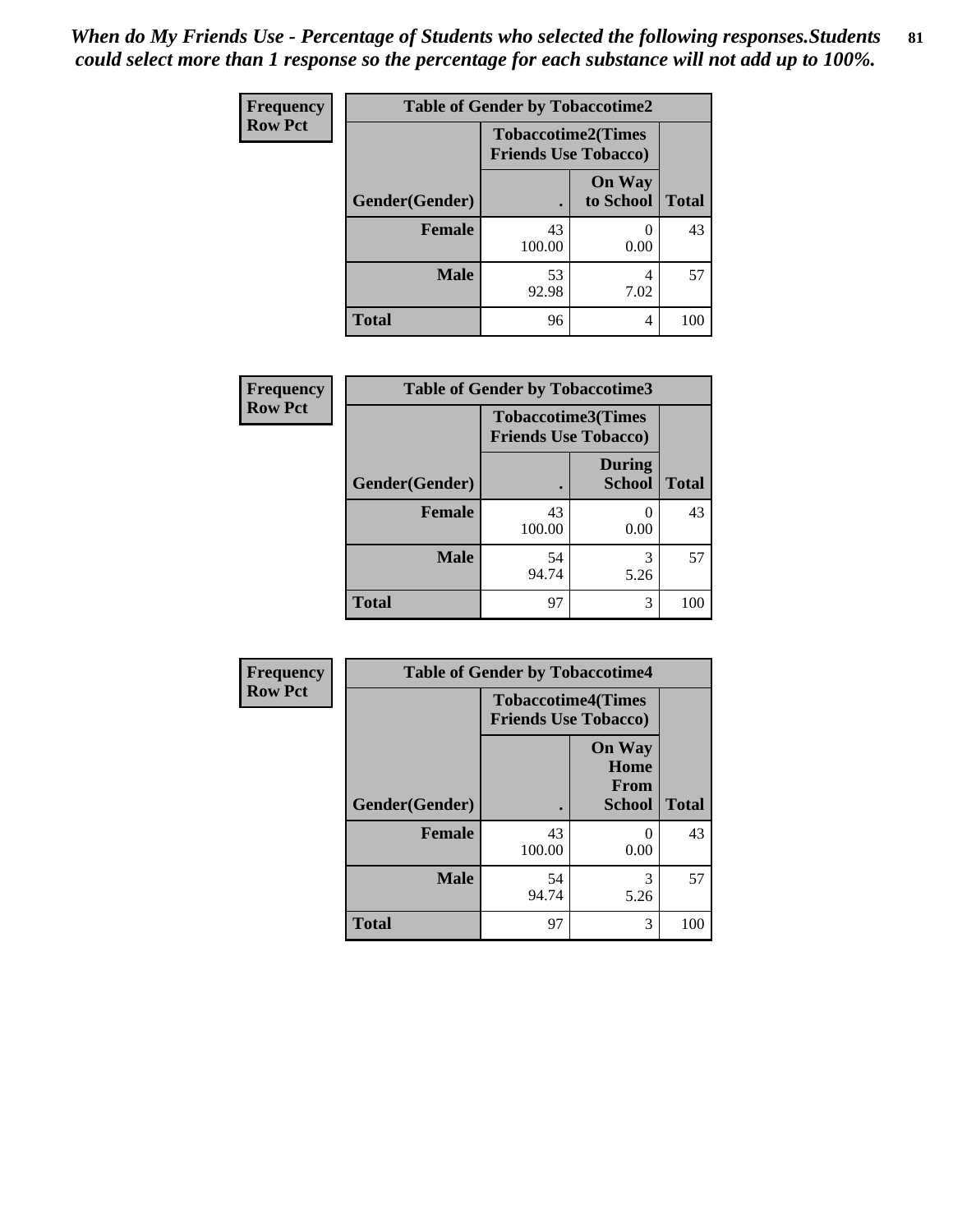| <b>Frequency</b> | <b>Table of Gender by Tobaccotime5</b> |                                                           |                   |              |
|------------------|----------------------------------------|-----------------------------------------------------------|-------------------|--------------|
| <b>Row Pct</b>   |                                        | <b>Tobaccotime5</b> (Times<br><b>Friends Use Tobacco)</b> |                   |              |
|                  | <b>Gender</b> (Gender)                 |                                                           | <b>Weeknights</b> | <b>Total</b> |
|                  | <b>Female</b>                          | 42<br>97.67                                               | 2.33              | 43           |
|                  | <b>Male</b>                            | 51<br>89.47                                               | 6<br>10.53        | 57           |
|                  | <b>Total</b>                           | 93                                                        |                   | 100          |

| Frequency      | <b>Table of Gender by Tobaccotime6</b> |                                                          |                 |              |
|----------------|----------------------------------------|----------------------------------------------------------|-----------------|--------------|
| <b>Row Pct</b> |                                        | <b>Tobaccotime6(Times</b><br><b>Friends Use Tobacco)</b> |                 |              |
|                | Gender(Gender)                         |                                                          | <b>Weekends</b> | <b>Total</b> |
|                | Female                                 | 41<br>95.35                                              | 2<br>4.65       | 43           |
|                | <b>Male</b>                            | 50<br>87.72                                              | 12.28           | 57           |
|                | <b>Total</b>                           | 91                                                       | 9               | 100          |

| <b>Frequency</b> | <b>Table of Gender by Marijuanatime1</b> |                                |                             |              |
|------------------|------------------------------------------|--------------------------------|-----------------------------|--------------|
| <b>Row Pct</b>   |                                          | <b>Friends Use Marijuana</b> ) | <b>Marijuanatime1(Times</b> |              |
|                  | Gender(Gender)                           |                                | Do Not Use                  | <b>Total</b> |
|                  | <b>Female</b>                            | $\overline{2}$<br>4.65         | 41<br>95.35                 | 43           |
|                  | <b>Male</b>                              | 10<br>17.54                    | 47<br>82.46                 | 57           |
|                  | <b>Total</b>                             | 12                             | 88                          | 100          |

| <b>Frequency</b> | <b>Table of Gender by Marijuanatime2</b> |                                                               |                            |              |
|------------------|------------------------------------------|---------------------------------------------------------------|----------------------------|--------------|
| <b>Row Pct</b>   |                                          | <b>Marijuanatime2(Times</b><br><b>Friends Use Marijuana</b> ) |                            |              |
|                  | Gender(Gender)                           |                                                               | On Way to<br><b>School</b> | <b>Total</b> |
|                  | <b>Female</b>                            | 43<br>100.00                                                  | $\mathcal{O}$<br>0.00      | 43           |
|                  | <b>Male</b>                              | 53<br>92.98                                                   | 4<br>7.02                  | 57           |
|                  | <b>Total</b>                             | 96                                                            | 4                          | 100          |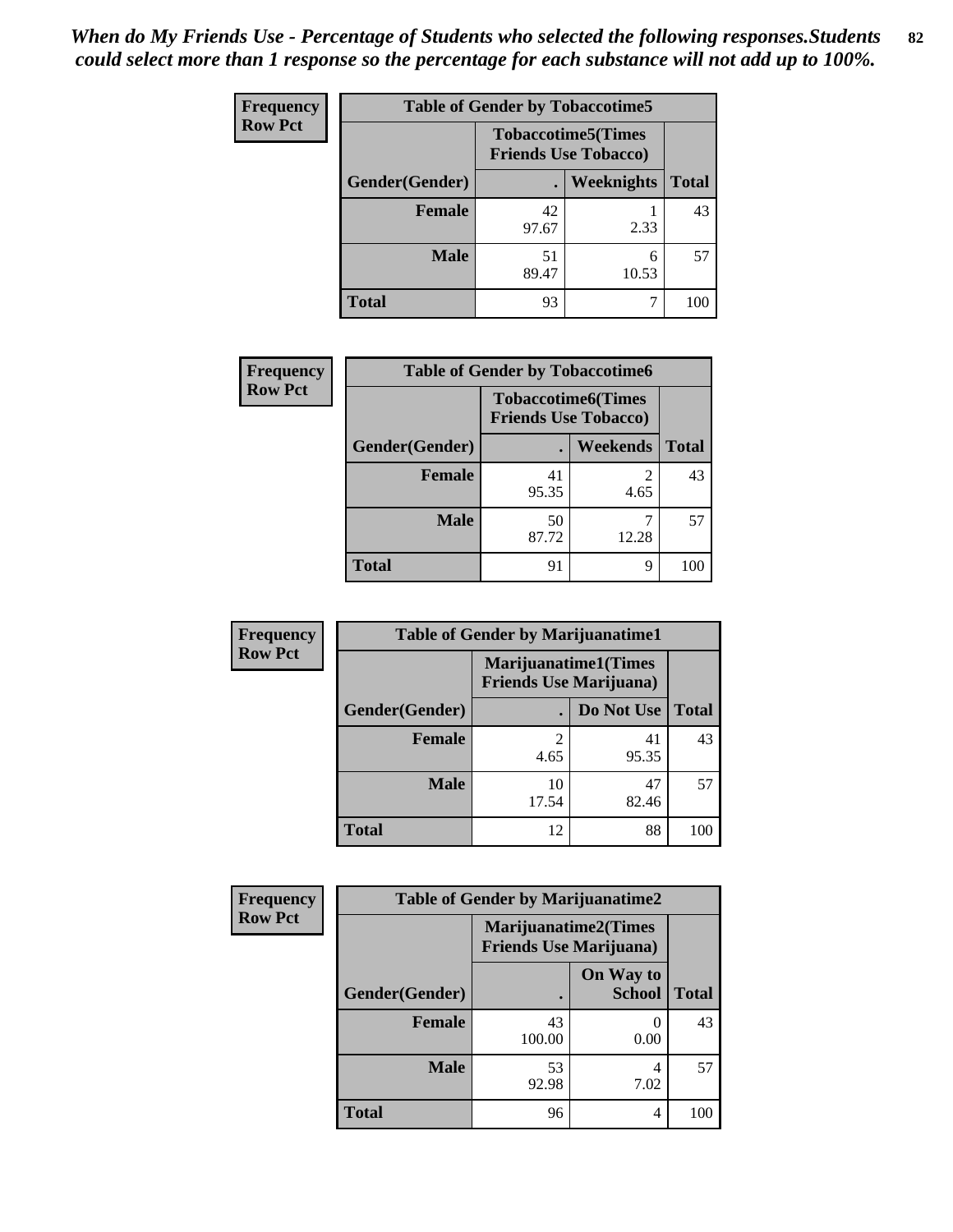*When do My Friends Use - Percentage of Students who selected the following responses.Students could select more than 1 response so the percentage for each substance will not add up to 100%.* **83**

| <b>Frequency</b> | <b>Table of Gender by Marijuanatime3</b> |                                |                                |              |
|------------------|------------------------------------------|--------------------------------|--------------------------------|--------------|
| <b>Row Pct</b>   |                                          | <b>Friends Use Marijuana</b> ) | Marijuanatime3(Times           |              |
|                  | Gender(Gender)                           |                                | <b>During</b><br><b>School</b> | <b>Total</b> |
|                  | Female                                   | 43<br>100.00                   | 0.00                           | 43           |
|                  | <b>Male</b>                              | 54<br>94.74                    | 3<br>5.26                      | 57           |
|                  | <b>Total</b>                             | 97                             | 3                              | 100          |

| Frequency      | <b>Table of Gender by Marijuanatime4</b> |                             |                                                |              |
|----------------|------------------------------------------|-----------------------------|------------------------------------------------|--------------|
| <b>Row Pct</b> |                                          | <b>Marijuanatime4(Times</b> | <b>Friends Use Marijuana</b> )                 |              |
|                | Gender(Gender)                           |                             | <b>On Way</b><br>Home<br>From<br><b>School</b> | <b>Total</b> |
|                | <b>Female</b>                            | 43<br>100.00                | 0.00                                           | 43           |
|                | <b>Male</b>                              | 53<br>92.98                 | 4<br>7.02                                      | 57           |
|                | <b>Total</b>                             | 96                          | 4                                              | 100          |

| Frequency      | <b>Table of Gender by Marijuanatime5</b> |                                                                |            |              |  |
|----------------|------------------------------------------|----------------------------------------------------------------|------------|--------------|--|
| <b>Row Pct</b> |                                          | <b>Marijuanatime5</b> (Times<br><b>Friends Use Marijuana</b> ) |            |              |  |
|                | Gender(Gender)                           |                                                                | Weeknights | <b>Total</b> |  |
|                | <b>Female</b>                            | 42<br>97.67                                                    | 2.33       | 43           |  |
|                | <b>Male</b>                              | 51<br>89.47                                                    | 6<br>10.53 | 57           |  |
|                | <b>Total</b>                             | 93                                                             |            | 100          |  |

| <b>Frequency</b> | <b>Table of Gender by Marijuanatime6</b> |                                                                |                 |              |  |
|------------------|------------------------------------------|----------------------------------------------------------------|-----------------|--------------|--|
| <b>Row Pct</b>   |                                          | <b>Marijuanatime6</b> (Times<br><b>Friends Use Marijuana</b> ) |                 |              |  |
|                  | Gender(Gender)                           |                                                                | <b>Weekends</b> | <b>Total</b> |  |
|                  | <b>Female</b>                            | 41<br>95.35                                                    | 4.65            | 43           |  |
|                  | <b>Male</b>                              | 47<br>82.46                                                    | 10<br>17.54     | 57           |  |
|                  | <b>Total</b>                             | 88                                                             | 12              | 100          |  |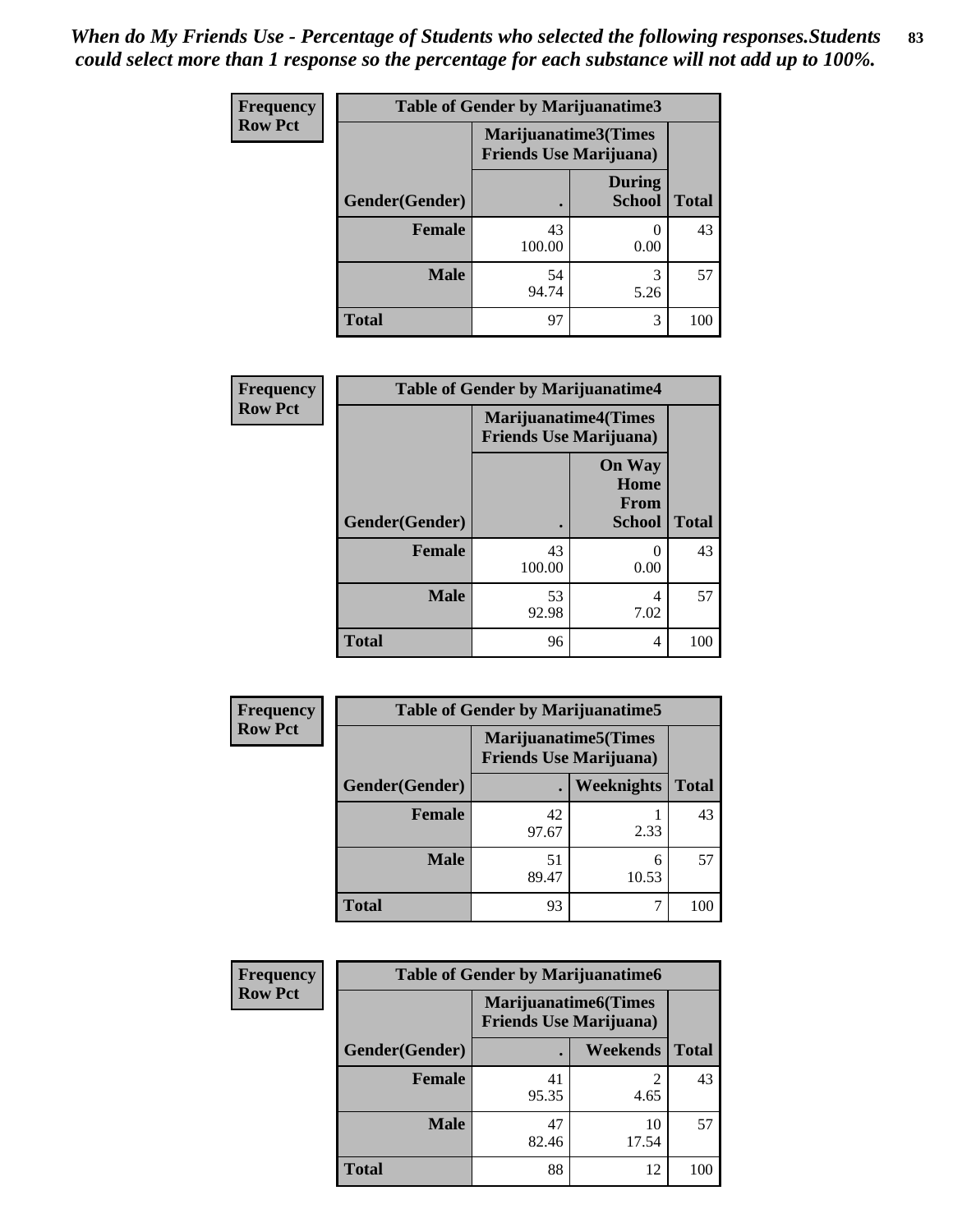| <b>Frequency</b> | <b>Table of Gender by Otherdrugtime1</b>                                          |            |                    |     |  |
|------------------|-----------------------------------------------------------------------------------|------------|--------------------|-----|--|
| <b>Row Pct</b>   | <b>Otherdrugtime1</b> (Times<br><b>Friends Use Other</b><br><b>Illegal Drugs)</b> |            |                    |     |  |
|                  | Gender(Gender)                                                                    |            | Do Not Use   Total |     |  |
|                  | <b>Female</b>                                                                     | 2<br>4.65  | 41<br>95.35        | 43  |  |
|                  | <b>Male</b>                                                                       | 7<br>12.28 | 50<br>87.72        | 57  |  |
|                  | <b>Total</b>                                                                      | 9          | 91                 | 100 |  |

| Frequency      | <b>Table of Gender by Otherdrugtime2</b> |                                                                                   |                            |              |  |
|----------------|------------------------------------------|-----------------------------------------------------------------------------------|----------------------------|--------------|--|
| <b>Row Pct</b> |                                          | <b>Otherdrugtime2(Times</b><br><b>Friends Use Other</b><br><b>Illegal Drugs</b> ) |                            |              |  |
|                | Gender(Gender)                           |                                                                                   | On Way to<br><b>School</b> | <b>Total</b> |  |
|                | <b>Female</b>                            | 43<br>100.00                                                                      | 0.00                       | 43           |  |
|                | <b>Male</b>                              | 54<br>94.74                                                                       | 3<br>5.26                  | 57           |  |
|                | <b>Total</b>                             | 97                                                                                | 3                          | 100          |  |

| <b>Frequency</b> | <b>Table of Gender by Otherdrugtime3</b> |                                                                            |                                |              |  |
|------------------|------------------------------------------|----------------------------------------------------------------------------|--------------------------------|--------------|--|
| <b>Row Pct</b>   |                                          | Otherdrugtime3(Times<br><b>Friends Use Other</b><br><b>Illegal Drugs</b> ) |                                |              |  |
|                  | Gender(Gender)                           |                                                                            | <b>During</b><br><b>School</b> | <b>Total</b> |  |
|                  | <b>Female</b>                            | 43<br>100.00                                                               | 0<br>0.00                      | 43           |  |
|                  | <b>Male</b>                              | 53<br>92.98                                                                | 4<br>7.02                      | 57           |  |
|                  | <b>Total</b>                             | 96                                                                         | 4                              | 100          |  |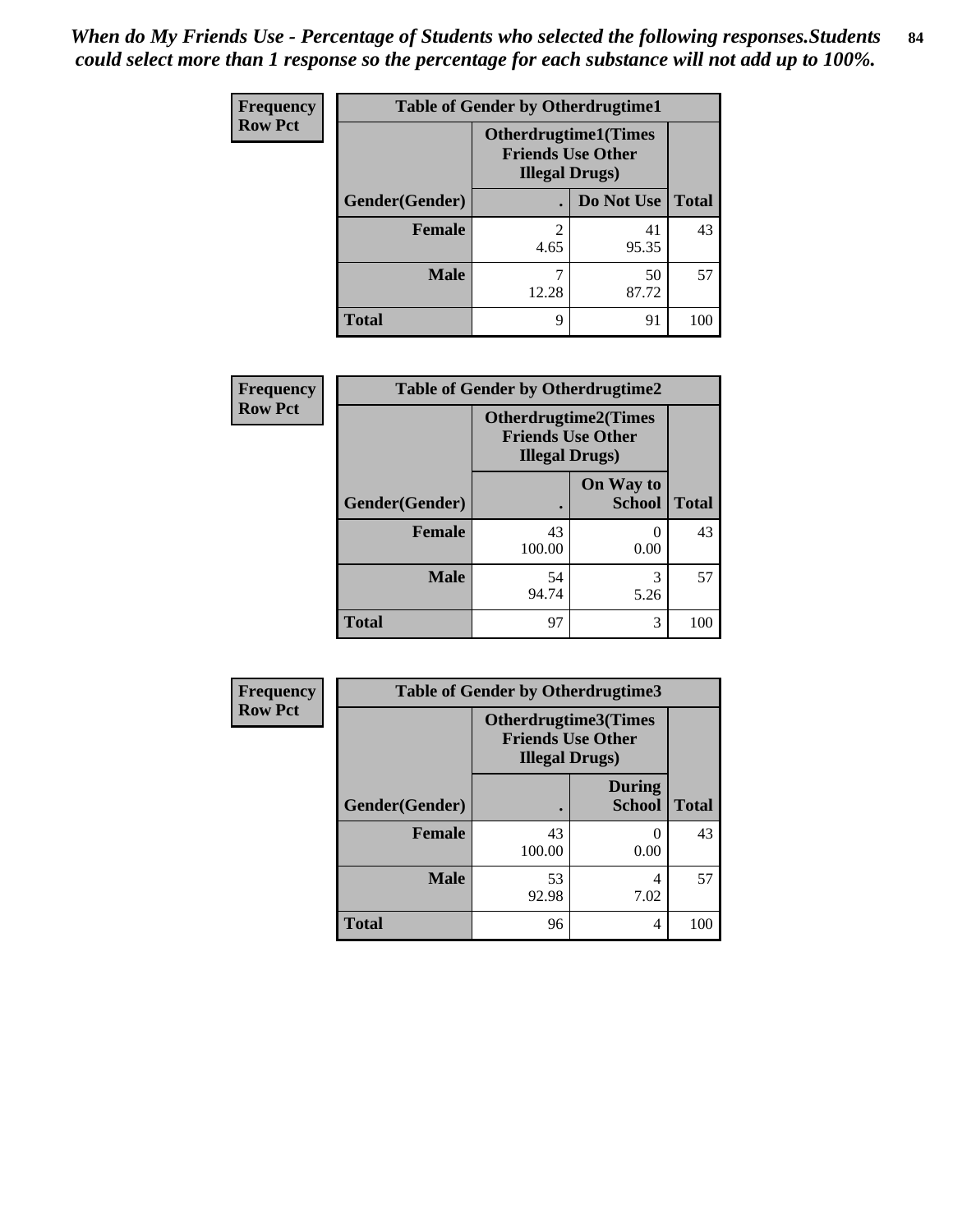*When do My Friends Use - Percentage of Students who selected the following responses.Students could select more than 1 response so the percentage for each substance will not add up to 100%.* **85**

| <b>Frequency</b> | <b>Table of Gender by Otherdrugtime4</b> |                                                                                   |                                                       |              |
|------------------|------------------------------------------|-----------------------------------------------------------------------------------|-------------------------------------------------------|--------------|
| <b>Row Pct</b>   |                                          | <b>Otherdrugtime4(Times</b><br><b>Friends Use Other</b><br><b>Illegal Drugs</b> ) |                                                       |              |
|                  | Gender(Gender)                           |                                                                                   | <b>On Way</b><br>Home<br><b>From</b><br><b>School</b> | <b>Total</b> |
|                  | <b>Female</b>                            | 43<br>100.00                                                                      | $\Omega$<br>0.00                                      | 43           |
|                  | <b>Male</b>                              | 53<br>92.98                                                                       | 4<br>7.02                                             | 57           |
|                  | <b>Total</b>                             | 96                                                                                | 4                                                     | 100          |

| Frequency      | <b>Table of Gender by Otherdrugtime5</b> |                                                                                    |            |              |  |
|----------------|------------------------------------------|------------------------------------------------------------------------------------|------------|--------------|--|
| <b>Row Pct</b> |                                          | <b>Otherdrugtime5</b> (Times<br><b>Friends Use Other</b><br><b>Illegal Drugs</b> ) |            |              |  |
|                | Gender(Gender)                           |                                                                                    | Weeknights | <b>Total</b> |  |
|                | <b>Female</b>                            | 42<br>97.67                                                                        | 2.33       | 43           |  |
|                | <b>Male</b>                              | 52<br>91.23                                                                        | 8.77       | 57           |  |
|                | <b>Total</b>                             | 94                                                                                 | 6          | 100          |  |

| <b>Frequency</b> | <b>Table of Gender by Otherdrugtime6</b> |                                                                                   |            |              |  |
|------------------|------------------------------------------|-----------------------------------------------------------------------------------|------------|--------------|--|
| <b>Row Pct</b>   |                                          | <b>Otherdrugtime6(Times</b><br><b>Friends Use Other</b><br><b>Illegal Drugs</b> ) |            |              |  |
|                  | Gender(Gender)                           |                                                                                   | Weekends   | <b>Total</b> |  |
|                  | <b>Female</b>                            | 41<br>95.35                                                                       | 2<br>4.65  | 43           |  |
|                  | <b>Male</b>                              | 50<br>87.72                                                                       | 7<br>12.28 | 57           |  |
|                  | <b>Total</b>                             | 91                                                                                | 9          | 100          |  |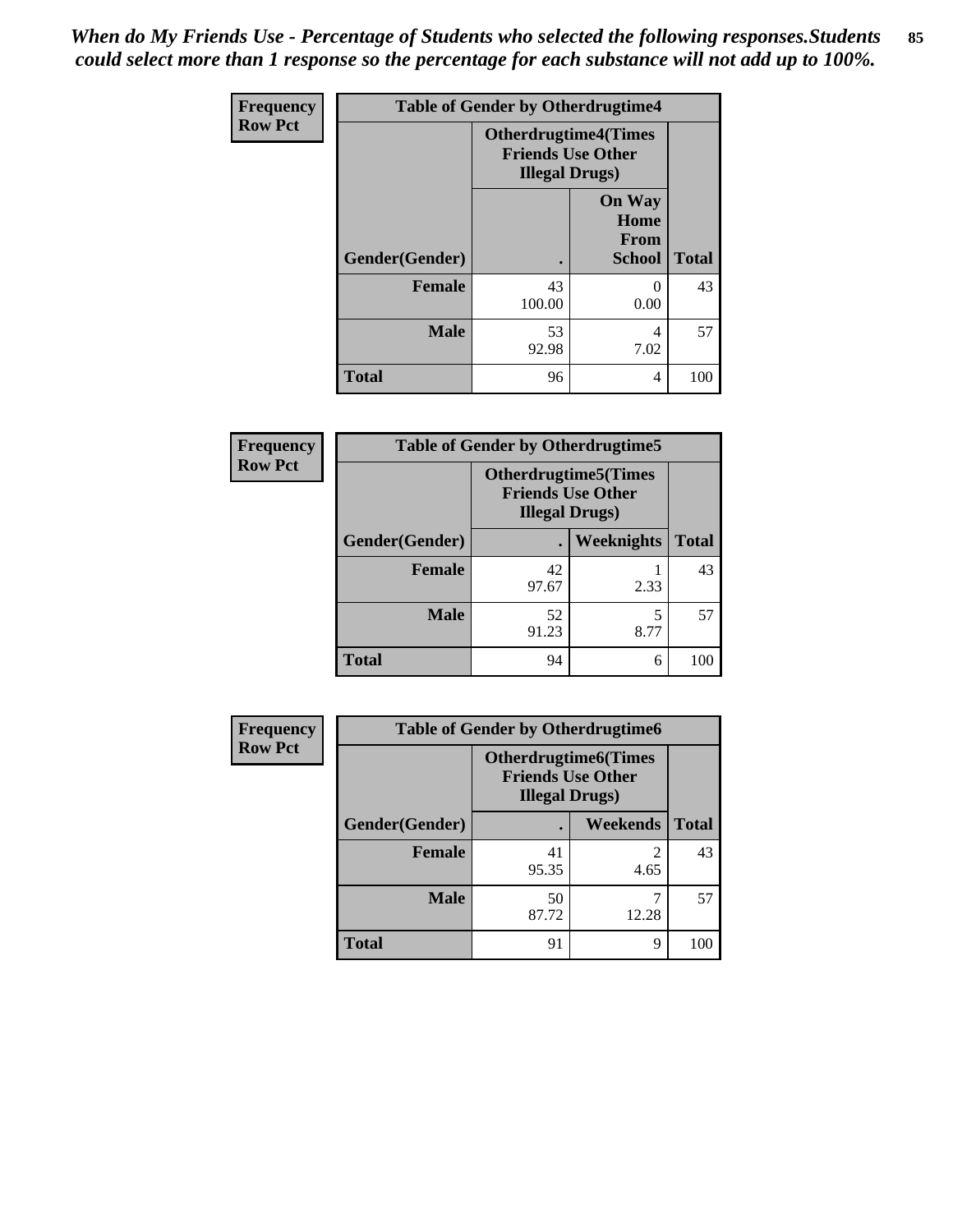# *Other Questions* **86**

| <b>Frequency</b> | <b>Table of Gender by Educationalcohol</b> |                                                                                                                                       |                |              |  |
|------------------|--------------------------------------------|---------------------------------------------------------------------------------------------------------------------------------------|----------------|--------------|--|
| <b>Row Pct</b>   |                                            | <b>Educationalcohol</b> (I<br>have been taught<br>about alcohol,<br>tobacco,<br>and other drugs<br>within the last year<br>at school) |                |              |  |
|                  | Gender(Gender)                             | <b>Yes</b>                                                                                                                            | N <sub>0</sub> | <b>Total</b> |  |
|                  | <b>Female</b>                              | 19<br>44.19                                                                                                                           | 24<br>55.81    | 43           |  |
|                  | <b>Male</b>                                | 38<br>66.67                                                                                                                           | 19<br>33.33    | 57           |  |
|                  | <b>Total</b>                               | 57                                                                                                                                    | 43             | 100          |  |

| Frequency      | <b>Table of Gender by Rodedrinking</b> |                                                                                                                     |                |              |  |  |
|----------------|----------------------------------------|---------------------------------------------------------------------------------------------------------------------|----------------|--------------|--|--|
| <b>Row Pct</b> |                                        | Rodedrinking(In<br>the past 30 days I<br>have ridden in a<br>car with a driver<br>who had been<br>drinking alcohol) |                |              |  |  |
|                | Gender(Gender)                         | Yes                                                                                                                 | N <sub>0</sub> | <b>Total</b> |  |  |
|                | <b>Female</b>                          | $\mathfrak{D}$<br>4.65                                                                                              | 41<br>95.35    | 43           |  |  |
|                | <b>Male</b>                            | 8<br>14.04                                                                                                          | 49<br>85.96    | 57           |  |  |
|                | <b>Total</b>                           | 10                                                                                                                  | 90             | 100          |  |  |

| Frequency      | <b>Table of Gender by Drugsschool</b> |                                                                                                                                     |                |              |  |
|----------------|---------------------------------------|-------------------------------------------------------------------------------------------------------------------------------------|----------------|--------------|--|
| <b>Row Pct</b> |                                       | <b>Drugsschool</b> (During<br>the past 12 months,<br>I have been offered,<br>sold,<br>or given illegal drugs<br>on school property) |                |              |  |
|                | Gender(Gender)                        | Yes                                                                                                                                 | N <sub>0</sub> | <b>Total</b> |  |
|                | <b>Female</b>                         | 0<br>0.00                                                                                                                           | 43<br>100.00   | 43           |  |
|                | <b>Male</b>                           | 3<br>5.26                                                                                                                           | 54<br>94.74    | 57           |  |
|                | <b>Total</b>                          | 3                                                                                                                                   | 97             | 100          |  |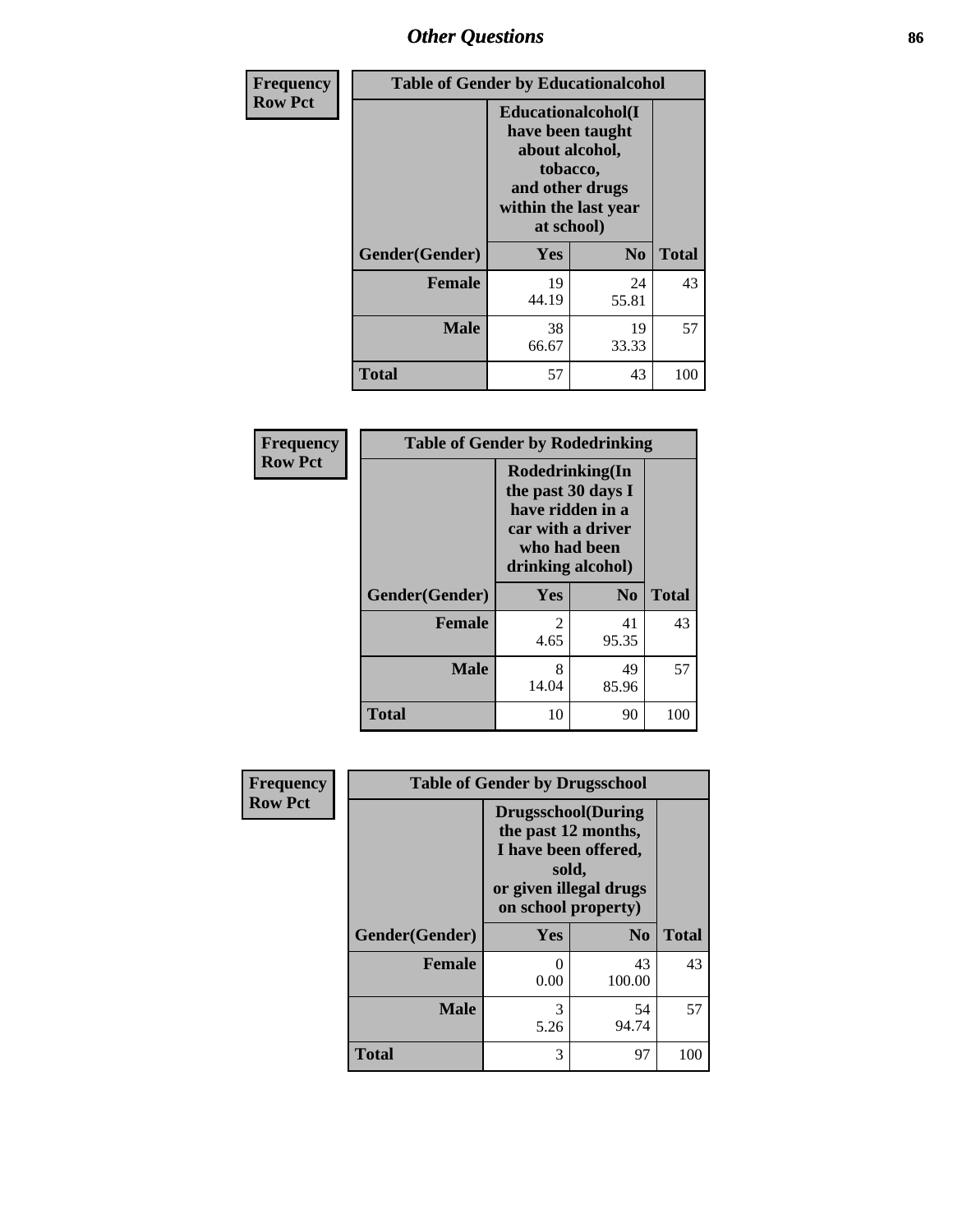*Other Questions* **87**

| <b>Frequency</b> | <b>Table of Gender by Bingedrinking</b> |                                                                                                                       |                              |                   |                        |              |
|------------------|-----------------------------------------|-----------------------------------------------------------------------------------------------------------------------|------------------------------|-------------------|------------------------|--------------|
| <b>Row Pct</b>   |                                         | <b>Bingedrinking</b> (I have<br>drunk five or more<br>drinks of alcohol at one<br>sitting during the last 30<br>days) |                              |                   |                        |              |
|                  | Gender(Gender)                          | 0<br><b>Days</b>                                                                                                      | 3 <sub>to</sub><br>5<br>days | 6 to<br>9<br>days | 20<br>to<br>29<br>days | <b>Total</b> |
|                  | <b>Female</b>                           | 43<br>100.00                                                                                                          | 0<br>0.00                    | 0<br>0.00         | $\Omega$<br>0.00       | 43           |
|                  | <b>Male</b>                             | 54<br>94.74                                                                                                           | 1.75                         | 1.75              | 1.75                   | 57           |
|                  | <b>Total</b>                            | 97                                                                                                                    | 1                            |                   | 1                      | 100          |

| Frequency      | <b>Table of Gender by Educationaids</b> |                                                                                                 |             |              |
|----------------|-----------------------------------------|-------------------------------------------------------------------------------------------------|-------------|--------------|
| <b>Row Pct</b> |                                         | <b>Educationaids</b> (I<br>have been taught<br>about HIV/AIDS<br>at school in the<br>past year) |             |              |
|                | Gender(Gender)                          | Yes                                                                                             | $\bf N_0$   | <b>Total</b> |
|                | <b>Female</b>                           | 20<br>46.51                                                                                     | 23<br>53.49 | 43           |
|                | <b>Male</b>                             | 36<br>63.16                                                                                     | 21<br>36.84 | 57           |
|                | <b>Total</b>                            | 56                                                                                              | 44          | 100          |

| <b>Frequency</b> | <b>Table of Gender by Suicideconsider</b> |                 |                |              |
|------------------|-------------------------------------------|-----------------|----------------|--------------|
| <b>Row Pct</b>   |                                           | Suicideconsider |                |              |
|                  | Gender(Gender)                            | Yes             | N <sub>0</sub> | <b>Total</b> |
|                  | <b>Female</b>                             | 20.93           | 34<br>79.07    | 43           |
|                  | <b>Male</b>                               | 14.04           | 49<br>85.96    | 57           |
|                  | <b>Total</b>                              | 17              | 83             | 100          |